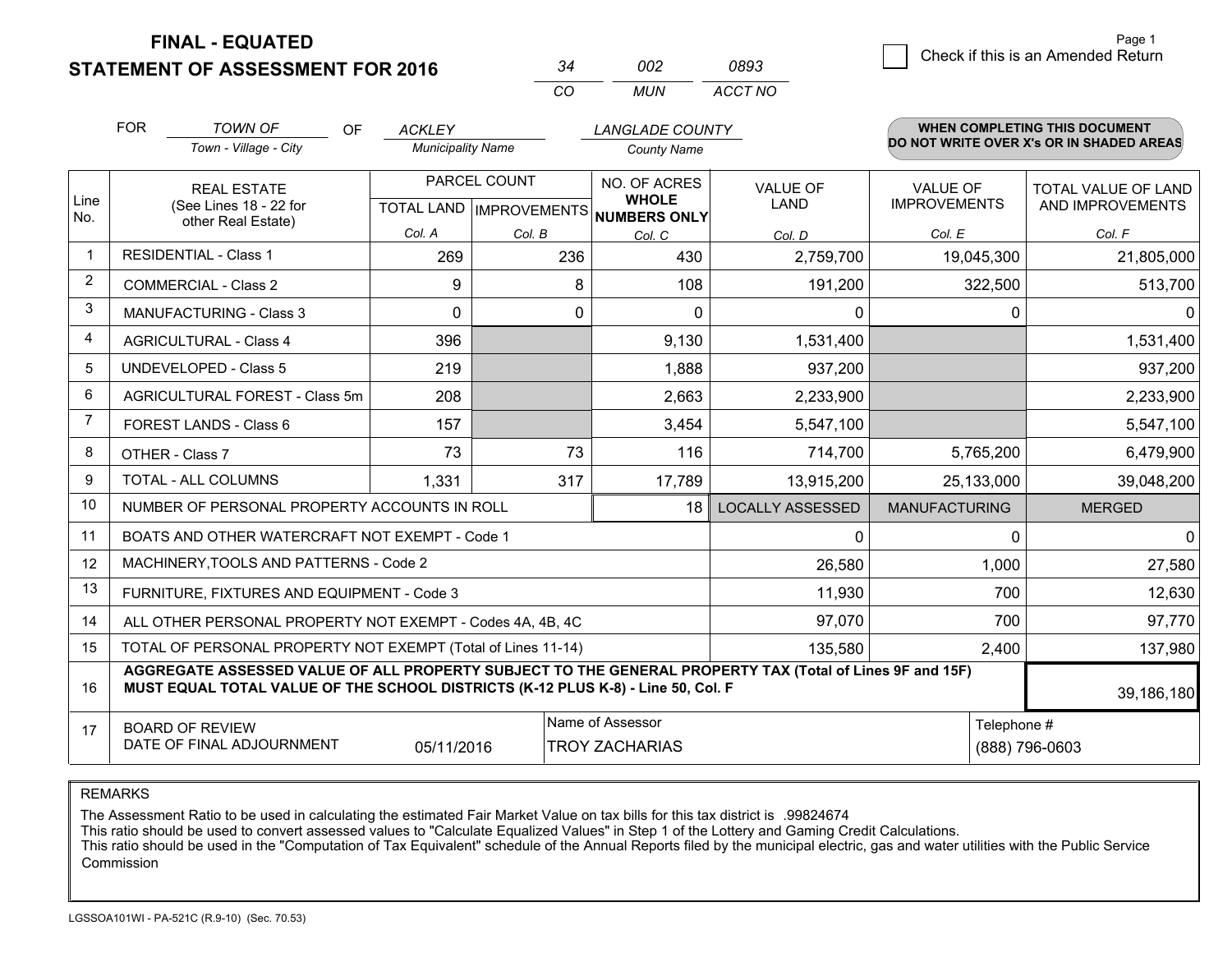*YEAR CO MUN ACCT NO* <sup>2016</sup> <sup>34</sup> <sup>002</sup> <sup>0893</sup>

Do not confuse FOREST LANDS (Line 7) with FOREST CROPS (in this section) - They are **NOT** the same

|    |                                                                                |                                            |  | Private Forest Crop - Reg Class @ 10¢ per acre                   |                                   | Private Forest Crop - Reg Class @ \$2.52 per acre                  |                                                               |  |                                                                              |  |
|----|--------------------------------------------------------------------------------|--------------------------------------------|--|------------------------------------------------------------------|-----------------------------------|--------------------------------------------------------------------|---------------------------------------------------------------|--|------------------------------------------------------------------------------|--|
| 18 | (a) PARCELS                                                                    | (b) ACRES                                  |  | (c) ASSESSED VALUE                                               |                                   | (d) PARCELS                                                        | (e) ACRES                                                     |  | (f) ASSESSED VALUE                                                           |  |
|    |                                                                                |                                            |  |                                                                  |                                   |                                                                    |                                                               |  |                                                                              |  |
|    |                                                                                |                                            |  | Private Forest Crop - Special Class @ 20¢ per acre               |                                   |                                                                    |                                                               |  | Entered Before 2005 Managed Forest - Ferrous Mining CLOSED @ \$8.27 per acre |  |
| 19 | (a) PARCELS                                                                    | (b) ACRES                                  |  | (c) ASSESSED VALUE                                               |                                   | (d) PARCELS                                                        | (e) ACRES                                                     |  | (f) ASSESSED VALUE                                                           |  |
|    |                                                                                |                                            |  |                                                                  |                                   |                                                                    |                                                               |  |                                                                              |  |
|    |                                                                                |                                            |  | Entered Before 2005 Managed Forest - OPEN @ \$.79 per acre       |                                   |                                                                    | Entered Before 2005 Managed Forest - CLOSED @ \$1.87 per acre |  |                                                                              |  |
| 20 | (a) PARCELS                                                                    | (b) ACRES                                  |  | (c) ASSESSED VALUE                                               |                                   | (d) PARCELS                                                        | (e) ACRES                                                     |  | (f) ASSESSED VALUE                                                           |  |
|    | 6                                                                              | 199.55                                     |  | 351,300                                                          |                                   | 51                                                                 | 1,700.45                                                      |  | 3,002,100                                                                    |  |
|    |                                                                                | Entered After 2004 Managed Forest - OPEN @ |  | \$2.14 per acre                                                  |                                   | Entered After 2004 Managed Forest - CLOSED @ \$10.68 per acre      |                                                               |  |                                                                              |  |
| 21 | (a) PARCELS                                                                    | (b) ACRES                                  |  |                                                                  | (d) PARCELS<br>(c) ASSESSED VALUE |                                                                    | (e) ACRES                                                     |  | (f) ASSESSED VALUE                                                           |  |
|    |                                                                                |                                            |  |                                                                  |                                   |                                                                    |                                                               |  |                                                                              |  |
|    | 9                                                                              | 360                                        |  | 632,000                                                          |                                   | 39                                                                 | 1.482.55                                                      |  | 2,448,700                                                                    |  |
| 22 | (a) County Forest Cropland Acres                                               |                                            |  | (b) Federal Acres                                                |                                   | (c) State Acres                                                    | (d) County (NOT FOREST CROP) Acres                            |  | (e) Other Acres                                                              |  |
|    | 21,580.04                                                                      |                                            |  | 1,627.67                                                         |                                   | 1.232.19                                                           |                                                               |  | 7.12                                                                         |  |
|    |                                                                                |                                            |  | Assessed Value of Omitted Property From Prior Years (Sec. 70.44) |                                   | Assessed Value of Sec. 70.43 Corrections of Errors by Assessors    |                                                               |  |                                                                              |  |
| 23 |                                                                                | (a) REAL ESTATE                            |  | (b) PERSONAL                                                     |                                   |                                                                    | (c1) REAL ESTATE                                              |  | (c2) PERSONAL                                                                |  |
|    |                                                                                |                                            |  |                                                                  |                                   |                                                                    |                                                               |  |                                                                              |  |
|    | Manufacturing Equated Value of Omitted Property From Prior Years (Sec. 70.995) |                                            |  |                                                                  |                                   | Mfg. Equated Value of Sec.70.43 Corrections of Errors by Assessors |                                                               |  |                                                                              |  |
|    |                                                                                | (d) REAL ESTATE                            |  | (e) PERSONAL                                                     |                                   | (f1) REAL ESTATE                                                   |                                                               |  | (f2) PERSONAL                                                                |  |
|    |                                                                                |                                            |  |                                                                  |                                   |                                                                    |                                                               |  |                                                                              |  |

# **SPECIAL DISTRICTS**

| Line<br>No. | Enter 6-digit<br>Special District<br>Code (Col. A) | <b>Account</b><br><b>Number</b> | <b>Special District Name</b> | <b>Locally Assessed Value</b><br>of Real Estate and | Mfg Value of Real Estate<br>and Personal Property | <b>Merged Value of</b><br><b>Real Estate and</b><br>Personal Property (Col. F) |
|-------------|----------------------------------------------------|---------------------------------|------------------------------|-----------------------------------------------------|---------------------------------------------------|--------------------------------------------------------------------------------|
|             |                                                    | (Col. B)                        | (Col. C)                     | Personal Property (Col. D)                          | (Col. E)                                          |                                                                                |
| 24          |                                                    |                                 |                              |                                                     |                                                   |                                                                                |
| 25          |                                                    |                                 |                              |                                                     |                                                   |                                                                                |
| 26          |                                                    |                                 |                              |                                                     |                                                   |                                                                                |
| 27          |                                                    |                                 |                              |                                                     |                                                   |                                                                                |
| 28          |                                                    |                                 |                              |                                                     |                                                   |                                                                                |
| 29          |                                                    |                                 |                              |                                                     |                                                   |                                                                                |
| 30          |                                                    |                                 |                              |                                                     |                                                   |                                                                                |
| 31          |                                                    |                                 |                              |                                                     |                                                   |                                                                                |
| 32          |                                                    |                                 |                              |                                                     |                                                   |                                                                                |
| 33          |                                                    |                                 |                              |                                                     |                                                   |                                                                                |
| 34          |                                                    |                                 |                              |                                                     |                                                   |                                                                                |
| 35          |                                                    |                                 |                              |                                                     |                                                   |                                                                                |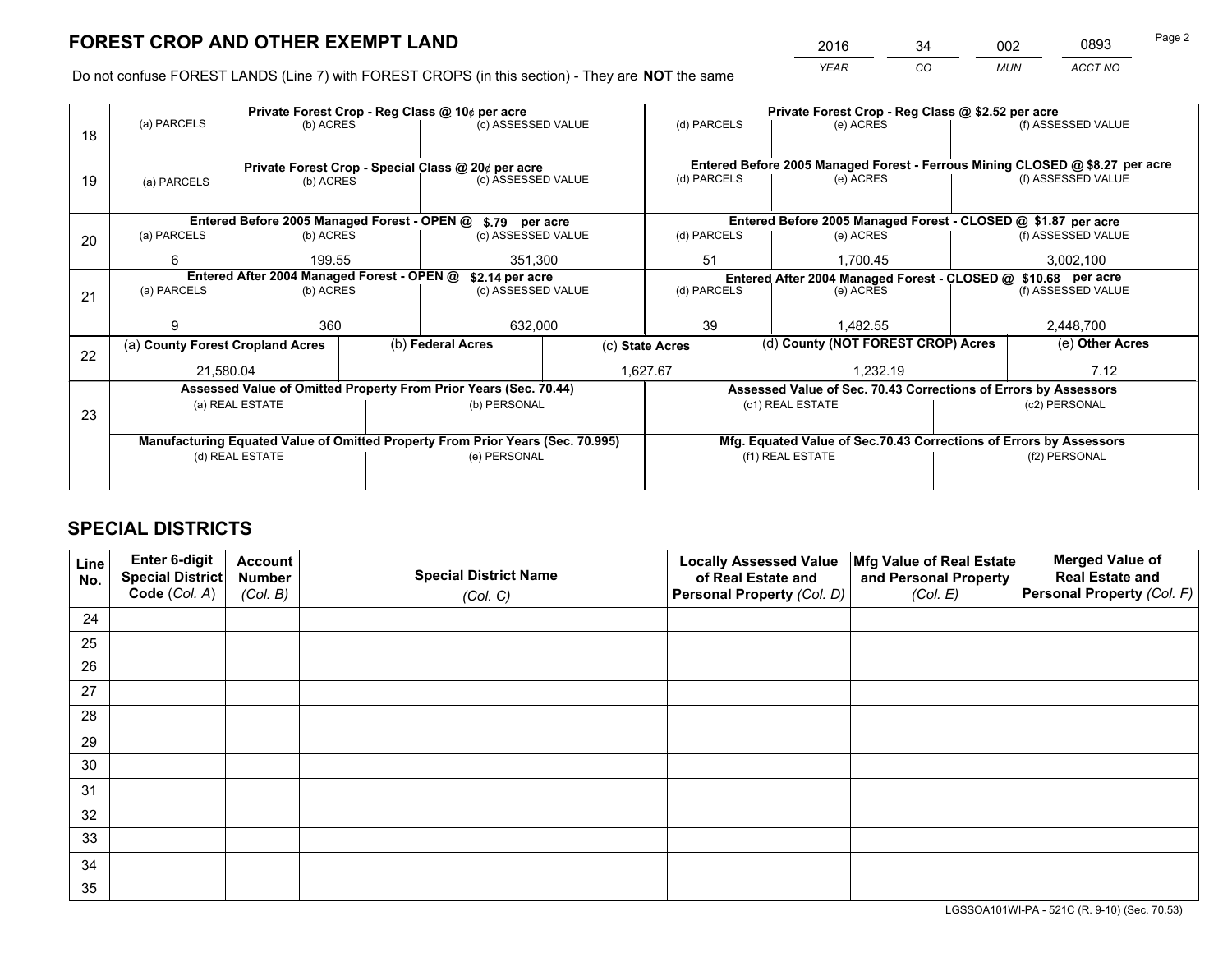|             |                                                                 |                                             |                                                         | <b>YEAR</b>                                                                       | CO<br><b>MUN</b>                                              | ACCT NO                                                                        |
|-------------|-----------------------------------------------------------------|---------------------------------------------|---------------------------------------------------------|-----------------------------------------------------------------------------------|---------------------------------------------------------------|--------------------------------------------------------------------------------|
| Line<br>No. | <b>Enter 6-digit</b><br><b>School District</b><br>Code (Col. A) | <b>Account</b><br><b>Number</b><br>(Col. B) | <b>School District Name</b><br>(Col. C)                 | <b>Locally Assessed Value</b><br>of Real Estate and<br>Personal Property (Col. D) | Mfg Value of Real Estate<br>and Personal Property<br>(Col. E) | <b>Merged Value of</b><br><b>Real Estate and</b><br>Personal Property (Col. F) |
|             | A. SCHOOL DISTRICTS (K-8 and K-12)                              |                                             |                                                         |                                                                                   |                                                               |                                                                                |
| 36          | 340140                                                          | 0204                                        | SCH D OF ANTIGO                                         | 39,042,780                                                                        | 2,400                                                         | 39,045,180                                                                     |
| 37          | 353500                                                          | 0207                                        | SCH D OF MERRILL AREA                                   | 141,000                                                                           |                                                               | 141,000                                                                        |
| 38          |                                                                 |                                             |                                                         |                                                                                   |                                                               |                                                                                |
| 39          |                                                                 |                                             |                                                         |                                                                                   |                                                               |                                                                                |
| 40          |                                                                 |                                             |                                                         |                                                                                   |                                                               |                                                                                |
| 41          |                                                                 |                                             |                                                         |                                                                                   |                                                               |                                                                                |
| 42          |                                                                 |                                             |                                                         |                                                                                   |                                                               |                                                                                |
| 43          |                                                                 |                                             |                                                         |                                                                                   |                                                               |                                                                                |
| 44          |                                                                 |                                             |                                                         |                                                                                   |                                                               |                                                                                |
| 45          |                                                                 |                                             |                                                         |                                                                                   |                                                               |                                                                                |
| 46          |                                                                 |                                             |                                                         |                                                                                   |                                                               |                                                                                |
| 47<br>48    |                                                                 |                                             |                                                         |                                                                                   |                                                               |                                                                                |
|             |                                                                 |                                             |                                                         |                                                                                   |                                                               |                                                                                |
| 49<br>50    |                                                                 |                                             | TOTAL ASSESSED VALUE OF SCHOOL DISTRICTS (K-8 and K-12) | 39,183,780                                                                        | 2,400                                                         | 39,186,180                                                                     |
|             | <b>B.</b><br><b>UNION HIGH SCHOOL DISTRICTS</b>                 |                                             |                                                         |                                                                                   |                                                               |                                                                                |
| 51          |                                                                 |                                             |                                                         |                                                                                   |                                                               |                                                                                |
| 52          |                                                                 |                                             |                                                         |                                                                                   |                                                               |                                                                                |
| 53          |                                                                 |                                             |                                                         |                                                                                   |                                                               |                                                                                |
| 54          |                                                                 |                                             |                                                         |                                                                                   |                                                               |                                                                                |
| 55          |                                                                 |                                             | TOTAL ASSESSED VALUE OF UNION HIGH SCHOOLS              |                                                                                   |                                                               |                                                                                |
|             | C.<br><b>TECHNICAL COLLEGE DISTRICTS</b>                        |                                             |                                                         |                                                                                   |                                                               |                                                                                |
| 56          | 001500                                                          | 0014                                        | NORTH CENTRAL TECHNICAL COLLEGE<br><b>WAUS</b>          | 39,183,780                                                                        | 2,400                                                         | 39,186,180                                                                     |
| 57          |                                                                 |                                             |                                                         |                                                                                   |                                                               |                                                                                |
| 58          |                                                                 |                                             |                                                         |                                                                                   |                                                               |                                                                                |
| 59          |                                                                 |                                             | TOTAL ASSESSED VALUE OF TECHNICAL COLLEGES              | 39,183,780                                                                        | 2,400                                                         | 39,186,180                                                                     |

34

002

 *I hereby certify, to the best of my knowledge and belief, this form is complete and correct.*

**SCHOOL DISTRICTS**

| Print name of preparer | Title                    |                | Date (MM / DD / CCYY) |
|------------------------|--------------------------|----------------|-----------------------|
|                        |                          |                |                       |
| Signature of preparer  | Contact Telephone Number | E-mail address |                       |
|                        | $\overline{\phantom{0}}$ |                |                       |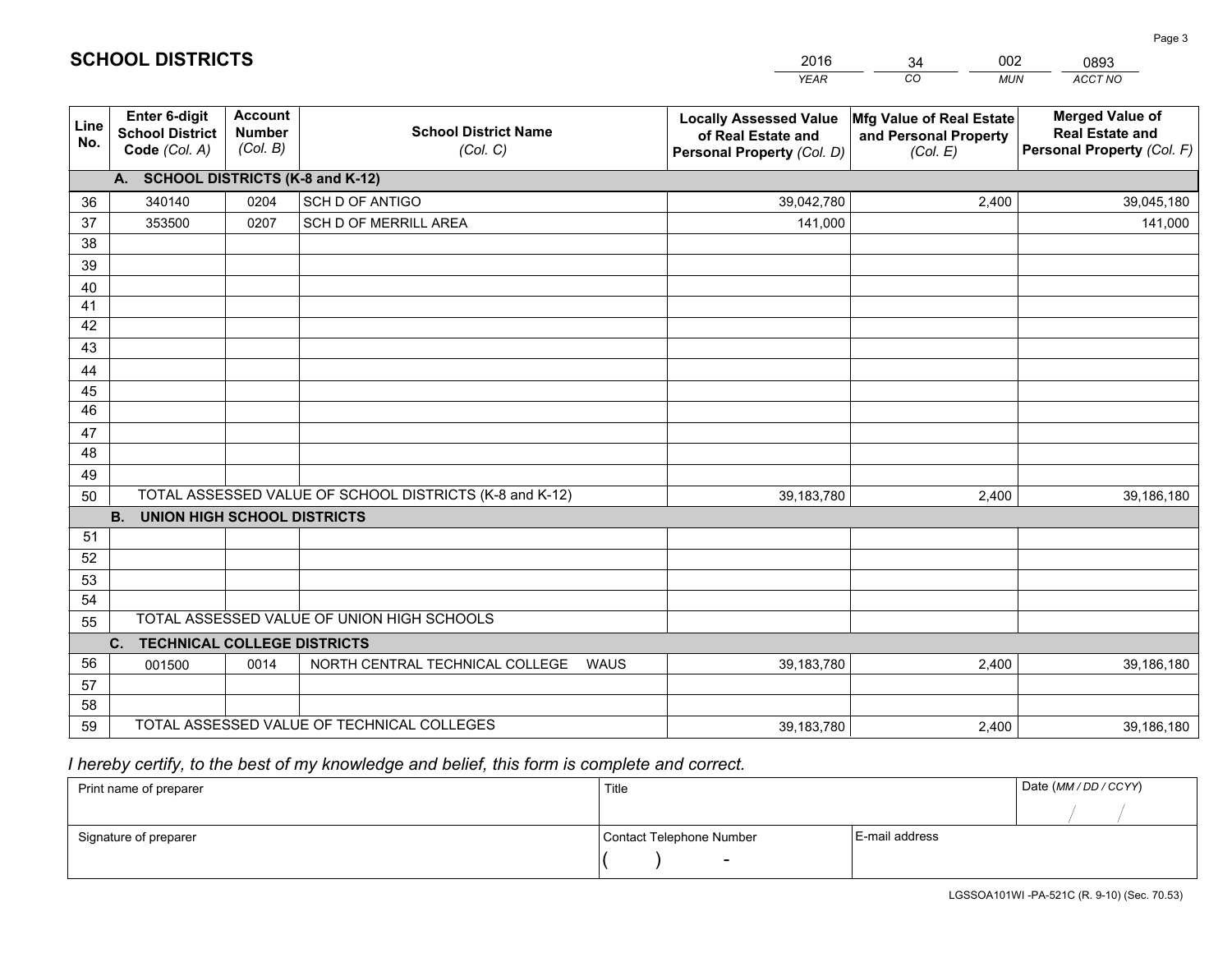### **HIGHLIGHTS**

- 1. Complete the Statement of Assessment after the Board of Review. Reflect any changes made there.
- 2. Use black ink to complete.
- 3. Line 16 must equal Line 50, Col D.
- 4. Line 55 must equal the total of K-8 schools listed on lines 36-49. Do not include K-12 schools in this comparision.
- 5. Line 59, Col. D must equal Line 16.
- 6. Special District, School District and Technical College District values must include both real estate and personal property. Examples of Special districts are: town sanitary districts, public inland lake protection and rehabilitation districts, and metropolitan sewerage districts.
- 7. DO NOT INCLUDE Manufacturing property values.DOR will print these values on the final SOA.

AMY MEEKS TOWN OF ACKLEY N4736 RIVER RD

AMY MEEKS<br>TOWN OF ACKLEY  ANTIGO, WI 54409 - 9273

ANTIGO, WI 54409 - 9273

 8. Accuracy of this form is very important. The values reported directly affect the equalized value DOR calculates for school and special districts.

### **Page 1:**

 If not prefilled, enter the tax year,county and municipal code,municipal type, municipal name and county name on the top of form.

Check the Amended box, if filing an amended / corrected SOA.

 Report the parcel count, acres and assessed value of taxable general property, total parcel count, (real and personal), total acres, and values from final figures set by the Board of Review.

- A. Real Estate land and improvements (buildings, etc.) is reported on lines 1 8, total line 9.
- B. Personal Property is reported on lines 11 14, Column D, total line 15.
- C. To complete this report, use the computer produced summary of the assessment roll that shows these amounts.
- D. Use whole numbers only.
- E. Add each line across and each column down to verify entries.

### **Page 2:**

- A. Report Special Items (not subject to general property tax).
- 1. Private Forest Croplands and Managed Forest Lands are reported on lines 18,19, 20 and 21. Be sure to report assessed values **NOT** taxes.
- 2. You should have copies of the orders of entry, orders of withdrawal, etc., to update your assessment roll.
	- 3. Show hundredths of acres (e.g. 39.75).
- 4. Tax exempt lands are reported on line 22.
- 5. Omitted property and sec. 70.43, Wis. Stats., corrections of errors by assessor are reported on line 23. Report real estate and personal property separately. These should be for **prior years**, not something found on the current assessment roll after the board of review.
- B. Special District (Lines 24-35) Include the value of both real and personal property.
- The Department of Revenue (DOR) preprints much of the information regarding names and codes for schools, special districts,etc. If a district is not listed, enter the name and value only, DOR will enter the proper code.

## **Page 3 School Districts:**

Include the value of both real and personal property.

Report School District (regular, elementary, union high school, and technical college).

- 1. Regular (K-12) and Elementary (K-8) school values are reported on lines 36-49, total on line 50.
- 2. Union High School (UHS) (use only if elementary schools are listed on lines 36-49) are reported on lines 51-54. UHS total value (line 55) must equal to the total **elementary school** values reported on lines 36-49. Do notinclude K-12 schools in this comparison.
- 3. Technical College values are reported on lines 56-58, total on line 59.
- 4. Use the computer summary that shows these amounts to complete this report.

### **This form is due the second Monday in June. File this report only after your Board of Review is complete.**

 *If you have questions: Return forms to:*

Fax number: (608) 264-6887 PO Box 8971

 Email: lgs@revenue.wi.gov Wisconsin Department of Revenue Call: (608) 261-5341 Local Government Services Section 6-97Madison WI 53708-8971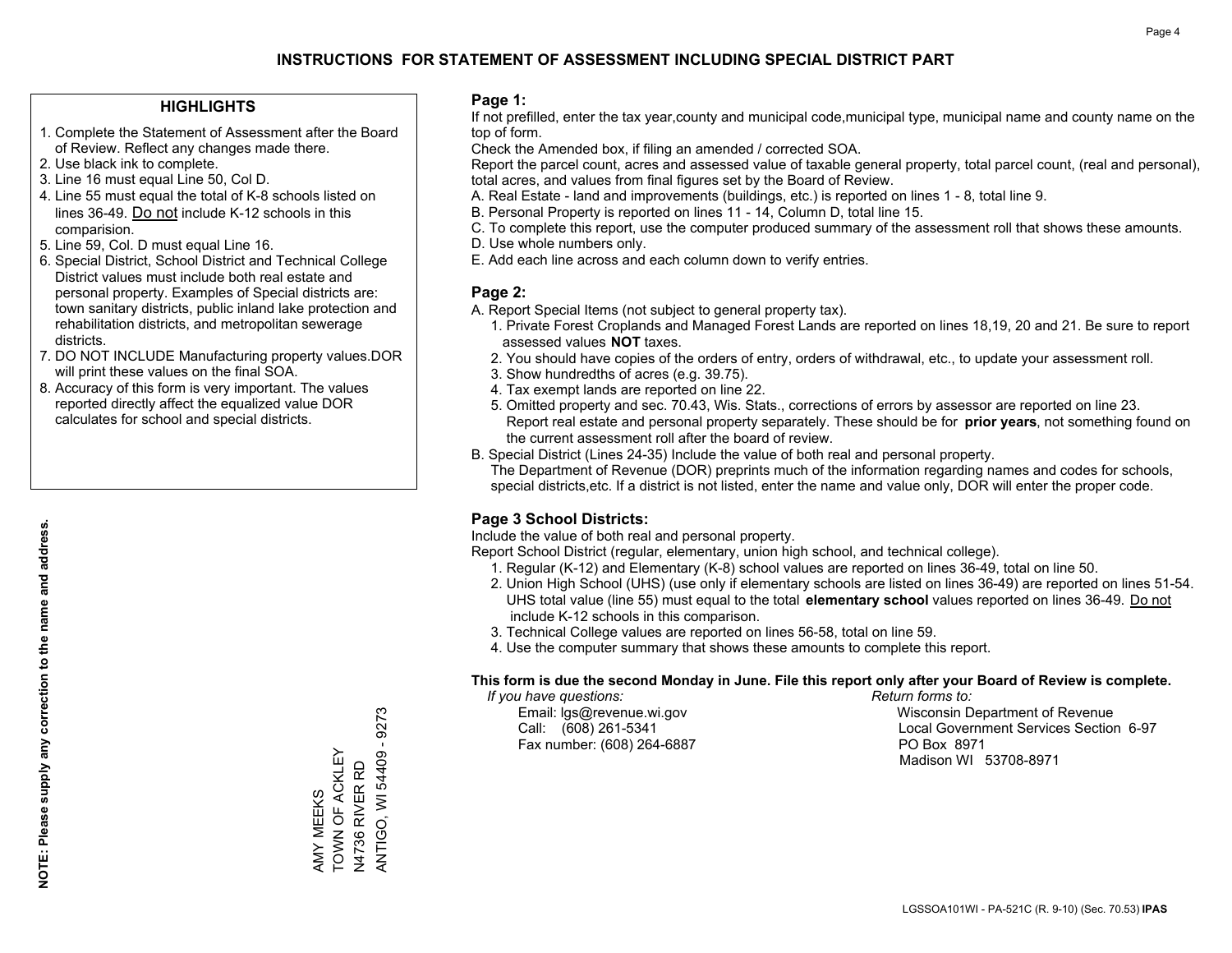**STATEMENT OF ASSESSMENT FOR 2016** 

| 34 | ∩∩4 | 0894    |
|----|-----|---------|
| m: | MUN | ACCT NO |

|                | <b>FOR</b><br><b>TOWN OF</b><br>Town - Village - City                                                                                                                                        | <b>LANGLADE COUNTY</b><br><b>OF</b><br><b>AINSWORTH</b><br><b>Municipality Name</b><br><b>County Name</b> |               |                                                                                                       | <b>WHEN COMPLETING THIS DOCUMENT</b><br>DO NOT WRITE OVER X's OR IN SHADED AREAS |                                        |                                                |
|----------------|----------------------------------------------------------------------------------------------------------------------------------------------------------------------------------------------|-----------------------------------------------------------------------------------------------------------|---------------|-------------------------------------------------------------------------------------------------------|----------------------------------------------------------------------------------|----------------------------------------|------------------------------------------------|
| Line<br>No.    | <b>REAL ESTATE</b><br>(See Lines 18 - 22 for<br>other Real Estate)                                                                                                                           |                                                                                                           | PARCEL COUNT  | NO. OF ACRES<br><b>VALUE OF</b><br><b>WHOLE</b><br><b>LAND</b><br>TOTAL LAND MPROVEMENTS NUMBERS ONLY |                                                                                  | <b>VALUE OF</b><br><b>IMPROVEMENTS</b> | <b>TOTAL VALUE OF LAND</b><br>AND IMPROVEMENTS |
| $\mathbf 1$    | <b>RESIDENTIAL - Class 1</b>                                                                                                                                                                 | Col. A<br>756                                                                                             | Col. B<br>569 | Col. C<br>1,632                                                                                       | Col. D                                                                           | Col. E                                 | Col. F                                         |
| $\overline{2}$ |                                                                                                                                                                                              |                                                                                                           |               |                                                                                                       | 21,811,000                                                                       | 38,328,100                             | 60,139,100                                     |
|                | <b>COMMERCIAL - Class 2</b>                                                                                                                                                                  | 27                                                                                                        | 25            | 105                                                                                                   | 1,112,200                                                                        | 2,087,500                              | 3,199,700                                      |
| 3              | MANUFACTURING - Class 3                                                                                                                                                                      | $\Omega$                                                                                                  | $\mathbf 0$   | $\mathbf 0$                                                                                           | 0                                                                                | 0                                      | $\Omega$                                       |
| $\overline{4}$ | <b>AGRICULTURAL - Class 4</b>                                                                                                                                                                | 46                                                                                                        |               | 796                                                                                                   | 112,200                                                                          |                                        | 112,200                                        |
| 5              | <b>UNDEVELOPED - Class 5</b>                                                                                                                                                                 | 159                                                                                                       |               | 960                                                                                                   | 574,900                                                                          |                                        | 574,900                                        |
| 6              | AGRICULTURAL FOREST - Class 5m                                                                                                                                                               | 29                                                                                                        |               | 440                                                                                                   | 518,600                                                                          |                                        | 518,600                                        |
| 7              | FOREST LANDS - Class 6                                                                                                                                                                       | 284                                                                                                       |               | 6,284                                                                                                 | 12,277,300                                                                       |                                        | 12,277,300                                     |
| 8              | OTHER - Class 7                                                                                                                                                                              | 9                                                                                                         | 9             | 19                                                                                                    | 73,400                                                                           | 429,600                                | 503,000                                        |
| 9              | TOTAL - ALL COLUMNS                                                                                                                                                                          | 1,310                                                                                                     | 603           | 10,236                                                                                                | 36,479,600                                                                       | 40,845,200                             | 77,324,800                                     |
| 10             | NUMBER OF PERSONAL PROPERTY ACCOUNTS IN ROLL                                                                                                                                                 |                                                                                                           |               | 90                                                                                                    | <b>LOCALLY ASSESSED</b>                                                          | <b>MANUFACTURING</b>                   | <b>MERGED</b>                                  |
| 11             | BOATS AND OTHER WATERCRAFT NOT EXEMPT - Code 1                                                                                                                                               |                                                                                                           |               |                                                                                                       | 400                                                                              | 0                                      | 400                                            |
| 12             | MACHINERY, TOOLS AND PATTERNS - Code 2                                                                                                                                                       |                                                                                                           |               |                                                                                                       | 83,100                                                                           | 0                                      | 83,100                                         |
| 13             | FURNITURE, FIXTURES AND EQUIPMENT - Code 3                                                                                                                                                   |                                                                                                           |               |                                                                                                       | 88,900                                                                           | 0                                      | 88,900                                         |
| 14             | ALL OTHER PERSONAL PROPERTY NOT EXEMPT - Codes 4A, 4B, 4C                                                                                                                                    |                                                                                                           |               |                                                                                                       | 878,500                                                                          | 0                                      | 878,500                                        |
| 15             | TOTAL OF PERSONAL PROPERTY NOT EXEMPT (Total of Lines 11-14)<br>1,050,900<br>0                                                                                                               |                                                                                                           |               |                                                                                                       |                                                                                  |                                        | 1,050,900                                      |
| 16             | AGGREGATE ASSESSED VALUE OF ALL PROPERTY SUBJECT TO THE GENERAL PROPERTY TAX (Total of Lines 9F and 15F)<br>MUST EQUAL TOTAL VALUE OF THE SCHOOL DISTRICTS (K-12 PLUS K-8) - Line 50, Col. F |                                                                                                           |               |                                                                                                       |                                                                                  |                                        | 78,375,700                                     |
| 17             | Name of Assessor<br>Telephone #<br><b>BOARD OF REVIEW</b><br>DATE OF FINAL ADJOURNMENT<br>08/17/2016<br><b>MICHAEL MUELVER</b>                                                               |                                                                                                           |               |                                                                                                       |                                                                                  |                                        | (715) 369-2952                                 |

REMARKS

The Assessment Ratio to be used in calculating the estimated Fair Market Value on tax bills for this tax district is .993686108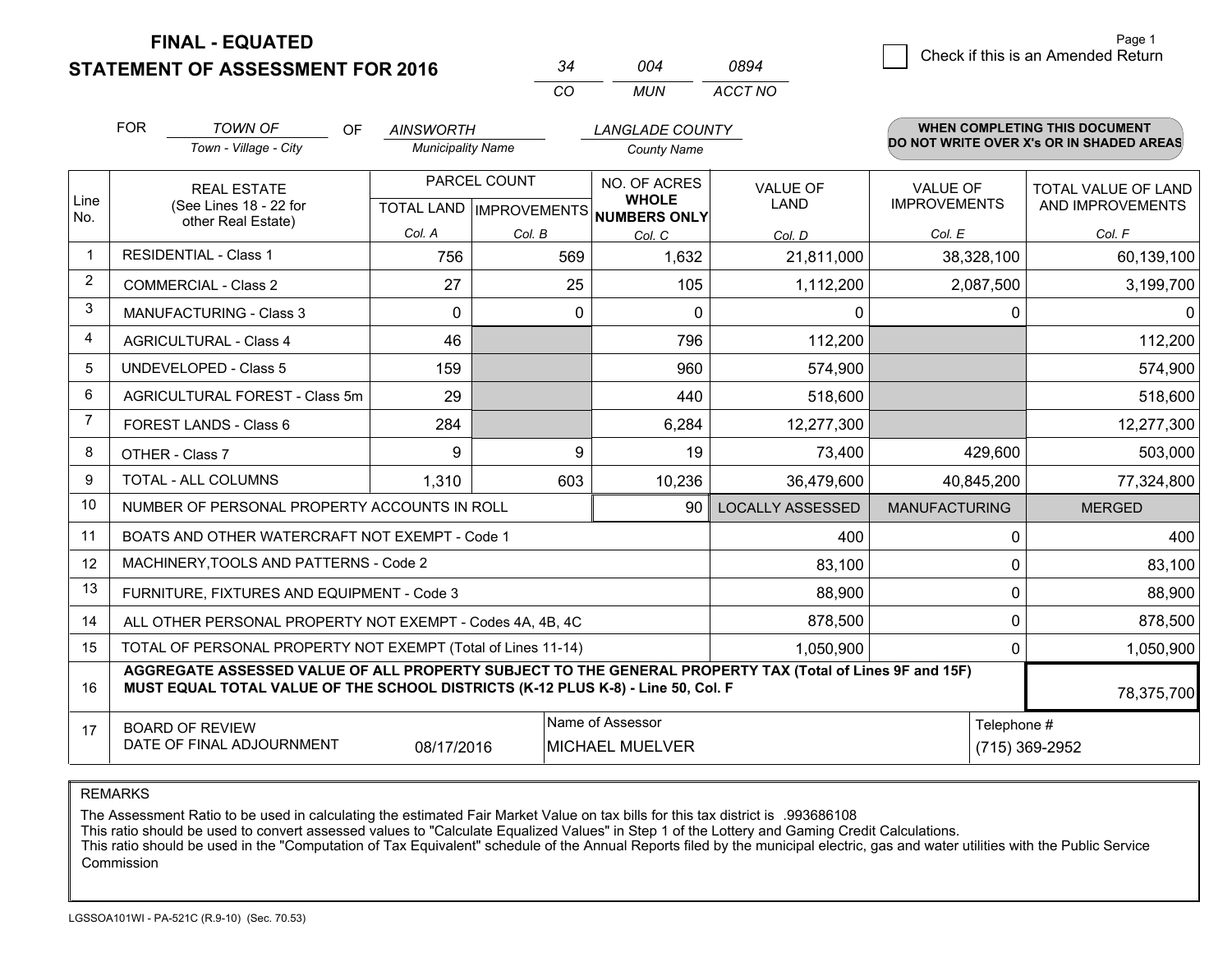*YEAR CO MUN ACCT NO* <sup>2016</sup> <sup>34</sup> <sup>004</sup> <sup>0894</sup>

Do not confuse FOREST LANDS (Line 7) with FOREST CROPS (in this section) - They are **NOT** the same

|    |                                                                                |                 |  | Private Forest Crop - Reg Class @ 10¢ per acre                   | Private Forest Crop - Reg Class @ \$2.52 per acre |                                                                                           |        |                                                                 |                                                                    |                                                                              |
|----|--------------------------------------------------------------------------------|-----------------|--|------------------------------------------------------------------|---------------------------------------------------|-------------------------------------------------------------------------------------------|--------|-----------------------------------------------------------------|--------------------------------------------------------------------|------------------------------------------------------------------------------|
| 18 | (a) PARCELS                                                                    | (b) ACRES       |  | (c) ASSESSED VALUE                                               |                                                   | (d) PARCELS                                                                               |        | (e) ACRES                                                       |                                                                    | (f) ASSESSED VALUE                                                           |
|    |                                                                                | 40              |  | 60.000                                                           |                                                   | 3                                                                                         |        | 120                                                             |                                                                    | 180,000                                                                      |
|    |                                                                                |                 |  | Private Forest Crop - Special Class @ 20¢ per acre               |                                                   |                                                                                           |        |                                                                 |                                                                    | Entered Before 2005 Managed Forest - Ferrous Mining CLOSED @ \$8.27 per acre |
| 19 | (a) PARCELS                                                                    | (b) ACRES       |  | (c) ASSESSED VALUE                                               |                                                   | (d) PARCELS                                                                               |        | (e) ACRES                                                       |                                                                    | (f) ASSESSED VALUE                                                           |
|    |                                                                                |                 |  |                                                                  |                                                   |                                                                                           |        |                                                                 |                                                                    |                                                                              |
|    |                                                                                |                 |  | Entered Before 2005 Managed Forest - OPEN @ \$.79 per acre       |                                                   |                                                                                           |        | Entered Before 2005 Managed Forest - CLOSED @ \$1.87 per acre   |                                                                    |                                                                              |
| 20 | (a) PARCELS                                                                    | (b) ACRES       |  | (c) ASSESSED VALUE                                               |                                                   | (d) PARCELS                                                                               |        | (e) ACRES                                                       |                                                                    | (f) ASSESSED VALUE                                                           |
|    | 23                                                                             | 798             |  |                                                                  |                                                   | 80                                                                                        |        |                                                                 |                                                                    | 5,225,200                                                                    |
|    |                                                                                | 1,409,400       |  | 2,815.02                                                         |                                                   |                                                                                           |        |                                                                 |                                                                    |                                                                              |
|    | Entered After 2004 Managed Forest - OPEN @                                     |                 |  | \$2.14 per acre<br>(c) ASSESSED VALUE                            |                                                   | Entered After 2004 Managed Forest - CLOSED @ \$10.68 per acre<br>(d) PARCELS<br>(e) ACRES |        |                                                                 |                                                                    |                                                                              |
| 21 | (a) PARCELS                                                                    | (b) ACRES       |  |                                                                  |                                                   |                                                                                           |        |                                                                 | (f) ASSESSED VALUE                                                 |                                                                              |
|    |                                                                                |                 |  |                                                                  |                                                   |                                                                                           |        |                                                                 |                                                                    |                                                                              |
|    | 13                                                                             | 469             |  | 801,400                                                          |                                                   | 58                                                                                        |        | 1.744.6                                                         |                                                                    | 3,178,900                                                                    |
| 22 | (a) County Forest Cropland Acres                                               |                 |  | (b) Federal Acres                                                | (c) State Acres                                   |                                                                                           |        | (d) County (NOT FOREST CROP) Acres                              |                                                                    | (e) Other Acres                                                              |
|    | 22.151.33                                                                      |                 |  |                                                                  |                                                   | 4,220.78                                                                                  | 241.82 |                                                                 |                                                                    | 1.695.12                                                                     |
|    |                                                                                |                 |  | Assessed Value of Omitted Property From Prior Years (Sec. 70.44) |                                                   |                                                                                           |        | Assessed Value of Sec. 70.43 Corrections of Errors by Assessors |                                                                    |                                                                              |
|    |                                                                                | (a) REAL ESTATE |  | (b) PERSONAL                                                     |                                                   |                                                                                           |        | (c1) REAL ESTATE                                                |                                                                    | (c2) PERSONAL                                                                |
| 23 |                                                                                |                 |  |                                                                  |                                                   |                                                                                           |        |                                                                 |                                                                    |                                                                              |
|    | Manufacturing Equated Value of Omitted Property From Prior Years (Sec. 70.995) |                 |  |                                                                  |                                                   |                                                                                           |        |                                                                 | Mfg. Equated Value of Sec.70.43 Corrections of Errors by Assessors |                                                                              |
|    |                                                                                | (d) REAL ESTATE |  | (e) PERSONAL                                                     |                                                   | (f1) REAL ESTATE                                                                          |        | (f2) PERSONAL                                                   |                                                                    |                                                                              |
|    |                                                                                |                 |  |                                                                  |                                                   |                                                                                           |        |                                                                 |                                                                    |                                                                              |

# **SPECIAL DISTRICTS**

| Line<br>No. | <b>Enter 6-digit</b><br><b>Special District</b><br>Code (Col. A) | <b>Account</b><br><b>Number</b><br>(Col. B) | <b>Special District Name</b><br>(Col. C)  | <b>Locally Assessed Value</b><br>of Real Estate and<br>Personal Property (Col. D) | Mfg Value of Real Estate<br>and Personal Property<br>(Col. E) | <b>Merged Value of</b><br><b>Real Estate and</b><br>Personal Property (Col. F) |
|-------------|------------------------------------------------------------------|---------------------------------------------|-------------------------------------------|-----------------------------------------------------------------------------------|---------------------------------------------------------------|--------------------------------------------------------------------------------|
| 24          | 218030                                                           | 0150                                        | PICKEREL/CRANE LAKES PRO & REHAB DISTRICT | 3,833,900                                                                         |                                                               | 3,833,900                                                                      |
| 25          | 348050                                                           | 0202                                        | ROLLING STONE LAKE PRO & REHAB DISTRICT   | 35,232,100                                                                        |                                                               | 35,232,100                                                                     |
| 26          |                                                                  |                                             |                                           |                                                                                   |                                                               |                                                                                |
| 27          |                                                                  |                                             |                                           |                                                                                   |                                                               |                                                                                |
| 28          |                                                                  |                                             |                                           |                                                                                   |                                                               |                                                                                |
| 29          |                                                                  |                                             |                                           |                                                                                   |                                                               |                                                                                |
| 30          |                                                                  |                                             |                                           |                                                                                   |                                                               |                                                                                |
| 31          |                                                                  |                                             |                                           |                                                                                   |                                                               |                                                                                |
| 32          |                                                                  |                                             |                                           |                                                                                   |                                                               |                                                                                |
| 33          |                                                                  |                                             |                                           |                                                                                   |                                                               |                                                                                |
| 34          |                                                                  |                                             |                                           |                                                                                   |                                                               |                                                                                |
| 35          |                                                                  |                                             |                                           |                                                                                   |                                                               |                                                                                |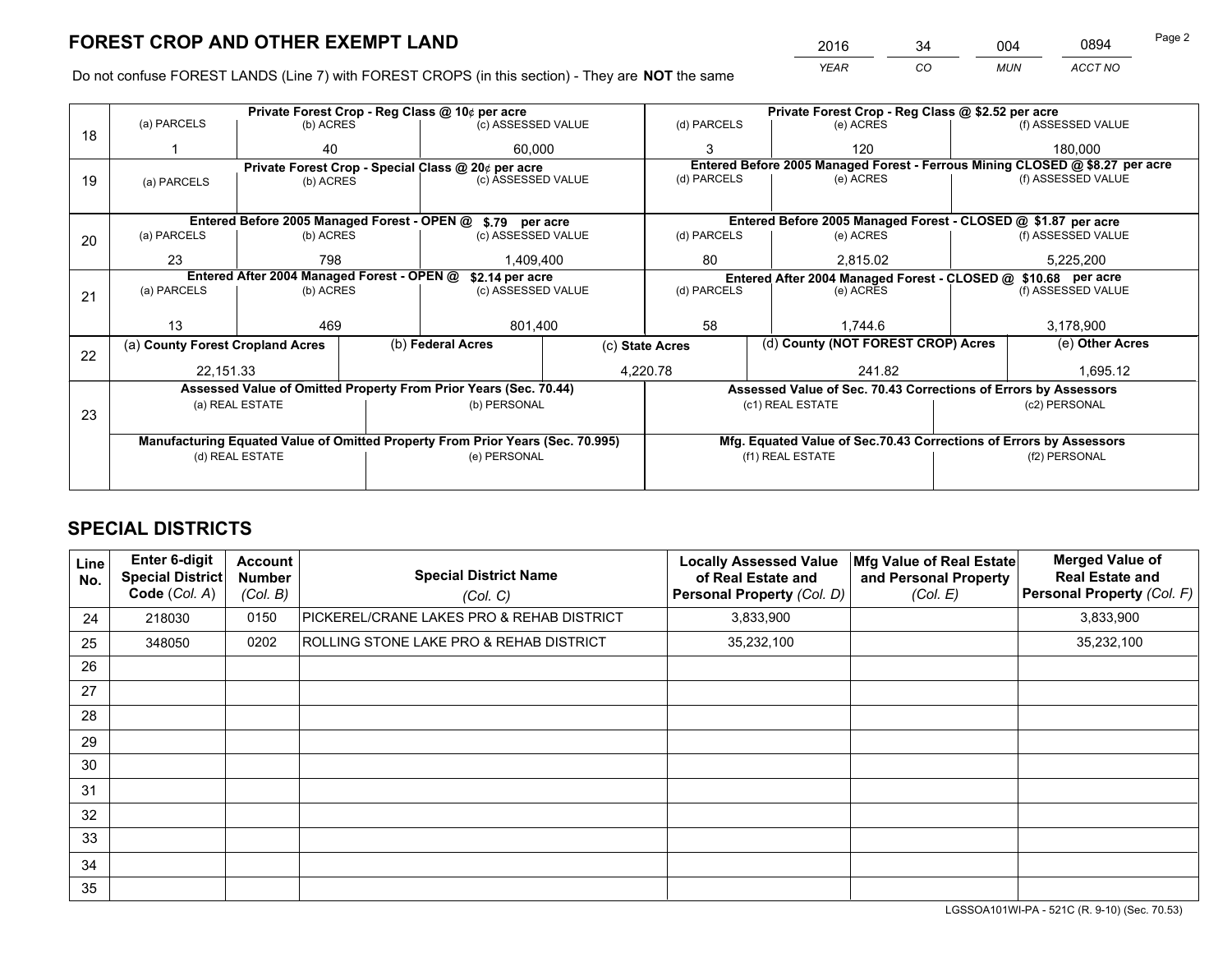|             |                                                          |                                             |                                                         | <b>YEAR</b>                                                                       | CO<br><b>MUN</b>                                              | ACCT NO                                                                        |
|-------------|----------------------------------------------------------|---------------------------------------------|---------------------------------------------------------|-----------------------------------------------------------------------------------|---------------------------------------------------------------|--------------------------------------------------------------------------------|
| Line<br>No. | Enter 6-digit<br><b>School District</b><br>Code (Col. A) | <b>Account</b><br><b>Number</b><br>(Col. B) | <b>School District Name</b><br>(Col. C)                 | <b>Locally Assessed Value</b><br>of Real Estate and<br>Personal Property (Col. D) | Mfg Value of Real Estate<br>and Personal Property<br>(Col. E) | <b>Merged Value of</b><br><b>Real Estate and</b><br>Personal Property (Col. F) |
|             | A. SCHOOL DISTRICTS (K-8 and K-12)                       |                                             |                                                         |                                                                                   |                                                               |                                                                                |
| 36          | 341582                                                   | 0205                                        | SCH D OF ELCHO                                          | 78,375,700                                                                        |                                                               | 78,375,700                                                                     |
| 37          |                                                          |                                             |                                                         |                                                                                   |                                                               |                                                                                |
| 38          |                                                          |                                             |                                                         |                                                                                   |                                                               |                                                                                |
| 39          |                                                          |                                             |                                                         |                                                                                   |                                                               |                                                                                |
| 40          |                                                          |                                             |                                                         |                                                                                   |                                                               |                                                                                |
| 41          |                                                          |                                             |                                                         |                                                                                   |                                                               |                                                                                |
| 42          |                                                          |                                             |                                                         |                                                                                   |                                                               |                                                                                |
| 43          |                                                          |                                             |                                                         |                                                                                   |                                                               |                                                                                |
| 44<br>45    |                                                          |                                             |                                                         |                                                                                   |                                                               |                                                                                |
| 46          |                                                          |                                             |                                                         |                                                                                   |                                                               |                                                                                |
| 47          |                                                          |                                             |                                                         |                                                                                   |                                                               |                                                                                |
| 48          |                                                          |                                             |                                                         |                                                                                   |                                                               |                                                                                |
| 49          |                                                          |                                             |                                                         |                                                                                   |                                                               |                                                                                |
| 50          |                                                          |                                             | TOTAL ASSESSED VALUE OF SCHOOL DISTRICTS (K-8 and K-12) | 78,375,700                                                                        |                                                               | 78,375,700                                                                     |
|             | <b>B.</b><br><b>UNION HIGH SCHOOL DISTRICTS</b>          |                                             |                                                         |                                                                                   |                                                               |                                                                                |
| 51          |                                                          |                                             |                                                         |                                                                                   |                                                               |                                                                                |
| 52          |                                                          |                                             |                                                         |                                                                                   |                                                               |                                                                                |
| 53          |                                                          |                                             |                                                         |                                                                                   |                                                               |                                                                                |
| 54          |                                                          |                                             |                                                         |                                                                                   |                                                               |                                                                                |
| 55          |                                                          |                                             | TOTAL ASSESSED VALUE OF UNION HIGH SCHOOLS              |                                                                                   |                                                               |                                                                                |
|             | C.<br><b>TECHNICAL COLLEGE DISTRICTS</b>                 |                                             |                                                         |                                                                                   |                                                               |                                                                                |
| 56          | 001600                                                   | 0015                                        | NICOLET TECHNICAL COLLEGE<br><b>RHIN</b>                | 78,375,700                                                                        |                                                               | 78,375,700                                                                     |
| 57          |                                                          |                                             |                                                         |                                                                                   |                                                               |                                                                                |
| 58          |                                                          |                                             |                                                         |                                                                                   |                                                               |                                                                                |
| 59          |                                                          |                                             | TOTAL ASSESSED VALUE OF TECHNICAL COLLEGES              | 78,375,700                                                                        |                                                               | 78,375,700                                                                     |

34

004

 *I hereby certify, to the best of my knowledge and belief, this form is complete and correct.*

**SCHOOL DISTRICTS**

| Print name of preparer | Title                    |                | Date (MM/DD/CCYY) |
|------------------------|--------------------------|----------------|-------------------|
|                        |                          |                |                   |
| Signature of preparer  | Contact Telephone Number | E-mail address |                   |
|                        | $\overline{\phantom{a}}$ |                |                   |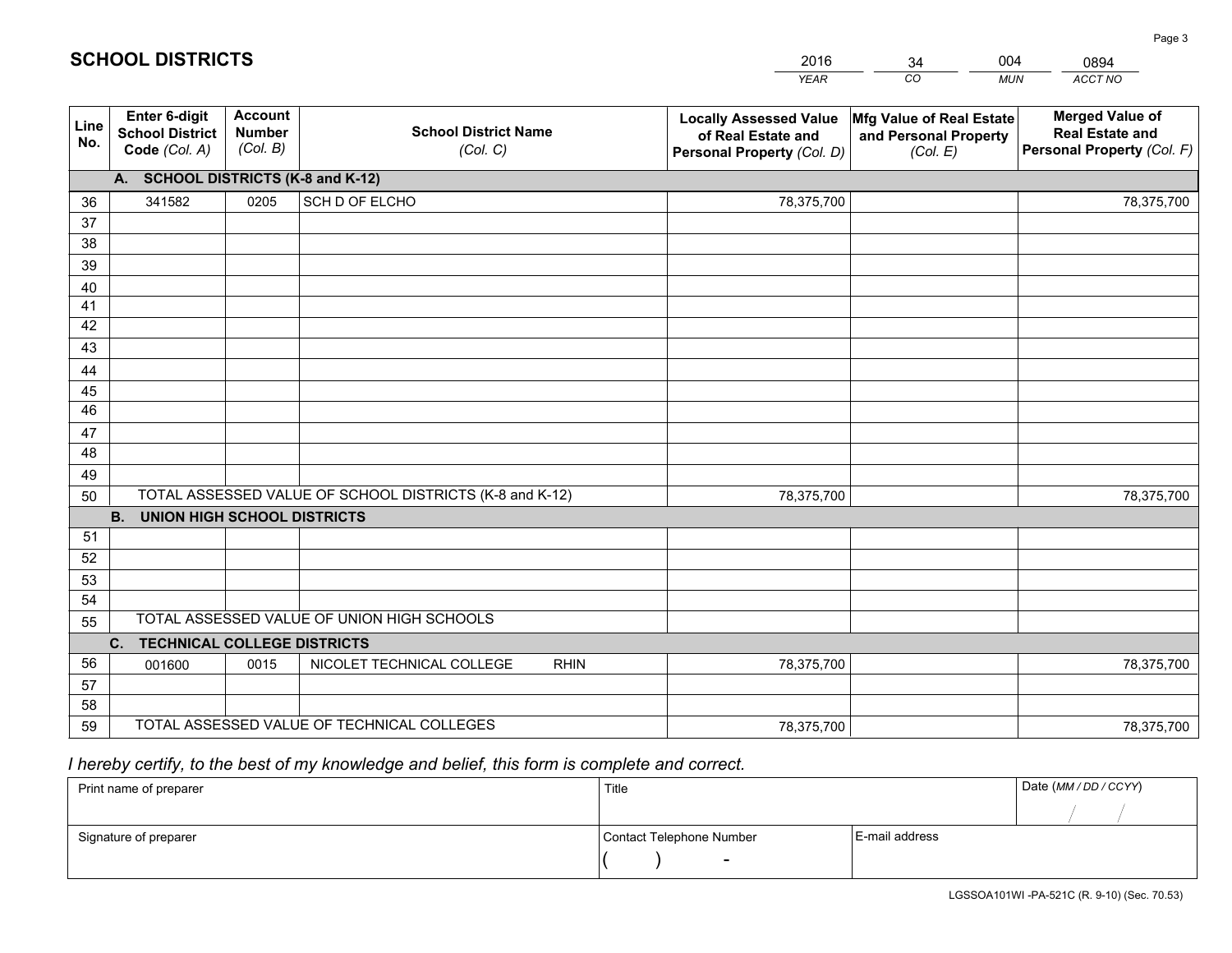### **HIGHLIGHTS**

- 1. Complete the Statement of Assessment after the Board of Review. Reflect any changes made there.
- 2. Use black ink to complete.
- 3. Line 16 must equal Line 50, Col D.
- 4. Line 55 must equal the total of K-8 schools listed on lines 36-49. Do not include K-12 schools in this comparision.
- 5. Line 59, Col. D must equal Line 16.
- 6. Special District, School District and Technical College District values must include both real estate and personal property. Examples of Special districts are: town sanitary districts, public inland lake protection and rehabilitation districts, and metropolitan sewerage districts.
- 7. DO NOT INCLUDE Manufacturing property values.DOR will print these values on the final SOA.
- 8. Accuracy of this form is very important. The values reported directly affect the equalized value DOR calculates for school and special districts.

### **Page 1:**

 If not prefilled, enter the tax year,county and municipal code,municipal type, municipal name and county name on the top of form.

Check the Amended box, if filing an amended / corrected SOA.

 Report the parcel count, acres and assessed value of taxable general property, total parcel count, (real and personal), total acres, and values from final figures set by the Board of Review.

- A. Real Estate land and improvements (buildings, etc.) is reported on lines 1 8, total line 9.
- B. Personal Property is reported on lines 11 14, Column D, total line 15.
- C. To complete this report, use the computer produced summary of the assessment roll that shows these amounts.
- D. Use whole numbers only.
- E. Add each line across and each column down to verify entries.

### **Page 2:**

- A. Report Special Items (not subject to general property tax).
- 1. Private Forest Croplands and Managed Forest Lands are reported on lines 18,19, 20 and 21. Be sure to report assessed values **NOT** taxes.
- 2. You should have copies of the orders of entry, orders of withdrawal, etc., to update your assessment roll.
	- 3. Show hundredths of acres (e.g. 39.75).
- 4. Tax exempt lands are reported on line 22.
- 5. Omitted property and sec. 70.43, Wis. Stats., corrections of errors by assessor are reported on line 23. Report real estate and personal property separately. These should be for **prior years**, not something found on the current assessment roll after the board of review.
- B. Special District (Lines 24-35) Include the value of both real and personal property.

 The Department of Revenue (DOR) preprints much of the information regarding names and codes for schools, special districts,etc. If a district is not listed, enter the name and value only, DOR will enter the proper code.

## **Page 3 School Districts:**

Include the value of both real and personal property.

Report School District (regular, elementary, union high school, and technical college).

- 1. Regular (K-12) and Elementary (K-8) school values are reported on lines 36-49, total on line 50.
- 2. Union High School (UHS) (use only if elementary schools are listed on lines 36-49) are reported on lines 51-54. UHS total value (line 55) must equal to the total **elementary school** values reported on lines 36-49. Do notinclude K-12 schools in this comparison.
- 3. Technical College values are reported on lines 56-58, total on line 59.
- 4. Use the computer summary that shows these amounts to complete this report.

### **This form is due the second Monday in June. File this report only after your Board of Review is complete.**

 *If you have questions: Return forms to:*

Fax number: (608) 264-6887 PO Box 8971

 Email: lgs@revenue.wi.gov Wisconsin Department of Revenue Call: (608) 261-5341 Local Government Services Section 6-97Madison WI 53708-8971

, 201146 E SHORE ROAD<br>N11146 E SHORE ROAD TOWN OF AINSWORTH N11146 E SHORE ROAD KATHLEEN A. KOLLER<br>TOWN OF AINSWORTH KATHLEEN A. KOLLER PEARSON, WI 54462 PEARSON, WI 54462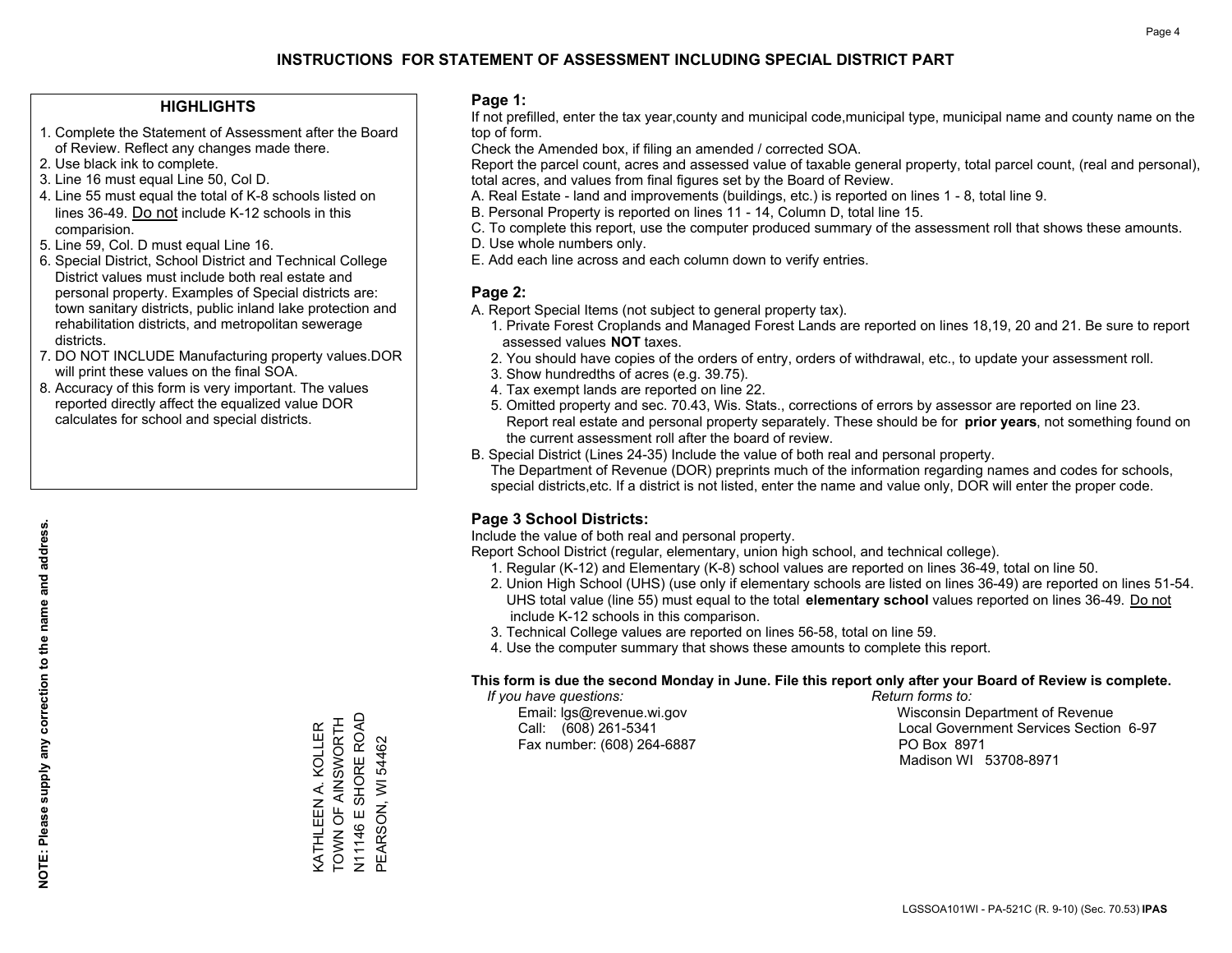**STATEMENT OF ASSESSMENT FOR 2016** 

| 34  | NUE | 0895    |
|-----|-----|---------|
| CO. | MUN | ACCT NO |

|                | <b>FOR</b>                     | <b>TOWN OF</b><br>OF                                                                                                                                                                         | <b>ANTIGO</b>            |                           | <b>LANGLADE COUNTY</b>       |                         |                      | <b>WHEN COMPLETING THIS DOCUMENT</b>     |
|----------------|--------------------------------|----------------------------------------------------------------------------------------------------------------------------------------------------------------------------------------------|--------------------------|---------------------------|------------------------------|-------------------------|----------------------|------------------------------------------|
|                |                                | Town - Village - City                                                                                                                                                                        | <b>Municipality Name</b> |                           | <b>County Name</b>           |                         |                      | DO NOT WRITE OVER X's OR IN SHADED AREAS |
|                |                                | <b>REAL ESTATE</b>                                                                                                                                                                           |                          | PARCEL COUNT              | NO. OF ACRES                 | <b>VALUE OF</b>         | <b>VALUE OF</b>      | TOTAL VALUE OF LAND                      |
| Line<br>No.    |                                | (See Lines 18 - 22 for<br>other Real Estate)                                                                                                                                                 |                          | TOTAL LAND   IMPROVEMENTS | <b>WHOLE</b><br>NUMBERS ONLY | <b>LAND</b>             | <b>IMPROVEMENTS</b>  | AND IMPROVEMENTS                         |
|                |                                |                                                                                                                                                                                              | Col. A                   | Col. B                    | Col. C                       | Col. D                  | Col. E               | Col. F                                   |
| $\mathbf 1$    |                                | <b>RESIDENTIAL - Class 1</b>                                                                                                                                                                 | 653                      | 564                       | 1,442                        | 9,973,850               | 59,388,690           | 69,362,540                               |
| $\overline{2}$ |                                | <b>COMMERCIAL - Class 2</b>                                                                                                                                                                  | 99                       | 69                        | 388                          | 3,642,040               | 10,426,360           | 14,068,400                               |
| 3              |                                | <b>MANUFACTURING - Class 3</b>                                                                                                                                                               | 3                        | 3                         | 50                           | 110,200                 | 914,900              | 1,025,100                                |
| $\overline{4}$ |                                | <b>AGRICULTURAL - Class 4</b>                                                                                                                                                                | 518                      |                           | 14,155                       | 2,157,007               |                      | 2,157,007                                |
| 5              |                                | <b>UNDEVELOPED - Class 5</b>                                                                                                                                                                 | 21                       |                           | 368                          | 185,500                 |                      | 185,500                                  |
| 6              | AGRICULTURAL FOREST - Class 5m |                                                                                                                                                                                              | 37                       |                           | 526                          | 465,140                 |                      | 465,140                                  |
| 7              | FOREST LANDS - Class 6         |                                                                                                                                                                                              | 40                       |                           | 907                          | 1,599,500               |                      | 1,599,500                                |
| 8              |                                | OTHER - Class 7                                                                                                                                                                              | 109                      | 144                       | 227                          | 1,388,950               | 10,767,920           | 12,156,870                               |
| 9              |                                | <b>TOTAL - ALL COLUMNS</b>                                                                                                                                                                   | 1,480                    | 780                       | 18,063                       | 19,522,187              | 81,497,870           | 101,020,057                              |
| 10             |                                | NUMBER OF PERSONAL PROPERTY ACCOUNTS IN ROLL                                                                                                                                                 |                          |                           | 63                           | <b>LOCALLY ASSESSED</b> | <b>MANUFACTURING</b> | <b>MERGED</b>                            |
| 11             |                                | BOATS AND OTHER WATERCRAFT NOT EXEMPT - Code 1                                                                                                                                               |                          |                           |                              | $\mathbf{0}$            | $\Omega$             | $\Omega$                                 |
| 12             |                                | MACHINERY, TOOLS AND PATTERNS - Code 2                                                                                                                                                       |                          |                           |                              | 244,564                 | 92,100               | 336,664                                  |
| 13             |                                | FURNITURE, FIXTURES AND EQUIPMENT - Code 3                                                                                                                                                   |                          |                           |                              | 104,137                 | 25,100               | 129,237                                  |
| 14             |                                | ALL OTHER PERSONAL PROPERTY NOT EXEMPT - Codes 4A, 4B, 4C                                                                                                                                    |                          |                           |                              | 268,162                 | 8,900                | 277,062                                  |
| 15             |                                | TOTAL OF PERSONAL PROPERTY NOT EXEMPT (Total of Lines 11-14)                                                                                                                                 |                          |                           |                              | 616,863                 | 126,100              | 742,963                                  |
| 16             |                                | AGGREGATE ASSESSED VALUE OF ALL PROPERTY SUBJECT TO THE GENERAL PROPERTY TAX (Total of Lines 9F and 15F)<br>MUST EQUAL TOTAL VALUE OF THE SCHOOL DISTRICTS (K-12 PLUS K-8) - Line 50, Col. F |                          |                           |                              |                         |                      | 101,763,020                              |
| 17             |                                | <b>BOARD OF REVIEW</b>                                                                                                                                                                       |                          |                           | Name of Assessor             |                         | Telephone #          |                                          |
|                |                                | DATE OF FINAL ADJOURNMENT                                                                                                                                                                    | 06/14/2016               |                           | <b>EUGENE MATUSZEWSKI</b>    |                         |                      | (715) 623-6774                           |

REMARKS

The Assessment Ratio to be used in calculating the estimated Fair Market Value on tax bills for this tax district is 1.075056177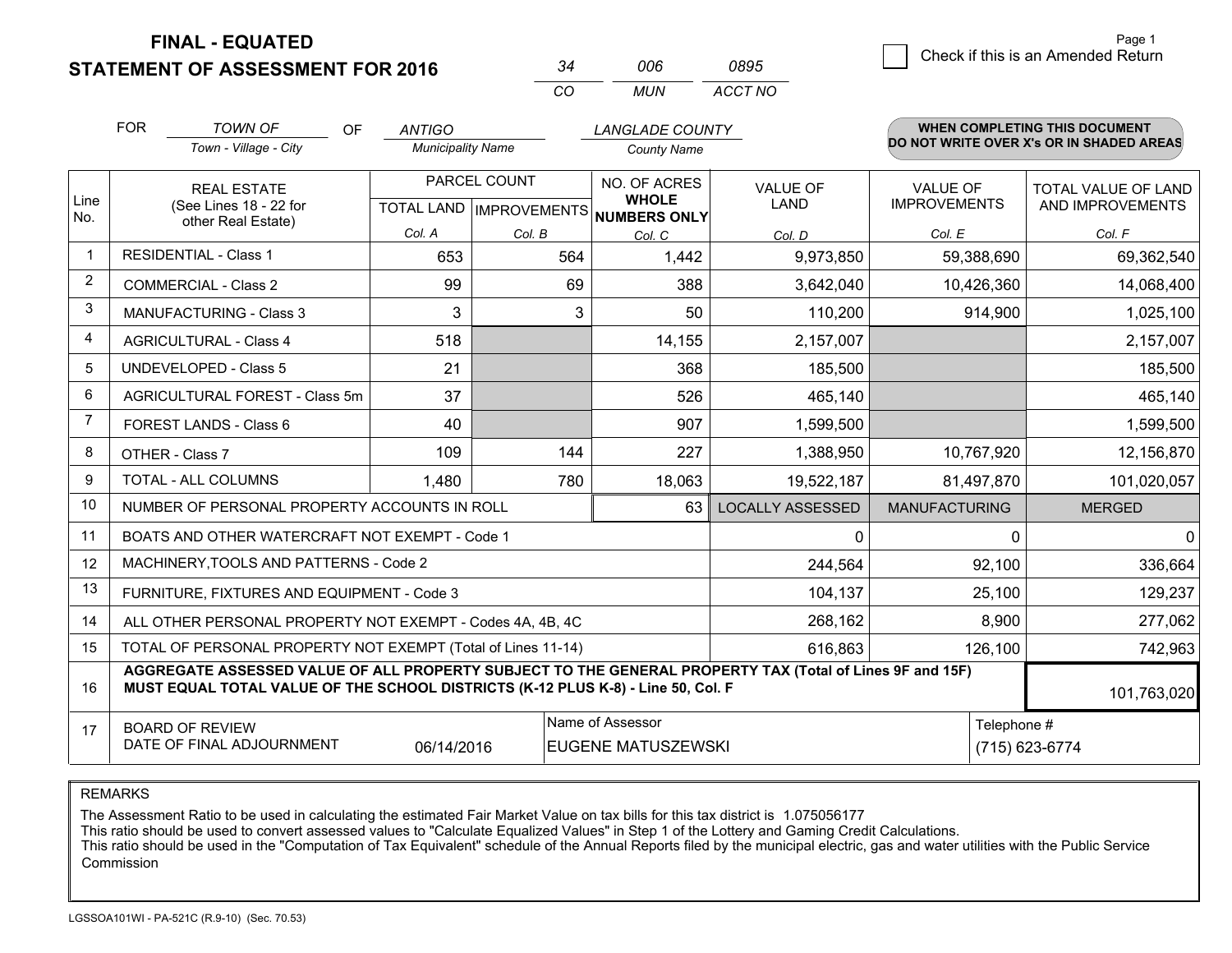*YEAR CO MUN ACCT NO* <sup>2016</sup> <sup>34</sup> <sup>006</sup> <sup>0895</sup>

Do not confuse FOREST LANDS (Line 7) with FOREST CROPS (in this section) - They are **NOT** the same

|    |                                                                                | Private Forest Crop - Reg Class @ 10¢ per acre                   |                                 |                    |  | Private Forest Crop - Reg Class @ \$2.52 per acre |                                                                                     |                                    |                    |                                                                              |  |
|----|--------------------------------------------------------------------------------|------------------------------------------------------------------|---------------------------------|--------------------|--|---------------------------------------------------|-------------------------------------------------------------------------------------|------------------------------------|--------------------|------------------------------------------------------------------------------|--|
| 18 | (a) PARCELS                                                                    | (b) ACRES                                                        |                                 | (c) ASSESSED VALUE |  | (d) PARCELS                                       | (e) ACRES                                                                           |                                    |                    | (f) ASSESSED VALUE                                                           |  |
|    |                                                                                | 40                                                               |                                 | 73.000             |  |                                                   |                                                                                     |                                    |                    |                                                                              |  |
|    |                                                                                | Private Forest Crop - Special Class @ 20¢ per acre               |                                 |                    |  |                                                   |                                                                                     |                                    |                    | Entered Before 2005 Managed Forest - Ferrous Mining CLOSED @ \$8.27 per acre |  |
| 19 | (a) PARCELS                                                                    |                                                                  | (c) ASSESSED VALUE<br>(b) ACRES |                    |  | (d) PARCELS                                       | (e) ACRES                                                                           |                                    |                    | (f) ASSESSED VALUE                                                           |  |
|    |                                                                                |                                                                  |                                 |                    |  |                                                   |                                                                                     |                                    |                    |                                                                              |  |
|    |                                                                                | Entered Before 2005 Managed Forest - OPEN @ \$.79 per acre       |                                 |                    |  |                                                   | Entered Before 2005 Managed Forest - CLOSED @ \$1.87 per acre                       |                                    |                    |                                                                              |  |
| 20 | (a) PARCELS                                                                    | (b) ACRES                                                        |                                 | (c) ASSESSED VALUE |  | (d) PARCELS                                       | (e) ACRES                                                                           |                                    |                    | (f) ASSESSED VALUE                                                           |  |
|    | 2                                                                              | 51.72                                                            |                                 | 102.600            |  | 8                                                 |                                                                                     | 208                                |                    | 379,610                                                                      |  |
|    | Entered After 2004 Managed Forest - OPEN @<br>\$2.14 per acre                  |                                                                  |                                 |                    |  |                                                   | Entered After 2004 Managed Forest - CLOSED @ \$10.68 per acre                       |                                    |                    |                                                                              |  |
| 21 | (a) PARCELS                                                                    | (b) ACRES                                                        |                                 | (c) ASSESSED VALUE |  | (d) PARCELS<br>(e) ACRES                          |                                                                                     |                                    | (f) ASSESSED VALUE |                                                                              |  |
|    |                                                                                |                                                                  |                                 |                    |  |                                                   |                                                                                     |                                    |                    |                                                                              |  |
|    |                                                                                | 40                                                               |                                 | 73,000             |  | 17                                                | 306.3                                                                               |                                    | 560,000            |                                                                              |  |
|    | (a) County Forest Cropland Acres                                               |                                                                  | (b) Federal Acres               | (c) State Acres    |  |                                                   |                                                                                     | (d) County (NOT FOREST CROP) Acres |                    | (e) Other Acres                                                              |  |
| 22 |                                                                                |                                                                  |                                 |                    |  |                                                   |                                                                                     | 293.76                             |                    | 187.62                                                                       |  |
|    |                                                                                | Assessed Value of Omitted Property From Prior Years (Sec. 70.44) |                                 |                    |  |                                                   |                                                                                     |                                    |                    |                                                                              |  |
|    |                                                                                | (a) REAL ESTATE                                                  |                                 | (b) PERSONAL       |  |                                                   | Assessed Value of Sec. 70.43 Corrections of Errors by Assessors<br>(c1) REAL ESTATE |                                    |                    | (c2) PERSONAL                                                                |  |
| 23 |                                                                                |                                                                  |                                 |                    |  |                                                   |                                                                                     |                                    |                    |                                                                              |  |
|    |                                                                                |                                                                  |                                 |                    |  |                                                   |                                                                                     |                                    |                    |                                                                              |  |
|    | Manufacturing Equated Value of Omitted Property From Prior Years (Sec. 70.995) |                                                                  |                                 |                    |  |                                                   | Mfg. Equated Value of Sec.70.43 Corrections of Errors by Assessors                  |                                    |                    | (f2) PERSONAL                                                                |  |
|    |                                                                                | (d) REAL ESTATE<br>(e) PERSONAL                                  |                                 |                    |  |                                                   | (f1) REAL ESTATE                                                                    |                                    |                    |                                                                              |  |
|    |                                                                                |                                                                  |                                 |                    |  |                                                   |                                                                                     |                                    |                    |                                                                              |  |

# **SPECIAL DISTRICTS**

| <b>Line</b><br>No. | Enter 6-digit<br><b>Special District</b><br>Code (Col. A) | <b>Account</b><br><b>Number</b><br>(Col. B) | <b>Special District Name</b><br>(Col. C) | <b>Locally Assessed Value</b><br>of Real Estate and<br>Personal Property (Col. D) | Mfg Value of Real Estate<br>and Personal Property<br>(Col. E) | <b>Merged Value of</b><br><b>Real Estate and</b><br>Personal Property (Col. F) |
|--------------------|-----------------------------------------------------------|---------------------------------------------|------------------------------------------|-----------------------------------------------------------------------------------|---------------------------------------------------------------|--------------------------------------------------------------------------------|
| 24                 | 347030                                                    | 0200                                        | <b>ANTIGO SANITARY DISTRICT #1</b>       | 21,517,565                                                                        | 714,600                                                       | 22,232,165                                                                     |
| 25                 |                                                           |                                             |                                          |                                                                                   |                                                               |                                                                                |
| 26                 |                                                           |                                             |                                          |                                                                                   |                                                               |                                                                                |
| 27                 |                                                           |                                             |                                          |                                                                                   |                                                               |                                                                                |
| 28                 |                                                           |                                             |                                          |                                                                                   |                                                               |                                                                                |
| 29                 |                                                           |                                             |                                          |                                                                                   |                                                               |                                                                                |
| 30                 |                                                           |                                             |                                          |                                                                                   |                                                               |                                                                                |
| 31                 |                                                           |                                             |                                          |                                                                                   |                                                               |                                                                                |
| 32                 |                                                           |                                             |                                          |                                                                                   |                                                               |                                                                                |
| 33                 |                                                           |                                             |                                          |                                                                                   |                                                               |                                                                                |
| 34                 |                                                           |                                             |                                          |                                                                                   |                                                               |                                                                                |
| 35                 |                                                           |                                             |                                          |                                                                                   |                                                               |                                                                                |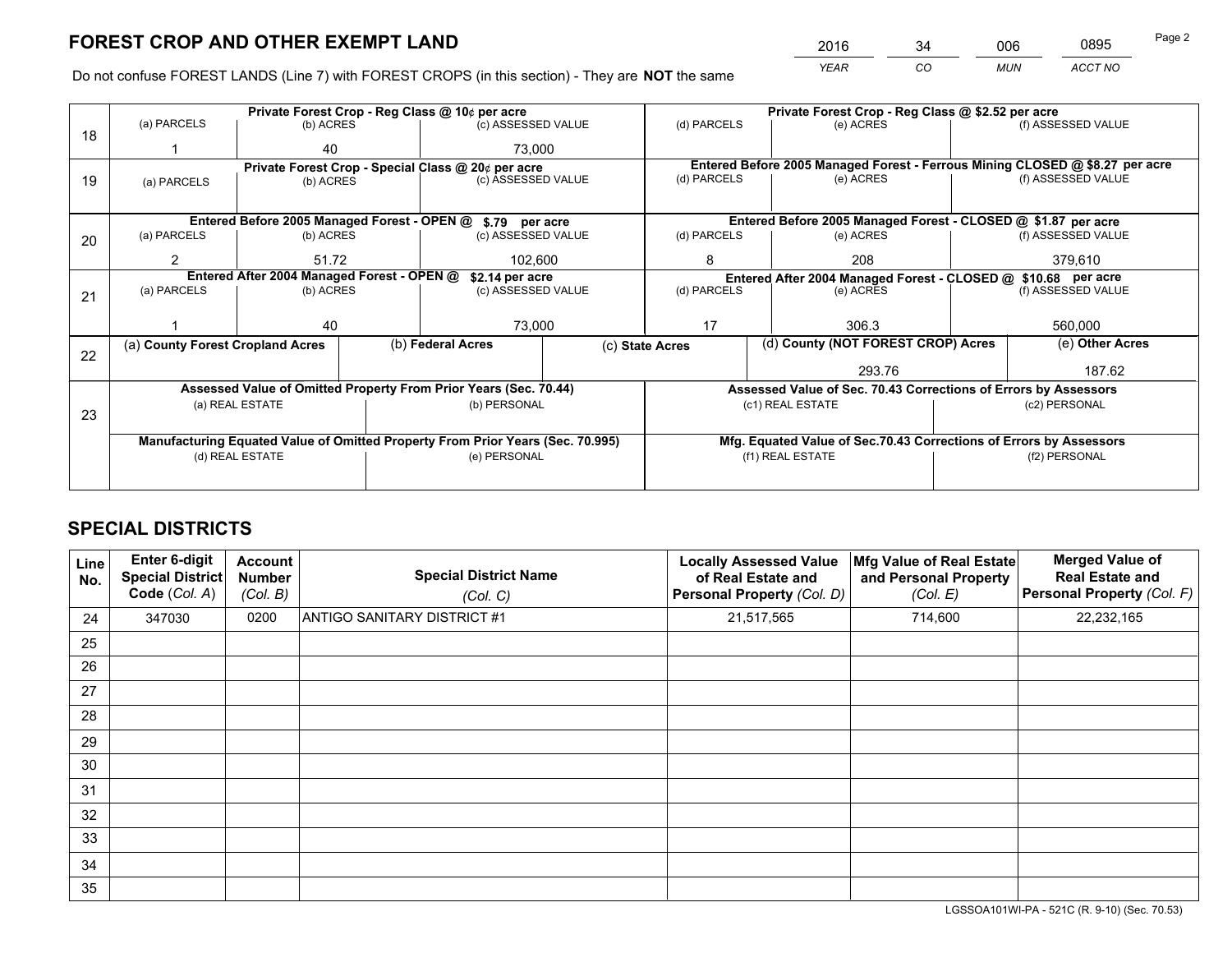|             |                                                                 |                                             |                                                         | <b>YEAR</b>                                                                       | CO<br><b>MUN</b>                                              | ACCT NO                                                                        |
|-------------|-----------------------------------------------------------------|---------------------------------------------|---------------------------------------------------------|-----------------------------------------------------------------------------------|---------------------------------------------------------------|--------------------------------------------------------------------------------|
| Line<br>No. | <b>Enter 6-digit</b><br><b>School District</b><br>Code (Col. A) | <b>Account</b><br><b>Number</b><br>(Col. B) | <b>School District Name</b><br>(Col. C)                 | <b>Locally Assessed Value</b><br>of Real Estate and<br>Personal Property (Col. D) | Mfg Value of Real Estate<br>and Personal Property<br>(Col. E) | <b>Merged Value of</b><br><b>Real Estate and</b><br>Personal Property (Col. F) |
|             | A. SCHOOL DISTRICTS (K-8 and K-12)                              |                                             |                                                         |                                                                                   |                                                               |                                                                                |
| 36          | 340140                                                          | 0204                                        | <b>SCH D OF ANTIGO</b>                                  | 100,611,820                                                                       | 1,151,200                                                     | 101,763,020                                                                    |
| 37          |                                                                 |                                             |                                                         |                                                                                   |                                                               |                                                                                |
| 38          |                                                                 |                                             |                                                         |                                                                                   |                                                               |                                                                                |
| 39          |                                                                 |                                             |                                                         |                                                                                   |                                                               |                                                                                |
| 40          |                                                                 |                                             |                                                         |                                                                                   |                                                               |                                                                                |
| 41          |                                                                 |                                             |                                                         |                                                                                   |                                                               |                                                                                |
| 42          |                                                                 |                                             |                                                         |                                                                                   |                                                               |                                                                                |
| 43          |                                                                 |                                             |                                                         |                                                                                   |                                                               |                                                                                |
| 44<br>45    |                                                                 |                                             |                                                         |                                                                                   |                                                               |                                                                                |
| 46          |                                                                 |                                             |                                                         |                                                                                   |                                                               |                                                                                |
| 47          |                                                                 |                                             |                                                         |                                                                                   |                                                               |                                                                                |
| 48          |                                                                 |                                             |                                                         |                                                                                   |                                                               |                                                                                |
| 49          |                                                                 |                                             |                                                         |                                                                                   |                                                               |                                                                                |
| 50          |                                                                 |                                             | TOTAL ASSESSED VALUE OF SCHOOL DISTRICTS (K-8 and K-12) | 100,611,820                                                                       | 1,151,200                                                     | 101,763,020                                                                    |
|             | <b>B. UNION HIGH SCHOOL DISTRICTS</b>                           |                                             |                                                         |                                                                                   |                                                               |                                                                                |
| 51          |                                                                 |                                             |                                                         |                                                                                   |                                                               |                                                                                |
| 52          |                                                                 |                                             |                                                         |                                                                                   |                                                               |                                                                                |
| 53          |                                                                 |                                             |                                                         |                                                                                   |                                                               |                                                                                |
| 54          |                                                                 |                                             |                                                         |                                                                                   |                                                               |                                                                                |
| 55          |                                                                 |                                             | TOTAL ASSESSED VALUE OF UNION HIGH SCHOOLS              |                                                                                   |                                                               |                                                                                |
|             | C.<br><b>TECHNICAL COLLEGE DISTRICTS</b>                        |                                             |                                                         |                                                                                   |                                                               |                                                                                |
| 56          | 001500                                                          | 0014                                        | NORTH CENTRAL TECHNICAL COLLEGE<br><b>WAUS</b>          | 100,611,820                                                                       | 1,151,200                                                     | 101,763,020                                                                    |
| 57<br>58    |                                                                 |                                             |                                                         |                                                                                   |                                                               |                                                                                |
| 59          |                                                                 |                                             | TOTAL ASSESSED VALUE OF TECHNICAL COLLEGES              | 100,611,820                                                                       | 1,151,200                                                     | 101,763,020                                                                    |
|             |                                                                 |                                             |                                                         |                                                                                   |                                                               |                                                                                |

34

006

 *I hereby certify, to the best of my knowledge and belief, this form is complete and correct.*

**SCHOOL DISTRICTS**

| Print name of preparer | Title                    | Date (MM / DD / CCYY) |  |
|------------------------|--------------------------|-----------------------|--|
|                        |                          |                       |  |
| Signature of preparer  | Contact Telephone Number | E-mail address        |  |
|                        | $\sim$                   |                       |  |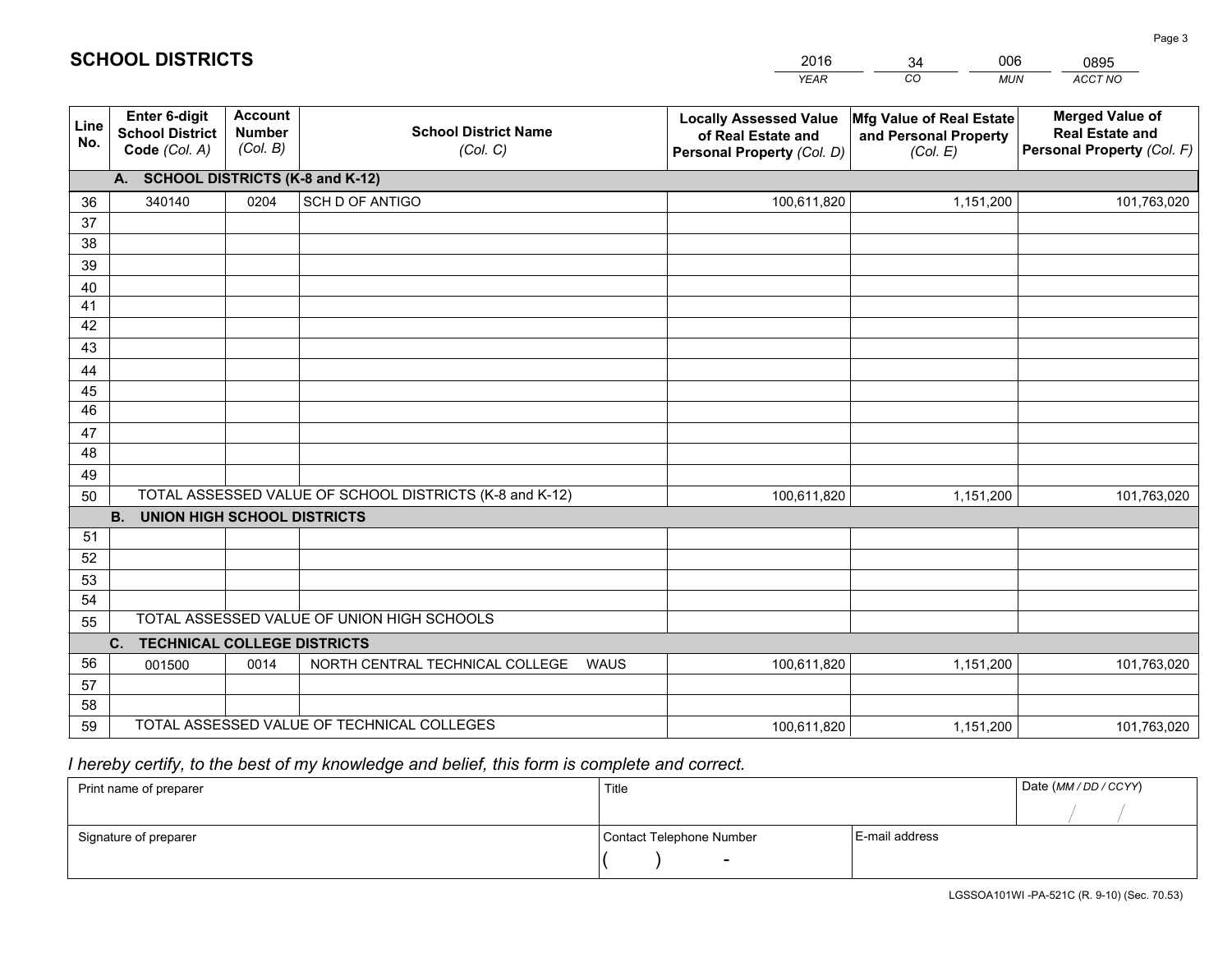### **HIGHLIGHTS**

- 1. Complete the Statement of Assessment after the Board of Review. Reflect any changes made there.
- 2. Use black ink to complete.
- 3. Line 16 must equal Line 50, Col D.
- 4. Line 55 must equal the total of K-8 schools listed on lines 36-49. Do not include K-12 schools in this comparision.
- 5. Line 59, Col. D must equal Line 16.
- 6. Special District, School District and Technical College District values must include both real estate and personal property. Examples of Special districts are: town sanitary districts, public inland lake protection and rehabilitation districts, and metropolitan sewerage districts.
- 7. DO NOT INCLUDE Manufacturing property values.DOR will print these values on the final SOA.

ROSEMARY SERVI TOWN OF ANTIGO N3185 N STONEY RD ANTIGO, WI 54409 - 9199

ROSEMARY SERVI<br>TOWN OF ANTIGO<br>N3185 N STONEY RD

ANTIGO, WI 54409 - 9199

 8. Accuracy of this form is very important. The values reported directly affect the equalized value DOR calculates for school and special districts.

### **Page 1:**

 If not prefilled, enter the tax year,county and municipal code,municipal type, municipal name and county name on the top of form.

Check the Amended box, if filing an amended / corrected SOA.

 Report the parcel count, acres and assessed value of taxable general property, total parcel count, (real and personal), total acres, and values from final figures set by the Board of Review.

- A. Real Estate land and improvements (buildings, etc.) is reported on lines 1 8, total line 9.
- B. Personal Property is reported on lines 11 14, Column D, total line 15.
- C. To complete this report, use the computer produced summary of the assessment roll that shows these amounts.
- D. Use whole numbers only.
- E. Add each line across and each column down to verify entries.

### **Page 2:**

- A. Report Special Items (not subject to general property tax).
- 1. Private Forest Croplands and Managed Forest Lands are reported on lines 18,19, 20 and 21. Be sure to report assessed values **NOT** taxes.
- 2. You should have copies of the orders of entry, orders of withdrawal, etc., to update your assessment roll.
	- 3. Show hundredths of acres (e.g. 39.75).
- 4. Tax exempt lands are reported on line 22.
- 5. Omitted property and sec. 70.43, Wis. Stats., corrections of errors by assessor are reported on line 23. Report real estate and personal property separately. These should be for **prior years**, not something found on the current assessment roll after the board of review.
- B. Special District (Lines 24-35) Include the value of both real and personal property.
- The Department of Revenue (DOR) preprints much of the information regarding names and codes for schools, special districts,etc. If a district is not listed, enter the name and value only, DOR will enter the proper code.

## **Page 3 School Districts:**

Include the value of both real and personal property.

Report School District (regular, elementary, union high school, and technical college).

- 1. Regular (K-12) and Elementary (K-8) school values are reported on lines 36-49, total on line 50.
- 2. Union High School (UHS) (use only if elementary schools are listed on lines 36-49) are reported on lines 51-54. UHS total value (line 55) must equal to the total **elementary school** values reported on lines 36-49. Do notinclude K-12 schools in this comparison.
- 3. Technical College values are reported on lines 56-58, total on line 59.
- 4. Use the computer summary that shows these amounts to complete this report.

### **This form is due the second Monday in June. File this report only after your Board of Review is complete.**

 *If you have questions: Return forms to:*

Fax number: (608) 264-6887 PO Box 8971

 Email: lgs@revenue.wi.gov Wisconsin Department of Revenue Call: (608) 261-5341 Local Government Services Section 6-97Madison WI 53708-8971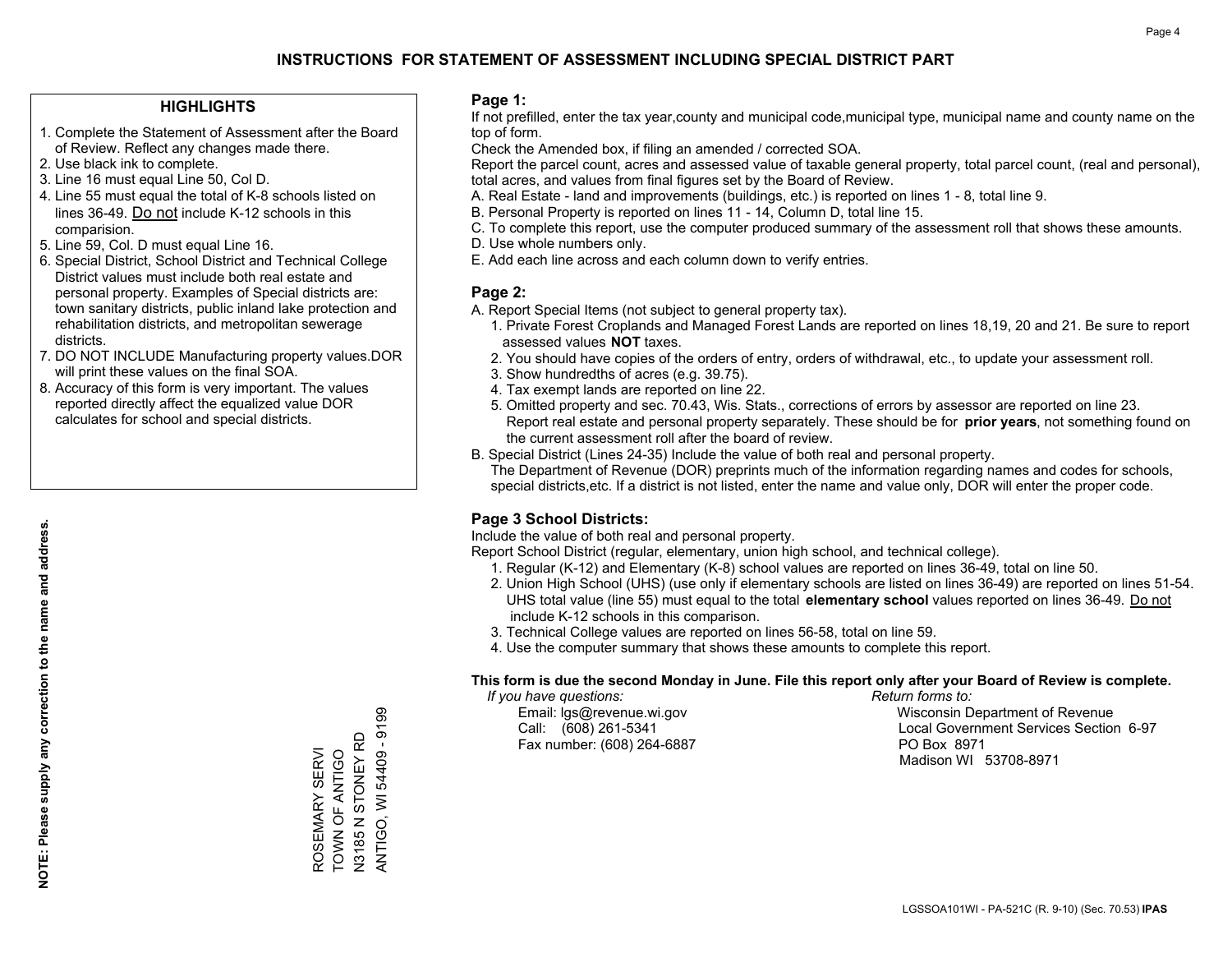**STATEMENT OF ASSESSMENT FOR 2016** 

| 34  | nna | 0896    |
|-----|-----|---------|
| CO. | MUN | ACCT NO |

|                | <b>FOR</b>                                                                                                                                                                                   | <b>TOWN OF</b><br><b>OF</b>                                  | <b>ELCHO</b>             |              | <b>LANGLADE COUNTY</b>                              |                         |                      | <b>WHEN COMPLETING THIS DOCUMENT</b>     |
|----------------|----------------------------------------------------------------------------------------------------------------------------------------------------------------------------------------------|--------------------------------------------------------------|--------------------------|--------------|-----------------------------------------------------|-------------------------|----------------------|------------------------------------------|
|                |                                                                                                                                                                                              | Town - Village - City                                        | <b>Municipality Name</b> |              | <b>County Name</b>                                  |                         |                      | DO NOT WRITE OVER X's OR IN SHADED AREAS |
|                |                                                                                                                                                                                              | <b>REAL ESTATE</b>                                           |                          | PARCEL COUNT | NO. OF ACRES                                        | <b>VALUE OF</b>         | <b>VALUE OF</b>      | <b>TOTAL VALUE OF LAND</b>               |
| Line<br>No.    |                                                                                                                                                                                              | (See Lines 18 - 22 for<br>other Real Estate)                 |                          |              | <b>WHOLE</b><br>TOTAL LAND MPROVEMENTS NUMBERS ONLY | <b>LAND</b>             | <b>IMPROVEMENTS</b>  | AND IMPROVEMENTS                         |
|                |                                                                                                                                                                                              |                                                              | Col. A                   | Col. B       | Col. C                                              | Col. D                  | Col. E               | Col. F                                   |
| $\mathbf 1$    |                                                                                                                                                                                              | <b>RESIDENTIAL - Class 1</b>                                 | 1,913                    | 1,471        | 2,879                                               | 103,177,700             | 116,985,800          | 220, 163, 500                            |
| $\overline{2}$ |                                                                                                                                                                                              | <b>COMMERCIAL - Class 2</b>                                  | 66                       | 64           | 84                                                  | 2,309,700               | 6,000,000            | 8,309,700                                |
| 3              |                                                                                                                                                                                              | <b>MANUFACTURING - Class 3</b>                               |                          |              | $\overline{2}$                                      | 9,100                   | 238,600              | 247,700                                  |
| 4              |                                                                                                                                                                                              | <b>AGRICULTURAL - Class 4</b>                                | 49                       |              | 1,118                                               | 170,500                 |                      | 170,500                                  |
| 5              |                                                                                                                                                                                              | UNDEVELOPED - Class 5                                        | 165                      |              | 1,523                                               | 1,006,300               |                      | 1,006,300                                |
| 6              | AGRICULTURAL FOREST - Class 5m                                                                                                                                                               |                                                              | 31                       |              | 553                                                 | 557,200                 |                      | 557,200                                  |
| $\overline{7}$ | FOREST LANDS - Class 6                                                                                                                                                                       |                                                              | 466                      |              | 11,494                                              | 22,979,300              |                      | 22,979,300                               |
| 8              |                                                                                                                                                                                              | OTHER - Class 7                                              | 11                       | 15           | 20                                                  | 84,600                  | 762,500              | 847,100                                  |
| 9              |                                                                                                                                                                                              | TOTAL - ALL COLUMNS                                          | 2,702                    | 1,551        | 17,673                                              | 130,294,400             | 123,986,900          | 254,281,300                              |
| 10             |                                                                                                                                                                                              | NUMBER OF PERSONAL PROPERTY ACCOUNTS IN ROLL                 |                          |              | 118                                                 | <b>LOCALLY ASSESSED</b> | <b>MANUFACTURING</b> | <b>MERGED</b>                            |
| 11             |                                                                                                                                                                                              | BOATS AND OTHER WATERCRAFT NOT EXEMPT - Code 1               |                          |              |                                                     | 25,600                  | 0                    | 25,600                                   |
| 12             |                                                                                                                                                                                              | MACHINERY, TOOLS AND PATTERNS - Code 2                       |                          |              |                                                     | 183,900                 | 8,200                | 192,100                                  |
| 13             |                                                                                                                                                                                              | FURNITURE, FIXTURES AND EQUIPMENT - Code 3                   |                          |              |                                                     | 431,200                 | 400                  | 431,600                                  |
| 14             |                                                                                                                                                                                              | ALL OTHER PERSONAL PROPERTY NOT EXEMPT - Codes 4A, 4B, 4C    |                          |              |                                                     | 4,413,700               | 500                  | 4,414,200                                |
| 15             |                                                                                                                                                                                              | TOTAL OF PERSONAL PROPERTY NOT EXEMPT (Total of Lines 11-14) |                          |              |                                                     | 5,054,400               | 9,100                | 5,063,500                                |
| 16             | AGGREGATE ASSESSED VALUE OF ALL PROPERTY SUBJECT TO THE GENERAL PROPERTY TAX (Total of Lines 9F and 15F)<br>MUST EQUAL TOTAL VALUE OF THE SCHOOL DISTRICTS (K-12 PLUS K-8) - Line 50, Col. F |                                                              |                          |              |                                                     |                         |                      | 259,344,800                              |
| 17             |                                                                                                                                                                                              | <b>BOARD OF REVIEW</b>                                       |                          |              | Name of Assessor                                    |                         | Telephone #          |                                          |
|                |                                                                                                                                                                                              | DATE OF FINAL ADJOURNMENT                                    | 05/23/2016               |              | <b>KELLY ZILLMER</b>                                |                         |                      | (715) 754-2861                           |

REMARKS

The Assessment Ratio to be used in calculating the estimated Fair Market Value on tax bills for this tax district is 1.01106802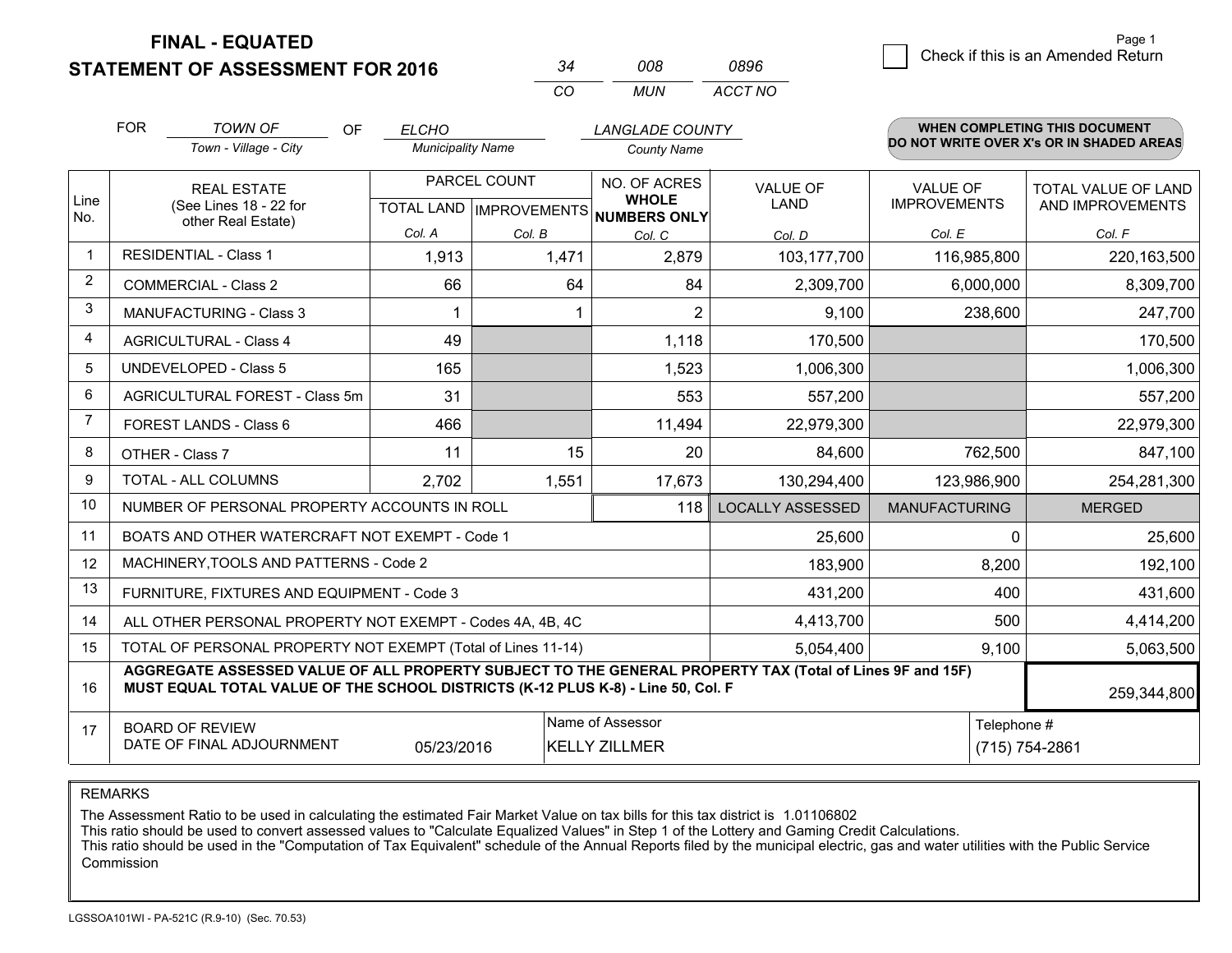*YEAR CO MUN ACCT NO* <sup>2016</sup> <sup>34</sup> <sup>008</sup> <sup>0896</sup>

Do not confuse FOREST LANDS (Line 7) with FOREST CROPS (in this section) - They are **NOT** the same

|    |                                                                                                   |                                                    |  | Private Forest Crop - Reg Class @ 10¢ per acre                   |                 |                          | Private Forest Crop - Reg Class @ \$2.52 per acre |                                                                    |               |                                                                              |
|----|---------------------------------------------------------------------------------------------------|----------------------------------------------------|--|------------------------------------------------------------------|-----------------|--------------------------|---------------------------------------------------|--------------------------------------------------------------------|---------------|------------------------------------------------------------------------------|
| 18 | (a) PARCELS                                                                                       | (b) ACRES                                          |  | (c) ASSESSED VALUE                                               |                 | (d) PARCELS              |                                                   | (e) ACRES                                                          |               | (f) ASSESSED VALUE                                                           |
|    |                                                                                                   | 40                                                 |  | 62.900                                                           |                 |                          |                                                   |                                                                    |               |                                                                              |
|    |                                                                                                   | Private Forest Crop - Special Class @ 20¢ per acre |  |                                                                  |                 |                          |                                                   |                                                                    |               | Entered Before 2005 Managed Forest - Ferrous Mining CLOSED @ \$8.27 per acre |
| 19 | (a) PARCELS                                                                                       | (c) ASSESSED VALUE<br>(b) ACRES                    |  | (d) PARCELS                                                      |                 | (e) ACRES                |                                                   | (f) ASSESSED VALUE                                                 |               |                                                                              |
|    |                                                                                                   |                                                    |  |                                                                  |                 |                          |                                                   |                                                                    |               |                                                                              |
|    |                                                                                                   |                                                    |  | Entered Before 2005 Managed Forest - OPEN @ \$.79 per acre       |                 |                          |                                                   | Entered Before 2005 Managed Forest - CLOSED @ \$1.87 per acre      |               |                                                                              |
| 20 | (a) PARCELS                                                                                       | (b) ACRES                                          |  | (c) ASSESSED VALUE                                               |                 | (d) PARCELS              |                                                   | (e) ACRES                                                          |               | (f) ASSESSED VALUE                                                           |
|    | 29                                                                                                | 1.078.91                                           |  | 1,989,100                                                        |                 | 77                       |                                                   | 2.974.38                                                           | 5,493,700     |                                                                              |
|    | Entered After 2004 Managed Forest - OPEN @<br>\$2.14 per acre                                     |                                                    |  |                                                                  |                 |                          |                                                   | Entered After 2004 Managed Forest - CLOSED @ \$10.68 per acre      |               |                                                                              |
| 21 | (a) PARCELS                                                                                       | (b) ACRES                                          |  | (c) ASSESSED VALUE                                               |                 | (d) PARCELS<br>(e) ACRES |                                                   | (f) ASSESSED VALUE                                                 |               |                                                                              |
|    |                                                                                                   |                                                    |  |                                                                  |                 |                          |                                                   |                                                                    |               |                                                                              |
|    | 31                                                                                                | 1,192.66                                           |  | 2,103,900                                                        |                 | 85                       |                                                   | 2,744.73                                                           |               | 5,570,500                                                                    |
| 22 | (a) County Forest Cropland Acres                                                                  |                                                    |  | (b) Federal Acres                                                | (c) State Acres |                          |                                                   | (d) County (NOT FOREST CROP) Acres                                 |               | (e) Other Acres                                                              |
|    | 961.28                                                                                            |                                                    |  |                                                                  |                 | 994.9                    |                                                   | 13,831.55                                                          |               | 1,712.77                                                                     |
|    |                                                                                                   |                                                    |  | Assessed Value of Omitted Property From Prior Years (Sec. 70.44) |                 |                          |                                                   | Assessed Value of Sec. 70.43 Corrections of Errors by Assessors    |               |                                                                              |
|    |                                                                                                   | (a) REAL ESTATE                                    |  | (b) PERSONAL                                                     |                 |                          |                                                   | (c1) REAL ESTATE                                                   |               | (c2) PERSONAL                                                                |
| 23 |                                                                                                   |                                                    |  |                                                                  |                 |                          |                                                   |                                                                    |               |                                                                              |
|    |                                                                                                   |                                                    |  |                                                                  |                 |                          |                                                   | Mfg. Equated Value of Sec.70.43 Corrections of Errors by Assessors |               |                                                                              |
|    |                                                                                                   |                                                    |  | (e) PERSONAL                                                     |                 | (f1) REAL ESTATE         |                                                   |                                                                    | (f2) PERSONAL |                                                                              |
|    |                                                                                                   |                                                    |  |                                                                  |                 |                          |                                                   |                                                                    |               |                                                                              |
|    | Manufacturing Equated Value of Omitted Property From Prior Years (Sec. 70.995)<br>(d) REAL ESTATE |                                                    |  |                                                                  |                 |                          |                                                   |                                                                    |               |                                                                              |

# **SPECIAL DISTRICTS**

| <b>Line</b><br>No. | Enter 6-digit<br><b>Special District</b><br>Code (Col. A) | <b>Account</b><br><b>Number</b><br>(Col. B) | <b>Special District Name</b><br>(Col. C) | <b>Locally Assessed Value</b><br>of Real Estate and<br>Personal Property (Col. D) | Mfg Value of Real Estate<br>and Personal Property<br>(Col. E) | <b>Merged Value of</b><br><b>Real Estate and</b><br>Personal Property (Col. F) |
|--------------------|-----------------------------------------------------------|---------------------------------------------|------------------------------------------|-----------------------------------------------------------------------------------|---------------------------------------------------------------|--------------------------------------------------------------------------------|
| 24                 | 347020                                                    | 0199                                        | ELCHO SANITARY DISTRICT #1               | 16,959,000                                                                        | 256,800                                                       | 17,215,800                                                                     |
| 25                 | 348060                                                    | 0203                                        | ENTERPRISE LAKE PRO & REHAB DISTRICT     | 32,415,700                                                                        |                                                               | 32,415,700                                                                     |
| 26                 | 348080                                                    | 0205                                        | POST LAKES PROT & REHAB DISTRICT         | 116,045,900                                                                       |                                                               | 116,045,900                                                                    |
| 27                 |                                                           |                                             |                                          |                                                                                   |                                                               |                                                                                |
| 28                 |                                                           |                                             |                                          |                                                                                   |                                                               |                                                                                |
| 29                 |                                                           |                                             |                                          |                                                                                   |                                                               |                                                                                |
| 30                 |                                                           |                                             |                                          |                                                                                   |                                                               |                                                                                |
| 31                 |                                                           |                                             |                                          |                                                                                   |                                                               |                                                                                |
| 32                 |                                                           |                                             |                                          |                                                                                   |                                                               |                                                                                |
| 33                 |                                                           |                                             |                                          |                                                                                   |                                                               |                                                                                |
| 34                 |                                                           |                                             |                                          |                                                                                   |                                                               |                                                                                |
| 35                 |                                                           |                                             |                                          |                                                                                   |                                                               |                                                                                |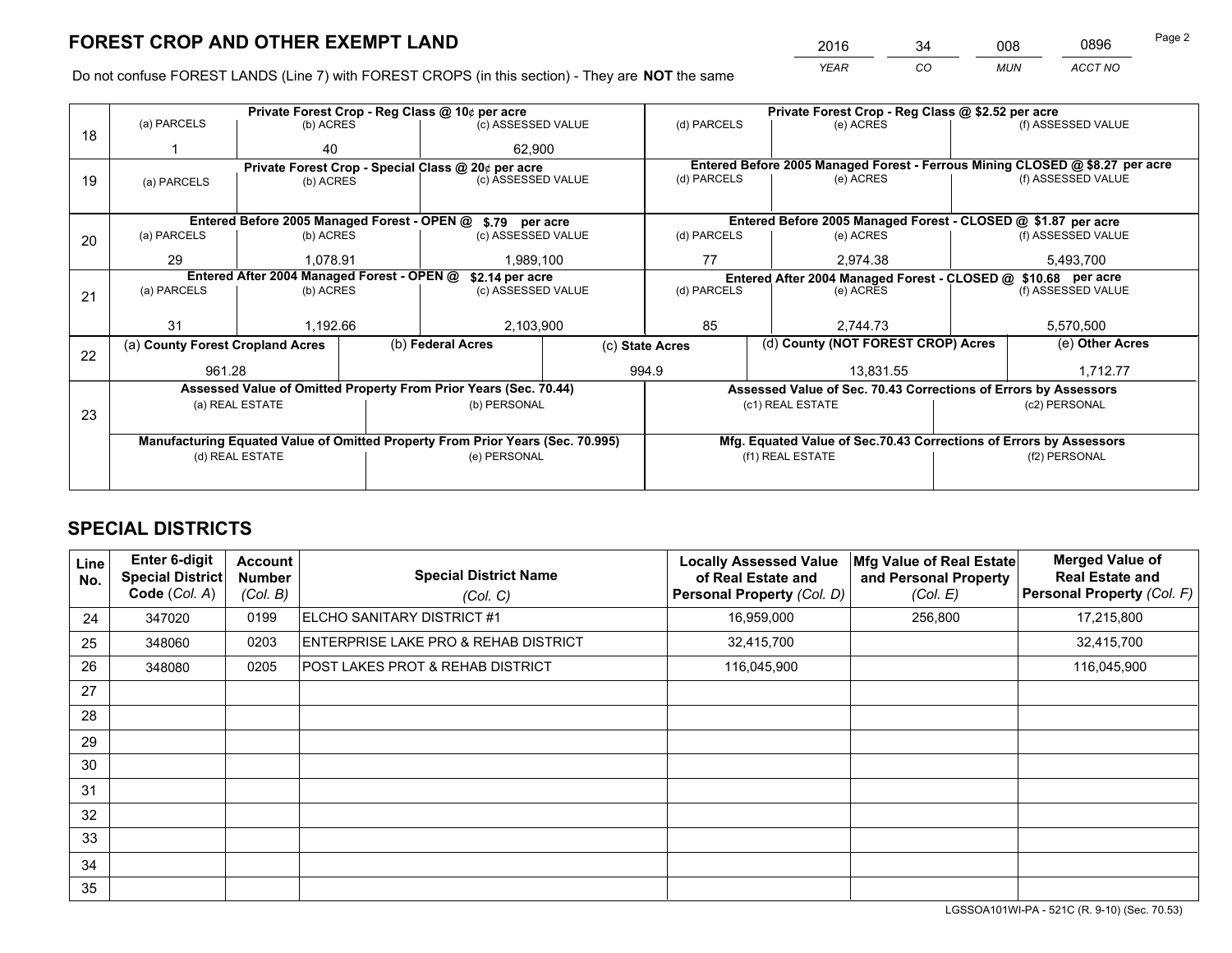|             |                                                                 |                                             |                                                         | <b>YEAR</b>                                                                       | CO<br><b>MUN</b>                                              | ACCT NO                                                                        |
|-------------|-----------------------------------------------------------------|---------------------------------------------|---------------------------------------------------------|-----------------------------------------------------------------------------------|---------------------------------------------------------------|--------------------------------------------------------------------------------|
| Line<br>No. | <b>Enter 6-digit</b><br><b>School District</b><br>Code (Col. A) | <b>Account</b><br><b>Number</b><br>(Col. B) | <b>School District Name</b><br>(Col. C)                 | <b>Locally Assessed Value</b><br>of Real Estate and<br>Personal Property (Col. D) | Mfg Value of Real Estate<br>and Personal Property<br>(Col. E) | <b>Merged Value of</b><br><b>Real Estate and</b><br>Personal Property (Col. F) |
|             | A. SCHOOL DISTRICTS (K-8 and K-12)                              |                                             |                                                         |                                                                                   |                                                               |                                                                                |
| 36          | 341582                                                          | 0205                                        | SCH D OF ELCHO                                          | 259,088,000                                                                       | 256,800                                                       | 259,344,800                                                                    |
| 37          |                                                                 |                                             |                                                         |                                                                                   |                                                               |                                                                                |
| 38          |                                                                 |                                             |                                                         |                                                                                   |                                                               |                                                                                |
| 39          |                                                                 |                                             |                                                         |                                                                                   |                                                               |                                                                                |
| 40          |                                                                 |                                             |                                                         |                                                                                   |                                                               |                                                                                |
| 41<br>42    |                                                                 |                                             |                                                         |                                                                                   |                                                               |                                                                                |
| 43          |                                                                 |                                             |                                                         |                                                                                   |                                                               |                                                                                |
| 44          |                                                                 |                                             |                                                         |                                                                                   |                                                               |                                                                                |
| 45          |                                                                 |                                             |                                                         |                                                                                   |                                                               |                                                                                |
| 46          |                                                                 |                                             |                                                         |                                                                                   |                                                               |                                                                                |
| 47          |                                                                 |                                             |                                                         |                                                                                   |                                                               |                                                                                |
| 48          |                                                                 |                                             |                                                         |                                                                                   |                                                               |                                                                                |
| 49          |                                                                 |                                             |                                                         |                                                                                   |                                                               |                                                                                |
| 50          |                                                                 |                                             | TOTAL ASSESSED VALUE OF SCHOOL DISTRICTS (K-8 and K-12) | 259,088,000                                                                       | 256,800                                                       | 259,344,800                                                                    |
|             | <b>B.</b><br><b>UNION HIGH SCHOOL DISTRICTS</b>                 |                                             |                                                         |                                                                                   |                                                               |                                                                                |
| 51          |                                                                 |                                             |                                                         |                                                                                   |                                                               |                                                                                |
| 52          |                                                                 |                                             |                                                         |                                                                                   |                                                               |                                                                                |
| 53          |                                                                 |                                             |                                                         |                                                                                   |                                                               |                                                                                |
| 54          |                                                                 |                                             |                                                         |                                                                                   |                                                               |                                                                                |
| 55          |                                                                 |                                             | TOTAL ASSESSED VALUE OF UNION HIGH SCHOOLS              |                                                                                   |                                                               |                                                                                |
|             | C.<br><b>TECHNICAL COLLEGE DISTRICTS</b>                        |                                             |                                                         |                                                                                   |                                                               |                                                                                |
| 56          | 001600                                                          | 0015                                        | NICOLET TECHNICAL COLLEGE<br><b>RHIN</b>                | 259,088,000                                                                       | 256,800                                                       | 259,344,800                                                                    |
| 57<br>58    |                                                                 |                                             |                                                         |                                                                                   |                                                               |                                                                                |
| 59          |                                                                 |                                             | TOTAL ASSESSED VALUE OF TECHNICAL COLLEGES              | 259,088,000                                                                       | 256,800                                                       | 259,344,800                                                                    |
|             |                                                                 |                                             |                                                         |                                                                                   |                                                               |                                                                                |

34

008

 *I hereby certify, to the best of my knowledge and belief, this form is complete and correct.*

**SCHOOL DISTRICTS**

| Print name of preparer | Title                    |                | Date (MM / DD / CCYY) |
|------------------------|--------------------------|----------------|-----------------------|
|                        |                          |                |                       |
| Signature of preparer  | Contact Telephone Number | E-mail address |                       |
|                        | $\overline{\phantom{0}}$ |                |                       |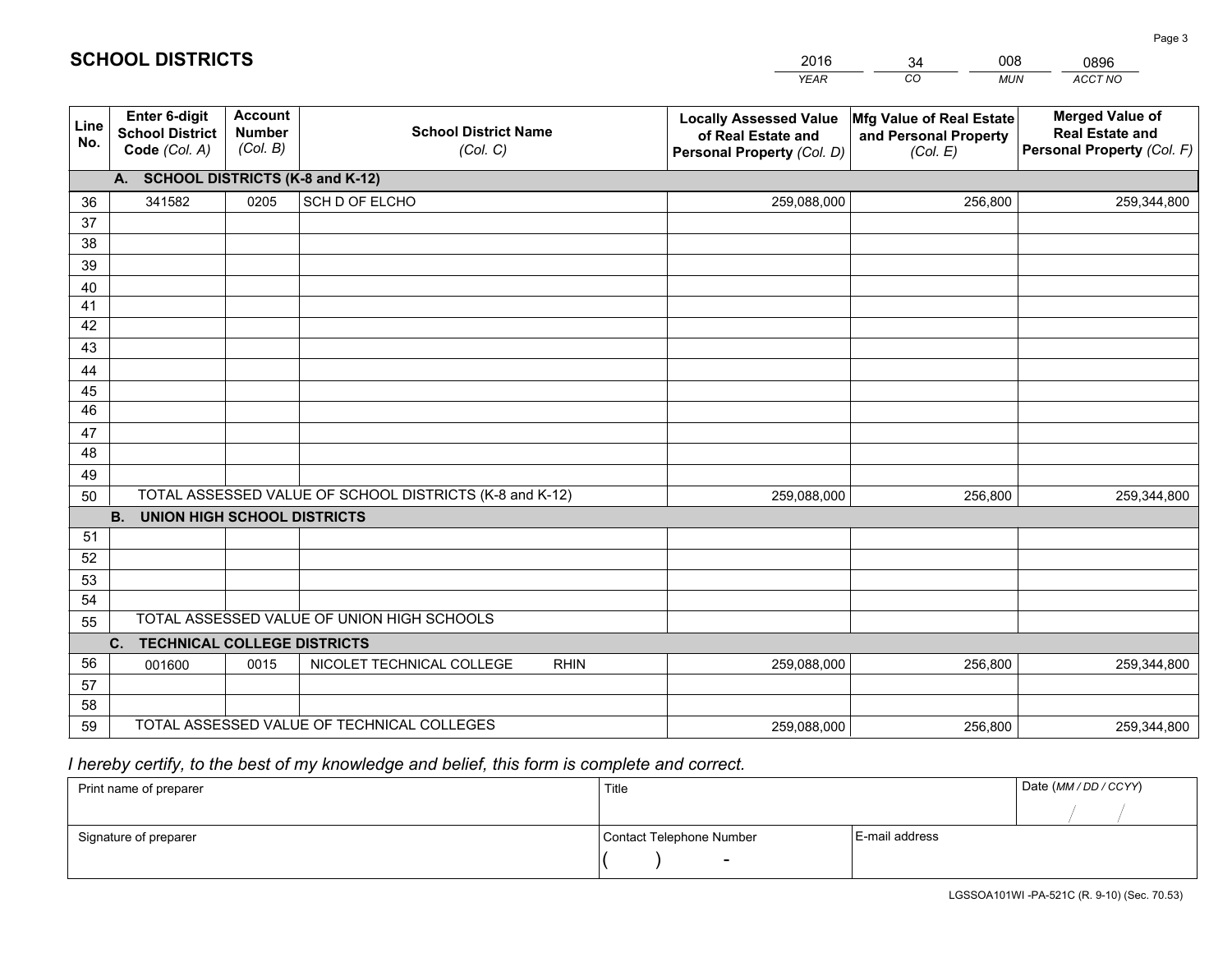### **HIGHLIGHTS**

- 1. Complete the Statement of Assessment after the Board of Review. Reflect any changes made there.
- 2. Use black ink to complete.
- 3. Line 16 must equal Line 50, Col D.
- 4. Line 55 must equal the total of K-8 schools listed on lines 36-49. Do not include K-12 schools in this comparision.
- 5. Line 59, Col. D must equal Line 16.
- 6. Special District, School District and Technical College District values must include both real estate and personal property. Examples of Special districts are: town sanitary districts, public inland lake protection and rehabilitation districts, and metropolitan sewerage districts.
- 7. DO NOT INCLUDE Manufacturing property values.DOR will print these values on the final SOA.
- 8. Accuracy of this form is very important. The values reported directly affect the equalized value DOR calculates for school and special districts.

### **Page 1:**

 If not prefilled, enter the tax year,county and municipal code,municipal type, municipal name and county name on the top of form.

Check the Amended box, if filing an amended / corrected SOA.

 Report the parcel count, acres and assessed value of taxable general property, total parcel count, (real and personal), total acres, and values from final figures set by the Board of Review.

- A. Real Estate land and improvements (buildings, etc.) is reported on lines 1 8, total line 9.
- B. Personal Property is reported on lines 11 14, Column D, total line 15.
- C. To complete this report, use the computer produced summary of the assessment roll that shows these amounts.
- D. Use whole numbers only.
- E. Add each line across and each column down to verify entries.

### **Page 2:**

- A. Report Special Items (not subject to general property tax).
- 1. Private Forest Croplands and Managed Forest Lands are reported on lines 18,19, 20 and 21. Be sure to report assessed values **NOT** taxes.
- 2. You should have copies of the orders of entry, orders of withdrawal, etc., to update your assessment roll.
	- 3. Show hundredths of acres (e.g. 39.75).
- 4. Tax exempt lands are reported on line 22.
- 5. Omitted property and sec. 70.43, Wis. Stats., corrections of errors by assessor are reported on line 23. Report real estate and personal property separately. These should be for **prior years**, not something found on the current assessment roll after the board of review.
- B. Special District (Lines 24-35) Include the value of both real and personal property.

 The Department of Revenue (DOR) preprints much of the information regarding names and codes for schools, special districts,etc. If a district is not listed, enter the name and value only, DOR will enter the proper code.

## **Page 3 School Districts:**

Include the value of both real and personal property.

Report School District (regular, elementary, union high school, and technical college).

- 1. Regular (K-12) and Elementary (K-8) school values are reported on lines 36-49, total on line 50.
- 2. Union High School (UHS) (use only if elementary schools are listed on lines 36-49) are reported on lines 51-54. UHS total value (line 55) must equal to the total **elementary school** values reported on lines 36-49. Do notinclude K-12 schools in this comparison.
- 3. Technical College values are reported on lines 56-58, total on line 59.
- 4. Use the computer summary that shows these amounts to complete this report.

### **This form is due the second Monday in June. File this report only after your Board of Review is complete.**

 *If you have questions: Return forms to:*

Fax number: (608) 264-6887 PO Box 8971

 Email: lgs@revenue.wi.gov Wisconsin Department of Revenue Call: (608) 261-5341 Local Government Services Section 6-97Madison WI 53708-8971

W10638 COLE STREET W10638 COLE STREET LORI KLIMA<br>TOWN OF ELCHO TOWN OF ELCHO LORI KLIMA

ELCHO, WI 54428

ELCHO, WI 54428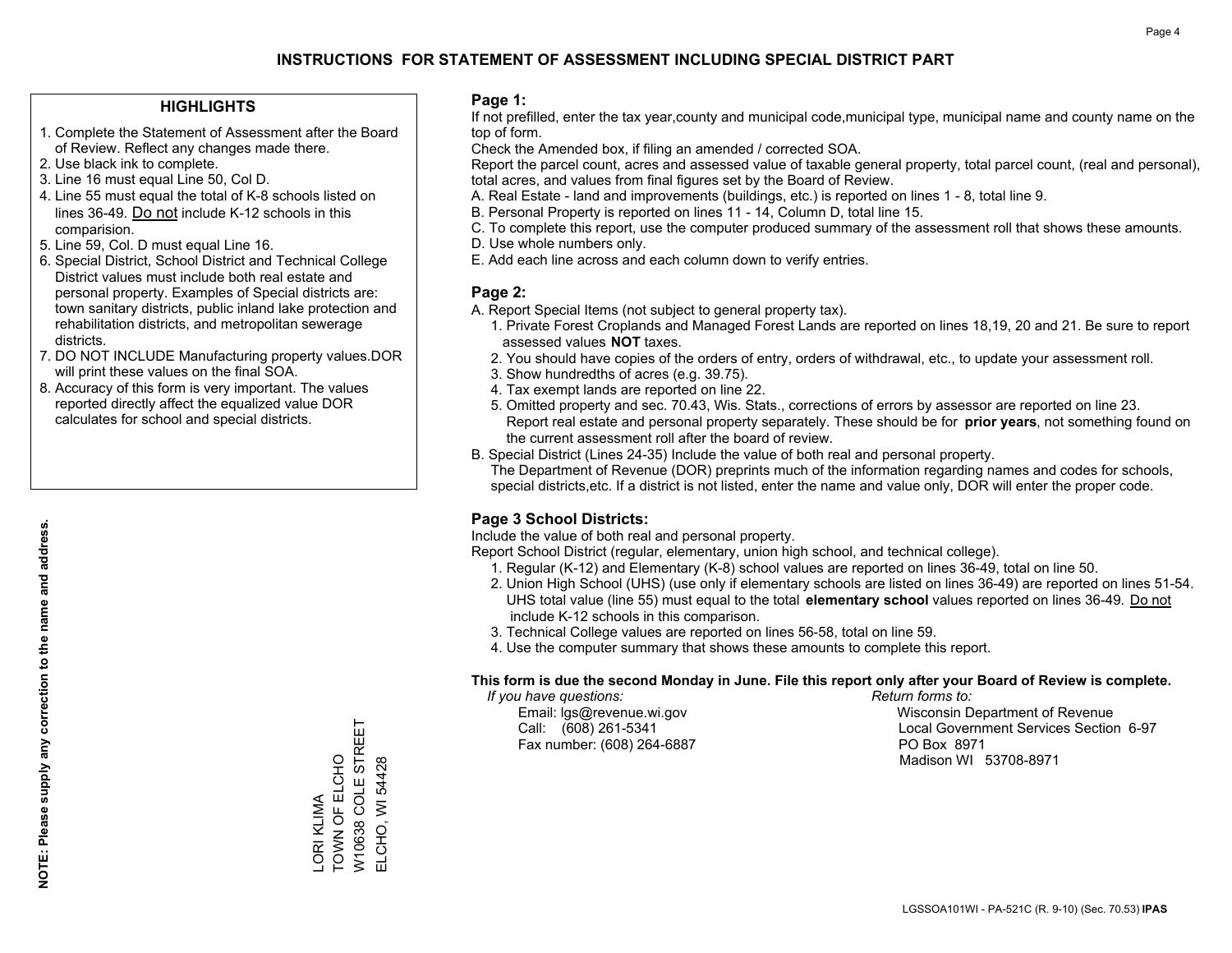**STATEMENT OF ASSESSMENT FOR 2016** 

| ₹Д         | 01 O  | 0897    |
|------------|-------|---------|
| $\sqrt{2}$ | MI IN | ACCT NO |

|             | <b>FOR</b>                                                                                                                                                                                   | <b>TOWN OF</b><br>OF                                         | <b>EVERGREEN</b>                                    |             | <b>LANGLADE COUNTY</b>       |                                |                                        | WHEN COMPLETING THIS DOCUMENT            |
|-------------|----------------------------------------------------------------------------------------------------------------------------------------------------------------------------------------------|--------------------------------------------------------------|-----------------------------------------------------|-------------|------------------------------|--------------------------------|----------------------------------------|------------------------------------------|
|             |                                                                                                                                                                                              | Town - Village - City                                        | <b>Municipality Name</b>                            |             | <b>County Name</b>           |                                |                                        | DO NOT WRITE OVER X's OR IN SHADED AREAS |
| Line<br>No. |                                                                                                                                                                                              | <b>REAL ESTATE</b><br>(See Lines 18 - 22 for                 | PARCEL COUNT<br>TOTAL LAND MPROVEMENTS NUMBERS ONLY |             | NO. OF ACRES<br><b>WHOLE</b> | <b>VALUE OF</b><br><b>LAND</b> | <b>VALUE OF</b><br><b>IMPROVEMENTS</b> | TOTAL VALUE OF LAND<br>AND IMPROVEMENTS  |
|             |                                                                                                                                                                                              | other Real Estate)                                           | Col. A                                              | Col. B      | Col. C                       | Col. D                         | Col. E                                 | Col. F                                   |
|             | <b>RESIDENTIAL - Class 1</b>                                                                                                                                                                 |                                                              | 404                                                 | 300         | 1,032                        | 3,148,400                      | 17,805,500                             | 20,953,900                               |
| 2           |                                                                                                                                                                                              | <b>COMMERCIAL - Class 2</b>                                  | 5                                                   | 5           | 23                           | 61,600                         | 549,400                                | 611,000                                  |
| 3           |                                                                                                                                                                                              | <b>MANUFACTURING - Class 3</b>                               | $\Omega$                                            | $\mathbf 0$ | $\Omega$                     | $\mathbf{0}$                   | $\Omega$                               | $\mathbf{0}$                             |
| 4           |                                                                                                                                                                                              | <b>AGRICULTURAL - Class 4</b>                                | 190                                                 |             | 3,468                        | 459,500                        |                                        | 459,500                                  |
| 5           |                                                                                                                                                                                              | <b>UNDEVELOPED - Class 5</b>                                 | 153                                                 |             | 902                          | 627,400                        |                                        | 627,400                                  |
| 6           | AGRICULTURAL FOREST - Class 5m                                                                                                                                                               |                                                              | 126                                                 |             | 1,464                        | 1,595,600                      |                                        | 1,595,600                                |
| 7           | FOREST LANDS - Class 6                                                                                                                                                                       |                                                              | 199                                                 |             | 3,546                        | 6,931,100                      |                                        | 6,931,100                                |
| 8           |                                                                                                                                                                                              | OTHER - Class 7                                              | 24                                                  | 24          | 41                           | 241,000                        | 1,451,400                              | 1,692,400                                |
| 9           |                                                                                                                                                                                              | TOTAL - ALL COLUMNS                                          | 1,101                                               | 329         | 10,476                       | 13,064,600                     | 19,806,300                             | 32,870,900                               |
| 10          |                                                                                                                                                                                              | NUMBER OF PERSONAL PROPERTY ACCOUNTS IN ROLL                 |                                                     |             | 8                            | <b>LOCALLY ASSESSED</b>        | <b>MANUFACTURING</b>                   | <b>MERGED</b>                            |
| 11          |                                                                                                                                                                                              | BOATS AND OTHER WATERCRAFT NOT EXEMPT - Code 1               |                                                     |             |                              | 0                              | 0                                      | $\mathbf 0$                              |
| 12          |                                                                                                                                                                                              | MACHINERY, TOOLS AND PATTERNS - Code 2                       |                                                     |             |                              | 4,500                          | $\Omega$                               | 4,500                                    |
| 13          |                                                                                                                                                                                              | FURNITURE, FIXTURES AND EQUIPMENT - Code 3                   |                                                     |             |                              | 27,400                         | $\mathbf 0$                            | 27,400                                   |
| 14          |                                                                                                                                                                                              | ALL OTHER PERSONAL PROPERTY NOT EXEMPT - Codes 4A, 4B, 4C    |                                                     |             |                              | 39,400                         | 0                                      | 39,400                                   |
| 15          |                                                                                                                                                                                              | TOTAL OF PERSONAL PROPERTY NOT EXEMPT (Total of Lines 11-14) |                                                     |             | 71,300                       | $\Omega$                       | 71,300                                 |                                          |
| 16          | AGGREGATE ASSESSED VALUE OF ALL PROPERTY SUBJECT TO THE GENERAL PROPERTY TAX (Total of Lines 9F and 15F)<br>MUST EQUAL TOTAL VALUE OF THE SCHOOL DISTRICTS (K-12 PLUS K-8) - Line 50, Col. F |                                                              |                                                     |             |                              |                                | 32,942,200                             |                                          |
| 17          | Name of Assessor<br><b>BOARD OF REVIEW</b><br>DATE OF FINAL ADJOURNMENT<br>05/17/2016<br><b>KELLY ZILLMER</b>                                                                                |                                                              |                                                     |             |                              | Telephone #                    | (715) 754-2861                         |                                          |

REMARKS

The Assessment Ratio to be used in calculating the estimated Fair Market Value on tax bills for this tax district is .949591968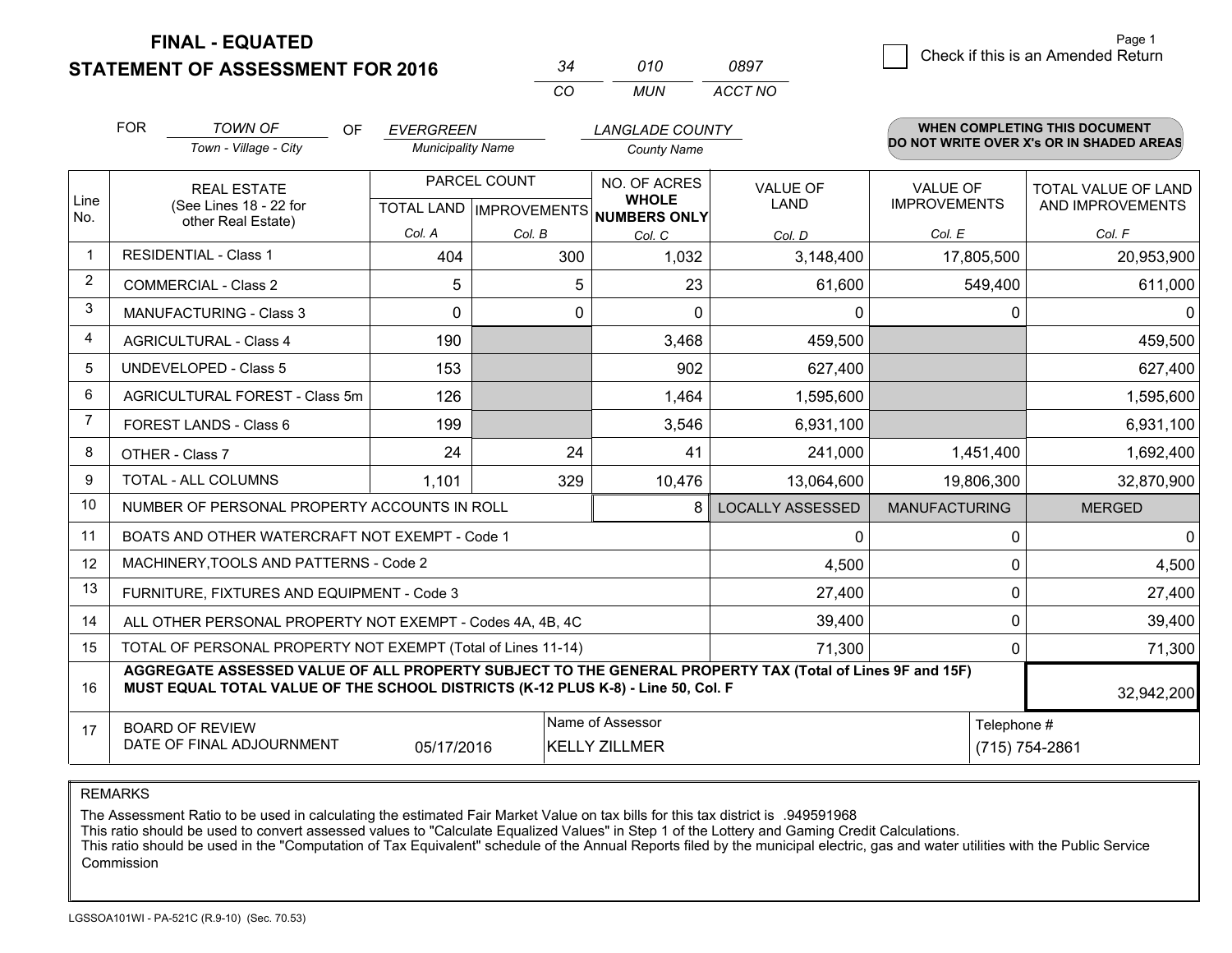*YEAR CO MUN ACCT NO* <sup>2016</sup> <sup>34</sup> <sup>010</sup> <sup>0897</sup>

Do not confuse FOREST LANDS (Line 7) with FOREST CROPS (in this section) - They are **NOT** the same

|                                            |             |                                                                |                                                                      |                                                                     |                                                                                                                                                                                                                                                                                                                                                                                                                                          | Private Forest Crop - Reg Class @ \$2.52 per acre |                               |                                                                                                                                                                                                                                                        |  |
|--------------------------------------------|-------------|----------------------------------------------------------------|----------------------------------------------------------------------|---------------------------------------------------------------------|------------------------------------------------------------------------------------------------------------------------------------------------------------------------------------------------------------------------------------------------------------------------------------------------------------------------------------------------------------------------------------------------------------------------------------------|---------------------------------------------------|-------------------------------|--------------------------------------------------------------------------------------------------------------------------------------------------------------------------------------------------------------------------------------------------------|--|
|                                            |             |                                                                |                                                                      |                                                                     | (d) PARCELS                                                                                                                                                                                                                                                                                                                                                                                                                              | (e) ACRES                                         |                               | (f) ASSESSED VALUE                                                                                                                                                                                                                                     |  |
|                                            |             |                                                                | 290,600                                                              |                                                                     |                                                                                                                                                                                                                                                                                                                                                                                                                                          |                                                   |                               |                                                                                                                                                                                                                                                        |  |
|                                            |             |                                                                |                                                                      |                                                                     |                                                                                                                                                                                                                                                                                                                                                                                                                                          |                                                   |                               |                                                                                                                                                                                                                                                        |  |
| (a) PARCELS                                |             |                                                                |                                                                      |                                                                     |                                                                                                                                                                                                                                                                                                                                                                                                                                          |                                                   |                               | (f) ASSESSED VALUE                                                                                                                                                                                                                                     |  |
|                                            |             |                                                                |                                                                      |                                                                     |                                                                                                                                                                                                                                                                                                                                                                                                                                          |                                                   |                               |                                                                                                                                                                                                                                                        |  |
|                                            |             |                                                                |                                                                      |                                                                     |                                                                                                                                                                                                                                                                                                                                                                                                                                          |                                                   |                               |                                                                                                                                                                                                                                                        |  |
| (a) PARCELS                                |             |                                                                |                                                                      |                                                                     | (d) PARCELS                                                                                                                                                                                                                                                                                                                                                                                                                              | (e) ACRES                                         |                               | (f) ASSESSED VALUE                                                                                                                                                                                                                                     |  |
| 2                                          | 22          |                                                                |                                                                      |                                                                     | 51                                                                                                                                                                                                                                                                                                                                                                                                                                       | 1,329.35                                          |                               | 2,470,800                                                                                                                                                                                                                                              |  |
| Entered After 2004 Managed Forest - OPEN @ |             |                                                                |                                                                      |                                                                     | Entered After 2004 Managed Forest - CLOSED @ \$10.68 per acre                                                                                                                                                                                                                                                                                                                                                                            |                                                   |                               |                                                                                                                                                                                                                                                        |  |
| (a) PARCELS                                |             |                                                                |                                                                      |                                                                     | (d) PARCELS<br>(e) ACRES                                                                                                                                                                                                                                                                                                                                                                                                                 |                                                   | (f) ASSESSED VALUE            |                                                                                                                                                                                                                                                        |  |
|                                            |             |                                                                |                                                                      |                                                                     |                                                                                                                                                                                                                                                                                                                                                                                                                                          |                                                   |                               |                                                                                                                                                                                                                                                        |  |
| 20                                         |             |                                                                |                                                                      |                                                                     | 45<br>1.346.62                                                                                                                                                                                                                                                                                                                                                                                                                           |                                                   | 2,612,900                     |                                                                                                                                                                                                                                                        |  |
|                                            |             |                                                                |                                                                      | (c) State Acres                                                     |                                                                                                                                                                                                                                                                                                                                                                                                                                          |                                                   |                               | (e) Other Acres                                                                                                                                                                                                                                        |  |
|                                            |             |                                                                |                                                                      |                                                                     |                                                                                                                                                                                                                                                                                                                                                                                                                                          | 65.2                                              |                               | 403.08                                                                                                                                                                                                                                                 |  |
|                                            |             |                                                                |                                                                      |                                                                     |                                                                                                                                                                                                                                                                                                                                                                                                                                          |                                                   |                               |                                                                                                                                                                                                                                                        |  |
|                                            |             |                                                                |                                                                      |                                                                     |                                                                                                                                                                                                                                                                                                                                                                                                                                          |                                                   | (c2) PERSONAL                 |                                                                                                                                                                                                                                                        |  |
|                                            |             |                                                                |                                                                      |                                                                     |                                                                                                                                                                                                                                                                                                                                                                                                                                          |                                                   |                               |                                                                                                                                                                                                                                                        |  |
|                                            |             |                                                                |                                                                      |                                                                     | Mfg. Equated Value of Sec.70.43 Corrections of Errors by Assessors                                                                                                                                                                                                                                                                                                                                                                       |                                                   |                               |                                                                                                                                                                                                                                                        |  |
| (d) REAL ESTATE                            |             |                                                                |                                                                      |                                                                     | (f1) REAL ESTATE                                                                                                                                                                                                                                                                                                                                                                                                                         |                                                   | (f2) PERSONAL                 |                                                                                                                                                                                                                                                        |  |
|                                            |             |                                                                |                                                                      |                                                                     |                                                                                                                                                                                                                                                                                                                                                                                                                                          |                                                   |                               |                                                                                                                                                                                                                                                        |  |
|                                            | (a) PARCELS | (a) County Forest Cropland Acres<br>6.768.1<br>(a) REAL ESTATE | (b) ACRES<br>165.33<br>(b) ACRES<br>(b) ACRES<br>(b) ACRES<br>718.12 | Private Forest Crop - Reg Class @ 10¢ per acre<br>(b) Federal Acres | (c) ASSESSED VALUE<br>Private Forest Crop - Special Class @ 20¢ per acre<br>(c) ASSESSED VALUE<br>Entered Before 2005 Managed Forest - OPEN @ \$.79 per acre<br>(c) ASSESSED VALUE<br>36,200<br>\$2.14 per acre<br>(c) ASSESSED VALUE<br>1,256,600<br>Assessed Value of Omitted Property From Prior Years (Sec. 70.44)<br>(b) PERSONAL<br>Manufacturing Equated Value of Omitted Property From Prior Years (Sec. 70.995)<br>(e) PERSONAL | (d) PARCELS<br>1,676.3                            | (e) ACRES<br>(c1) REAL ESTATE | Entered Before 2005 Managed Forest - Ferrous Mining CLOSED @ \$8.27 per acre<br>Entered Before 2005 Managed Forest - CLOSED @ \$1.87 per acre<br>(d) County (NOT FOREST CROP) Acres<br>Assessed Value of Sec. 70.43 Corrections of Errors by Assessors |  |

# **SPECIAL DISTRICTS**

| Line<br>No. | Enter 6-digit<br>Special District<br>Code (Col. A) | <b>Account</b><br><b>Number</b> | <b>Special District Name</b> | <b>Locally Assessed Value</b><br>of Real Estate and | Mfg Value of Real Estate<br>and Personal Property | <b>Merged Value of</b><br><b>Real Estate and</b><br>Personal Property (Col. F) |
|-------------|----------------------------------------------------|---------------------------------|------------------------------|-----------------------------------------------------|---------------------------------------------------|--------------------------------------------------------------------------------|
|             |                                                    | (Col. B)                        | (Col. C)                     | Personal Property (Col. D)                          | (Col. E)                                          |                                                                                |
| 24          |                                                    |                                 |                              |                                                     |                                                   |                                                                                |
| 25          |                                                    |                                 |                              |                                                     |                                                   |                                                                                |
| 26          |                                                    |                                 |                              |                                                     |                                                   |                                                                                |
| 27          |                                                    |                                 |                              |                                                     |                                                   |                                                                                |
| 28          |                                                    |                                 |                              |                                                     |                                                   |                                                                                |
| 29          |                                                    |                                 |                              |                                                     |                                                   |                                                                                |
| 30          |                                                    |                                 |                              |                                                     |                                                   |                                                                                |
| 31          |                                                    |                                 |                              |                                                     |                                                   |                                                                                |
| 32          |                                                    |                                 |                              |                                                     |                                                   |                                                                                |
| 33          |                                                    |                                 |                              |                                                     |                                                   |                                                                                |
| 34          |                                                    |                                 |                              |                                                     |                                                   |                                                                                |
| 35          |                                                    |                                 |                              |                                                     |                                                   |                                                                                |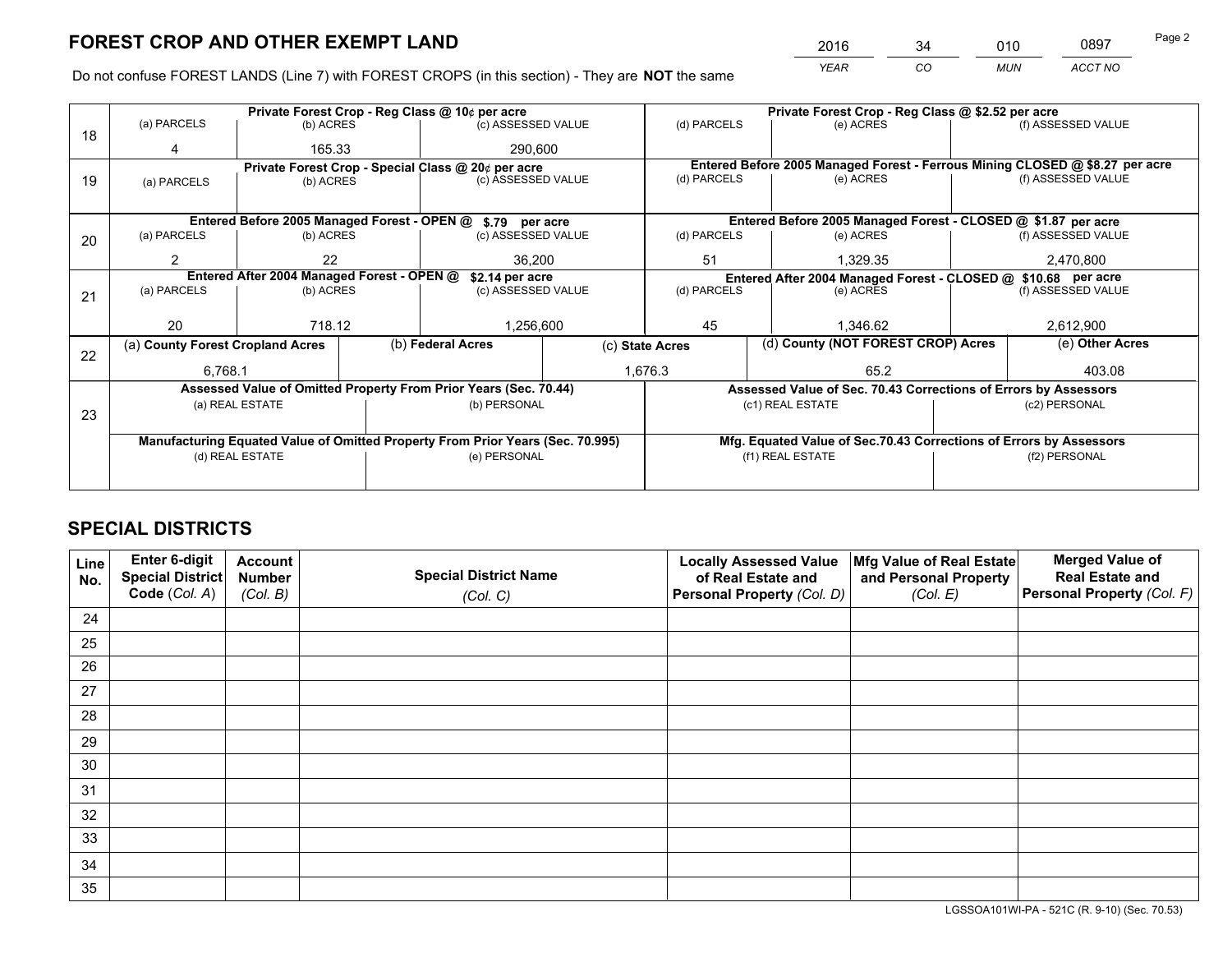|             |                                                                 |                                             |                                                         | <b>YEAR</b>                                                                       | CO<br><b>MUN</b>                                              | ACCT NO                                                                        |
|-------------|-----------------------------------------------------------------|---------------------------------------------|---------------------------------------------------------|-----------------------------------------------------------------------------------|---------------------------------------------------------------|--------------------------------------------------------------------------------|
| Line<br>No. | <b>Enter 6-digit</b><br><b>School District</b><br>Code (Col. A) | <b>Account</b><br><b>Number</b><br>(Col. B) | <b>School District Name</b><br>(Col. C)                 | <b>Locally Assessed Value</b><br>of Real Estate and<br>Personal Property (Col. D) | Mfg Value of Real Estate<br>and Personal Property<br>(Col. E) | <b>Merged Value of</b><br><b>Real Estate and</b><br>Personal Property (Col. F) |
|             | A. SCHOOL DISTRICTS (K-8 and K-12)                              |                                             |                                                         |                                                                                   |                                                               |                                                                                |
| 36          | 346440                                                          | 0206                                        | SCH D OF WHITE LAKE                                     | 32,942,200                                                                        |                                                               | 32,942,200                                                                     |
| 37          |                                                                 |                                             |                                                         |                                                                                   |                                                               |                                                                                |
| 38          |                                                                 |                                             |                                                         |                                                                                   |                                                               |                                                                                |
| 39          |                                                                 |                                             |                                                         |                                                                                   |                                                               |                                                                                |
| 40          |                                                                 |                                             |                                                         |                                                                                   |                                                               |                                                                                |
| 41          |                                                                 |                                             |                                                         |                                                                                   |                                                               |                                                                                |
| 42          |                                                                 |                                             |                                                         |                                                                                   |                                                               |                                                                                |
| 43          |                                                                 |                                             |                                                         |                                                                                   |                                                               |                                                                                |
| 44          |                                                                 |                                             |                                                         |                                                                                   |                                                               |                                                                                |
| 45<br>46    |                                                                 |                                             |                                                         |                                                                                   |                                                               |                                                                                |
|             |                                                                 |                                             |                                                         |                                                                                   |                                                               |                                                                                |
| 47<br>48    |                                                                 |                                             |                                                         |                                                                                   |                                                               |                                                                                |
| 49          |                                                                 |                                             |                                                         |                                                                                   |                                                               |                                                                                |
| 50          |                                                                 |                                             | TOTAL ASSESSED VALUE OF SCHOOL DISTRICTS (K-8 and K-12) | 32,942,200                                                                        |                                                               | 32,942,200                                                                     |
|             | <b>B.</b><br><b>UNION HIGH SCHOOL DISTRICTS</b>                 |                                             |                                                         |                                                                                   |                                                               |                                                                                |
| 51          |                                                                 |                                             |                                                         |                                                                                   |                                                               |                                                                                |
| 52          |                                                                 |                                             |                                                         |                                                                                   |                                                               |                                                                                |
| 53          |                                                                 |                                             |                                                         |                                                                                   |                                                               |                                                                                |
| 54          |                                                                 |                                             |                                                         |                                                                                   |                                                               |                                                                                |
| 55          |                                                                 |                                             | TOTAL ASSESSED VALUE OF UNION HIGH SCHOOLS              |                                                                                   |                                                               |                                                                                |
|             | C.<br><b>TECHNICAL COLLEGE DISTRICTS</b>                        |                                             |                                                         |                                                                                   |                                                               |                                                                                |
| 56          | 001500                                                          | 0014                                        | NORTH CENTRAL TECHNICAL COLLEGE<br><b>WAUS</b>          | 32,942,200                                                                        |                                                               | 32,942,200                                                                     |
| 57          |                                                                 |                                             |                                                         |                                                                                   |                                                               |                                                                                |
| 58          |                                                                 |                                             |                                                         |                                                                                   |                                                               |                                                                                |
| 59          |                                                                 |                                             | TOTAL ASSESSED VALUE OF TECHNICAL COLLEGES              | 32,942,200                                                                        |                                                               | 32,942,200                                                                     |

34

010

 *I hereby certify, to the best of my knowledge and belief, this form is complete and correct.*

**SCHOOL DISTRICTS**

| Print name of preparer | Title                    |                | Date (MM / DD / CCYY) |
|------------------------|--------------------------|----------------|-----------------------|
|                        |                          |                |                       |
| Signature of preparer  | Contact Telephone Number | E-mail address |                       |
|                        | -                        |                |                       |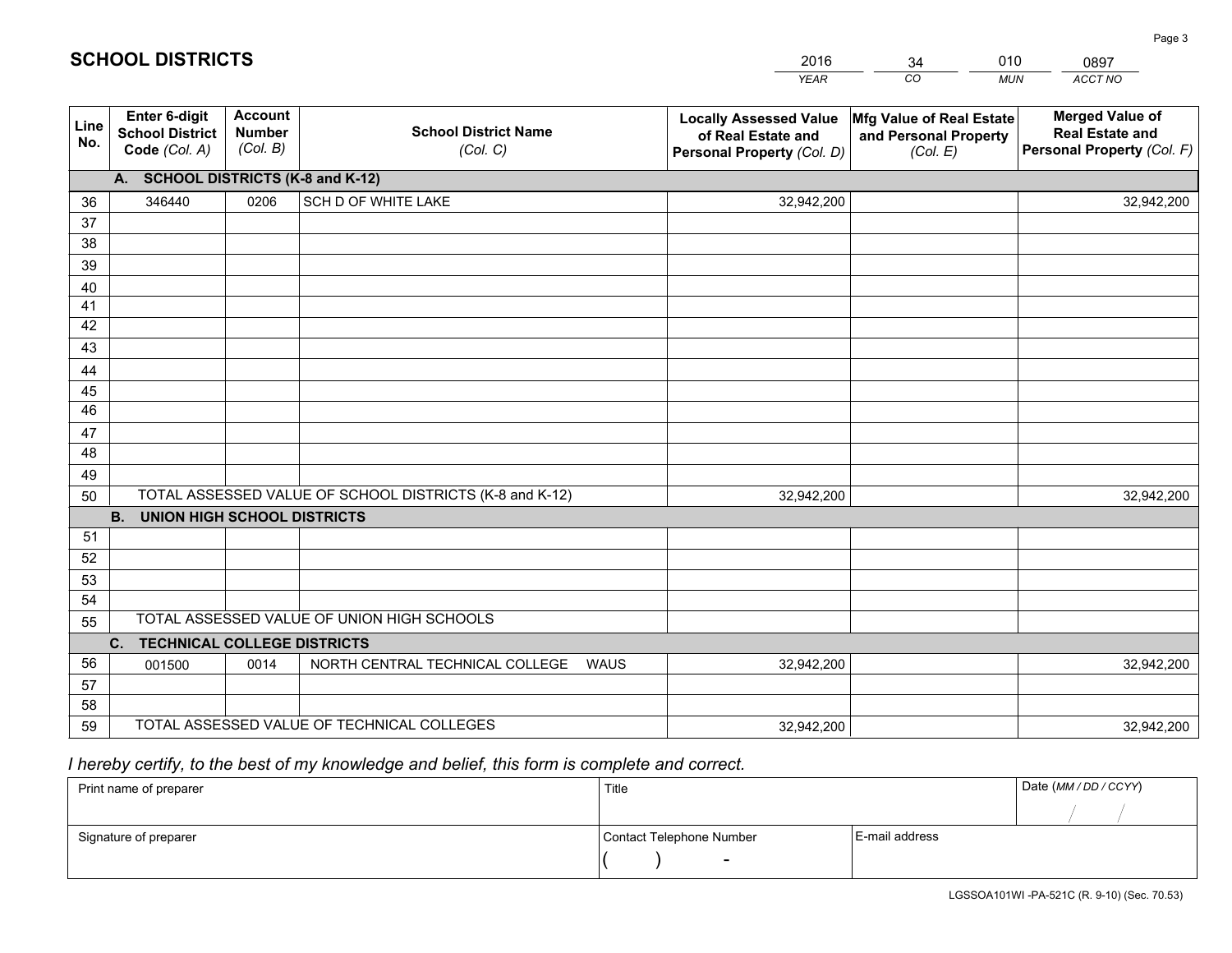### **HIGHLIGHTS**

- 1. Complete the Statement of Assessment after the Board of Review. Reflect any changes made there.
- 2. Use black ink to complete.
- 3. Line 16 must equal Line 50, Col D.
- 4. Line 55 must equal the total of K-8 schools listed on lines 36-49. Do not include K-12 schools in this comparision.
- 5. Line 59, Col. D must equal Line 16.
- 6. Special District, School District and Technical College District values must include both real estate and personal property. Examples of Special districts are: town sanitary districts, public inland lake protection and rehabilitation districts, and metropolitan sewerage districts.
- 7. DO NOT INCLUDE Manufacturing property values.DOR will print these values on the final SOA.
- 8. Accuracy of this form is very important. The values reported directly affect the equalized value DOR calculates for school and special districts.

### **Page 1:**

 If not prefilled, enter the tax year,county and municipal code,municipal type, municipal name and county name on the top of form.

Check the Amended box, if filing an amended / corrected SOA.

 Report the parcel count, acres and assessed value of taxable general property, total parcel count, (real and personal), total acres, and values from final figures set by the Board of Review.

- A. Real Estate land and improvements (buildings, etc.) is reported on lines 1 8, total line 9.
- B. Personal Property is reported on lines 11 14, Column D, total line 15.
- C. To complete this report, use the computer produced summary of the assessment roll that shows these amounts.
- D. Use whole numbers only.
- E. Add each line across and each column down to verify entries.

### **Page 2:**

- A. Report Special Items (not subject to general property tax).
- 1. Private Forest Croplands and Managed Forest Lands are reported on lines 18,19, 20 and 21. Be sure to report assessed values **NOT** taxes.
- 2. You should have copies of the orders of entry, orders of withdrawal, etc., to update your assessment roll.
	- 3. Show hundredths of acres (e.g. 39.75).
- 4. Tax exempt lands are reported on line 22.
- 5. Omitted property and sec. 70.43, Wis. Stats., corrections of errors by assessor are reported on line 23. Report real estate and personal property separately. These should be for **prior years**, not something found on the current assessment roll after the board of review.
- B. Special District (Lines 24-35) Include the value of both real and personal property.
- The Department of Revenue (DOR) preprints much of the information regarding names and codes for schools, special districts,etc. If a district is not listed, enter the name and value only, DOR will enter the proper code.

## **Page 3 School Districts:**

Include the value of both real and personal property.

Report School District (regular, elementary, union high school, and technical college).

- 1. Regular (K-12) and Elementary (K-8) school values are reported on lines 36-49, total on line 50.
- 2. Union High School (UHS) (use only if elementary schools are listed on lines 36-49) are reported on lines 51-54. UHS total value (line 55) must equal to the total **elementary school** values reported on lines 36-49. Do notinclude K-12 schools in this comparison.
- 3. Technical College values are reported on lines 56-58, total on line 59.
- 4. Use the computer summary that shows these amounts to complete this report.

### **This form is due the second Monday in June. File this report only after your Board of Review is complete.**

 *If you have questions: Return forms to:*

Fax number: (608) 264-6887 PO Box 8971

 Email: lgs@revenue.wi.gov Wisconsin Department of Revenue Call: (608) 261-5341 Local Government Services Section 6-97Madison WI 53708-8971

**NOTE: Please supply any correction to the name and address.**

NOTE: Please supply any correction to the name and address.

9527 BRYANT, WI 54418 - 9527 TOWN OF EVERGREEN TOWN OF EVERGREEN STRALEY VONDALEE STRALEY **BRYANT, WI 54418 -**N4091 FRALEY RD N4091 FRALEY RD **/ONDALEE**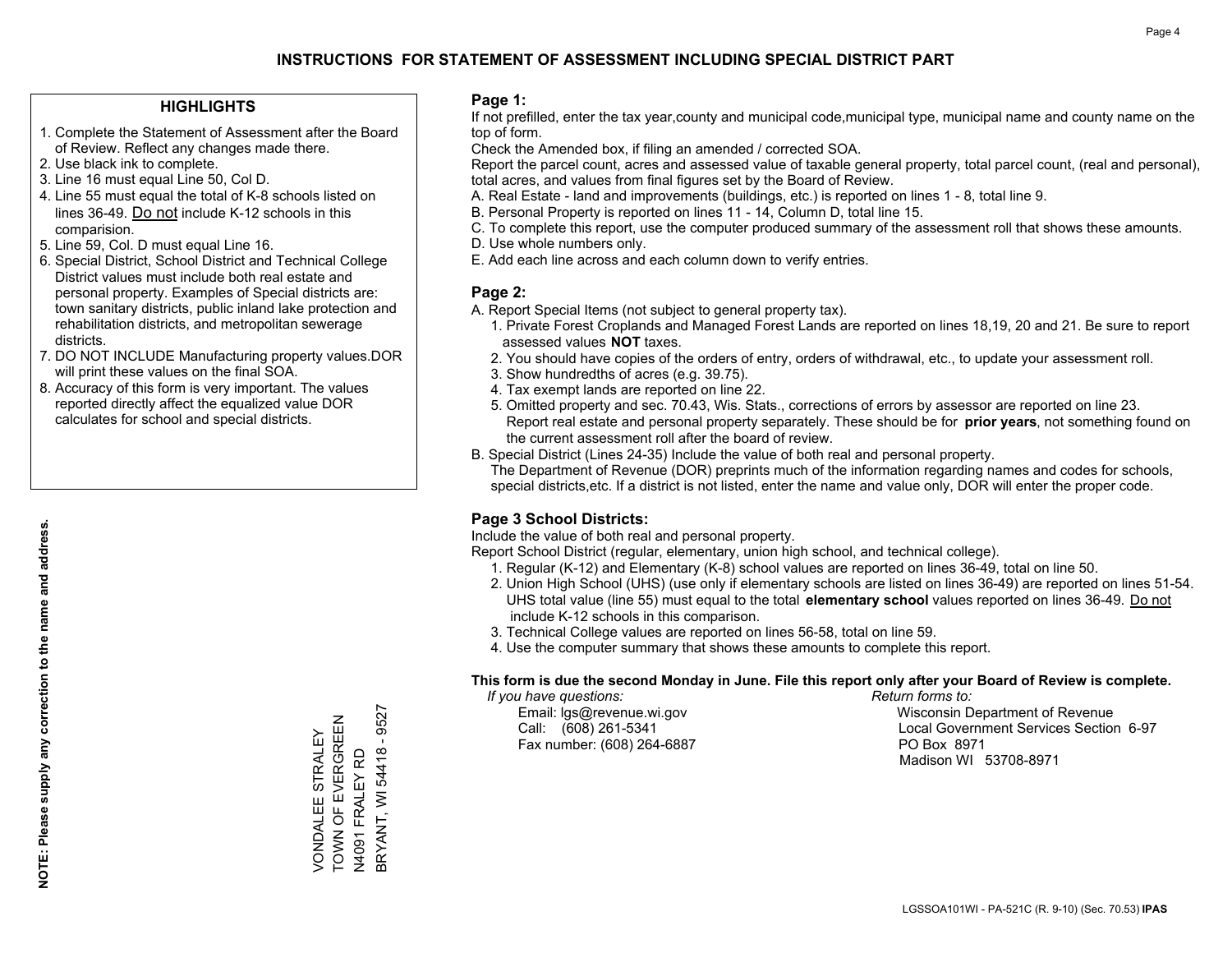**STATEMENT OF ASSESSMENT FOR 2016** 

|          | 012   | 0898    |
|----------|-------|---------|
| $\cdots$ | MI IN | ACCT NO |

|                | <b>FOR</b><br><b>TOWN OF</b><br><b>OF</b><br>LANGLADE<br>Town - Village - City<br><b>Municipality Name</b>                                                                                   |                                                      | <b>LANGLADE COUNTY</b><br><b>County Name</b> |                              |                                | WHEN COMPLETING THIS DOCUMENT<br>DO NOT WRITE OVER X's OR IN SHADED AREAS |                                                |
|----------------|----------------------------------------------------------------------------------------------------------------------------------------------------------------------------------------------|------------------------------------------------------|----------------------------------------------|------------------------------|--------------------------------|---------------------------------------------------------------------------|------------------------------------------------|
| Line<br>No.    | <b>REAL ESTATE</b><br>(See Lines 18 - 22 for<br>other Real Estate)                                                                                                                           | PARCEL COUNT<br>TOTAL LAND IMPROVEMENTS NUMBERS ONLY |                                              | NO. OF ACRES<br><b>WHOLE</b> | <b>VALUE OF</b><br><b>LAND</b> | <b>VALUE OF</b><br><b>IMPROVEMENTS</b>                                    | <b>TOTAL VALUE OF LAND</b><br>AND IMPROVEMENTS |
|                |                                                                                                                                                                                              | Col. A                                               | Col. B                                       | Col. C                       | Col. D                         | Col. E                                                                    | Col. F                                         |
| $\mathbf{1}$   | <b>RESIDENTIAL - Class 1</b>                                                                                                                                                                 | 616                                                  | 461                                          | 1,252                        | 13,403,300                     | 35,617,800                                                                | 49,021,100                                     |
| $\overline{2}$ | <b>COMMERCIAL - Class 2</b>                                                                                                                                                                  | 31                                                   | 28                                           | 128                          | 518,800                        | 2,142,800                                                                 | 2,661,600                                      |
| 3              | MANUFACTURING - Class 3                                                                                                                                                                      | $\Omega$                                             | $\mathbf{0}$                                 | $\Omega$                     | 0                              | 0                                                                         | $\Omega$                                       |
| 4              | <b>AGRICULTURAL - Class 4</b>                                                                                                                                                                | 111                                                  |                                              | 2,327                        | 300,200                        |                                                                           | 300,200                                        |
| 5              | <b>UNDEVELOPED - Class 5</b>                                                                                                                                                                 | 174                                                  |                                              | 1,537                        | 691,500                        |                                                                           | 691,500                                        |
| 6              | AGRICULTURAL FOREST - Class 5m                                                                                                                                                               | 52                                                   |                                              | 617                          | 599,400                        |                                                                           | 599,400                                        |
| $\overline{7}$ | FOREST LANDS - Class 6                                                                                                                                                                       | 269                                                  |                                              | 5,482                        | 10,892,500                     |                                                                           | 10,892,500                                     |
| 8              | OTHER - Class 7                                                                                                                                                                              | 22                                                   | 22                                           | 36                           | 187,000                        | 1,596,400                                                                 | 1,783,400                                      |
| 9              | TOTAL - ALL COLUMNS                                                                                                                                                                          | 1,275                                                | 511                                          | 11,379                       | 26,592,700                     | 39,357,000                                                                | 65,949,700                                     |
| 10             | NUMBER OF PERSONAL PROPERTY ACCOUNTS IN ROLL                                                                                                                                                 |                                                      |                                              | 41                           | <b>LOCALLY ASSESSED</b>        | <b>MANUFACTURING</b>                                                      | <b>MERGED</b>                                  |
| 11             | BOATS AND OTHER WATERCRAFT NOT EXEMPT - Code 1                                                                                                                                               |                                                      |                                              |                              | 0                              | 0                                                                         | $\mathbf{0}$                                   |
| 12             | MACHINERY, TOOLS AND PATTERNS - Code 2                                                                                                                                                       |                                                      |                                              |                              | 250,000                        | $\Omega$                                                                  | 250,000                                        |
| 13             | FURNITURE, FIXTURES AND EQUIPMENT - Code 3                                                                                                                                                   |                                                      |                                              |                              | 124,600                        | $\Omega$                                                                  | 124,600                                        |
| 14             | 479,200<br>ALL OTHER PERSONAL PROPERTY NOT EXEMPT - Codes 4A, 4B, 4C                                                                                                                         |                                                      |                                              |                              |                                |                                                                           | $\mathbf 0$<br>479,200                         |
| 15             | TOTAL OF PERSONAL PROPERTY NOT EXEMPT (Total of Lines 11-14)<br>853,800                                                                                                                      |                                                      |                                              |                              |                                |                                                                           | $\Omega$<br>853,800                            |
| 16             | AGGREGATE ASSESSED VALUE OF ALL PROPERTY SUBJECT TO THE GENERAL PROPERTY TAX (Total of Lines 9F and 15F)<br>MUST EQUAL TOTAL VALUE OF THE SCHOOL DISTRICTS (K-12 PLUS K-8) - Line 50, Col. F |                                                      |                                              |                              |                                |                                                                           | 66,803,500                                     |
| 17             | Name of Assessor<br><b>BOARD OF REVIEW</b><br>DATE OF FINAL ADJOURNMENT<br>PETERSON APPRAISALS<br>08/07/2016                                                                                 |                                                      |                                              |                              |                                | Telephone #                                                               | (715) 369-2952                                 |

REMARKS

The Assessment Ratio to be used in calculating the estimated Fair Market Value on tax bills for this tax district is 1.090486008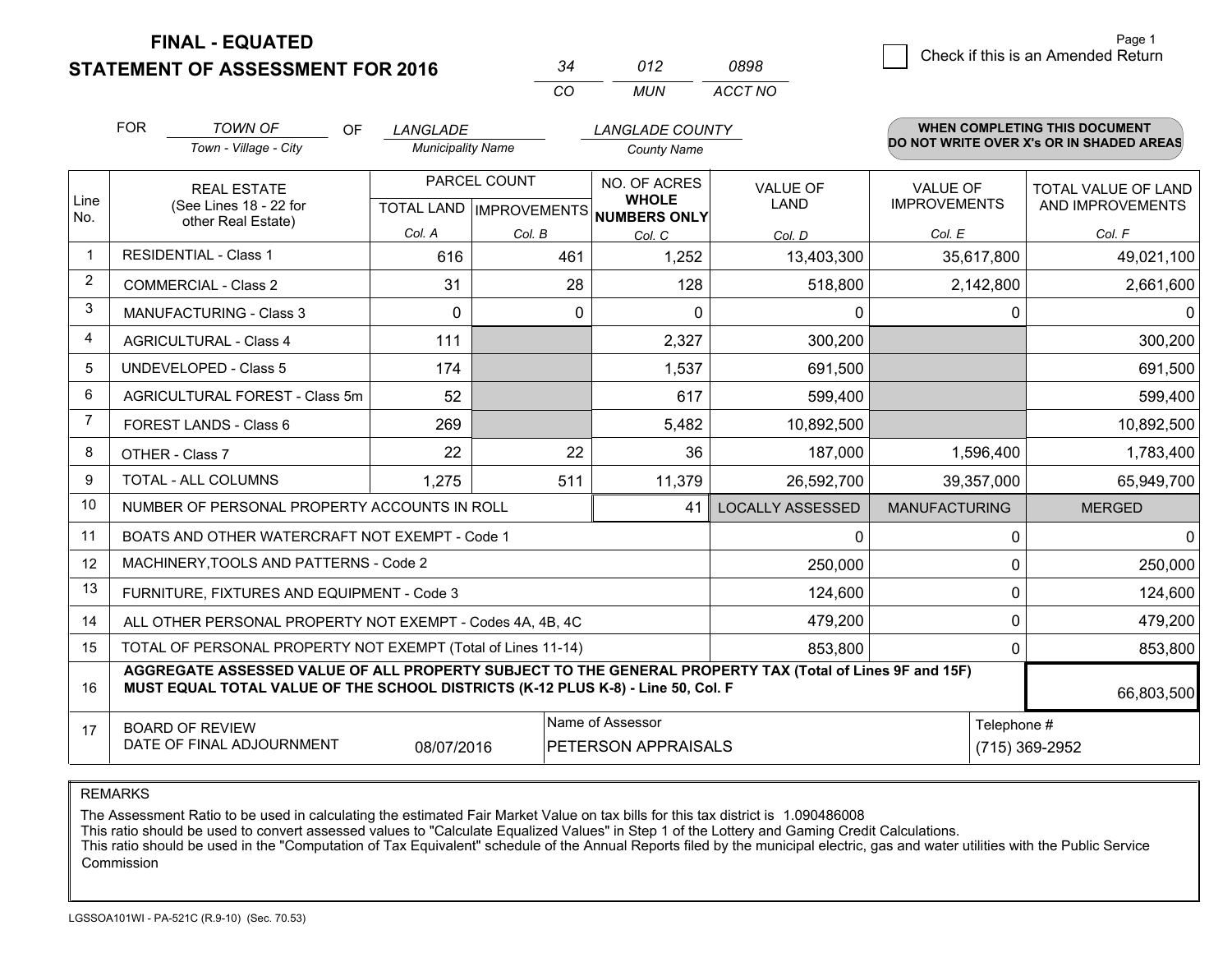*YEAR CO MUN ACCT NO* <sup>2016</sup> <sup>34</sup> <sup>012</sup> <sup>0898</sup>

Do not confuse FOREST LANDS (Line 7) with FOREST CROPS (in this section) - They are **NOT** the same

|    |                                                                                |                                            |                 | Private Forest Crop - Reg Class @ 10¢ per acre                   |                                                               | Private Forest Crop - Reg Class @ \$2.52 per acre                            |                                                                    |                    |                    |  |
|----|--------------------------------------------------------------------------------|--------------------------------------------|-----------------|------------------------------------------------------------------|---------------------------------------------------------------|------------------------------------------------------------------------------|--------------------------------------------------------------------|--------------------|--------------------|--|
| 18 | (a) PARCELS                                                                    | (b) ACRES                                  |                 | (c) ASSESSED VALUE                                               |                                                               | (d) PARCELS                                                                  | (e) ACRES                                                          |                    | (f) ASSESSED VALUE |  |
|    | 8                                                                              | 320                                        |                 | 546.700                                                          |                                                               | 15                                                                           | 552.42                                                             |                    | 1.018.800          |  |
|    |                                                                                |                                            |                 | Private Forest Crop - Special Class @ 20¢ per acre               |                                                               | Entered Before 2005 Managed Forest - Ferrous Mining CLOSED @ \$8.27 per acre |                                                                    |                    |                    |  |
| 19 | (a) PARCELS                                                                    | (c) ASSESSED VALUE<br>(b) ACRES            |                 |                                                                  | (d) PARCELS                                                   | (e) ACRES                                                                    |                                                                    | (f) ASSESSED VALUE |                    |  |
|    |                                                                                |                                            |                 |                                                                  |                                                               |                                                                              |                                                                    |                    |                    |  |
|    |                                                                                |                                            |                 | Entered Before 2005 Managed Forest - OPEN @ \$.79 per acre       |                                                               |                                                                              | Entered Before 2005 Managed Forest - CLOSED @ \$1.87 per acre      |                    |                    |  |
| 20 | (a) PARCELS                                                                    | (b) ACRES                                  |                 | (c) ASSESSED VALUE                                               |                                                               | (d) PARCELS                                                                  | (e) ACRES                                                          |                    | (f) ASSESSED VALUE |  |
|    | 473                                                                            | 18.258.13<br>21,795,200                    |                 |                                                                  | 117                                                           | 4.021.17                                                                     |                                                                    | 7,027,800          |                    |  |
|    |                                                                                | Entered After 2004 Managed Forest - OPEN @ | \$2.14 per acre |                                                                  | Entered After 2004 Managed Forest - CLOSED @ \$10.68 per acre |                                                                              |                                                                    |                    |                    |  |
| 21 | (a) PARCELS                                                                    | (b) ACRES                                  |                 | (c) ASSESSED VALUE                                               |                                                               | (d) PARCELS<br>(e) ACRES                                                     |                                                                    |                    | (f) ASSESSED VALUE |  |
|    |                                                                                |                                            |                 |                                                                  |                                                               |                                                                              |                                                                    |                    |                    |  |
|    | 34                                                                             | 1.161.38                                   |                 | 2,081,400                                                        |                                                               | 64<br>2.083.71                                                               |                                                                    |                    | 3,692,000          |  |
| 22 | (a) County Forest Cropland Acres                                               |                                            |                 | (b) Federal Acres                                                |                                                               | (d) County (NOT FOREST CROP) Acres<br>(c) State Acres                        |                                                                    |                    | (e) Other Acres    |  |
|    | 2,309.89                                                                       |                                            |                 |                                                                  |                                                               | 1,964.14<br>3,985.77                                                         |                                                                    |                    | 94.6               |  |
|    |                                                                                |                                            |                 | Assessed Value of Omitted Property From Prior Years (Sec. 70.44) |                                                               |                                                                              | Assessed Value of Sec. 70.43 Corrections of Errors by Assessors    |                    |                    |  |
|    |                                                                                | (a) REAL ESTATE                            |                 | (b) PERSONAL                                                     |                                                               |                                                                              | (c1) REAL ESTATE                                                   |                    | (c2) PERSONAL      |  |
| 23 |                                                                                |                                            |                 |                                                                  |                                                               |                                                                              |                                                                    |                    |                    |  |
|    | Manufacturing Equated Value of Omitted Property From Prior Years (Sec. 70.995) |                                            |                 |                                                                  |                                                               |                                                                              | Mfg. Equated Value of Sec.70.43 Corrections of Errors by Assessors |                    |                    |  |
|    |                                                                                | (d) REAL ESTATE                            |                 | (e) PERSONAL                                                     |                                                               |                                                                              | (f1) REAL ESTATE                                                   |                    | (f2) PERSONAL      |  |
|    |                                                                                |                                            |                 |                                                                  |                                                               |                                                                              |                                                                    |                    |                    |  |

# **SPECIAL DISTRICTS**

| Line<br>No. | Enter 6-digit<br>Special District<br>Code (Col. A) | <b>Account</b><br><b>Number</b><br>(Col. B) | <b>Special District Name</b><br>(Col. C) | <b>Locally Assessed Value</b><br>of Real Estate and<br>Personal Property (Col. D) | Mfg Value of Real Estate<br>and Personal Property<br>(Col. E) | <b>Merged Value of</b><br><b>Real Estate and</b><br>Personal Property (Col. F) |
|-------------|----------------------------------------------------|---------------------------------------------|------------------------------------------|-----------------------------------------------------------------------------------|---------------------------------------------------------------|--------------------------------------------------------------------------------|
|             |                                                    |                                             |                                          |                                                                                   |                                                               |                                                                                |
| 24          |                                                    |                                             |                                          |                                                                                   |                                                               |                                                                                |
| 25          |                                                    |                                             |                                          |                                                                                   |                                                               |                                                                                |
| 26          |                                                    |                                             |                                          |                                                                                   |                                                               |                                                                                |
| 27          |                                                    |                                             |                                          |                                                                                   |                                                               |                                                                                |
| 28          |                                                    |                                             |                                          |                                                                                   |                                                               |                                                                                |
| 29          |                                                    |                                             |                                          |                                                                                   |                                                               |                                                                                |
| 30          |                                                    |                                             |                                          |                                                                                   |                                                               |                                                                                |
| 31          |                                                    |                                             |                                          |                                                                                   |                                                               |                                                                                |
| 32          |                                                    |                                             |                                          |                                                                                   |                                                               |                                                                                |
| 33          |                                                    |                                             |                                          |                                                                                   |                                                               |                                                                                |
| 34          |                                                    |                                             |                                          |                                                                                   |                                                               |                                                                                |
| 35          |                                                    |                                             |                                          |                                                                                   |                                                               |                                                                                |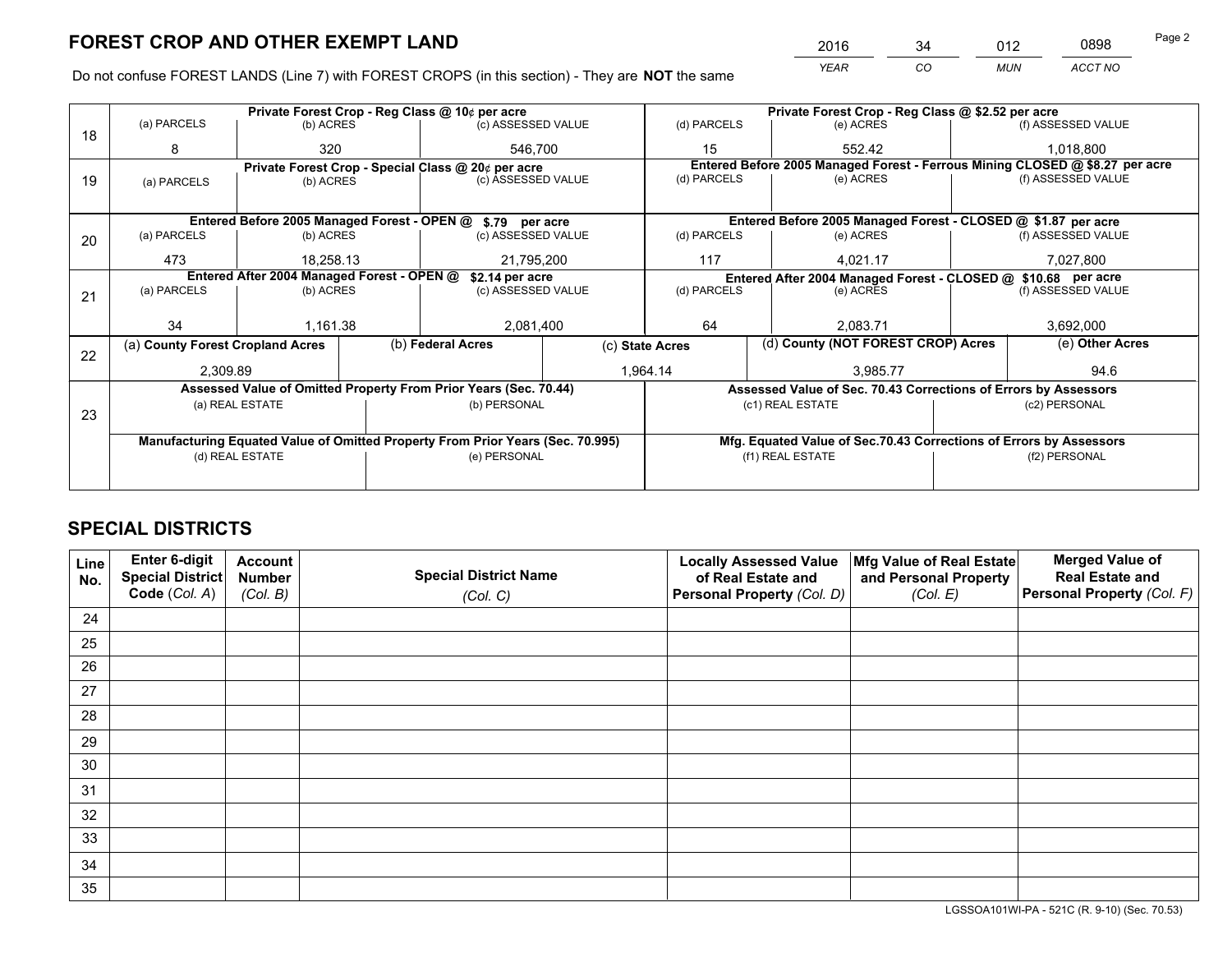|             |                                                          |                                             |                                                         | <b>YEAR</b>                                                                       | CO<br><b>MUN</b>                                              | ACCT NO                                                                        |
|-------------|----------------------------------------------------------|---------------------------------------------|---------------------------------------------------------|-----------------------------------------------------------------------------------|---------------------------------------------------------------|--------------------------------------------------------------------------------|
| Line<br>No. | Enter 6-digit<br><b>School District</b><br>Code (Col. A) | <b>Account</b><br><b>Number</b><br>(Col. B) | <b>School District Name</b><br>(Col. C)                 | <b>Locally Assessed Value</b><br>of Real Estate and<br>Personal Property (Col. D) | Mfg Value of Real Estate<br>and Personal Property<br>(Col. E) | <b>Merged Value of</b><br><b>Real Estate and</b><br>Personal Property (Col. F) |
|             | A. SCHOOL DISTRICTS (K-8 and K-12)                       |                                             |                                                         |                                                                                   |                                                               |                                                                                |
| 36          | 340140                                                   | 0204                                        | SCH D OF ANTIGO                                         | 63,358,800                                                                        |                                                               | 63,358,800                                                                     |
| 37          | 346440                                                   | 0206                                        | SCH D OF WHITE LAKE                                     | 3,444,700                                                                         |                                                               | 3,444,700                                                                      |
| 38          |                                                          |                                             |                                                         |                                                                                   |                                                               |                                                                                |
| 39          |                                                          |                                             |                                                         |                                                                                   |                                                               |                                                                                |
| 40          |                                                          |                                             |                                                         |                                                                                   |                                                               |                                                                                |
| 41          |                                                          |                                             |                                                         |                                                                                   |                                                               |                                                                                |
| 42          |                                                          |                                             |                                                         |                                                                                   |                                                               |                                                                                |
| 43          |                                                          |                                             |                                                         |                                                                                   |                                                               |                                                                                |
| 44          |                                                          |                                             |                                                         |                                                                                   |                                                               |                                                                                |
| 45          |                                                          |                                             |                                                         |                                                                                   |                                                               |                                                                                |
| 46          |                                                          |                                             |                                                         |                                                                                   |                                                               |                                                                                |
| 47          |                                                          |                                             |                                                         |                                                                                   |                                                               |                                                                                |
| 48          |                                                          |                                             |                                                         |                                                                                   |                                                               |                                                                                |
| 49          |                                                          |                                             | TOTAL ASSESSED VALUE OF SCHOOL DISTRICTS (K-8 and K-12) |                                                                                   |                                                               |                                                                                |
| 50          | B <sub>1</sub><br><b>UNION HIGH SCHOOL DISTRICTS</b>     |                                             |                                                         | 66,803,500                                                                        |                                                               | 66,803,500                                                                     |
| 51          |                                                          |                                             |                                                         |                                                                                   |                                                               |                                                                                |
| 52          |                                                          |                                             |                                                         |                                                                                   |                                                               |                                                                                |
| 53          |                                                          |                                             |                                                         |                                                                                   |                                                               |                                                                                |
| 54          |                                                          |                                             |                                                         |                                                                                   |                                                               |                                                                                |
| 55          |                                                          |                                             | TOTAL ASSESSED VALUE OF UNION HIGH SCHOOLS              |                                                                                   |                                                               |                                                                                |
|             | C. TECHNICAL COLLEGE DISTRICTS                           |                                             |                                                         |                                                                                   |                                                               |                                                                                |
| 56          | 001500                                                   | 0014                                        | NORTH CENTRAL TECHNICAL COLLEGE<br><b>WAUS</b>          | 66,803,500                                                                        |                                                               | 66,803,500                                                                     |
| 57          |                                                          |                                             |                                                         |                                                                                   |                                                               |                                                                                |
| 58          |                                                          |                                             |                                                         |                                                                                   |                                                               |                                                                                |
| 59          |                                                          |                                             | TOTAL ASSESSED VALUE OF TECHNICAL COLLEGES              | 66,803,500                                                                        |                                                               | 66,803,500                                                                     |

34

012

 *I hereby certify, to the best of my knowledge and belief, this form is complete and correct.*

**SCHOOL DISTRICTS**

| Print name of preparer | Title                    |                | Date (MM / DD / CCYY) |
|------------------------|--------------------------|----------------|-----------------------|
|                        |                          |                |                       |
| Signature of preparer  | Contact Telephone Number | E-mail address |                       |
|                        | $\sim$                   |                |                       |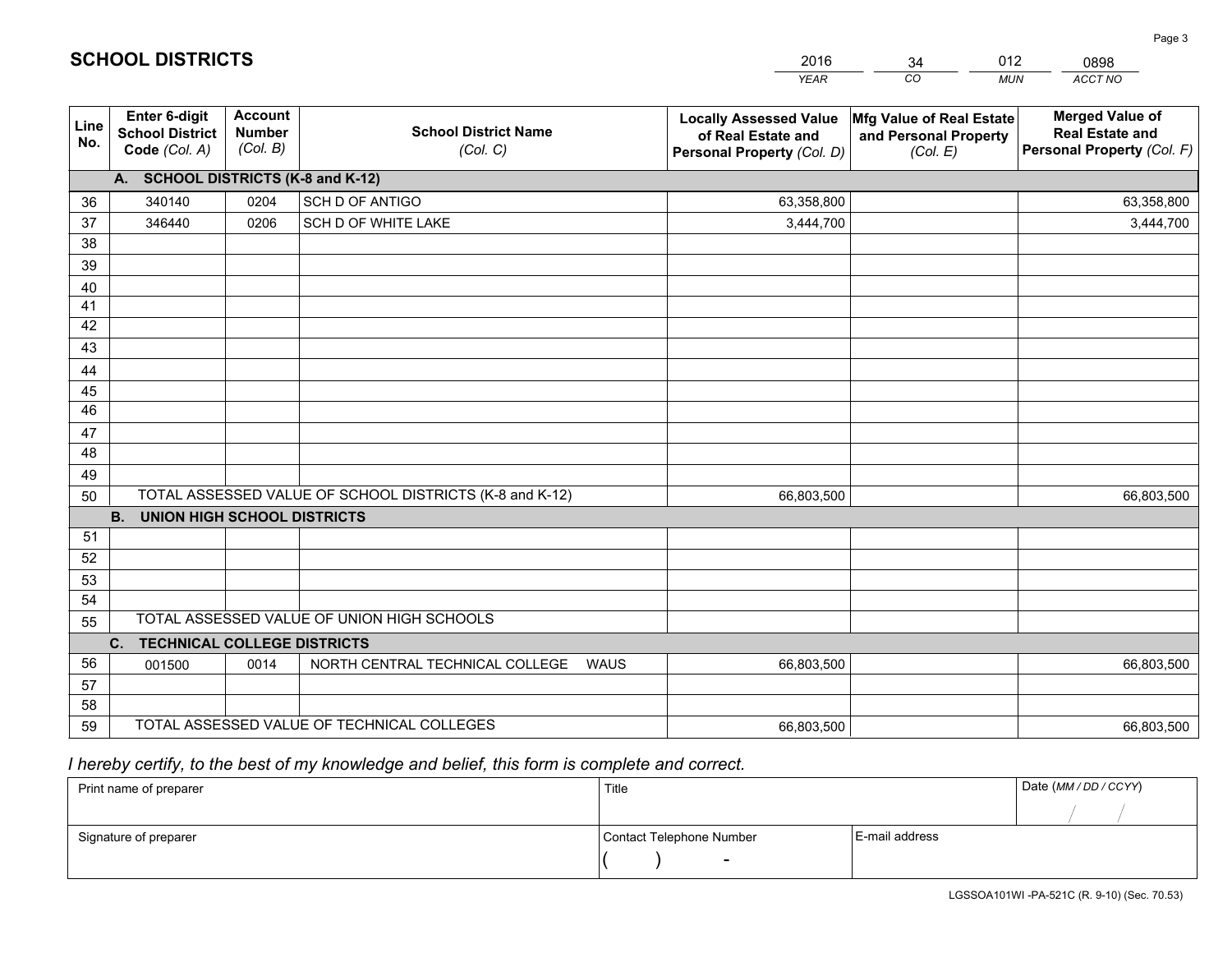### **HIGHLIGHTS**

- 1. Complete the Statement of Assessment after the Board of Review. Reflect any changes made there.
- 2. Use black ink to complete.
- 3. Line 16 must equal Line 50, Col D.
- 4. Line 55 must equal the total of K-8 schools listed on lines 36-49. Do not include K-12 schools in this comparision.
- 5. Line 59, Col. D must equal Line 16.
- 6. Special District, School District and Technical College District values must include both real estate and personal property. Examples of Special districts are: town sanitary districts, public inland lake protection and rehabilitation districts, and metropolitan sewerage districts.
- 7. DO NOT INCLUDE Manufacturing property values.DOR will print these values on the final SOA.
- 8. Accuracy of this form is very important. The values reported directly affect the equalized value DOR calculates for school and special districts.

### **Page 1:**

 If not prefilled, enter the tax year,county and municipal code,municipal type, municipal name and county name on the top of form.

Check the Amended box, if filing an amended / corrected SOA.

 Report the parcel count, acres and assessed value of taxable general property, total parcel count, (real and personal), total acres, and values from final figures set by the Board of Review.

- A. Real Estate land and improvements (buildings, etc.) is reported on lines 1 8, total line 9.
- B. Personal Property is reported on lines 11 14, Column D, total line 15.
- C. To complete this report, use the computer produced summary of the assessment roll that shows these amounts.
- D. Use whole numbers only.
- E. Add each line across and each column down to verify entries.

### **Page 2:**

- A. Report Special Items (not subject to general property tax).
- 1. Private Forest Croplands and Managed Forest Lands are reported on lines 18,19, 20 and 21. Be sure to report assessed values **NOT** taxes.
- 2. You should have copies of the orders of entry, orders of withdrawal, etc., to update your assessment roll.
	- 3. Show hundredths of acres (e.g. 39.75).
- 4. Tax exempt lands are reported on line 22.
- 5. Omitted property and sec. 70.43, Wis. Stats., corrections of errors by assessor are reported on line 23. Report real estate and personal property separately. These should be for **prior years**, not something found on the current assessment roll after the board of review.
- B. Special District (Lines 24-35) Include the value of both real and personal property.

 The Department of Revenue (DOR) preprints much of the information regarding names and codes for schools, special districts,etc. If a district is not listed, enter the name and value only, DOR will enter the proper code.

## **Page 3 School Districts:**

Include the value of both real and personal property.

Report School District (regular, elementary, union high school, and technical college).

- 1. Regular (K-12) and Elementary (K-8) school values are reported on lines 36-49, total on line 50.
- 2. Union High School (UHS) (use only if elementary schools are listed on lines 36-49) are reported on lines 51-54. UHS total value (line 55) must equal to the total **elementary school** values reported on lines 36-49. Do notinclude K-12 schools in this comparison.
- 3. Technical College values are reported on lines 56-58, total on line 59.
- 4. Use the computer summary that shows these amounts to complete this report.

### **This form is due the second Monday in June. File this report only after your Board of Review is complete.**

 *If you have questions: Return forms to:*

Fax number: (608) 264-6887 PO Box 8971

 Email: lgs@revenue.wi.gov Wisconsin Department of Revenue Call: (608) 261-5341 Local Government Services Section 6-97Madison WI 53708-8971

TOWN OF LANGLADE CLAUDIA CLARK<br>TOWN OF LANGLADE W5607 COUNTY RD A W5607 COUNTY RD A PICKEREL, WI 54465 PICKEREL, WI 54465 CLAUDIA CLARK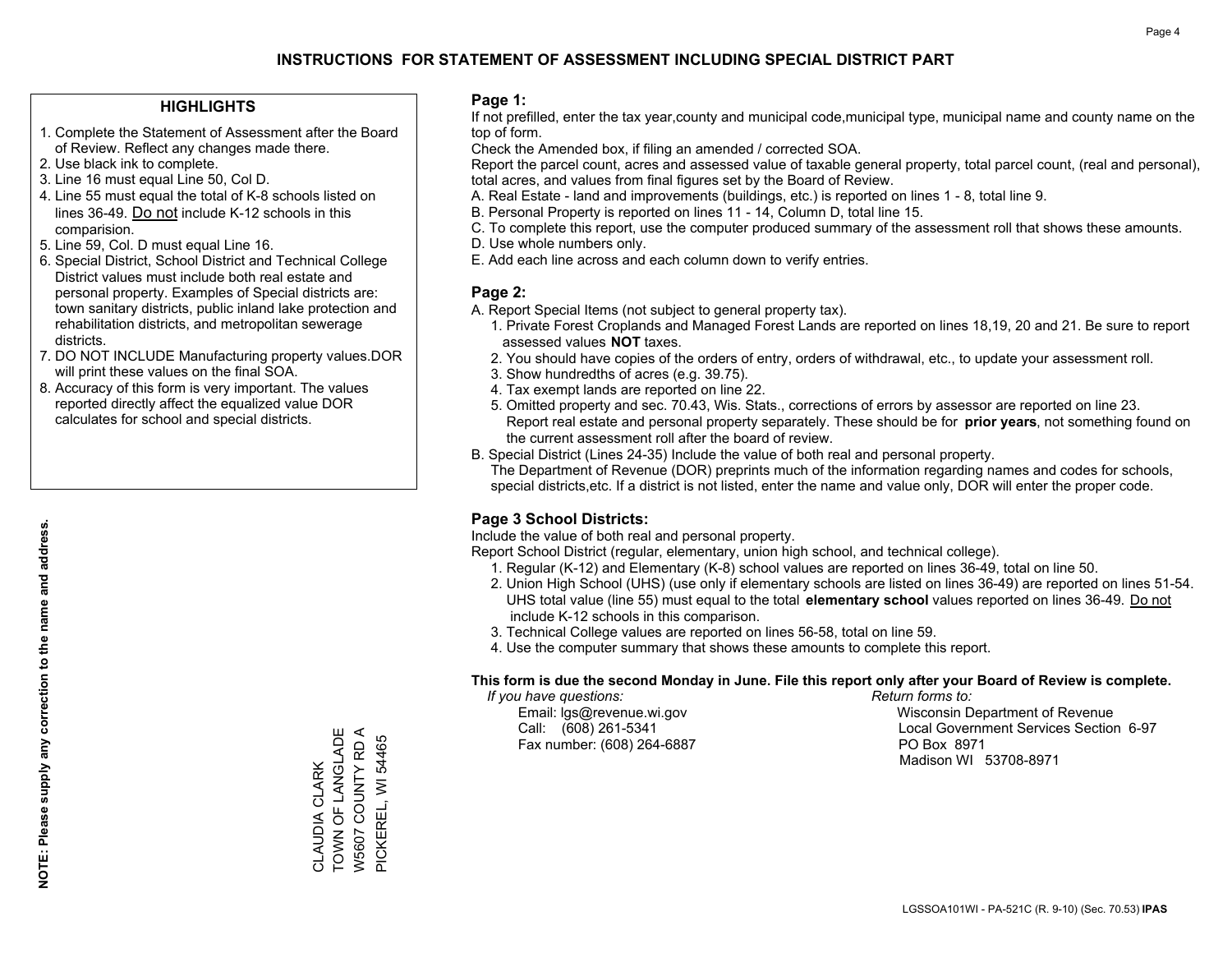**STATEMENT OF ASSESSMENT FOR 2016** 

| 2⊿       | 014  | 0899    |
|----------|------|---------|
| $\cdots$ | MUN. | ACCT NO |

|                | <b>FOR</b>                                                                                                                                                                                   | <b>TOWN OF</b><br>OF                                         | <b>NEVA</b>              |              | <b>LANGLADE COUNTY</b>                              |                         |                      | WHEN COMPLETING THIS DOCUMENT<br>DO NOT WRITE OVER X's OR IN SHADED AREAS |
|----------------|----------------------------------------------------------------------------------------------------------------------------------------------------------------------------------------------|--------------------------------------------------------------|--------------------------|--------------|-----------------------------------------------------|-------------------------|----------------------|---------------------------------------------------------------------------|
|                |                                                                                                                                                                                              | Town - Village - City                                        | <b>Municipality Name</b> |              | <b>County Name</b>                                  |                         |                      |                                                                           |
|                |                                                                                                                                                                                              | <b>REAL ESTATE</b>                                           |                          | PARCEL COUNT | NO. OF ACRES                                        | <b>VALUE OF</b>         | <b>VALUE OF</b>      | TOTAL VALUE OF LAND                                                       |
| Line<br>No.    |                                                                                                                                                                                              | (See Lines 18 - 22 for<br>other Real Estate)                 |                          |              | <b>WHOLE</b><br>TOTAL LAND MPROVEMENTS NUMBERS ONLY | LAND                    | <b>IMPROVEMENTS</b>  | AND IMPROVEMENTS                                                          |
|                |                                                                                                                                                                                              |                                                              | Col. A                   | Col. B       | Col. C                                              | Col. D                  | Col. E               | Col. F                                                                    |
|                |                                                                                                                                                                                              | <b>RESIDENTIAL - Class 1</b>                                 | 578                      | 465          | 1,290                                               | 11,010,500              | 42,689,400           | 53,699,900                                                                |
| 2              |                                                                                                                                                                                              | <b>COMMERCIAL - Class 2</b>                                  | 30                       | 21           | 157                                                 | 618,400                 | 2,034,200            | 2,652,600                                                                 |
| 3              |                                                                                                                                                                                              | <b>MANUFACTURING - Class 3</b>                               | 3                        | 3            | 9                                                   | 36,400                  | 363,900              | 400,300                                                                   |
| 4              |                                                                                                                                                                                              | <b>AGRICULTURAL - Class 4</b>                                | 428                      |              | 9,693                                               | 1,631,100               |                      | 1,631,100                                                                 |
| 5              |                                                                                                                                                                                              | <b>UNDEVELOPED - Class 5</b>                                 | 284                      |              | 1,075                                               | 415,100                 |                      | 415,100                                                                   |
| 6              | AGRICULTURAL FOREST - Class 5m                                                                                                                                                               |                                                              | 151                      |              | 1,585                                               | 1,766,300               |                      | 1,766,300                                                                 |
| $\overline{7}$ |                                                                                                                                                                                              | FOREST LANDS - Class 6                                       | 149                      |              | 2,582                                               | 5,288,700               |                      | 5,288,700                                                                 |
| 8              |                                                                                                                                                                                              | OTHER - Class 7                                              | 56                       | 51           | 122                                                 | 514,100                 | 5,773,700            | 6,287,800                                                                 |
| 9              |                                                                                                                                                                                              | TOTAL - ALL COLUMNS                                          | 1,679                    | 540          | 16,513                                              | 21,280,600              | 50,861,200           | 72,141,800                                                                |
| 10             |                                                                                                                                                                                              | NUMBER OF PERSONAL PROPERTY ACCOUNTS IN ROLL                 |                          |              | 21                                                  | <b>LOCALLY ASSESSED</b> | <b>MANUFACTURING</b> | <b>MERGED</b>                                                             |
| 11             |                                                                                                                                                                                              | BOATS AND OTHER WATERCRAFT NOT EXEMPT - Code 1               |                          |              |                                                     | 0                       | 0                    | 0                                                                         |
| 12             |                                                                                                                                                                                              | MACHINERY, TOOLS AND PATTERNS - Code 2                       |                          |              |                                                     | 23,700                  | 12,000               | 35,700                                                                    |
| 13             |                                                                                                                                                                                              | FURNITURE, FIXTURES AND EQUIPMENT - Code 3                   |                          |              |                                                     | 41,900                  | 1,100                | 43,000                                                                    |
| 14             |                                                                                                                                                                                              | ALL OTHER PERSONAL PROPERTY NOT EXEMPT - Codes 4A, 4B, 4C    |                          |              |                                                     | 116,100                 | 800                  | 116,900                                                                   |
| 15             |                                                                                                                                                                                              | TOTAL OF PERSONAL PROPERTY NOT EXEMPT (Total of Lines 11-14) |                          |              |                                                     | 181,700                 | 13,900               | 195,600                                                                   |
| 16             | AGGREGATE ASSESSED VALUE OF ALL PROPERTY SUBJECT TO THE GENERAL PROPERTY TAX (Total of Lines 9F and 15F)<br>MUST EQUAL TOTAL VALUE OF THE SCHOOL DISTRICTS (K-12 PLUS K-8) - Line 50, Col. F |                                                              |                          |              |                                                     |                         | 72,337,400           |                                                                           |
| 17             |                                                                                                                                                                                              | <b>BOARD OF REVIEW</b>                                       |                          |              | Name of Assessor                                    |                         | Telephone #          |                                                                           |
|                | DATE OF FINAL ADJOURNMENT<br>08/30/2016<br>PETERSON APPRAISALS                                                                                                                               |                                                              |                          |              |                                                     |                         |                      | (715) 369-2952                                                            |

REMARKS

The Assessment Ratio to be used in calculating the estimated Fair Market Value on tax bills for this tax district is 1.07742526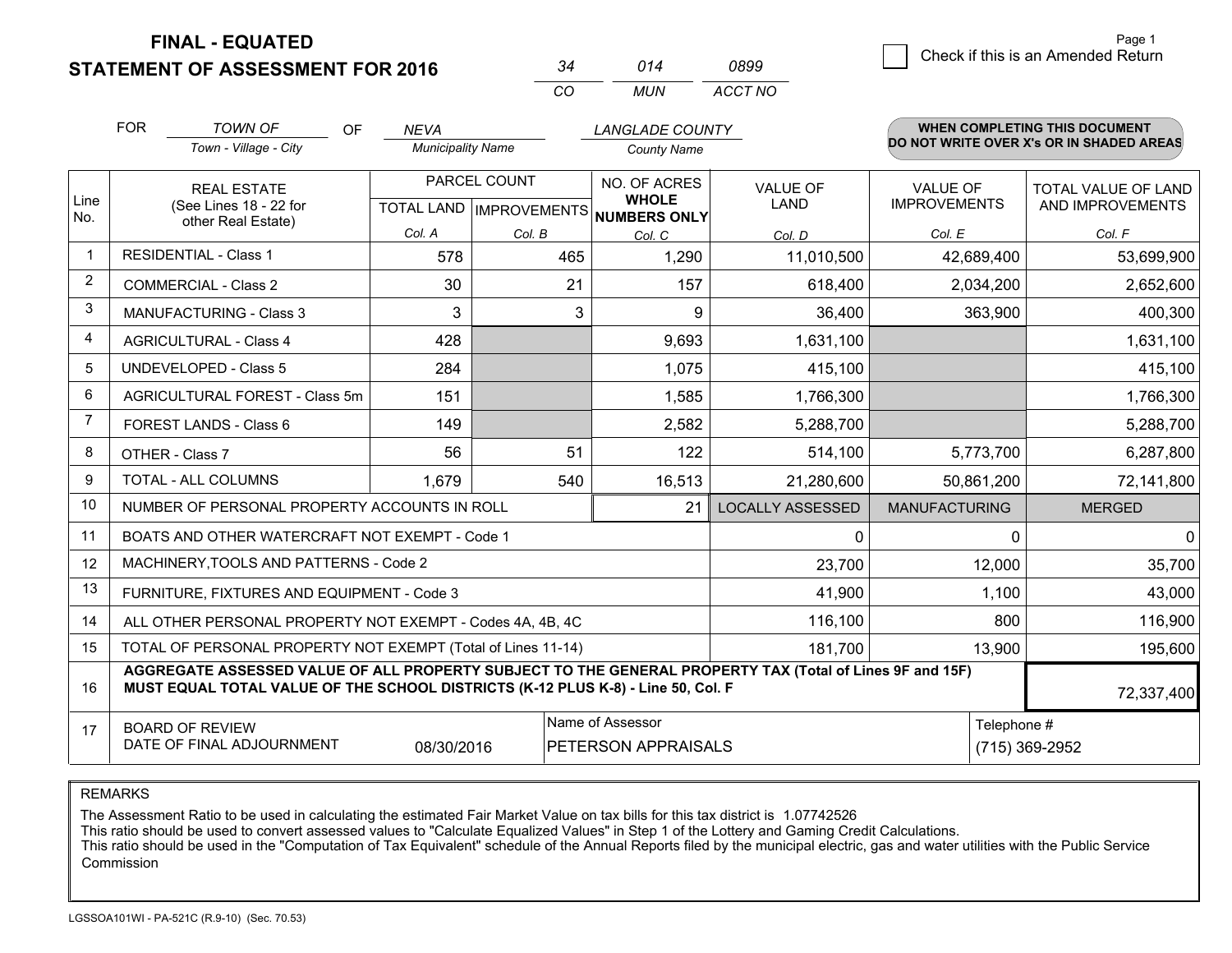*YEAR CO MUN ACCT NO* <sup>2016</sup> <sup>34</sup> <sup>014</sup> <sup>0899</sup>

Do not confuse FOREST LANDS (Line 7) with FOREST CROPS (in this section) - They are **NOT** the same

|    |                                                                                |                 |  | Private Forest Crop - Reg Class @ 10¢ per acre                   |                 | Private Forest Crop - Reg Class @ \$2.52 per acre |                                                                              |                 |                    |  |
|----|--------------------------------------------------------------------------------|-----------------|--|------------------------------------------------------------------|-----------------|---------------------------------------------------|------------------------------------------------------------------------------|-----------------|--------------------|--|
| 18 | (a) PARCELS                                                                    | (b) ACRES       |  | (c) ASSESSED VALUE                                               |                 | (d) PARCELS                                       | (e) ACRES                                                                    |                 | (f) ASSESSED VALUE |  |
|    | Private Forest Crop - Special Class @ 20¢ per acre                             |                 |  |                                                                  |                 |                                                   | Entered Before 2005 Managed Forest - Ferrous Mining CLOSED @ \$8.27 per acre |                 |                    |  |
| 19 | (a) PARCELS                                                                    | (b) ACRES       |  | (c) ASSESSED VALUE                                               |                 | (d) PARCELS                                       | (e) ACRES                                                                    |                 | (f) ASSESSED VALUE |  |
|    |                                                                                |                 |  | Entered Before 2005 Managed Forest - OPEN @ \$.79 per acre       |                 |                                                   | Entered Before 2005 Managed Forest - CLOSED @ \$1.87 per acre                |                 |                    |  |
| 20 | (a) PARCELS                                                                    | (b) ACRES       |  | (c) ASSESSED VALUE                                               |                 | (d) PARCELS                                       | (e) ACRES                                                                    |                 | (f) ASSESSED VALUE |  |
|    | 8                                                                              | 310             |  | 527,800                                                          |                 | 37<br>1.368.72                                    |                                                                              |                 | 2,423,300          |  |
|    | Entered After 2004 Managed Forest - OPEN @                                     |                 |  |                                                                  | \$2.14 per acre |                                                   | Entered After 2004 Managed Forest - CLOSED @ \$10.68 per acre                |                 |                    |  |
| 21 | (a) PARCELS                                                                    | (b) ACRES       |  | (c) ASSESSED VALUE                                               |                 | (d) PARCELS                                       | (e) ACRES                                                                    |                 | (f) ASSESSED VALUE |  |
|    |                                                                                |                 |  |                                                                  |                 |                                                   |                                                                              |                 |                    |  |
|    | 34                                                                             | 1.139.6         |  | 1,848,100                                                        |                 | 44<br>1.396.67                                    |                                                                              | 2,419,700       |                    |  |
| 22 | (a) County Forest Cropland Acres                                               |                 |  | (b) Federal Acres                                                |                 | (c) State Acres                                   | (d) County (NOT FOREST CROP) Acres                                           | (e) Other Acres |                    |  |
|    | 875.86                                                                         |                 |  |                                                                  | 631.83          |                                                   | 51.21                                                                        |                 | 553.42             |  |
|    |                                                                                |                 |  | Assessed Value of Omitted Property From Prior Years (Sec. 70.44) |                 |                                                   | Assessed Value of Sec. 70.43 Corrections of Errors by Assessors              |                 |                    |  |
| 23 | (a) REAL ESTATE                                                                |                 |  | (b) PERSONAL                                                     |                 |                                                   | (c1) REAL ESTATE                                                             |                 | (c2) PERSONAL      |  |
|    | Manufacturing Equated Value of Omitted Property From Prior Years (Sec. 70.995) |                 |  |                                                                  |                 |                                                   | Mfg. Equated Value of Sec.70.43 Corrections of Errors by Assessors           |                 |                    |  |
|    |                                                                                | (d) REAL ESTATE |  | (e) PERSONAL                                                     |                 | (f1) REAL ESTATE                                  |                                                                              |                 | (f2) PERSONAL      |  |
|    |                                                                                |                 |  |                                                                  |                 |                                                   |                                                                              |                 |                    |  |

# **SPECIAL DISTRICTS**

| Line<br>No. | Enter 6-digit<br>Special District<br>Code (Col. A) | <b>Account</b><br><b>Number</b><br>(Col. B) | <b>Special District Name</b><br>(Col. C) | <b>Locally Assessed Value</b><br>of Real Estate and<br>Personal Property (Col. D) | Mfg Value of Real Estate<br>and Personal Property<br>(Col. E) | <b>Merged Value of</b><br><b>Real Estate and</b><br>Personal Property (Col. F) |
|-------------|----------------------------------------------------|---------------------------------------------|------------------------------------------|-----------------------------------------------------------------------------------|---------------------------------------------------------------|--------------------------------------------------------------------------------|
| 24          |                                                    |                                             |                                          |                                                                                   |                                                               |                                                                                |
| 25          |                                                    |                                             |                                          |                                                                                   |                                                               |                                                                                |
| 26          |                                                    |                                             |                                          |                                                                                   |                                                               |                                                                                |
| 27          |                                                    |                                             |                                          |                                                                                   |                                                               |                                                                                |
| 28          |                                                    |                                             |                                          |                                                                                   |                                                               |                                                                                |
| 29          |                                                    |                                             |                                          |                                                                                   |                                                               |                                                                                |
| 30          |                                                    |                                             |                                          |                                                                                   |                                                               |                                                                                |
| 31          |                                                    |                                             |                                          |                                                                                   |                                                               |                                                                                |
| 32          |                                                    |                                             |                                          |                                                                                   |                                                               |                                                                                |
| 33          |                                                    |                                             |                                          |                                                                                   |                                                               |                                                                                |
| 34          |                                                    |                                             |                                          |                                                                                   |                                                               |                                                                                |
| 35          |                                                    |                                             |                                          |                                                                                   |                                                               |                                                                                |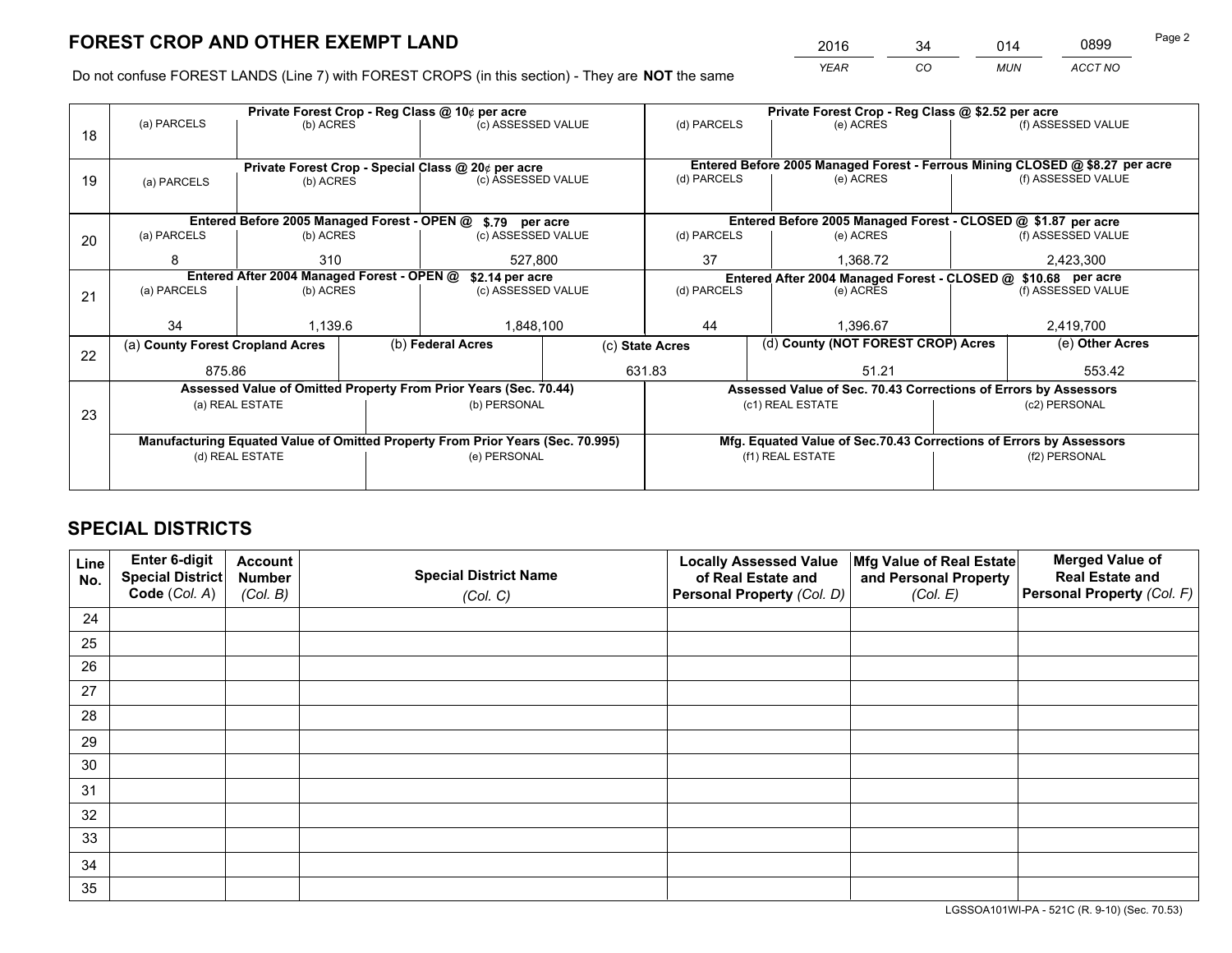|             |                                                          |                                             |                                                         | <b>YEAR</b>                                                                       | CO<br><b>MUN</b>                                              | ACCT NO                                                                        |
|-------------|----------------------------------------------------------|---------------------------------------------|---------------------------------------------------------|-----------------------------------------------------------------------------------|---------------------------------------------------------------|--------------------------------------------------------------------------------|
| Line<br>No. | Enter 6-digit<br><b>School District</b><br>Code (Col. A) | <b>Account</b><br><b>Number</b><br>(Col. B) | <b>School District Name</b><br>(Col. C)                 | <b>Locally Assessed Value</b><br>of Real Estate and<br>Personal Property (Col. D) | Mfg Value of Real Estate<br>and Personal Property<br>(Col. E) | <b>Merged Value of</b><br><b>Real Estate and</b><br>Personal Property (Col. F) |
|             | A. SCHOOL DISTRICTS (K-8 and K-12)                       |                                             |                                                         |                                                                                   |                                                               |                                                                                |
| 36          | 340140                                                   | 0204                                        | <b>SCH D OF ANTIGO</b>                                  | 59,155,900                                                                        | 77,200                                                        | 59,233,100                                                                     |
| 37          | 341582                                                   | 0205                                        | SCH D OF ELCHO                                          | 12,767,300                                                                        | 337,000                                                       | 13,104,300                                                                     |
| 38          |                                                          |                                             |                                                         |                                                                                   |                                                               |                                                                                |
| 39          |                                                          |                                             |                                                         |                                                                                   |                                                               |                                                                                |
| 40          |                                                          |                                             |                                                         |                                                                                   |                                                               |                                                                                |
| 41          |                                                          |                                             |                                                         |                                                                                   |                                                               |                                                                                |
| 42          |                                                          |                                             |                                                         |                                                                                   |                                                               |                                                                                |
| 43          |                                                          |                                             |                                                         |                                                                                   |                                                               |                                                                                |
| 44          |                                                          |                                             |                                                         |                                                                                   |                                                               |                                                                                |
| 45          |                                                          |                                             |                                                         |                                                                                   |                                                               |                                                                                |
| 46          |                                                          |                                             |                                                         |                                                                                   |                                                               |                                                                                |
| 47          |                                                          |                                             |                                                         |                                                                                   |                                                               |                                                                                |
| 48          |                                                          |                                             |                                                         |                                                                                   |                                                               |                                                                                |
| 49          |                                                          |                                             | TOTAL ASSESSED VALUE OF SCHOOL DISTRICTS (K-8 and K-12) |                                                                                   |                                                               |                                                                                |
| 50          | <b>B.</b><br><b>UNION HIGH SCHOOL DISTRICTS</b>          |                                             |                                                         | 71,923,200                                                                        | 414,200                                                       | 72,337,400                                                                     |
| 51          |                                                          |                                             |                                                         |                                                                                   |                                                               |                                                                                |
| 52          |                                                          |                                             |                                                         |                                                                                   |                                                               |                                                                                |
| 53          |                                                          |                                             |                                                         |                                                                                   |                                                               |                                                                                |
| 54          |                                                          |                                             |                                                         |                                                                                   |                                                               |                                                                                |
| 55          |                                                          |                                             | TOTAL ASSESSED VALUE OF UNION HIGH SCHOOLS              |                                                                                   |                                                               |                                                                                |
|             | C.<br><b>TECHNICAL COLLEGE DISTRICTS</b>                 |                                             |                                                         |                                                                                   |                                                               |                                                                                |
| 56          | 001500                                                   | 0014                                        | NORTH CENTRAL TECHNICAL COLLEGE<br><b>WAUS</b>          | 59,155,900                                                                        | 77,200                                                        | 59,233,100                                                                     |
| 57          | 001600                                                   | 0015                                        | NICOLET TECHNICAL COLLEGE<br><b>RHIN</b>                | 12,767,300                                                                        | 337,000                                                       | 13,104,300                                                                     |
| 58          |                                                          |                                             |                                                         |                                                                                   |                                                               |                                                                                |
| 59          |                                                          |                                             | TOTAL ASSESSED VALUE OF TECHNICAL COLLEGES              | 71,923,200                                                                        | 414,200                                                       | 72,337,400                                                                     |

34

014

# *I hereby certify, to the best of my knowledge and belief, this form is complete and correct.*

**SCHOOL DISTRICTS**

| Print name of preparer | Title                    |                | Date (MM / DD / CCYY) |
|------------------------|--------------------------|----------------|-----------------------|
|                        |                          |                |                       |
| Signature of preparer  | Contact Telephone Number | E-mail address |                       |
|                        | $\overline{\phantom{0}}$ |                |                       |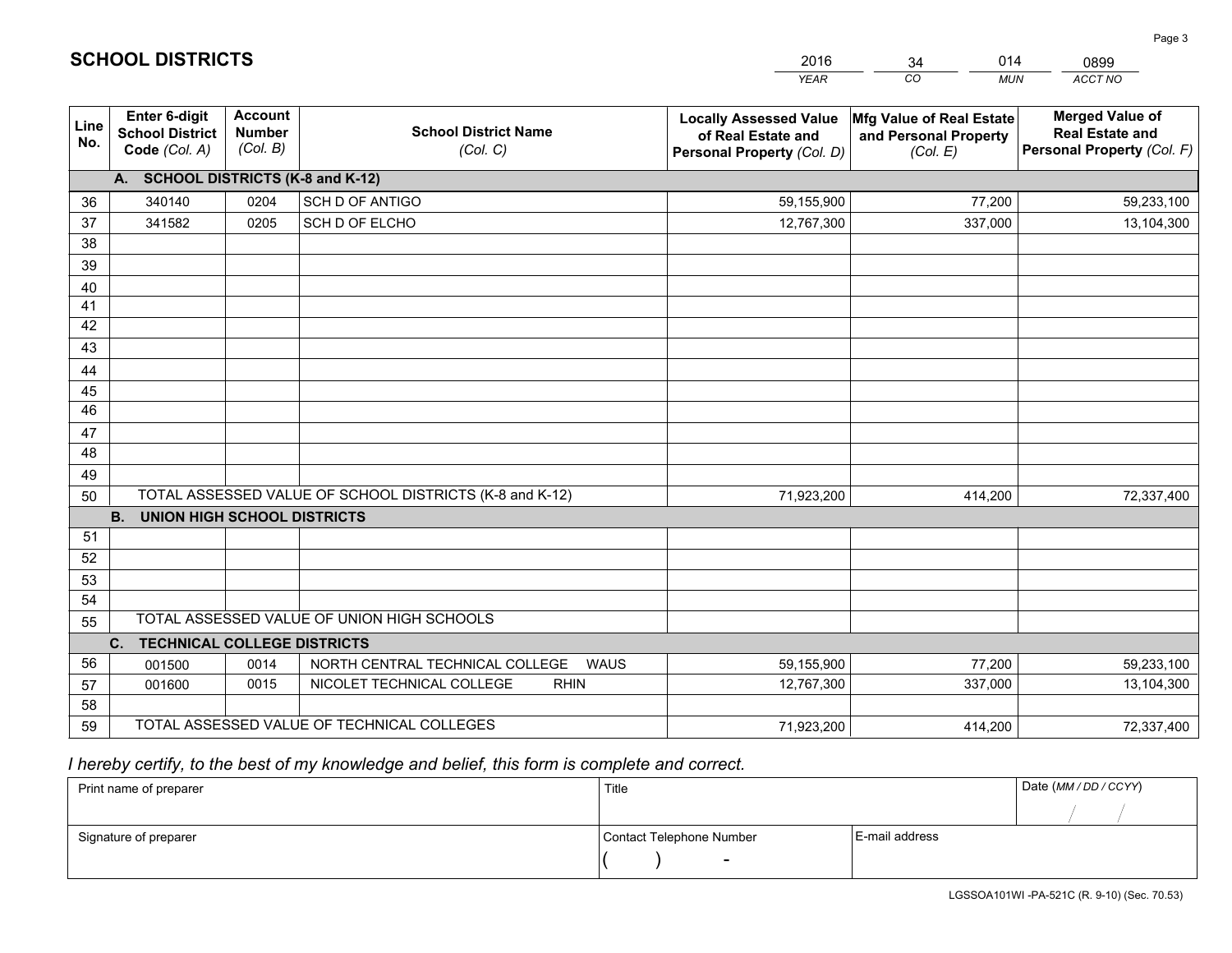### **HIGHLIGHTS**

- 1. Complete the Statement of Assessment after the Board of Review. Reflect any changes made there.
- 2. Use black ink to complete.
- 3. Line 16 must equal Line 50, Col D.
- 4. Line 55 must equal the total of K-8 schools listed on lines 36-49. Do not include K-12 schools in this comparision.
- 5. Line 59, Col. D must equal Line 16.
- 6. Special District, School District and Technical College District values must include both real estate and personal property. Examples of Special districts are: town sanitary districts, public inland lake protection and rehabilitation districts, and metropolitan sewerage districts.
- 7. DO NOT INCLUDE Manufacturing property values.DOR will print these values on the final SOA.
- 8. Accuracy of this form is very important. The values reported directly affect the equalized value DOR calculates for school and special districts.

### **Page 1:**

 If not prefilled, enter the tax year,county and municipal code,municipal type, municipal name and county name on the top of form.

Check the Amended box, if filing an amended / corrected SOA.

 Report the parcel count, acres and assessed value of taxable general property, total parcel count, (real and personal), total acres, and values from final figures set by the Board of Review.

- A. Real Estate land and improvements (buildings, etc.) is reported on lines 1 8, total line 9.
- B. Personal Property is reported on lines 11 14, Column D, total line 15.
- C. To complete this report, use the computer produced summary of the assessment roll that shows these amounts.
- D. Use whole numbers only.
- E. Add each line across and each column down to verify entries.

### **Page 2:**

- A. Report Special Items (not subject to general property tax).
- 1. Private Forest Croplands and Managed Forest Lands are reported on lines 18,19, 20 and 21. Be sure to report assessed values **NOT** taxes.
- 2. You should have copies of the orders of entry, orders of withdrawal, etc., to update your assessment roll.
	- 3. Show hundredths of acres (e.g. 39.75).
- 4. Tax exempt lands are reported on line 22.
- 5. Omitted property and sec. 70.43, Wis. Stats., corrections of errors by assessor are reported on line 23. Report real estate and personal property separately. These should be for **prior years**, not something found on the current assessment roll after the board of review.
- B. Special District (Lines 24-35) Include the value of both real and personal property.
- The Department of Revenue (DOR) preprints much of the information regarding names and codes for schools, special districts,etc. If a district is not listed, enter the name and value only, DOR will enter the proper code.

## **Page 3 School Districts:**

Include the value of both real and personal property.

Report School District (regular, elementary, union high school, and technical college).

- 1. Regular (K-12) and Elementary (K-8) school values are reported on lines 36-49, total on line 50.
- 2. Union High School (UHS) (use only if elementary schools are listed on lines 36-49) are reported on lines 51-54. UHS total value (line 55) must equal to the total **elementary school** values reported on lines 36-49. Do notinclude K-12 schools in this comparison.
- 3. Technical College values are reported on lines 56-58, total on line 59.
- 4. Use the computer summary that shows these amounts to complete this report.

### **This form is due the second Monday in June. File this report only after your Board of Review is complete.**

 *If you have questions: Return forms to:*

Fax number: (608) 264-6887 PO Box 8971

 Email: lgs@revenue.wi.gov Wisconsin Department of Revenue Call: (608) 261-5341 Local Government Services Section 6-97Madison WI 53708-8971

9412 DEERBROOK, WI 54424 - 9412 DEERBROOK, WI 54424 -CHARLENE BAUKNECHT<br>TOWN OF NEVA CHARLENE BAUKNECHT TOWN OF NEVA P.O. BOX 44 P.O. BOX 44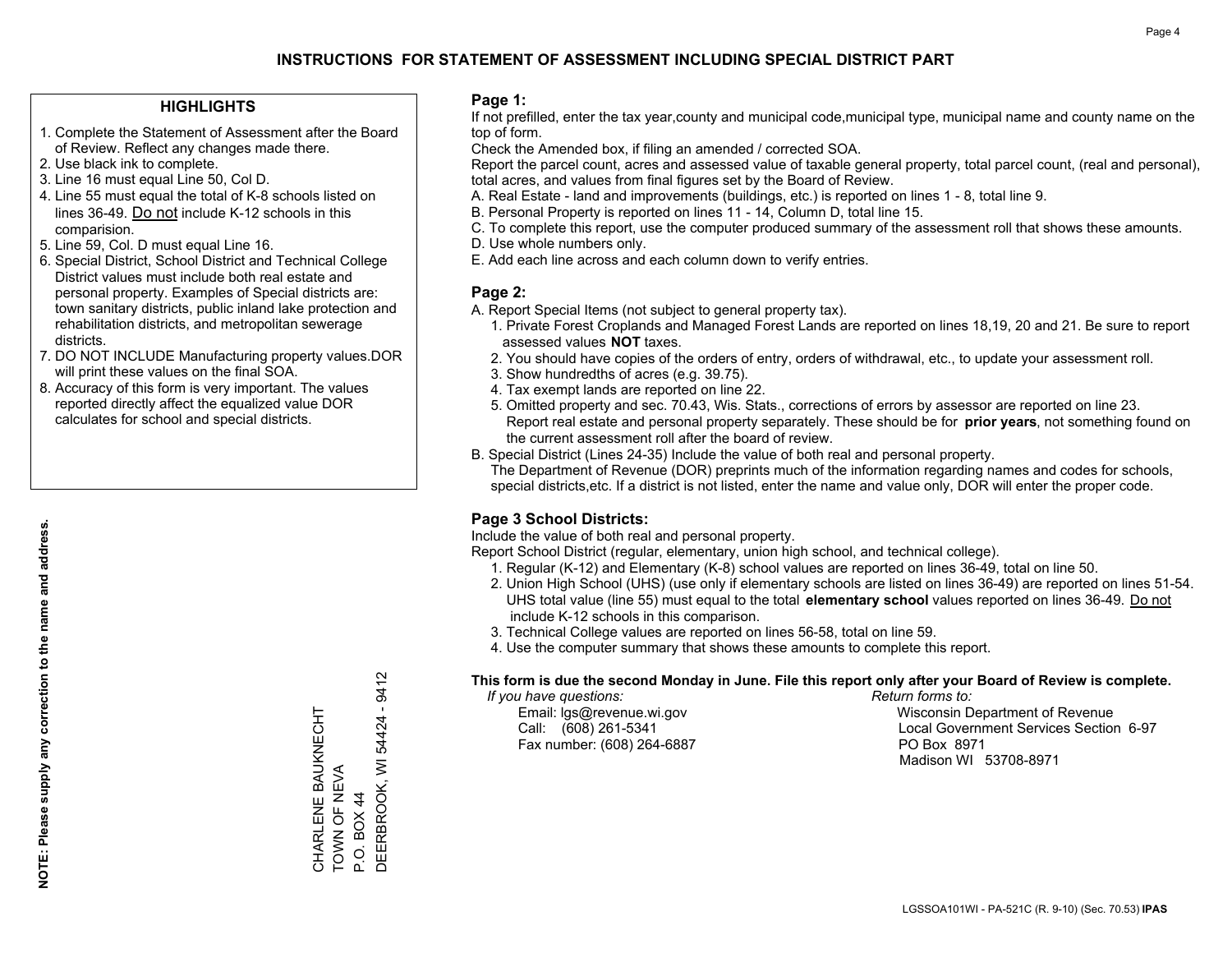**STATEMENT OF ASSESSMENT FOR 2016** 

|              | 016  | nann    |
|--------------|------|---------|
| $\mathbf{r}$ | MUN. | ACCT NO |

|                         | <b>FOR</b>                                                                                                                                                                                   | <b>TOWN OF</b><br><b>OF</b><br>Town - Village - City      | <b>NORWOOD</b><br><b>Municipality Name</b> |                | <b>LANGLADE COUNTY</b><br><b>County Name</b>             |                         |                      | <b>WHEN COMPLETING THIS DOCUMENT</b><br>DO NOT WRITE OVER X's OR IN SHADED AREAS |
|-------------------------|----------------------------------------------------------------------------------------------------------------------------------------------------------------------------------------------|-----------------------------------------------------------|--------------------------------------------|----------------|----------------------------------------------------------|-------------------------|----------------------|----------------------------------------------------------------------------------|
|                         |                                                                                                                                                                                              |                                                           |                                            |                |                                                          |                         |                      |                                                                                  |
|                         |                                                                                                                                                                                              | <b>REAL ESTATE</b>                                        |                                            | PARCEL COUNT   | NO. OF ACRES                                             | <b>VALUE OF</b>         | <b>VALUE OF</b>      | <b>TOTAL VALUE OF LAND</b>                                                       |
| Line<br>No.             |                                                                                                                                                                                              | (See Lines 18 - 22 for<br>other Real Estate)              |                                            |                | <b>WHOLE</b><br>TOTAL LAND   IMPROVEMENTS   NUMBERS ONLY | LAND                    | <b>IMPROVEMENTS</b>  | AND IMPROVEMENTS                                                                 |
|                         |                                                                                                                                                                                              |                                                           | Col. A                                     | Col. B         | Col. C                                                   | Col. D                  | Col. E               | Col. F                                                                           |
| $\overline{\mathbf{1}}$ |                                                                                                                                                                                              | <b>RESIDENTIAL - Class 1</b>                              | 450                                        | 396            | 802                                                      | 5,300,740               | 41,583,450           | 46,884,190                                                                       |
| 2                       |                                                                                                                                                                                              | <b>COMMERCIAL - Class 2</b>                               | 23                                         | 20             | 37                                                       | 251,820                 | 1,679,830            | 1,931,650                                                                        |
| 3                       |                                                                                                                                                                                              | MANUFACTURING - Class 3                                   | $\overline{2}$                             | $\overline{2}$ | 15                                                       | 20,500                  | 267,500              | 288,000                                                                          |
| 4                       |                                                                                                                                                                                              | <b>AGRICULTURAL - Class 4</b>                             | 484                                        |                | 8,055                                                    | 1,135,850               |                      | 1,135,850                                                                        |
| 5                       |                                                                                                                                                                                              | UNDEVELOPED - Class 5                                     | 385                                        |                | 3,297                                                    | 1,988,070               |                      | 1,988,070                                                                        |
| 6                       |                                                                                                                                                                                              | AGRICULTURAL FOREST - Class 5m                            | 197                                        |                | 2,285                                                    | 2,114,110               |                      | 2,114,110                                                                        |
| $\overline{7}$          |                                                                                                                                                                                              | FOREST LANDS - Class 6                                    | 247                                        |                | 3,892                                                    | 7,129,800               |                      | 7,129,800                                                                        |
| 8                       |                                                                                                                                                                                              | OTHER - Class 7                                           | 122                                        | 118            | 210                                                      | 1,235,360               | 9,821,910            | 11,057,270                                                                       |
| 9                       |                                                                                                                                                                                              | TOTAL - ALL COLUMNS                                       | 1,910                                      | 536            | 18,593                                                   | 19,176,250              | 53,352,690           | 72,528,940                                                                       |
| 10                      |                                                                                                                                                                                              | NUMBER OF PERSONAL PROPERTY ACCOUNTS IN ROLL              |                                            |                | 25                                                       | <b>LOCALLY ASSESSED</b> | <b>MANUFACTURING</b> | <b>MERGED</b>                                                                    |
| 11                      |                                                                                                                                                                                              | BOATS AND OTHER WATERCRAFT NOT EXEMPT - Code 1            |                                            |                |                                                          | 0                       | 0                    | $\overline{0}$                                                                   |
| 12                      |                                                                                                                                                                                              | MACHINERY, TOOLS AND PATTERNS - Code 2                    |                                            |                |                                                          | 129,381                 | 8,300                | 137,681                                                                          |
| 13                      |                                                                                                                                                                                              | FURNITURE, FIXTURES AND EQUIPMENT - Code 3                |                                            |                |                                                          | 29,109                  | 1,500                | 30,609                                                                           |
| 14                      |                                                                                                                                                                                              | ALL OTHER PERSONAL PROPERTY NOT EXEMPT - Codes 4A, 4B, 4C |                                            |                |                                                          | 19,011                  | 200                  | 19,211                                                                           |
| 15                      | TOTAL OF PERSONAL PROPERTY NOT EXEMPT (Total of Lines 11-14)<br>177,501                                                                                                                      |                                                           |                                            |                |                                                          |                         | 10,000               | 187,501                                                                          |
| 16                      | AGGREGATE ASSESSED VALUE OF ALL PROPERTY SUBJECT TO THE GENERAL PROPERTY TAX (Total of Lines 9F and 15F)<br>MUST EQUAL TOTAL VALUE OF THE SCHOOL DISTRICTS (K-12 PLUS K-8) - Line 50, Col. F |                                                           |                                            |                |                                                          |                         | 72,716,441           |                                                                                  |
| 17                      |                                                                                                                                                                                              | <b>BOARD OF REVIEW</b>                                    |                                            |                | Name of Assessor                                         |                         | Telephone #          |                                                                                  |
|                         | DATE OF FINAL ADJOURNMENT<br><b>EUGENE MATUSZEWSKI</b><br>06/22/2016                                                                                                                         |                                                           |                                            |                |                                                          |                         | (715) 623-6774       |                                                                                  |

REMARKS

The Assessment Ratio to be used in calculating the estimated Fair Market Value on tax bills for this tax district is 1.080788372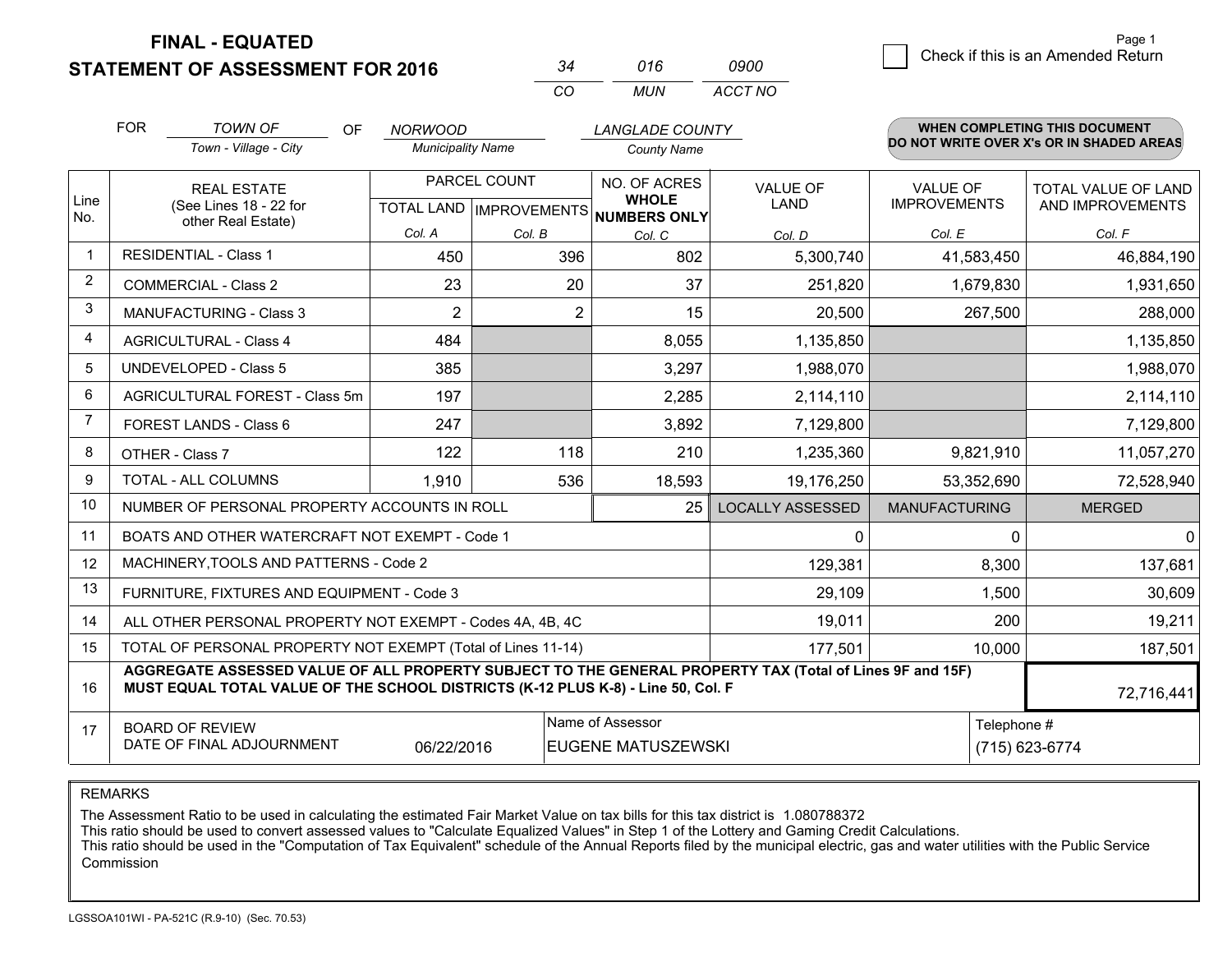*YEAR CO MUN ACCT NO* <sup>2016</sup> <sup>34</sup> <sup>016</sup> <sup>0900</sup>

Do not confuse FOREST LANDS (Line 7) with FOREST CROPS (in this section) - They are **NOT** the same

|    |                                                                                |                  |  | Private Forest Crop - Reg Class @ 10¢ per acre                   |                 | Private Forest Crop - Reg Class @ \$2.52 per acre             |                                                                              |                                    |                    |  |
|----|--------------------------------------------------------------------------------|------------------|--|------------------------------------------------------------------|-----------------|---------------------------------------------------------------|------------------------------------------------------------------------------|------------------------------------|--------------------|--|
| 18 | (a) PARCELS                                                                    | (b) ACRES        |  | (c) ASSESSED VALUE                                               |                 | (d) PARCELS                                                   | (e) ACRES                                                                    |                                    | (f) ASSESSED VALUE |  |
|    | 2                                                                              | 139.7            |  | 254,950                                                          |                 |                                                               |                                                                              |                                    |                    |  |
|    |                                                                                |                  |  | Private Forest Crop - Special Class @ 20¢ per acre               |                 |                                                               | Entered Before 2005 Managed Forest - Ferrous Mining CLOSED @ \$8.27 per acre |                                    |                    |  |
| 19 | (a) PARCELS                                                                    | (b) ACRES        |  | (c) ASSESSED VALUE                                               |                 | (d) PARCELS                                                   | (e) ACRES                                                                    |                                    | (f) ASSESSED VALUE |  |
|    |                                                                                |                  |  |                                                                  |                 |                                                               |                                                                              |                                    |                    |  |
|    |                                                                                |                  |  | Entered Before 2005 Managed Forest - OPEN @ \$.79 per acre       |                 |                                                               | Entered Before 2005 Managed Forest - CLOSED @ \$1.87 per acre                |                                    |                    |  |
| 20 | (a) PARCELS                                                                    | (b) ACRES        |  | (c) ASSESSED VALUE                                               |                 | (d) PARCELS                                                   | (e) ACRES                                                                    |                                    | (f) ASSESSED VALUE |  |
|    | 6                                                                              | 130.5<br>239,370 |  |                                                                  | 91              | 2,600.9                                                       |                                                                              | 4,748,560                          |                    |  |
|    | Entered After 2004 Managed Forest - OPEN @<br>\$2.14 per acre                  |                  |  |                                                                  |                 | Entered After 2004 Managed Forest - CLOSED @ \$10.68 per acre |                                                                              |                                    |                    |  |
| 21 | (a) PARCELS                                                                    | (b) ACRES        |  | (c) ASSESSED VALUE                                               |                 | (d) PARCELS                                                   | (e) ACRES                                                                    |                                    | (f) ASSESSED VALUE |  |
|    |                                                                                |                  |  |                                                                  |                 |                                                               |                                                                              |                                    |                    |  |
|    |                                                                                | 40               |  | 74,000                                                           |                 | 32                                                            | 939.69                                                                       |                                    | 1,685,240          |  |
| 22 | (a) County Forest Cropland Acres                                               |                  |  | (b) Federal Acres                                                | (c) State Acres |                                                               |                                                                              | (d) County (NOT FOREST CROP) Acres |                    |  |
|    |                                                                                |                  |  |                                                                  | 444.25          |                                                               | 11.99                                                                        |                                    | 91.23              |  |
|    |                                                                                |                  |  | Assessed Value of Omitted Property From Prior Years (Sec. 70.44) |                 |                                                               | Assessed Value of Sec. 70.43 Corrections of Errors by Assessors              |                                    |                    |  |
|    |                                                                                | (a) REAL ESTATE  |  | (b) PERSONAL                                                     |                 |                                                               | (c1) REAL ESTATE                                                             |                                    | (c2) PERSONAL      |  |
| 23 |                                                                                |                  |  |                                                                  |                 |                                                               |                                                                              |                                    |                    |  |
|    | Manufacturing Equated Value of Omitted Property From Prior Years (Sec. 70.995) |                  |  |                                                                  |                 |                                                               | Mfg. Equated Value of Sec.70.43 Corrections of Errors by Assessors           |                                    |                    |  |
|    | (d) REAL ESTATE                                                                |                  |  | (e) PERSONAL                                                     |                 | (f1) REAL ESTATE                                              |                                                                              |                                    | (f2) PERSONAL      |  |
|    |                                                                                |                  |  |                                                                  |                 |                                                               |                                                                              |                                    |                    |  |

# **SPECIAL DISTRICTS**

| Line<br>No. | Enter 6-digit<br>Special District<br>Code (Col. A) | <b>Account</b><br><b>Number</b> | <b>Special District Name</b> | <b>Locally Assessed Value</b><br>of Real Estate and | Mfg Value of Real Estate<br>and Personal Property | <b>Merged Value of</b><br><b>Real Estate and</b><br>Personal Property (Col. F) |
|-------------|----------------------------------------------------|---------------------------------|------------------------------|-----------------------------------------------------|---------------------------------------------------|--------------------------------------------------------------------------------|
|             |                                                    | (Col. B)                        | (Col. C)                     | Personal Property (Col. D)                          | (Col. E)                                          |                                                                                |
| 24          |                                                    |                                 |                              |                                                     |                                                   |                                                                                |
| 25          |                                                    |                                 |                              |                                                     |                                                   |                                                                                |
| 26          |                                                    |                                 |                              |                                                     |                                                   |                                                                                |
| 27          |                                                    |                                 |                              |                                                     |                                                   |                                                                                |
| 28          |                                                    |                                 |                              |                                                     |                                                   |                                                                                |
| 29          |                                                    |                                 |                              |                                                     |                                                   |                                                                                |
| 30          |                                                    |                                 |                              |                                                     |                                                   |                                                                                |
| 31          |                                                    |                                 |                              |                                                     |                                                   |                                                                                |
| 32          |                                                    |                                 |                              |                                                     |                                                   |                                                                                |
| 33          |                                                    |                                 |                              |                                                     |                                                   |                                                                                |
| 34          |                                                    |                                 |                              |                                                     |                                                   |                                                                                |
| 35          |                                                    |                                 |                              |                                                     |                                                   |                                                                                |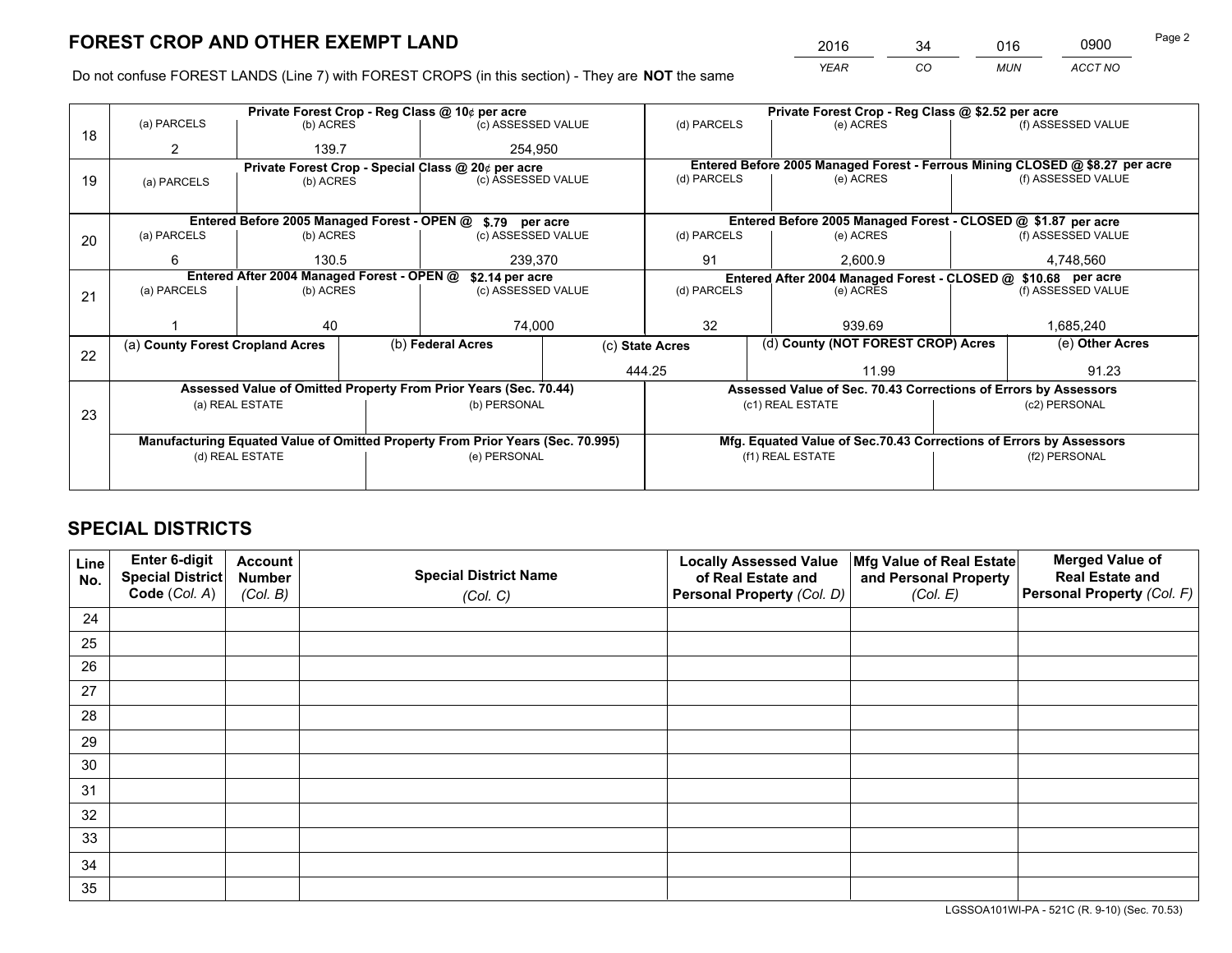|             |                                                                 |                                             |                                                         | <b>YEAR</b>                                                                       | CO<br><b>MUN</b>                                              | ACCT NO                                                                        |
|-------------|-----------------------------------------------------------------|---------------------------------------------|---------------------------------------------------------|-----------------------------------------------------------------------------------|---------------------------------------------------------------|--------------------------------------------------------------------------------|
| Line<br>No. | <b>Enter 6-digit</b><br><b>School District</b><br>Code (Col. A) | <b>Account</b><br><b>Number</b><br>(Col. B) | <b>School District Name</b><br>(Col. C)                 | <b>Locally Assessed Value</b><br>of Real Estate and<br>Personal Property (Col. D) | Mfg Value of Real Estate<br>and Personal Property<br>(Col. E) | <b>Merged Value of</b><br><b>Real Estate and</b><br>Personal Property (Col. F) |
|             | A. SCHOOL DISTRICTS (K-8 and K-12)                              |                                             |                                                         |                                                                                   |                                                               |                                                                                |
| 36          | 340140                                                          | 0204                                        | <b>SCH D OF ANTIGO</b>                                  | 72,418,441                                                                        | 298,000                                                       | 72,716,441                                                                     |
| 37          |                                                                 |                                             |                                                         |                                                                                   |                                                               |                                                                                |
| 38          |                                                                 |                                             |                                                         |                                                                                   |                                                               |                                                                                |
| 39          |                                                                 |                                             |                                                         |                                                                                   |                                                               |                                                                                |
| 40          |                                                                 |                                             |                                                         |                                                                                   |                                                               |                                                                                |
| 41<br>42    |                                                                 |                                             |                                                         |                                                                                   |                                                               |                                                                                |
| 43          |                                                                 |                                             |                                                         |                                                                                   |                                                               |                                                                                |
| 44          |                                                                 |                                             |                                                         |                                                                                   |                                                               |                                                                                |
| 45          |                                                                 |                                             |                                                         |                                                                                   |                                                               |                                                                                |
| 46          |                                                                 |                                             |                                                         |                                                                                   |                                                               |                                                                                |
| 47          |                                                                 |                                             |                                                         |                                                                                   |                                                               |                                                                                |
| 48          |                                                                 |                                             |                                                         |                                                                                   |                                                               |                                                                                |
| 49          |                                                                 |                                             |                                                         |                                                                                   |                                                               |                                                                                |
| 50          |                                                                 |                                             | TOTAL ASSESSED VALUE OF SCHOOL DISTRICTS (K-8 and K-12) | 72,418,441                                                                        | 298,000                                                       | 72,716,441                                                                     |
|             | <b>B. UNION HIGH SCHOOL DISTRICTS</b>                           |                                             |                                                         |                                                                                   |                                                               |                                                                                |
| 51<br>52    |                                                                 |                                             |                                                         |                                                                                   |                                                               |                                                                                |
| 53          |                                                                 |                                             |                                                         |                                                                                   |                                                               |                                                                                |
| 54          |                                                                 |                                             |                                                         |                                                                                   |                                                               |                                                                                |
| 55          |                                                                 |                                             | TOTAL ASSESSED VALUE OF UNION HIGH SCHOOLS              |                                                                                   |                                                               |                                                                                |
|             | C.<br><b>TECHNICAL COLLEGE DISTRICTS</b>                        |                                             |                                                         |                                                                                   |                                                               |                                                                                |
| 56          | 001500                                                          | 0014                                        | NORTH CENTRAL TECHNICAL COLLEGE<br><b>WAUS</b>          | 72,418,441                                                                        | 298,000                                                       | 72,716,441                                                                     |
| 57          |                                                                 |                                             |                                                         |                                                                                   |                                                               |                                                                                |
| 58          |                                                                 |                                             |                                                         |                                                                                   |                                                               |                                                                                |
| 59          |                                                                 |                                             | TOTAL ASSESSED VALUE OF TECHNICAL COLLEGES              | 72,418,441                                                                        | 298,000                                                       | 72,716,441                                                                     |

34

016

 *I hereby certify, to the best of my knowledge and belief, this form is complete and correct.*

**SCHOOL DISTRICTS**

| Print name of preparer | Title                    |                | Date (MM / DD / CCYY) |
|------------------------|--------------------------|----------------|-----------------------|
|                        |                          |                |                       |
| Signature of preparer  | Contact Telephone Number | E-mail address |                       |
|                        | $\sim$                   |                |                       |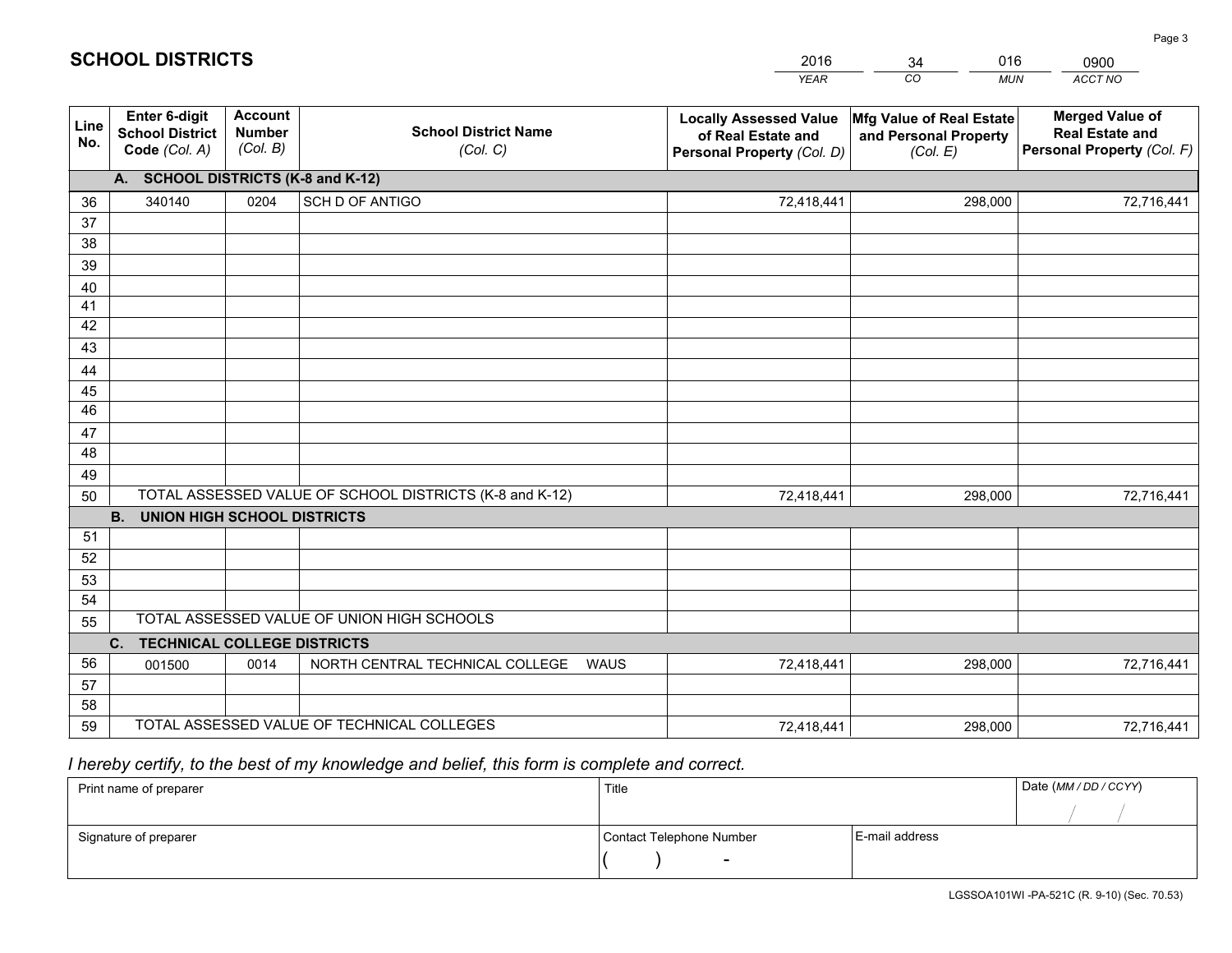### **HIGHLIGHTS**

- 1. Complete the Statement of Assessment after the Board of Review. Reflect any changes made there.
- 2. Use black ink to complete.

**NOTE: Please supply any correction to the name and address.**

NOTE: Please supply any correction to the name and address.

- 3. Line 16 must equal Line 50, Col D.
- 4. Line 55 must equal the total of K-8 schools listed on lines 36-49. Do not include K-12 schools in this comparision.
- 5. Line 59, Col. D must equal Line 16.
- 6. Special District, School District and Technical College District values must include both real estate and personal property. Examples of Special districts are: town sanitary districts, public inland lake protection and rehabilitation districts, and metropolitan sewerage districts.
- 7. DO NOT INCLUDE Manufacturing property values.DOR will print these values on the final SOA.
- 8. Accuracy of this form is very important. The values reported directly affect the equalized value DOR calculates for school and special districts.

### **Page 1:**

 If not prefilled, enter the tax year,county and municipal code,municipal type, municipal name and county name on the top of form.

Check the Amended box, if filing an amended / corrected SOA.

 Report the parcel count, acres and assessed value of taxable general property, total parcel count, (real and personal), total acres, and values from final figures set by the Board of Review.

- A. Real Estate land and improvements (buildings, etc.) is reported on lines 1 8, total line 9.
- B. Personal Property is reported on lines 11 14, Column D, total line 15.
- C. To complete this report, use the computer produced summary of the assessment roll that shows these amounts.
- D. Use whole numbers only.
- E. Add each line across and each column down to verify entries.

### **Page 2:**

- A. Report Special Items (not subject to general property tax).
- 1. Private Forest Croplands and Managed Forest Lands are reported on lines 18,19, 20 and 21. Be sure to report assessed values **NOT** taxes.
- 2. You should have copies of the orders of entry, orders of withdrawal, etc., to update your assessment roll.
	- 3. Show hundredths of acres (e.g. 39.75).
- 4. Tax exempt lands are reported on line 22.
- 5. Omitted property and sec. 70.43, Wis. Stats., corrections of errors by assessor are reported on line 23. Report real estate and personal property separately. These should be for **prior years**, not something found on the current assessment roll after the board of review.
- B. Special District (Lines 24-35) Include the value of both real and personal property.
- The Department of Revenue (DOR) preprints much of the information regarding names and codes for schools, special districts,etc. If a district is not listed, enter the name and value only, DOR will enter the proper code.

## **Page 3 School Districts:**

Include the value of both real and personal property.

Report School District (regular, elementary, union high school, and technical college).

- 1. Regular (K-12) and Elementary (K-8) school values are reported on lines 36-49, total on line 50.
- 2. Union High School (UHS) (use only if elementary schools are listed on lines 36-49) are reported on lines 51-54. UHS total value (line 55) must equal to the total **elementary school** values reported on lines 36-49. Do notinclude K-12 schools in this comparison.
- 3. Technical College values are reported on lines 56-58, total on line 59.
- 4. Use the computer summary that shows these amounts to complete this report.

### **This form is due the second Monday in June. File this report only after your Board of Review is complete.**

 *If you have questions: Return forms to:*

Fax number: (608) 264-6887 PO Box 8971

 Email: lgs@revenue.wi.gov Wisconsin Department of Revenue Call: (608) 261-5341 Local Government Services Section 6-97Madison WI 53708-8971

TOWN OF NORWOOD PAULA RESCH<br>TOWN OF NORWOOD PAULA RESCH

N1119 TROUT RD ANTIGO, WI 54409

ANTIGO, WI 54409 N1119 TROUT RD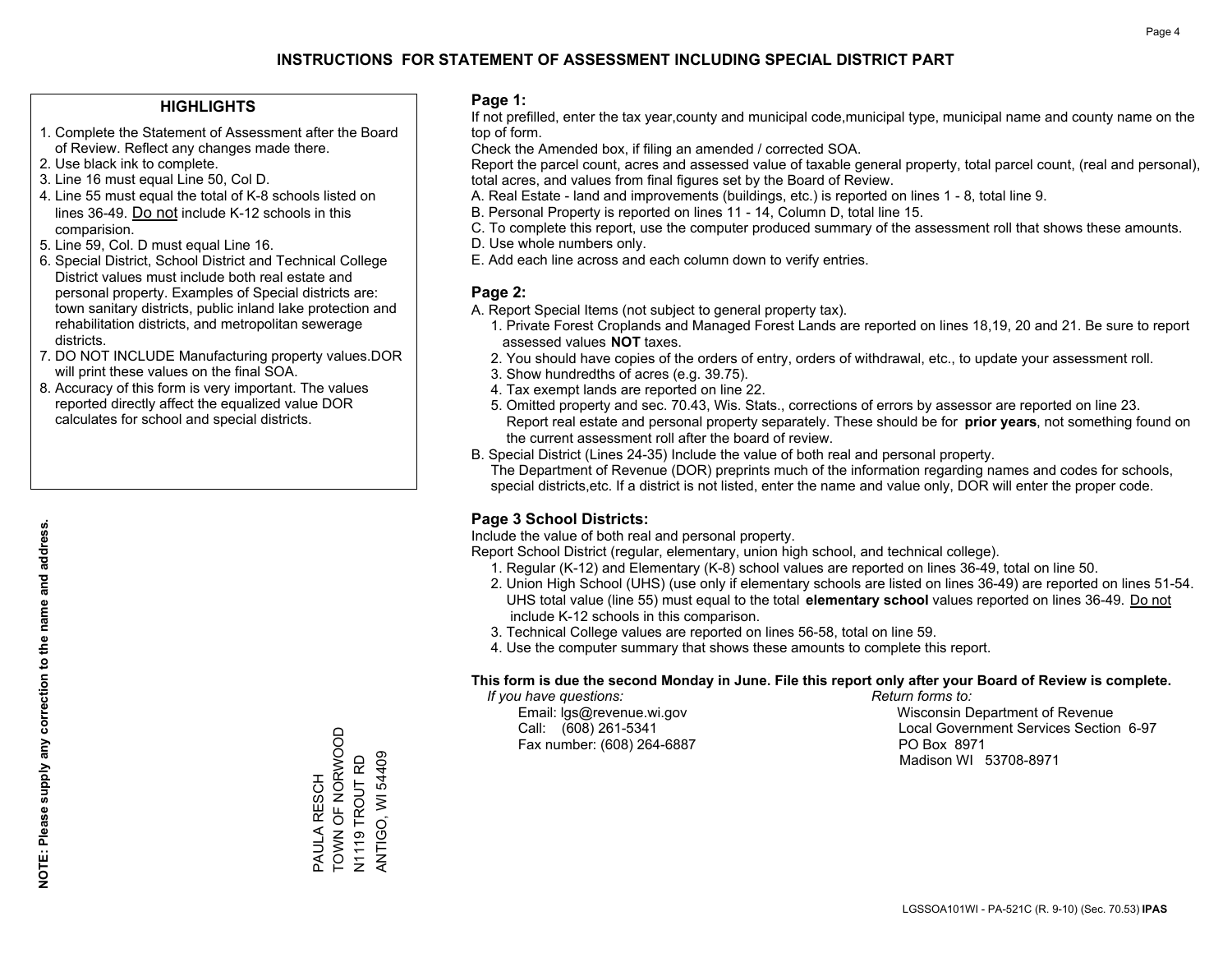**STATEMENT OF ASSESSMENT FOR 2016** 

| 34       | 018  | 0901    |  |
|----------|------|---------|--|
| $\cdots$ | MUN. | ACCT NO |  |

|              | <b>FOR</b>                                                                                                                                                                                   | <b>TOWN OF</b><br><b>OF</b><br>Town - Village - City      | <b>PARRISH</b><br><b>Municipality Name</b>           |               | <b>LANGLADE COUNTY</b><br><b>County Name</b> |                                |                                        | WHEN COMPLETING THIS DOCUMENT<br>DO NOT WRITE OVER X's OR IN SHADED AREAS |
|--------------|----------------------------------------------------------------------------------------------------------------------------------------------------------------------------------------------|-----------------------------------------------------------|------------------------------------------------------|---------------|----------------------------------------------|--------------------------------|----------------------------------------|---------------------------------------------------------------------------|
| Line<br>No.  | <b>REAL ESTATE</b><br>(See Lines 18 - 22 for<br>other Real Estate)                                                                                                                           |                                                           | PARCEL COUNT<br>TOTAL LAND IMPROVEMENTS NUMBERS ONLY |               | NO. OF ACRES<br><b>WHOLE</b>                 | <b>VALUE OF</b><br><b>LAND</b> | <b>VALUE OF</b><br><b>IMPROVEMENTS</b> | <b>TOTAL VALUE OF LAND</b><br>AND IMPROVEMENTS                            |
| $\mathbf{1}$ |                                                                                                                                                                                              | <b>RESIDENTIAL - Class 1</b>                              | Col. A<br>121                                        | Col. B<br>109 | Col. C<br>153                                | Col. D<br>1,931,600            | Col. E<br>7,099,600                    | Col. F<br>9,031,200                                                       |
| 2            |                                                                                                                                                                                              | <b>COMMERCIAL - Class 2</b>                               | 2                                                    |               | 8                                            | 12,200                         | 101,400                                | 113,600                                                                   |
| 3            |                                                                                                                                                                                              | <b>MANUFACTURING - Class 3</b>                            | $\Omega$                                             | 0             | $\Omega$                                     | $\Omega$                       | 0                                      | $\Omega$                                                                  |
| 4            |                                                                                                                                                                                              | <b>AGRICULTURAL - Class 4</b>                             | $6\phantom{1}$                                       |               | 99                                           | 11,940                         |                                        | 11,940                                                                    |
| 5            |                                                                                                                                                                                              | <b>UNDEVELOPED - Class 5</b>                              | 56                                                   |               | 525                                          | 191,100                        |                                        | 191,100                                                                   |
| 6            |                                                                                                                                                                                              | AGRICULTURAL FOREST - Class 5m                            | $\Omega$                                             |               | 0                                            | 0                              |                                        | $\mathbf{0}$                                                              |
| 7            |                                                                                                                                                                                              | FOREST LANDS - Class 6                                    | 98                                                   |               | 2,173                                        | 3,669,600                      |                                        | 3,669,600                                                                 |
| 8            | OTHER - Class 7                                                                                                                                                                              |                                                           | $\Omega$                                             | $\Omega$      | $\Omega$                                     | 0                              | $\Omega$                               | $\mathbf{0}$                                                              |
| 9            |                                                                                                                                                                                              | TOTAL - ALL COLUMNS                                       | 283                                                  | 110           | 2,958                                        | 5,816,440                      | 7,201,000                              | 13,017,440                                                                |
| 10           | NUMBER OF PERSONAL PROPERTY ACCOUNTS IN ROLL<br>7                                                                                                                                            |                                                           |                                                      |               |                                              | <b>LOCALLY ASSESSED</b>        | <b>MANUFACTURING</b>                   | <b>MERGED</b>                                                             |
| 11           |                                                                                                                                                                                              | BOATS AND OTHER WATERCRAFT NOT EXEMPT - Code 1            |                                                      |               |                                              | 0                              | 0                                      | $\Omega$                                                                  |
| 12           |                                                                                                                                                                                              | MACHINERY, TOOLS AND PATTERNS - Code 2                    |                                                      |               |                                              | 766                            | $\Omega$                               | 766                                                                       |
| 13           |                                                                                                                                                                                              | FURNITURE, FIXTURES AND EQUIPMENT - Code 3                |                                                      |               | 1,302                                        | 0                              | 1,302                                  |                                                                           |
| 14           |                                                                                                                                                                                              | ALL OTHER PERSONAL PROPERTY NOT EXEMPT - Codes 4A, 4B, 4C |                                                      | 59,125        | $\mathbf 0$                                  | 59,125                         |                                        |                                                                           |
| 15           | TOTAL OF PERSONAL PROPERTY NOT EXEMPT (Total of Lines 11-14)<br>61,193                                                                                                                       |                                                           |                                                      |               |                                              |                                | $\Omega$                               | 61,193                                                                    |
| 16           | AGGREGATE ASSESSED VALUE OF ALL PROPERTY SUBJECT TO THE GENERAL PROPERTY TAX (Total of Lines 9F and 15F)<br>MUST EQUAL TOTAL VALUE OF THE SCHOOL DISTRICTS (K-12 PLUS K-8) - Line 50, Col. F |                                                           |                                                      |               |                                              |                                | 13,078,633                             |                                                                           |
| 17           | Name of Assessor<br>Telephone #<br><b>BOARD OF REVIEW</b><br>DATE OF FINAL ADJOURNMENT<br>06/07/2016<br><b>EUGENE MATUSZEWSKI</b>                                                            |                                                           |                                                      |               | (715) 623-6774                               |                                |                                        |                                                                           |

REMARKS

The Assessment Ratio to be used in calculating the estimated Fair Market Value on tax bills for this tax district is .953496373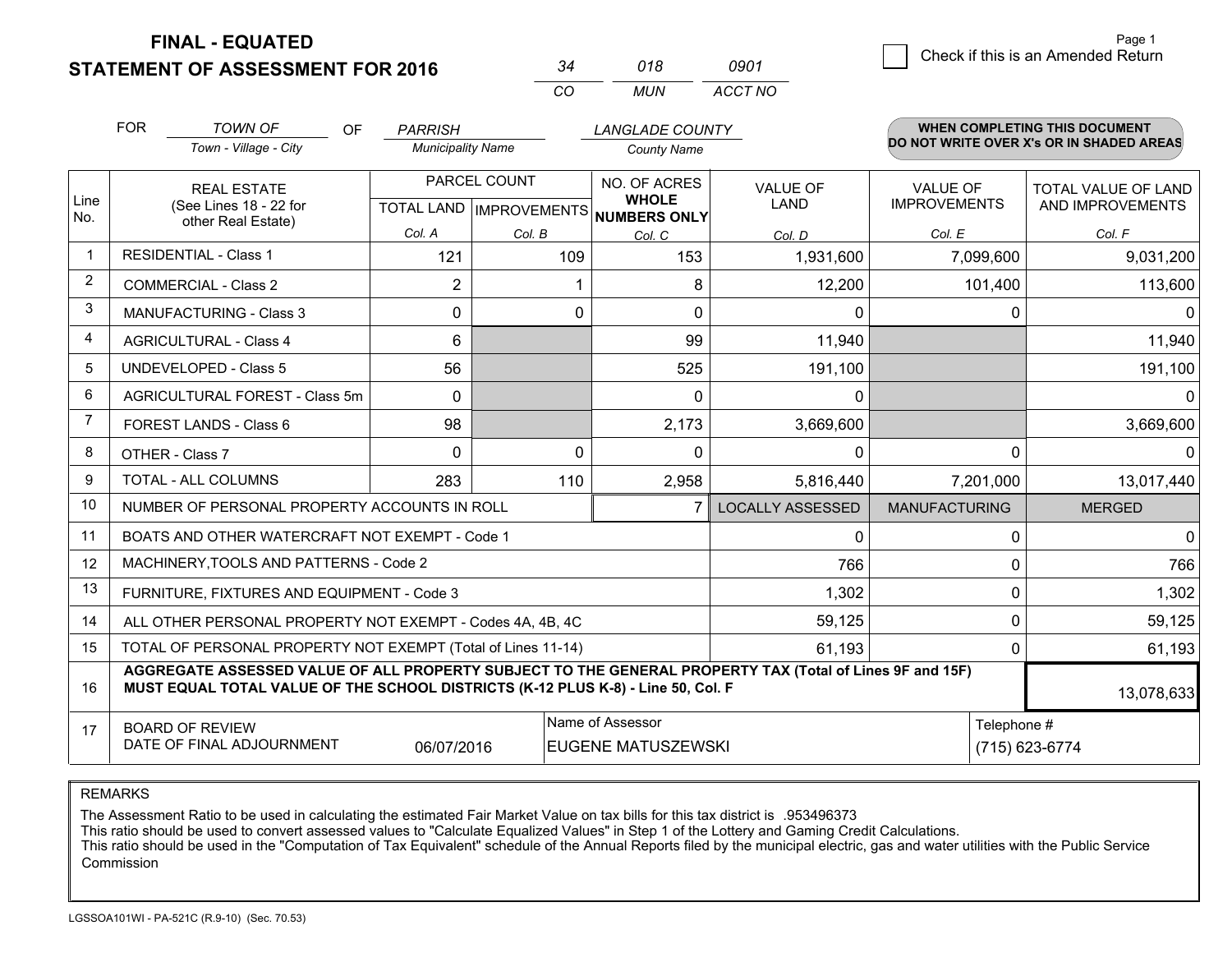*YEAR CO MUN ACCT NO* <sup>2016</sup> <sup>34</sup> <sup>018</sup> <sup>0901</sup>

Do not confuse FOREST LANDS (Line 7) with FOREST CROPS (in this section) - They are **NOT** the same

|    | Private Forest Crop - Reg Class @ 10¢ per acre                                 |                                 |  |                                                            |                                                                    | Private Forest Crop - Reg Class @ \$2.52 per acre                            |                                                               |               |                    |
|----|--------------------------------------------------------------------------------|---------------------------------|--|------------------------------------------------------------|--------------------------------------------------------------------|------------------------------------------------------------------------------|---------------------------------------------------------------|---------------|--------------------|
| 18 | (a) PARCELS<br>(b) ACRES                                                       |                                 |  | (c) ASSESSED VALUE                                         |                                                                    | (d) PARCELS                                                                  | (e) ACRES                                                     |               | (f) ASSESSED VALUE |
|    |                                                                                |                                 |  |                                                            |                                                                    |                                                                              |                                                               |               |                    |
|    |                                                                                |                                 |  | Private Forest Crop - Special Class @ 20¢ per acre         |                                                                    | Entered Before 2005 Managed Forest - Ferrous Mining CLOSED @ \$8.27 per acre |                                                               |               |                    |
| 19 | (b) ACRES<br>(a) PARCELS                                                       |                                 |  | (c) ASSESSED VALUE                                         |                                                                    | (d) PARCELS                                                                  | (e) ACRES                                                     |               | (f) ASSESSED VALUE |
|    |                                                                                |                                 |  |                                                            |                                                                    |                                                                              |                                                               |               |                    |
|    |                                                                                |                                 |  | Entered Before 2005 Managed Forest - OPEN @ \$.79 per acre |                                                                    |                                                                              | Entered Before 2005 Managed Forest - CLOSED @ \$1.87 per acre |               |                    |
| 20 | (a) PARCELS<br>(b) ACRES                                                       |                                 |  | (c) ASSESSED VALUE                                         |                                                                    | (d) PARCELS                                                                  | (e) ACRES                                                     |               | (f) ASSESSED VALUE |
|    | 8                                                                              | 234                             |  | 367,900                                                    |                                                                    | 19                                                                           | 513.99                                                        |               |                    |
|    | Entered After 2004 Managed Forest - OPEN @<br>\$2.14 per acre                  |                                 |  |                                                            |                                                                    | Entered After 2004 Managed Forest - CLOSED @ \$10.68 per acre                |                                                               |               |                    |
| 21 | (a) PARCELS                                                                    | (c) ASSESSED VALUE<br>(b) ACRES |  | (d) PARCELS                                                |                                                                    | (e) ACRES                                                                    |                                                               |               |                    |
|    |                                                                                |                                 |  |                                                            |                                                                    |                                                                              |                                                               |               |                    |
|    | 6                                                                              | 240                             |  | 380,000                                                    |                                                                    | 21<br>727.71                                                                 |                                                               |               | 1,175,200          |
| 22 | (a) County Forest Cropland Acres                                               |                                 |  | (b) Federal Acres                                          | (c) State Acres                                                    |                                                                              | (d) County (NOT FOREST CROP) Acres                            |               | (e) Other Acres    |
|    | 18,124.43                                                                      |                                 |  | 40                                                         |                                                                    | 149.47<br>14.3                                                               |                                                               |               | 7.07               |
|    | Assessed Value of Omitted Property From Prior Years (Sec. 70.44)               |                                 |  |                                                            |                                                                    | Assessed Value of Sec. 70.43 Corrections of Errors by Assessors              |                                                               |               |                    |
| 23 | (a) REAL ESTATE                                                                |                                 |  | (b) PERSONAL                                               |                                                                    | (c1) REAL ESTATE                                                             |                                                               | (c2) PERSONAL |                    |
|    |                                                                                |                                 |  |                                                            |                                                                    |                                                                              |                                                               |               |                    |
|    | Manufacturing Equated Value of Omitted Property From Prior Years (Sec. 70.995) |                                 |  |                                                            | Mfg. Equated Value of Sec.70.43 Corrections of Errors by Assessors |                                                                              |                                                               |               |                    |
|    | (d) REAL ESTATE                                                                |                                 |  | (e) PERSONAL                                               |                                                                    | (f1) REAL ESTATE                                                             |                                                               | (f2) PERSONAL |                    |
|    |                                                                                |                                 |  |                                                            |                                                                    |                                                                              |                                                               |               |                    |
|    |                                                                                |                                 |  |                                                            |                                                                    |                                                                              |                                                               |               |                    |

# **SPECIAL DISTRICTS**

| Line<br>No. | Enter 6-digit<br>Special District<br>Code (Col. A) | <b>Account</b><br><b>Number</b> | <b>Special District Name</b> | <b>Locally Assessed Value</b><br>of Real Estate and | Mfg Value of Real Estate<br>and Personal Property | <b>Merged Value of</b><br><b>Real Estate and</b><br>Personal Property (Col. F) |
|-------------|----------------------------------------------------|---------------------------------|------------------------------|-----------------------------------------------------|---------------------------------------------------|--------------------------------------------------------------------------------|
|             |                                                    | (Col. B)                        | (Col. C)                     | Personal Property (Col. D)                          | (Col. E)                                          |                                                                                |
| 24          |                                                    |                                 |                              |                                                     |                                                   |                                                                                |
| 25          |                                                    |                                 |                              |                                                     |                                                   |                                                                                |
| 26          |                                                    |                                 |                              |                                                     |                                                   |                                                                                |
| 27          |                                                    |                                 |                              |                                                     |                                                   |                                                                                |
| 28          |                                                    |                                 |                              |                                                     |                                                   |                                                                                |
| 29          |                                                    |                                 |                              |                                                     |                                                   |                                                                                |
| 30          |                                                    |                                 |                              |                                                     |                                                   |                                                                                |
| 31          |                                                    |                                 |                              |                                                     |                                                   |                                                                                |
| 32          |                                                    |                                 |                              |                                                     |                                                   |                                                                                |
| 33          |                                                    |                                 |                              |                                                     |                                                   |                                                                                |
| 34          |                                                    |                                 |                              |                                                     |                                                   |                                                                                |
| 35          |                                                    |                                 |                              |                                                     |                                                   |                                                                                |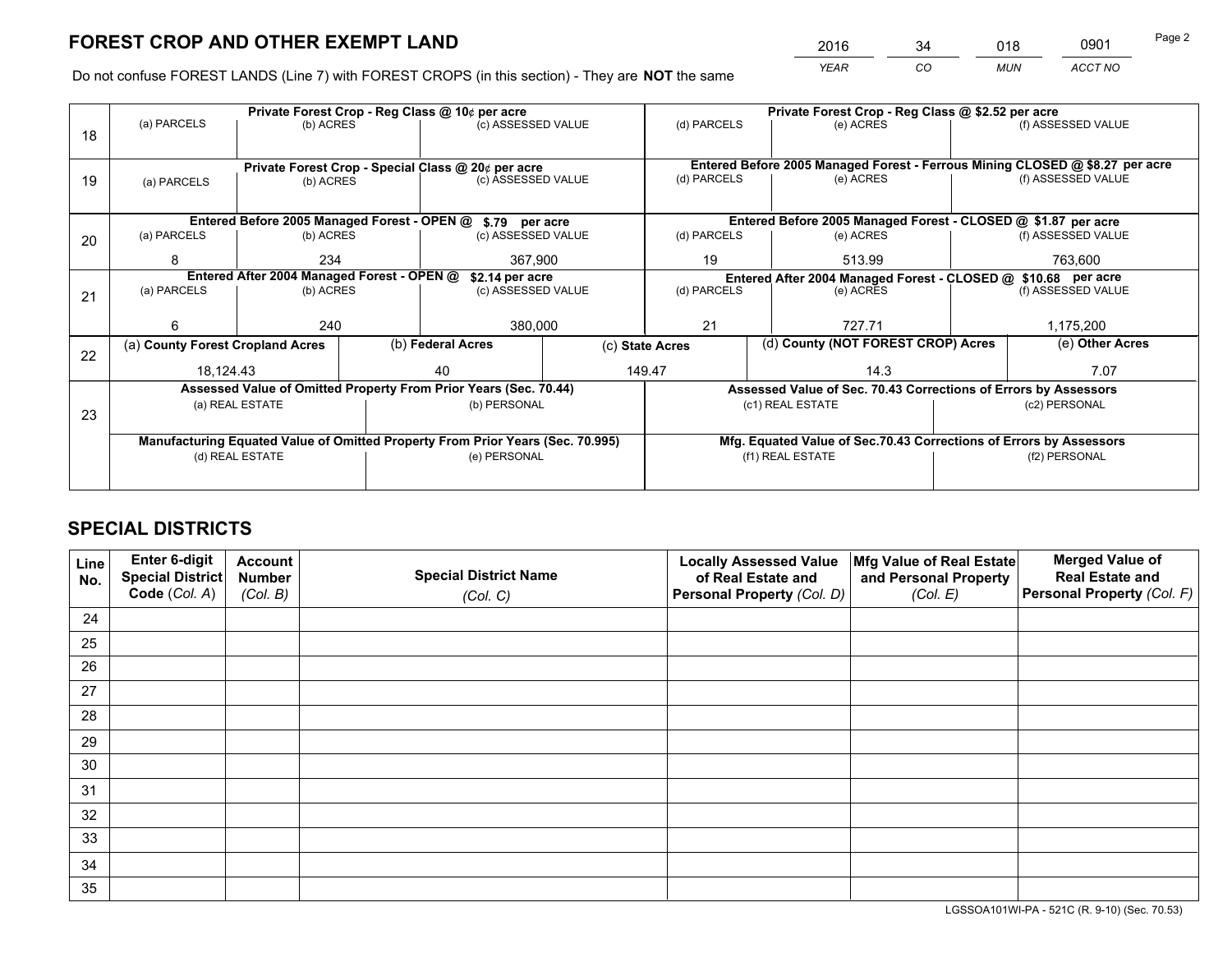|             |                                                                 |                                             |                                                         | <b>YEAR</b>                                                                       | CO<br><b>MUN</b>                                              | ACCT NO                                                                        |  |  |  |  |
|-------------|-----------------------------------------------------------------|---------------------------------------------|---------------------------------------------------------|-----------------------------------------------------------------------------------|---------------------------------------------------------------|--------------------------------------------------------------------------------|--|--|--|--|
| Line<br>No. | <b>Enter 6-digit</b><br><b>School District</b><br>Code (Col. A) | <b>Account</b><br><b>Number</b><br>(Col. B) | <b>School District Name</b><br>(Col. C)                 | <b>Locally Assessed Value</b><br>of Real Estate and<br>Personal Property (Col. D) | Mfg Value of Real Estate<br>and Personal Property<br>(Col. E) | <b>Merged Value of</b><br><b>Real Estate and</b><br>Personal Property (Col. F) |  |  |  |  |
|             | A. SCHOOL DISTRICTS (K-8 and K-12)                              |                                             |                                                         |                                                                                   |                                                               |                                                                                |  |  |  |  |
| 36          | 434781                                                          | 0262                                        | SCH D OF RHINELANDER                                    | 13,078,633                                                                        |                                                               | 13,078,633                                                                     |  |  |  |  |
| 37          |                                                                 |                                             |                                                         |                                                                                   |                                                               |                                                                                |  |  |  |  |
| 38          |                                                                 |                                             |                                                         |                                                                                   |                                                               |                                                                                |  |  |  |  |
| 39          |                                                                 |                                             |                                                         |                                                                                   |                                                               |                                                                                |  |  |  |  |
| 40          |                                                                 |                                             |                                                         |                                                                                   |                                                               |                                                                                |  |  |  |  |
| 41          |                                                                 |                                             |                                                         |                                                                                   |                                                               |                                                                                |  |  |  |  |
| 42          |                                                                 |                                             |                                                         |                                                                                   |                                                               |                                                                                |  |  |  |  |
| 43          |                                                                 |                                             |                                                         |                                                                                   |                                                               |                                                                                |  |  |  |  |
| 44          |                                                                 |                                             |                                                         |                                                                                   |                                                               |                                                                                |  |  |  |  |
| 45<br>46    |                                                                 |                                             |                                                         |                                                                                   |                                                               |                                                                                |  |  |  |  |
| 47          |                                                                 |                                             |                                                         |                                                                                   |                                                               |                                                                                |  |  |  |  |
| 48          |                                                                 |                                             |                                                         |                                                                                   |                                                               |                                                                                |  |  |  |  |
| 49          |                                                                 |                                             |                                                         |                                                                                   |                                                               |                                                                                |  |  |  |  |
| 50          |                                                                 |                                             | TOTAL ASSESSED VALUE OF SCHOOL DISTRICTS (K-8 and K-12) | 13,078,633                                                                        |                                                               | 13,078,633                                                                     |  |  |  |  |
|             | <b>B.</b><br><b>UNION HIGH SCHOOL DISTRICTS</b>                 |                                             |                                                         |                                                                                   |                                                               |                                                                                |  |  |  |  |
| 51          |                                                                 |                                             |                                                         |                                                                                   |                                                               |                                                                                |  |  |  |  |
| 52          |                                                                 |                                             |                                                         |                                                                                   |                                                               |                                                                                |  |  |  |  |
| 53          |                                                                 |                                             |                                                         |                                                                                   |                                                               |                                                                                |  |  |  |  |
| 54          |                                                                 |                                             |                                                         |                                                                                   |                                                               |                                                                                |  |  |  |  |
| 55          |                                                                 |                                             | TOTAL ASSESSED VALUE OF UNION HIGH SCHOOLS              |                                                                                   |                                                               |                                                                                |  |  |  |  |
|             | C.<br><b>TECHNICAL COLLEGE DISTRICTS</b>                        |                                             |                                                         |                                                                                   |                                                               |                                                                                |  |  |  |  |
| 56          | 001600                                                          | 0015                                        | NICOLET TECHNICAL COLLEGE<br><b>RHIN</b>                | 13,078,633                                                                        |                                                               | 13,078,633                                                                     |  |  |  |  |
| 57          |                                                                 |                                             |                                                         |                                                                                   |                                                               |                                                                                |  |  |  |  |
| 58          |                                                                 |                                             |                                                         |                                                                                   |                                                               |                                                                                |  |  |  |  |
| 59          |                                                                 |                                             | TOTAL ASSESSED VALUE OF TECHNICAL COLLEGES              | 13,078,633                                                                        |                                                               | 13,078,633                                                                     |  |  |  |  |

34

018

# *I hereby certify, to the best of my knowledge and belief, this form is complete and correct.*

**SCHOOL DISTRICTS**

| Print name of preparer | Title                    | Date (MM / DD / CCYY) |  |
|------------------------|--------------------------|-----------------------|--|
|                        |                          |                       |  |
| Signature of preparer  | Contact Telephone Number | E-mail address        |  |
|                        | $\sim$                   |                       |  |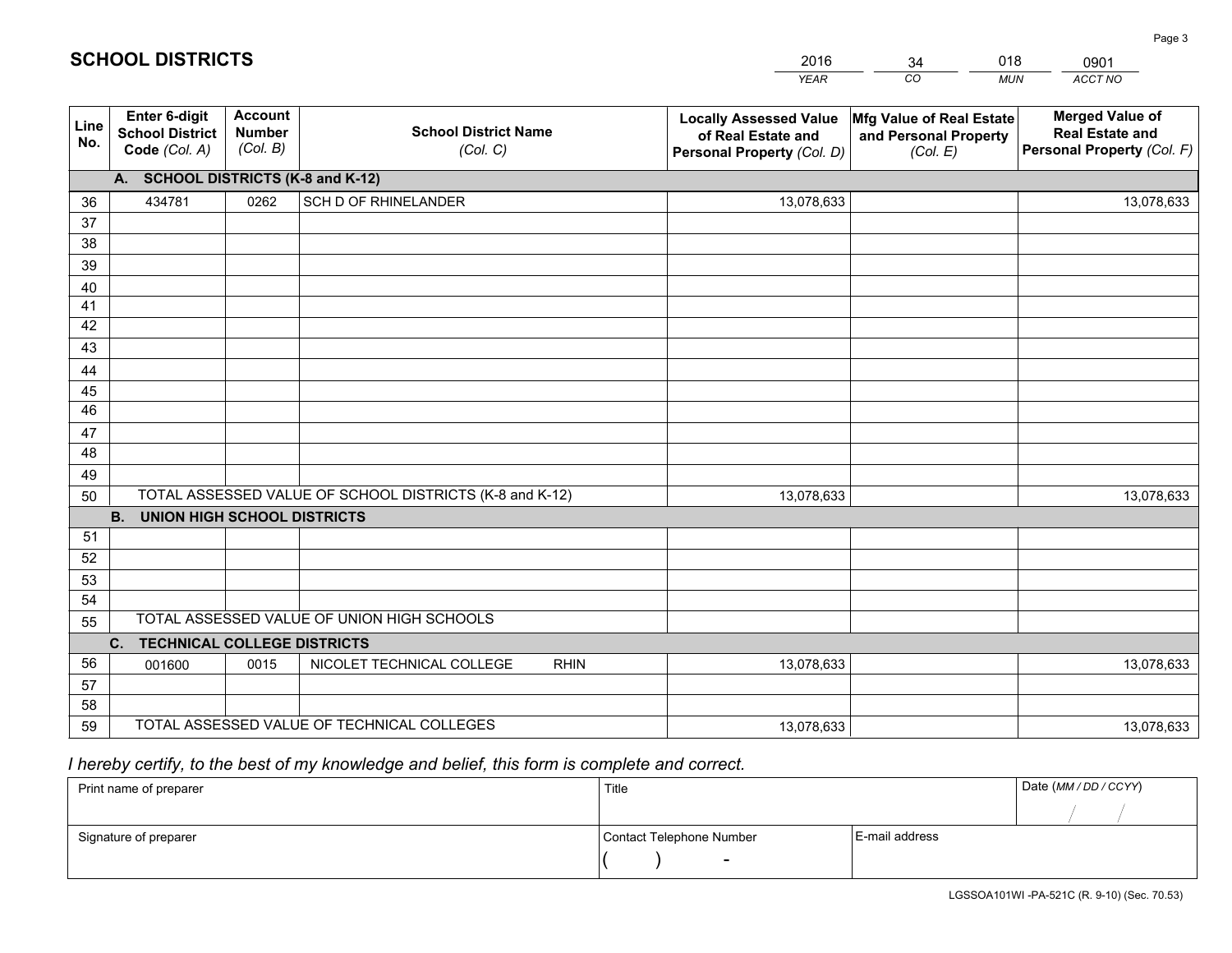### **HIGHLIGHTS**

- 1. Complete the Statement of Assessment after the Board of Review. Reflect any changes made there.
- 2. Use black ink to complete.
- 3. Line 16 must equal Line 50, Col D.
- 4. Line 55 must equal the total of K-8 schools listed on lines 36-49. Do not include K-12 schools in this comparision.
- 5. Line 59, Col. D must equal Line 16.
- 6. Special District, School District and Technical College District values must include both real estate and personal property. Examples of Special districts are: town sanitary districts, public inland lake protection and rehabilitation districts, and metropolitan sewerage districts.
- 7. DO NOT INCLUDE Manufacturing property values.DOR will print these values on the final SOA.
- 8. Accuracy of this form is very important. The values reported directly affect the equalized value DOR calculates for school and special districts.

### **Page 1:**

 If not prefilled, enter the tax year,county and municipal code,municipal type, municipal name and county name on the top of form.

Check the Amended box, if filing an amended / corrected SOA.

 Report the parcel count, acres and assessed value of taxable general property, total parcel count, (real and personal), total acres, and values from final figures set by the Board of Review.

- A. Real Estate land and improvements (buildings, etc.) is reported on lines 1 8, total line 9.
- B. Personal Property is reported on lines 11 14, Column D, total line 15.
- C. To complete this report, use the computer produced summary of the assessment roll that shows these amounts.
- D. Use whole numbers only.
- E. Add each line across and each column down to verify entries.

### **Page 2:**

- A. Report Special Items (not subject to general property tax).
- 1. Private Forest Croplands and Managed Forest Lands are reported on lines 18,19, 20 and 21. Be sure to report assessed values **NOT** taxes.
- 2. You should have copies of the orders of entry, orders of withdrawal, etc., to update your assessment roll.
	- 3. Show hundredths of acres (e.g. 39.75).
- 4. Tax exempt lands are reported on line 22.
- 5. Omitted property and sec. 70.43, Wis. Stats., corrections of errors by assessor are reported on line 23. Report real estate and personal property separately. These should be for **prior years**, not something found on the current assessment roll after the board of review.
- B. Special District (Lines 24-35) Include the value of both real and personal property.
- The Department of Revenue (DOR) preprints much of the information regarding names and codes for schools, special districts,etc. If a district is not listed, enter the name and value only, DOR will enter the proper code.

## **Page 3 School Districts:**

Include the value of both real and personal property.

Report School District (regular, elementary, union high school, and technical college).

- 1. Regular (K-12) and Elementary (K-8) school values are reported on lines 36-49, total on line 50.
- 2. Union High School (UHS) (use only if elementary schools are listed on lines 36-49) are reported on lines 51-54. UHS total value (line 55) must equal to the total **elementary school** values reported on lines 36-49. Do notinclude K-12 schools in this comparison.
- 3. Technical College values are reported on lines 56-58, total on line 59.
- 4. Use the computer summary that shows these amounts to complete this report.

### **This form is due the second Monday in June. File this report only after your Board of Review is complete.**

 *If you have questions: Return forms to:*

Fax number: (608) 264-6887 PO Box 8971

 Email: lgs@revenue.wi.gov Wisconsin Department of Revenue Call: (608) 261-5341 Local Government Services Section 6-97Madison WI 53708-8971

**GLEASON, WI 54435** TOWN OF PARRISH GLEASON, WI 54435 TRACY BAILEY<br>TOWN OF PARRISH W14700 PINE RD W14700 PINE RD TRACY BAILEY

**NOTE: Please supply any correction to the name and address.**

NOTE: Please supply any correction to the name and address.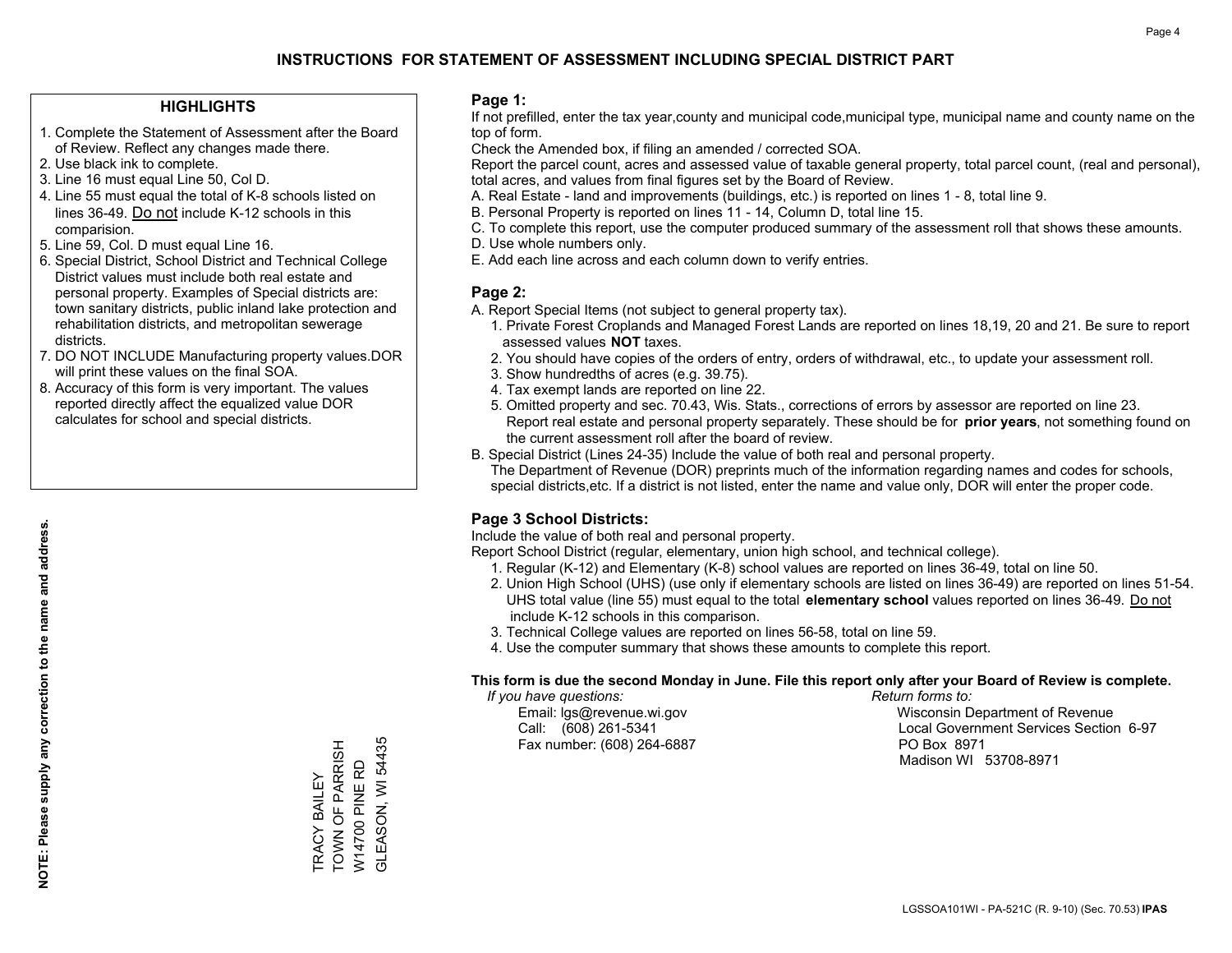**STATEMENT OF ASSESSMENT FOR 2016** 

| 34  | 020   | 0902    |
|-----|-------|---------|
| CO. | MI IN | ACCT NO |

|                         | <b>FOR</b>                                                                                                                                                                                   | <b>TOWN OF</b><br>OF                                         | <b>PECK</b>              |        | <b>LANGLADE COUNTY</b>              |                         |                      | <b>WHEN COMPLETING THIS DOCUMENT</b>     |  |
|-------------------------|----------------------------------------------------------------------------------------------------------------------------------------------------------------------------------------------|--------------------------------------------------------------|--------------------------|--------|-------------------------------------|-------------------------|----------------------|------------------------------------------|--|
|                         |                                                                                                                                                                                              | Town - Village - City                                        | <b>Municipality Name</b> |        | <b>County Name</b>                  |                         |                      | DO NOT WRITE OVER X's OR IN SHADED AREAS |  |
| Line                    |                                                                                                                                                                                              | <b>REAL ESTATE</b>                                           | PARCEL COUNT             |        | NO. OF ACRES<br><b>WHOLE</b>        | <b>VALUE OF</b>         | <b>VALUE OF</b>      | <b>TOTAL VALUE OF LAND</b>               |  |
| No.                     |                                                                                                                                                                                              | (See Lines 18 - 22 for<br>other Real Estate)                 |                          |        | TOTAL LAND MPROVEMENTS NUMBERS ONLY | LAND                    | <b>IMPROVEMENTS</b>  | AND IMPROVEMENTS                         |  |
|                         |                                                                                                                                                                                              |                                                              | Col. A                   | Col. B | Col. C                              | Col. D                  | Col. E               | Col. F                                   |  |
| $\overline{\mathbf{1}}$ |                                                                                                                                                                                              | <b>RESIDENTIAL - Class 1</b>                                 | 197                      | 185    | 391                                 | 1,600,500               | 12,787,800           | 14,388,300                               |  |
| 2                       |                                                                                                                                                                                              | <b>COMMERCIAL - Class 2</b>                                  | $\overline{2}$           | 3      | 4                                   | 83,300                  | 101,400              | 184,700                                  |  |
| 3                       |                                                                                                                                                                                              | <b>MANUFACTURING - Class 3</b>                               | 0                        | 0      | 0                                   | 0                       | 0                    | 0                                        |  |
| 4                       |                                                                                                                                                                                              | <b>AGRICULTURAL - Class 4</b>                                | 302                      |        | 6,524                               | 934,400                 |                      | 934,400                                  |  |
| 5                       |                                                                                                                                                                                              | <b>UNDEVELOPED - Class 5</b>                                 | 295                      |        | 2,379                               | 1,117,400               |                      | 1,117,400                                |  |
| 6                       | AGRICULTURAL FOREST - Class 5m                                                                                                                                                               |                                                              | 138                      |        | 1,858                               | 1,673,800               |                      | 1,673,800                                |  |
| 7                       | FOREST LANDS - Class 6                                                                                                                                                                       |                                                              | 175                      |        | 3,719                               | 6,191,300               |                      | 6,191,300                                |  |
| 8                       |                                                                                                                                                                                              | OTHER - Class 7                                              | 40                       | 41     | 94                                  | 302,700                 | 2,744,000            | 3,046,700                                |  |
| 9                       |                                                                                                                                                                                              | TOTAL - ALL COLUMNS                                          | 1,149                    | 229    | 14,969                              | 11,903,400              | 15,633,200           | 27,536,600                               |  |
| 10                      |                                                                                                                                                                                              | NUMBER OF PERSONAL PROPERTY ACCOUNTS IN ROLL                 |                          |        | 8                                   | <b>LOCALLY ASSESSED</b> | <b>MANUFACTURING</b> | <b>MERGED</b>                            |  |
| 11                      |                                                                                                                                                                                              | BOATS AND OTHER WATERCRAFT NOT EXEMPT - Code 1               |                          |        |                                     | 0                       | 0                    | 0                                        |  |
| 12                      |                                                                                                                                                                                              | MACHINERY, TOOLS AND PATTERNS - Code 2                       |                          |        |                                     | 1,000                   | 0                    | 1,000                                    |  |
| 13                      |                                                                                                                                                                                              | FURNITURE, FIXTURES AND EQUIPMENT - Code 3                   |                          |        |                                     | 23,600                  | 0                    | 23,600                                   |  |
| 14                      |                                                                                                                                                                                              | ALL OTHER PERSONAL PROPERTY NOT EXEMPT - Codes 4A, 4B, 4C    |                          |        |                                     | 16,800                  | 0                    | 16,800                                   |  |
| 15                      |                                                                                                                                                                                              | TOTAL OF PERSONAL PROPERTY NOT EXEMPT (Total of Lines 11-14) |                          |        |                                     | 41,400                  | 0                    | 41,400                                   |  |
| 16                      | AGGREGATE ASSESSED VALUE OF ALL PROPERTY SUBJECT TO THE GENERAL PROPERTY TAX (Total of Lines 9F and 15F)<br>MUST EQUAL TOTAL VALUE OF THE SCHOOL DISTRICTS (K-12 PLUS K-8) - Line 50, Col. F |                                                              |                          |        |                                     |                         |                      | 27,578,000                               |  |
| 17                      | Name of Assessor<br><b>BOARD OF REVIEW</b>                                                                                                                                                   |                                                              |                          |        |                                     | Telephone #             |                      |                                          |  |
|                         | DATE OF FINAL ADJOURNMENT<br><b>SCOTT ZILLMER</b><br>05/24/2016                                                                                                                              |                                                              |                          |        |                                     |                         |                      | (715) 754-2287                           |  |

REMARKS

The Assessment Ratio to be used in calculating the estimated Fair Market Value on tax bills for this tax district is .93570069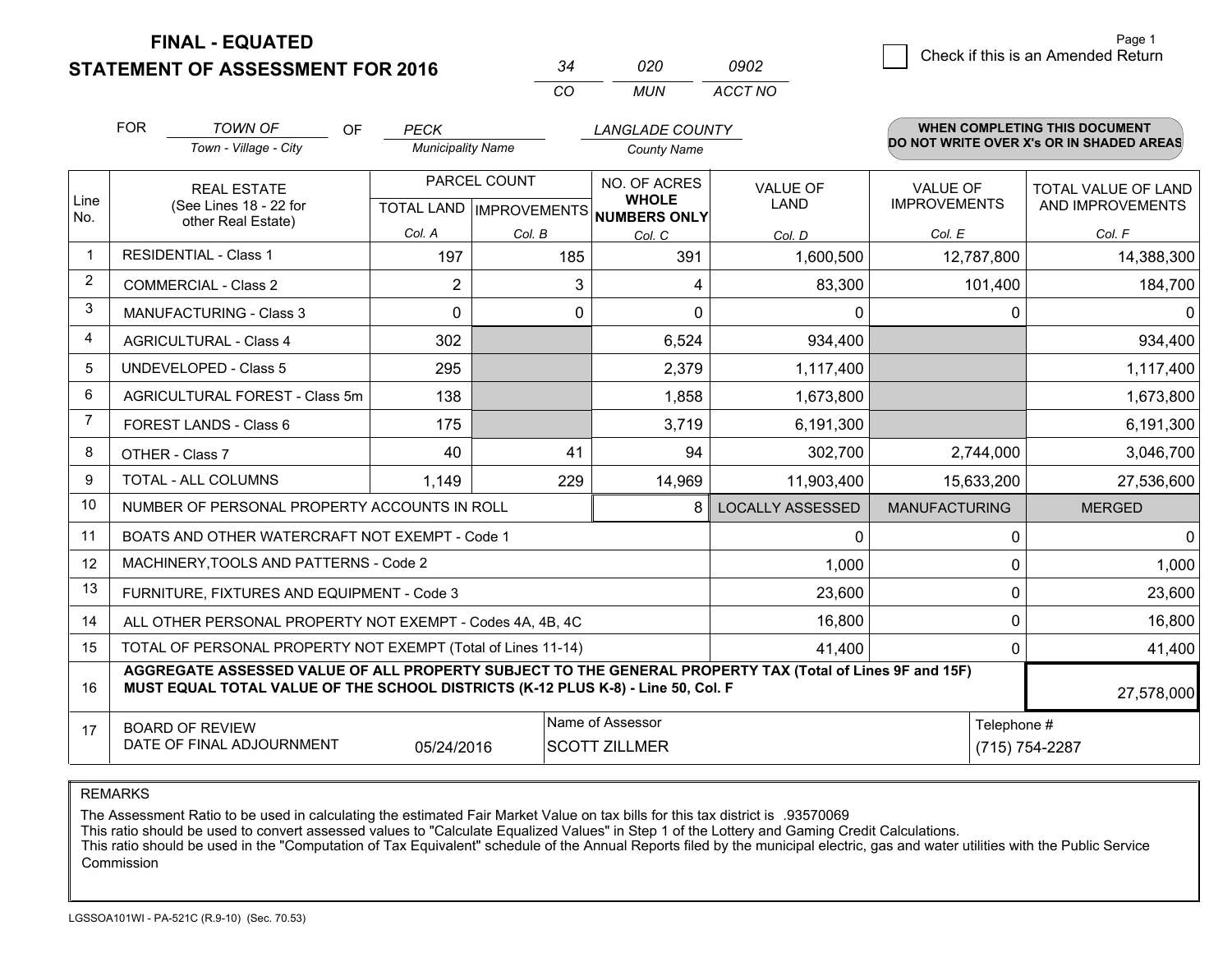*YEAR CO MUN ACCT NO* <sup>2016</sup> <sup>34</sup> <sup>020</sup> <sup>0902</sup> Page 2

Do not confuse FOREST LANDS (Line 7) with FOREST CROPS (in this section) - They are **NOT** the same

|    |                                                               |                 |                    | Private Forest Crop - Reg Class @ 10¢ per acre                                 |                 | Private Forest Crop - Reg Class @ \$2.52 per acre                            |                                                                    |                    |                    |  |
|----|---------------------------------------------------------------|-----------------|--------------------|--------------------------------------------------------------------------------|-----------------|------------------------------------------------------------------------------|--------------------------------------------------------------------|--------------------|--------------------|--|
| 18 | (a) PARCELS                                                   | (b) ACRES       |                    | (c) ASSESSED VALUE                                                             |                 | (d) PARCELS                                                                  | (e) ACRES                                                          |                    | (f) ASSESSED VALUE |  |
|    | 2                                                             | 80              |                    | 133.500                                                                        |                 |                                                                              |                                                                    |                    |                    |  |
|    | Private Forest Crop - Special Class @ 20¢ per acre            |                 |                    |                                                                                |                 | Entered Before 2005 Managed Forest - Ferrous Mining CLOSED @ \$8.27 per acre |                                                                    |                    |                    |  |
| 19 | (b) ACRES<br>(a) PARCELS                                      |                 | (c) ASSESSED VALUE |                                                                                | (d) PARCELS     | (e) ACRES                                                                    |                                                                    | (f) ASSESSED VALUE |                    |  |
|    |                                                               |                 |                    |                                                                                |                 |                                                                              |                                                                    |                    |                    |  |
|    |                                                               |                 |                    | Entered Before 2005 Managed Forest - OPEN @ \$.79 per acre                     |                 |                                                                              | Entered Before 2005 Managed Forest - CLOSED @ \$1.87 per acre      |                    |                    |  |
| 20 | (a) PARCELS                                                   | (b) ACRES       |                    | (c) ASSESSED VALUE                                                             |                 | (d) PARCELS                                                                  | (e) ACRES                                                          |                    | (f) ASSESSED VALUE |  |
|    | 24                                                            | 876             |                    | 1,443,000                                                                      |                 | 76                                                                           | 2,724.71                                                           |                    | 4,083,000          |  |
|    | Entered After 2004 Managed Forest - OPEN @<br>\$2.14 per acre |                 |                    |                                                                                |                 |                                                                              | Entered After 2004 Managed Forest - CLOSED @ \$10.68 per acre      |                    |                    |  |
| 21 | (a) PARCELS                                                   | (b) ACRES       |                    | (c) ASSESSED VALUE                                                             | (d) PARCELS     |                                                                              | (e) ACRES                                                          |                    | (f) ASSESSED VALUE |  |
|    |                                                               |                 |                    |                                                                                |                 |                                                                              |                                                                    |                    |                    |  |
|    |                                                               | 40              |                    | 60,900                                                                         |                 | 61                                                                           | 1.791.73                                                           |                    | 2,577,100          |  |
| 22 | (a) County Forest Cropland Acres                              |                 |                    | (b) Federal Acres                                                              | (c) State Acres |                                                                              | (d) County (NOT FOREST CROP) Acres                                 |                    | (e) Other Acres    |  |
|    |                                                               |                 |                    |                                                                                | 80              |                                                                              | 2.5                                                                |                    | 2,447.8            |  |
|    |                                                               |                 |                    | Assessed Value of Omitted Property From Prior Years (Sec. 70.44)               |                 |                                                                              | Assessed Value of Sec. 70.43 Corrections of Errors by Assessors    |                    |                    |  |
|    |                                                               | (a) REAL ESTATE |                    | (b) PERSONAL                                                                   |                 |                                                                              | (c1) REAL ESTATE                                                   |                    | (c2) PERSONAL      |  |
| 23 |                                                               |                 |                    |                                                                                |                 |                                                                              |                                                                    |                    |                    |  |
|    |                                                               |                 |                    | Manufacturing Equated Value of Omitted Property From Prior Years (Sec. 70.995) |                 |                                                                              | Mfg. Equated Value of Sec.70.43 Corrections of Errors by Assessors |                    |                    |  |
|    | (d) REAL ESTATE                                               |                 |                    | (e) PERSONAL                                                                   |                 | (f1) REAL ESTATE                                                             |                                                                    |                    | (f2) PERSONAL      |  |
|    |                                                               |                 |                    |                                                                                |                 |                                                                              |                                                                    |                    |                    |  |

## **SPECIAL DISTRICTS**

| Line<br>No. | Enter 6-digit<br>Special District | <b>Account</b><br><b>Number</b> | <b>Special District Name</b> | <b>Locally Assessed Value</b><br>of Real Estate and | Mfg Value of Real Estate<br>and Personal Property | <b>Merged Value of</b><br><b>Real Estate and</b> |
|-------------|-----------------------------------|---------------------------------|------------------------------|-----------------------------------------------------|---------------------------------------------------|--------------------------------------------------|
|             | Code (Col. A)                     | (Col. B)                        | (Col. C)                     | Personal Property (Col. D)                          | (Col. E)                                          | Personal Property (Col. F)                       |
| 24          |                                   |                                 |                              |                                                     |                                                   |                                                  |
| 25          |                                   |                                 |                              |                                                     |                                                   |                                                  |
| 26          |                                   |                                 |                              |                                                     |                                                   |                                                  |
| 27          |                                   |                                 |                              |                                                     |                                                   |                                                  |
| 28          |                                   |                                 |                              |                                                     |                                                   |                                                  |
| 29          |                                   |                                 |                              |                                                     |                                                   |                                                  |
| 30          |                                   |                                 |                              |                                                     |                                                   |                                                  |
| 31          |                                   |                                 |                              |                                                     |                                                   |                                                  |
| 32          |                                   |                                 |                              |                                                     |                                                   |                                                  |
| 33          |                                   |                                 |                              |                                                     |                                                   |                                                  |
| 34          |                                   |                                 |                              |                                                     |                                                   |                                                  |
| 35          |                                   |                                 |                              |                                                     |                                                   |                                                  |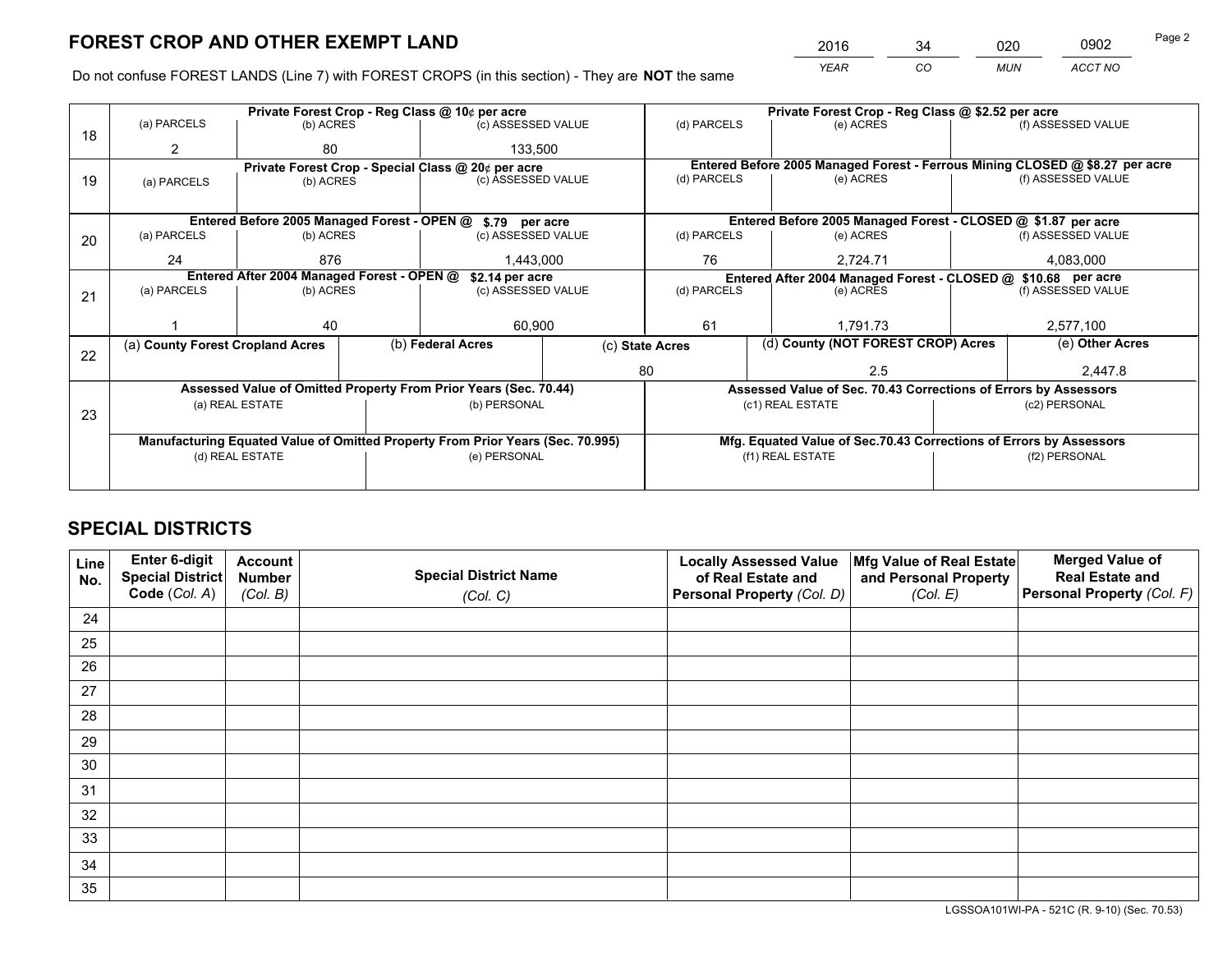|                 |                                                          |                                             |                                                         | <b>YEAR</b>                                                                       | CO<br><b>MUN</b>                                              | ACCT NO                                                                        |
|-----------------|----------------------------------------------------------|---------------------------------------------|---------------------------------------------------------|-----------------------------------------------------------------------------------|---------------------------------------------------------------|--------------------------------------------------------------------------------|
| Line<br>No.     | Enter 6-digit<br><b>School District</b><br>Code (Col. A) | <b>Account</b><br><b>Number</b><br>(Col. B) | <b>School District Name</b><br>(Col. C)                 | <b>Locally Assessed Value</b><br>of Real Estate and<br>Personal Property (Col. D) | Mfg Value of Real Estate<br>and Personal Property<br>(Col. E) | <b>Merged Value of</b><br><b>Real Estate and</b><br>Personal Property (Col. F) |
|                 | A. SCHOOL DISTRICTS (K-8 and K-12)                       |                                             |                                                         |                                                                                   |                                                               |                                                                                |
| 36              | 340140                                                   | 0204                                        | SCH D OF ANTIGO                                         | 25,054,000                                                                        |                                                               | 25,054,000                                                                     |
| 37              | 341582                                                   | 0205                                        | SCH D OF ELCHO                                          | 2,524,000                                                                         |                                                               | 2,524,000                                                                      |
| 38              |                                                          |                                             |                                                         |                                                                                   |                                                               |                                                                                |
| 39              |                                                          |                                             |                                                         |                                                                                   |                                                               |                                                                                |
| 40              |                                                          |                                             |                                                         |                                                                                   |                                                               |                                                                                |
| 41              |                                                          |                                             |                                                         |                                                                                   |                                                               |                                                                                |
| 42              |                                                          |                                             |                                                         |                                                                                   |                                                               |                                                                                |
| 43              |                                                          |                                             |                                                         |                                                                                   |                                                               |                                                                                |
| 44              |                                                          |                                             |                                                         |                                                                                   |                                                               |                                                                                |
| 45              |                                                          |                                             |                                                         |                                                                                   |                                                               |                                                                                |
| $\overline{46}$ |                                                          |                                             |                                                         |                                                                                   |                                                               |                                                                                |
| 47              |                                                          |                                             |                                                         |                                                                                   |                                                               |                                                                                |
| 48              |                                                          |                                             |                                                         |                                                                                   |                                                               |                                                                                |
| 49              |                                                          |                                             |                                                         |                                                                                   |                                                               |                                                                                |
| 50              |                                                          |                                             | TOTAL ASSESSED VALUE OF SCHOOL DISTRICTS (K-8 and K-12) | 27,578,000                                                                        |                                                               | 27,578,000                                                                     |
|                 | <b>B.</b><br><b>UNION HIGH SCHOOL DISTRICTS</b>          |                                             |                                                         |                                                                                   |                                                               |                                                                                |
| 51              |                                                          |                                             |                                                         |                                                                                   |                                                               |                                                                                |
| 52              |                                                          |                                             |                                                         |                                                                                   |                                                               |                                                                                |
| 53              |                                                          |                                             |                                                         |                                                                                   |                                                               |                                                                                |
| 54              |                                                          |                                             |                                                         |                                                                                   |                                                               |                                                                                |
| 55              |                                                          |                                             | TOTAL ASSESSED VALUE OF UNION HIGH SCHOOLS              |                                                                                   |                                                               |                                                                                |
|                 | C.<br><b>TECHNICAL COLLEGE DISTRICTS</b>                 |                                             |                                                         |                                                                                   |                                                               |                                                                                |
| 56              | 001500                                                   | 0014                                        | NORTH CENTRAL TECHNICAL COLLEGE<br><b>WAUS</b>          | 25,054,000                                                                        |                                                               | 25,054,000                                                                     |
| 57              | 001600                                                   | 0015                                        | NICOLET TECHNICAL COLLEGE<br><b>RHIN</b>                | 2,524,000                                                                         |                                                               | 2,524,000                                                                      |
| 58              |                                                          |                                             |                                                         |                                                                                   |                                                               |                                                                                |
| 59              |                                                          |                                             | TOTAL ASSESSED VALUE OF TECHNICAL COLLEGES              | 27,578,000                                                                        |                                                               | 27,578,000                                                                     |

34

020

 *I hereby certify, to the best of my knowledge and belief, this form is complete and correct.*

**SCHOOL DISTRICTS**

| Print name of preparer | Title                    |                | Date (MM/DD/CCYY) |
|------------------------|--------------------------|----------------|-------------------|
|                        |                          |                |                   |
| Signature of preparer  | Contact Telephone Number | E-mail address |                   |
|                        | $\overline{\phantom{a}}$ |                |                   |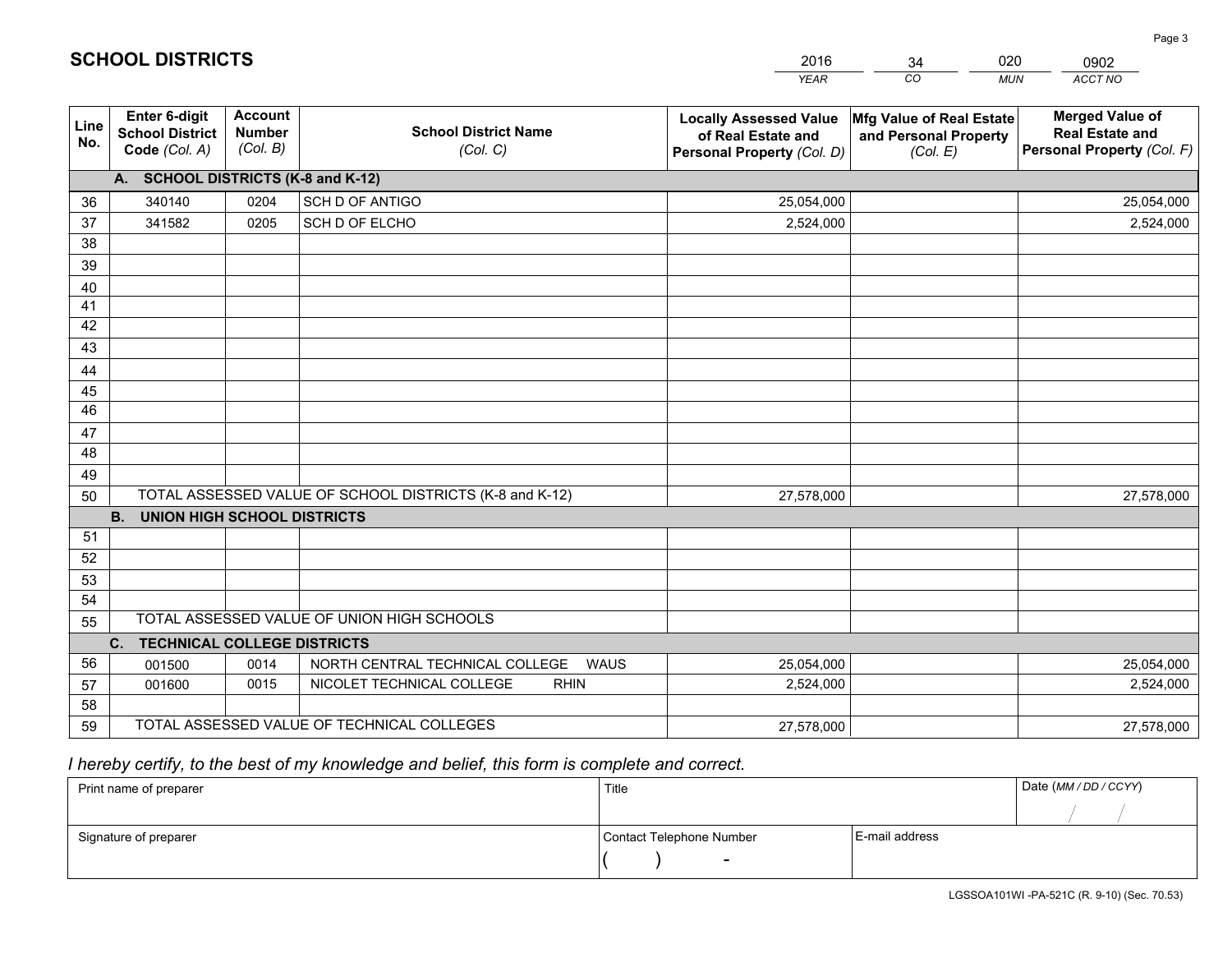#### **HIGHLIGHTS**

- 1. Complete the Statement of Assessment after the Board of Review. Reflect any changes made there.
- 2. Use black ink to complete.
- 3. Line 16 must equal Line 50, Col D.
- 4. Line 55 must equal the total of K-8 schools listed on lines 36-49. Do not include K-12 schools in this comparision.
- 5. Line 59, Col. D must equal Line 16.
- 6. Special District, School District and Technical College District values must include both real estate and personal property. Examples of Special districts are: town sanitary districts, public inland lake protection and rehabilitation districts, and metropolitan sewerage districts.
- 7. DO NOT INCLUDE Manufacturing property values.DOR will print these values on the final SOA.

JANET KRIVOSHEIN TOWN OF PECK

JANET KRIVOSHEIN<br>TOWN OF PECK

W12514 COUNTY HWY I

DEERBROOK, WI 54424 - 9357

DEERBROOK, WI 54424 - 9357 W12514 COUNTY HWY I

 8. Accuracy of this form is very important. The values reported directly affect the equalized value DOR calculates for school and special districts.

#### **Page 1:**

 If not prefilled, enter the tax year,county and municipal code,municipal type, municipal name and county name on the top of form.

Check the Amended box, if filing an amended / corrected SOA.

 Report the parcel count, acres and assessed value of taxable general property, total parcel count, (real and personal), total acres, and values from final figures set by the Board of Review.

- A. Real Estate land and improvements (buildings, etc.) is reported on lines 1 8, total line 9.
- B. Personal Property is reported on lines 11 14, Column D, total line 15.
- C. To complete this report, use the computer produced summary of the assessment roll that shows these amounts.
- D. Use whole numbers only.
- E. Add each line across and each column down to verify entries.

#### **Page 2:**

- A. Report Special Items (not subject to general property tax).
- 1. Private Forest Croplands and Managed Forest Lands are reported on lines 18,19, 20 and 21. Be sure to report assessed values **NOT** taxes.
- 2. You should have copies of the orders of entry, orders of withdrawal, etc., to update your assessment roll.
	- 3. Show hundredths of acres (e.g. 39.75).
- 4. Tax exempt lands are reported on line 22.
- 5. Omitted property and sec. 70.43, Wis. Stats., corrections of errors by assessor are reported on line 23. Report real estate and personal property separately. These should be for **prior years**, not something found on the current assessment roll after the board of review.
- B. Special District (Lines 24-35) Include the value of both real and personal property.
- The Department of Revenue (DOR) preprints much of the information regarding names and codes for schools, special districts,etc. If a district is not listed, enter the name and value only, DOR will enter the proper code.

## **Page 3 School Districts:**

Include the value of both real and personal property.

Report School District (regular, elementary, union high school, and technical college).

- 1. Regular (K-12) and Elementary (K-8) school values are reported on lines 36-49, total on line 50.
- 2. Union High School (UHS) (use only if elementary schools are listed on lines 36-49) are reported on lines 51-54. UHS total value (line 55) must equal to the total **elementary school** values reported on lines 36-49. Do notinclude K-12 schools in this comparison.
- 3. Technical College values are reported on lines 56-58, total on line 59.
- 4. Use the computer summary that shows these amounts to complete this report.

#### **This form is due the second Monday in June. File this report only after your Board of Review is complete.**

 *If you have questions: Return forms to:*

Fax number: (608) 264-6887 PO Box 8971

 Email: lgs@revenue.wi.gov Wisconsin Department of Revenue Call: (608) 261-5341 Local Government Services Section 6-97Madison WI 53708-8971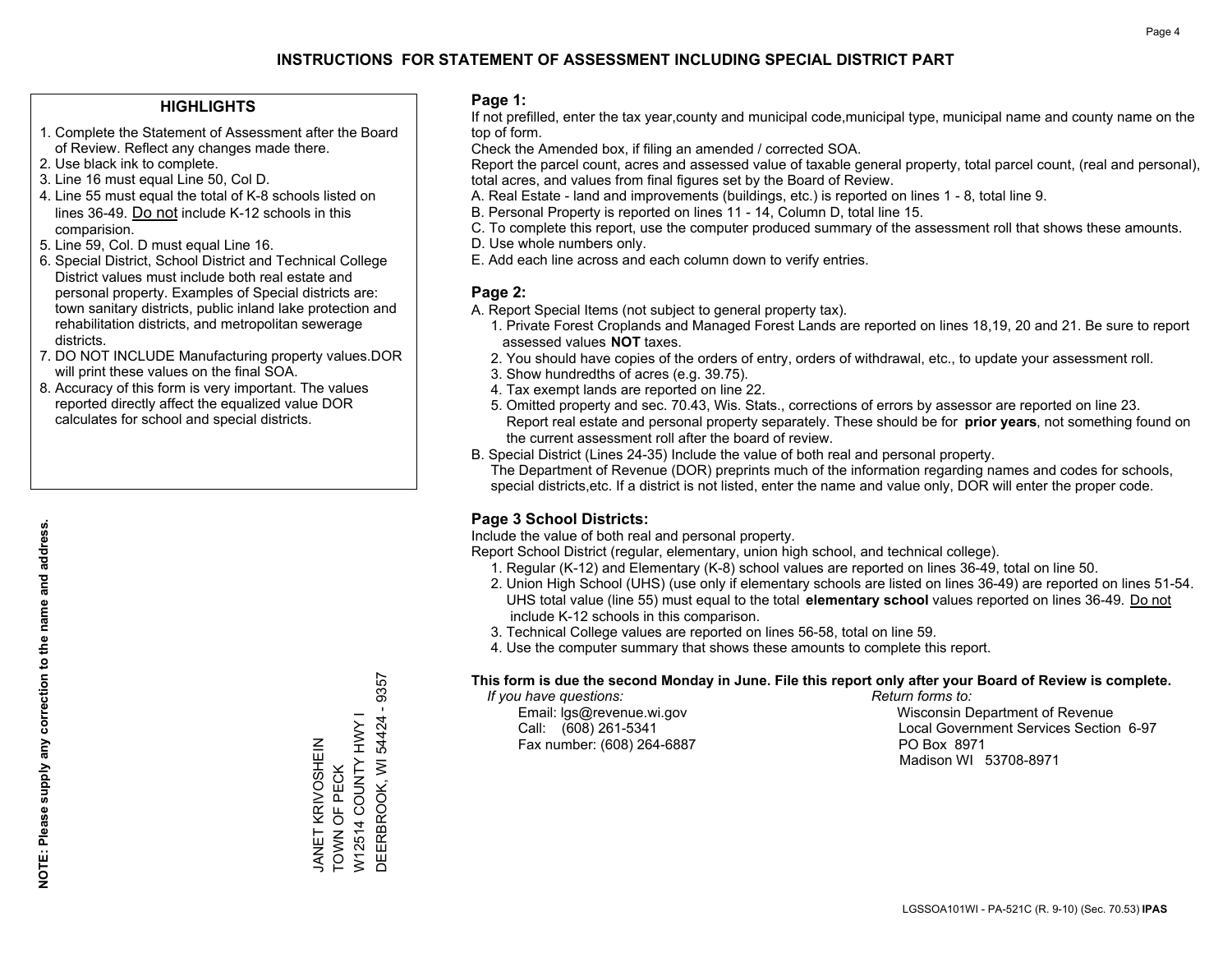**STATEMENT OF ASSESSMENT FOR 2016** 

| ⊿≻       | פפח   | 0903    |
|----------|-------|---------|
| $\cdots$ | MI IN | ACCT NO |

|                         | <b>FOR</b><br><b>TOWN OF</b><br><b>OF</b><br><b>LANGLADE COUNTY</b><br><b>POLAR</b>                                                                                                          |                                                              |                          |              |                                                     | <b>WHEN COMPLETING THIS DOCUMENT</b> |                      |                                          |
|-------------------------|----------------------------------------------------------------------------------------------------------------------------------------------------------------------------------------------|--------------------------------------------------------------|--------------------------|--------------|-----------------------------------------------------|--------------------------------------|----------------------|------------------------------------------|
|                         |                                                                                                                                                                                              | Town - Village - City                                        | <b>Municipality Name</b> |              | <b>County Name</b>                                  |                                      |                      | DO NOT WRITE OVER X's OR IN SHADED AREAS |
|                         | <b>REAL ESTATE</b>                                                                                                                                                                           |                                                              |                          | PARCEL COUNT | NO. OF ACRES                                        | <b>VALUE OF</b>                      | <b>VALUE OF</b>      | <b>TOTAL VALUE OF LAND</b>               |
| Line<br>No.             |                                                                                                                                                                                              | (See Lines 18 - 22 for<br>other Real Estate)                 |                          |              | <b>WHOLE</b><br>TOTAL LAND MPROVEMENTS NUMBERS ONLY | LAND                                 | <b>IMPROVEMENTS</b>  | AND IMPROVEMENTS                         |
|                         |                                                                                                                                                                                              |                                                              | Col. A                   | Col. B       | Col. C                                              | Col. D                               | Col. E               | Col. F                                   |
| $\overline{\mathbf{1}}$ |                                                                                                                                                                                              | <b>RESIDENTIAL - Class 1</b>                                 | 527                      | 452          | 1,327                                               | 8,512,700                            | 51,812,100           | 60,324,800                               |
| 2                       |                                                                                                                                                                                              | <b>COMMERCIAL - Class 2</b>                                  | 9                        | 5            | 46                                                  | 138,100                              | 990,100              | 1,128,200                                |
| 3                       |                                                                                                                                                                                              | <b>MANUFACTURING - Class 3</b>                               |                          |              | 5                                                   | 64,900                               | 593,300              | 658,200                                  |
| 4                       |                                                                                                                                                                                              | <b>AGRICULTURAL - Class 4</b>                                | 322                      |              | 6,976                                               | 1,069,200                            |                      | 1,069,200                                |
| 5                       |                                                                                                                                                                                              | <b>UNDEVELOPED - Class 5</b>                                 | 314                      |              | 2,482                                               | 1,867,600                            |                      | 1,867,600                                |
| 6                       | AGRICULTURAL FOREST - Class 5m                                                                                                                                                               |                                                              | 144                      |              | 1,839                                               | 1,942,500                            |                      | 1,942,500                                |
| 7                       |                                                                                                                                                                                              | FOREST LANDS - Class 6                                       | 246                      |              | 4,819                                               | 10,410,000                           |                      | 10,410,000                               |
| 8                       |                                                                                                                                                                                              | OTHER - Class 7                                              | 64                       | 62           | 110                                                 | 518,700                              | 5,065,600            | 5,584,300                                |
| 9                       |                                                                                                                                                                                              | TOTAL - ALL COLUMNS                                          | 1,627                    | 520          | 17,604                                              | 24,523,700                           | 58,461,100           | 82,984,800                               |
| 10                      |                                                                                                                                                                                              | NUMBER OF PERSONAL PROPERTY ACCOUNTS IN ROLL                 |                          |              | 14                                                  | <b>LOCALLY ASSESSED</b>              | <b>MANUFACTURING</b> | <b>MERGED</b>                            |
| 11                      |                                                                                                                                                                                              | BOATS AND OTHER WATERCRAFT NOT EXEMPT - Code 1               |                          |              |                                                     | 0                                    | 0                    | 0                                        |
| 12                      |                                                                                                                                                                                              | MACHINERY, TOOLS AND PATTERNS - Code 2                       |                          |              |                                                     | 10,406                               | 18,700               | 29,106                                   |
| 13                      |                                                                                                                                                                                              | FURNITURE, FIXTURES AND EQUIPMENT - Code 3                   |                          |              |                                                     | 17,177                               | 6,100                | 23,277                                   |
| 14                      |                                                                                                                                                                                              | ALL OTHER PERSONAL PROPERTY NOT EXEMPT - Codes 4A, 4B, 4C    |                          |              |                                                     | 60,042                               | 300                  | 60,342                                   |
| 15                      |                                                                                                                                                                                              | TOTAL OF PERSONAL PROPERTY NOT EXEMPT (Total of Lines 11-14) |                          |              |                                                     | 87,625                               | 25,100               | 112,725                                  |
| 16                      | AGGREGATE ASSESSED VALUE OF ALL PROPERTY SUBJECT TO THE GENERAL PROPERTY TAX (Total of Lines 9F and 15F)<br>MUST EQUAL TOTAL VALUE OF THE SCHOOL DISTRICTS (K-12 PLUS K-8) - Line 50, Col. F |                                                              |                          |              |                                                     |                                      |                      | 83,097,525                               |
| 17                      |                                                                                                                                                                                              | <b>BOARD OF REVIEW</b>                                       |                          |              | Name of Assessor                                    |                                      | Telephone #          |                                          |
|                         | DATE OF FINAL ADJOURNMENT<br><b>TODD ANDERSON</b><br>05/19/2016                                                                                                                              |                                                              |                          |              |                                                     |                                      |                      | (715) 845-2022                           |

REMARKS

The Assessment Ratio to be used in calculating the estimated Fair Market Value on tax bills for this tax district is 1.098005745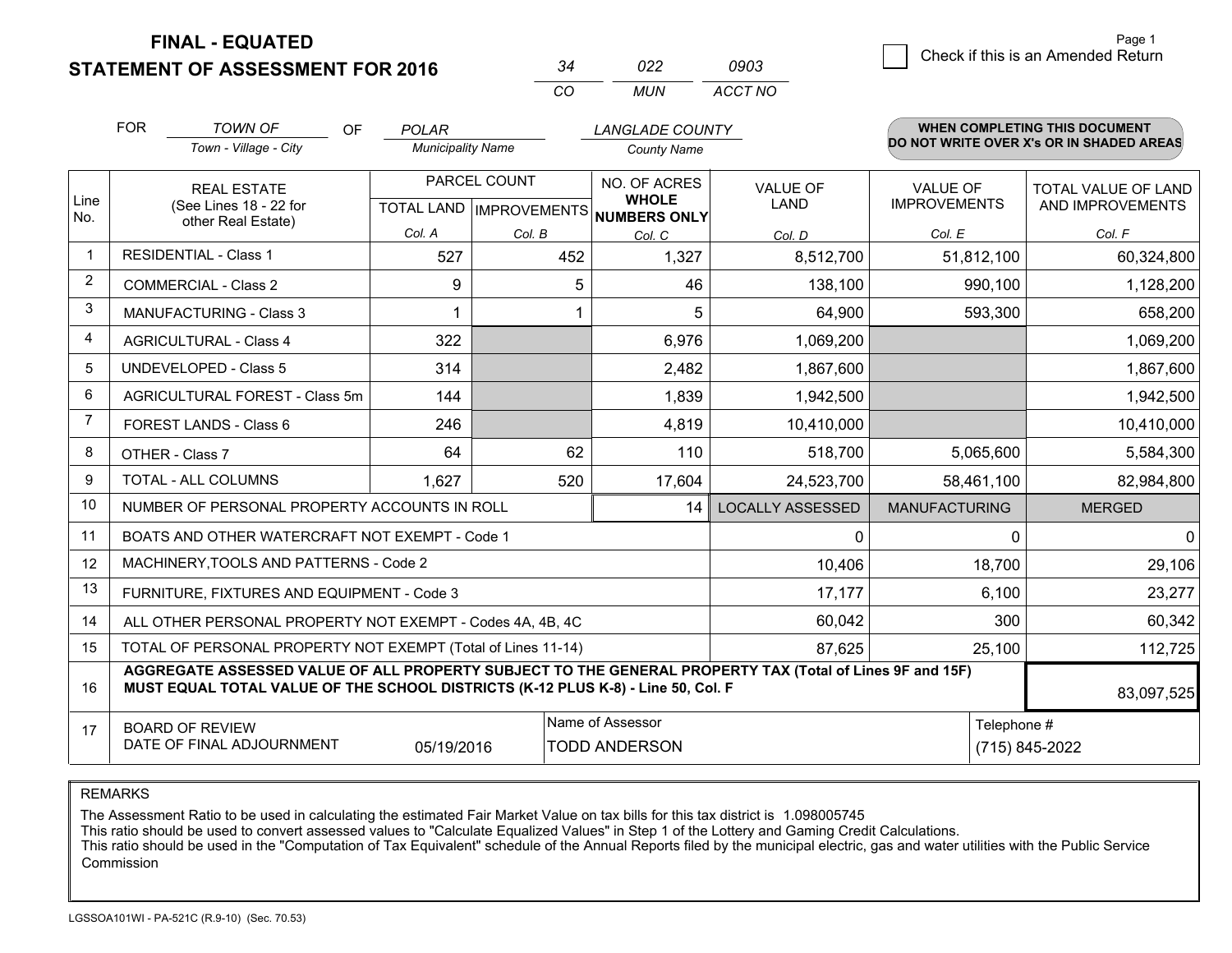*YEAR CO MUN ACCT NO* <sup>2016</sup> <sup>34</sup> <sup>022</sup> <sup>0903</sup> Page 2

Do not confuse FOREST LANDS (Line 7) with FOREST CROPS (in this section) - They are **NOT** the same

|    |                                                               |                                                                                |  | Private Forest Crop - Reg Class @ 10¢ per acre                   |                 |                          | Private Forest Crop - Reg Class @ \$2.52 per acre                            |                                                                 |               |                    |  |
|----|---------------------------------------------------------------|--------------------------------------------------------------------------------|--|------------------------------------------------------------------|-----------------|--------------------------|------------------------------------------------------------------------------|-----------------------------------------------------------------|---------------|--------------------|--|
| 18 | (a) PARCELS                                                   | (b) ACRES                                                                      |  | (c) ASSESSED VALUE                                               |                 | (d) PARCELS              |                                                                              | (e) ACRES                                                       |               | (f) ASSESSED VALUE |  |
|    | 8                                                             | 281.45                                                                         |  | 632.700                                                          |                 | $\mathfrak{p}$           |                                                                              | 80                                                              |               | 179.800            |  |
|    |                                                               |                                                                                |  | Private Forest Crop - Special Class @ 20¢ per acre               |                 |                          | Entered Before 2005 Managed Forest - Ferrous Mining CLOSED @ \$8.27 per acre |                                                                 |               |                    |  |
| 19 | (c) ASSESSED VALUE<br>(b) ACRES<br>(a) PARCELS                |                                                                                |  | (d) PARCELS                                                      |                 | (e) ACRES                |                                                                              | (f) ASSESSED VALUE                                              |               |                    |  |
|    |                                                               |                                                                                |  |                                                                  |                 |                          |                                                                              |                                                                 |               |                    |  |
|    |                                                               |                                                                                |  | Entered Before 2005 Managed Forest - OPEN @ \$.79 per acre       |                 |                          |                                                                              | Entered Before 2005 Managed Forest - CLOSED @ \$1.87 per acre   |               |                    |  |
| 20 | (a) PARCELS                                                   | (b) ACRES                                                                      |  | (c) ASSESSED VALUE                                               |                 | (d) PARCELS              |                                                                              | (e) ACRES                                                       |               | (f) ASSESSED VALUE |  |
|    | 31                                                            | 980.35                                                                         |  | 2,203,900                                                        |                 | 27                       |                                                                              | 883.52                                                          |               | 1,985,900          |  |
|    | Entered After 2004 Managed Forest - OPEN @<br>\$2.14 per acre |                                                                                |  |                                                                  |                 |                          |                                                                              | Entered After 2004 Managed Forest - CLOSED @ \$10.68 per acre   |               |                    |  |
| 21 | (a) PARCELS                                                   | (b) ACRES                                                                      |  | (c) ASSESSED VALUE                                               |                 | (d) PARCELS<br>(e) ACRES |                                                                              | (f) ASSESSED VALUE                                              |               |                    |  |
|    |                                                               |                                                                                |  |                                                                  |                 |                          |                                                                              |                                                                 |               |                    |  |
|    | 40                                                            | 1,298.6                                                                        |  | 2,897,500                                                        | 31              |                          |                                                                              | 830.48                                                          |               | 1,833,800          |  |
| 22 | (a) County Forest Cropland Acres                              |                                                                                |  | (b) Federal Acres                                                | (c) State Acres |                          |                                                                              | (d) County (NOT FOREST CROP) Acres                              |               | (e) Other Acres    |  |
|    |                                                               |                                                                                |  |                                                                  | 604.17          |                          |                                                                              | 201                                                             |               | 42.74              |  |
|    |                                                               |                                                                                |  | Assessed Value of Omitted Property From Prior Years (Sec. 70.44) |                 |                          |                                                                              | Assessed Value of Sec. 70.43 Corrections of Errors by Assessors |               |                    |  |
|    |                                                               | (a) REAL ESTATE                                                                |  | (b) PERSONAL                                                     |                 |                          | (c1) REAL ESTATE                                                             |                                                                 |               | (c2) PERSONAL      |  |
| 23 |                                                               |                                                                                |  |                                                                  |                 |                          |                                                                              |                                                                 |               |                    |  |
|    |                                                               | Manufacturing Equated Value of Omitted Property From Prior Years (Sec. 70.995) |  |                                                                  |                 |                          | Mfg. Equated Value of Sec.70.43 Corrections of Errors by Assessors           |                                                                 |               |                    |  |
|    | (d) REAL ESTATE                                               |                                                                                |  | (e) PERSONAL                                                     |                 | (f1) REAL ESTATE         |                                                                              |                                                                 | (f2) PERSONAL |                    |  |
|    |                                                               |                                                                                |  |                                                                  |                 |                          |                                                                              |                                                                 |               |                    |  |

## **SPECIAL DISTRICTS**

| Line<br>No. | Enter 6-digit<br>Special District<br>Code (Col. A) | <b>Account</b><br><b>Number</b><br>(Col. B) | <b>Special District Name</b><br>(Col. C) | <b>Locally Assessed Value</b><br>of Real Estate and<br>Personal Property (Col. D) | Mfg Value of Real Estate<br>and Personal Property<br>(Col. E) | <b>Merged Value of</b><br><b>Real Estate and</b><br>Personal Property (Col. F) |
|-------------|----------------------------------------------------|---------------------------------------------|------------------------------------------|-----------------------------------------------------------------------------------|---------------------------------------------------------------|--------------------------------------------------------------------------------|
| 24          |                                                    |                                             |                                          |                                                                                   |                                                               |                                                                                |
| 25          |                                                    |                                             |                                          |                                                                                   |                                                               |                                                                                |
| 26          |                                                    |                                             |                                          |                                                                                   |                                                               |                                                                                |
| 27          |                                                    |                                             |                                          |                                                                                   |                                                               |                                                                                |
| 28          |                                                    |                                             |                                          |                                                                                   |                                                               |                                                                                |
| 29          |                                                    |                                             |                                          |                                                                                   |                                                               |                                                                                |
| 30          |                                                    |                                             |                                          |                                                                                   |                                                               |                                                                                |
| 31          |                                                    |                                             |                                          |                                                                                   |                                                               |                                                                                |
| 32          |                                                    |                                             |                                          |                                                                                   |                                                               |                                                                                |
| 33          |                                                    |                                             |                                          |                                                                                   |                                                               |                                                                                |
| 34          |                                                    |                                             |                                          |                                                                                   |                                                               |                                                                                |
| 35          |                                                    |                                             |                                          |                                                                                   |                                                               |                                                                                |

LGSSOA101WI-PA - 521C (R. 9-10) (Sec. 70.53)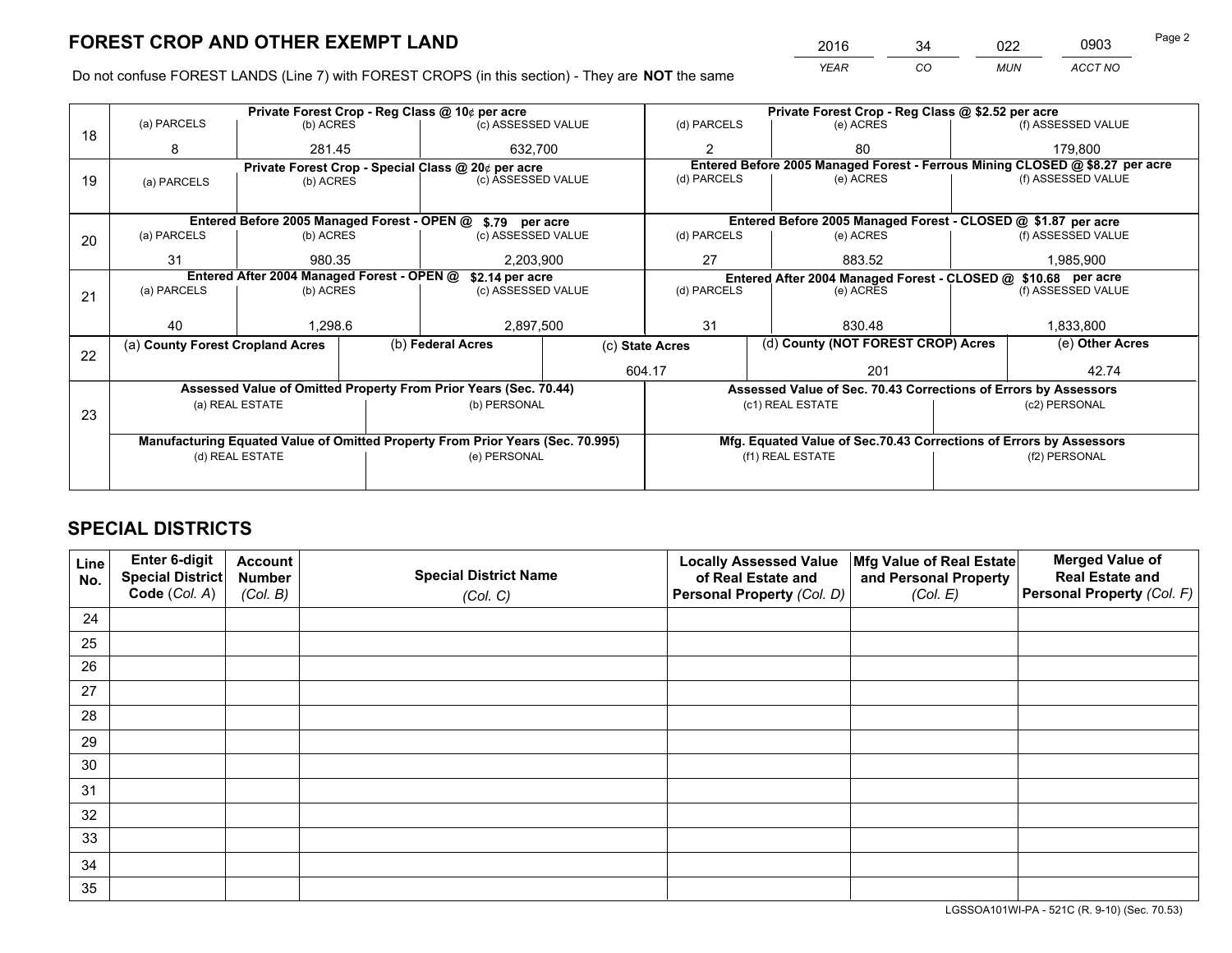|             |                                                                 |                                             |                                                         | <b>YEAR</b>                                                                       | CO<br><b>MUN</b>                                              | ACCT NO                                                                        |
|-------------|-----------------------------------------------------------------|---------------------------------------------|---------------------------------------------------------|-----------------------------------------------------------------------------------|---------------------------------------------------------------|--------------------------------------------------------------------------------|
| Line<br>No. | <b>Enter 6-digit</b><br><b>School District</b><br>Code (Col. A) | <b>Account</b><br><b>Number</b><br>(Col. B) | <b>School District Name</b><br>(Col. C)                 | <b>Locally Assessed Value</b><br>of Real Estate and<br>Personal Property (Col. D) | Mfg Value of Real Estate<br>and Personal Property<br>(Col. E) | <b>Merged Value of</b><br><b>Real Estate and</b><br>Personal Property (Col. F) |
|             | A. SCHOOL DISTRICTS (K-8 and K-12)                              |                                             |                                                         |                                                                                   |                                                               |                                                                                |
| 36          | 340140                                                          | 0204                                        | SCH D OF ANTIGO                                         | 82,414,225                                                                        | 683,300                                                       | 83,097,525                                                                     |
| 37          |                                                                 |                                             |                                                         |                                                                                   |                                                               |                                                                                |
| 38          |                                                                 |                                             |                                                         |                                                                                   |                                                               |                                                                                |
| 39          |                                                                 |                                             |                                                         |                                                                                   |                                                               |                                                                                |
| 40          |                                                                 |                                             |                                                         |                                                                                   |                                                               |                                                                                |
| 41<br>42    |                                                                 |                                             |                                                         |                                                                                   |                                                               |                                                                                |
| 43          |                                                                 |                                             |                                                         |                                                                                   |                                                               |                                                                                |
|             |                                                                 |                                             |                                                         |                                                                                   |                                                               |                                                                                |
| 44<br>45    |                                                                 |                                             |                                                         |                                                                                   |                                                               |                                                                                |
| 46          |                                                                 |                                             |                                                         |                                                                                   |                                                               |                                                                                |
| 47          |                                                                 |                                             |                                                         |                                                                                   |                                                               |                                                                                |
| 48          |                                                                 |                                             |                                                         |                                                                                   |                                                               |                                                                                |
| 49          |                                                                 |                                             |                                                         |                                                                                   |                                                               |                                                                                |
| 50          |                                                                 |                                             | TOTAL ASSESSED VALUE OF SCHOOL DISTRICTS (K-8 and K-12) | 82,414,225                                                                        | 683,300                                                       | 83,097,525                                                                     |
|             | <b>B.</b><br>UNION HIGH SCHOOL DISTRICTS                        |                                             |                                                         |                                                                                   |                                                               |                                                                                |
| 51          |                                                                 |                                             |                                                         |                                                                                   |                                                               |                                                                                |
| 52          |                                                                 |                                             |                                                         |                                                                                   |                                                               |                                                                                |
| 53          |                                                                 |                                             |                                                         |                                                                                   |                                                               |                                                                                |
| 54          |                                                                 |                                             |                                                         |                                                                                   |                                                               |                                                                                |
| 55          |                                                                 |                                             | TOTAL ASSESSED VALUE OF UNION HIGH SCHOOLS              |                                                                                   |                                                               |                                                                                |
|             | C.<br><b>TECHNICAL COLLEGE DISTRICTS</b>                        |                                             |                                                         |                                                                                   |                                                               |                                                                                |
| 56          | 001500                                                          | 0014                                        | NORTH CENTRAL TECHNICAL COLLEGE<br><b>WAUS</b>          | 82,414,225                                                                        | 683,300                                                       | 83,097,525                                                                     |
| 57          |                                                                 |                                             |                                                         |                                                                                   |                                                               |                                                                                |
| 58<br>59    |                                                                 |                                             | TOTAL ASSESSED VALUE OF TECHNICAL COLLEGES              |                                                                                   |                                                               |                                                                                |
|             |                                                                 |                                             |                                                         | 82,414,225                                                                        | 683,300                                                       | 83,097,525                                                                     |

34

022

 *I hereby certify, to the best of my knowledge and belief, this form is complete and correct.*

**SCHOOL DISTRICTS**

| Print name of preparer | Title                    |                | Date (MM / DD / CCYY) |
|------------------------|--------------------------|----------------|-----------------------|
|                        |                          |                |                       |
| Signature of preparer  | Contact Telephone Number | E-mail address |                       |
|                        | $\overline{\phantom{0}}$ |                |                       |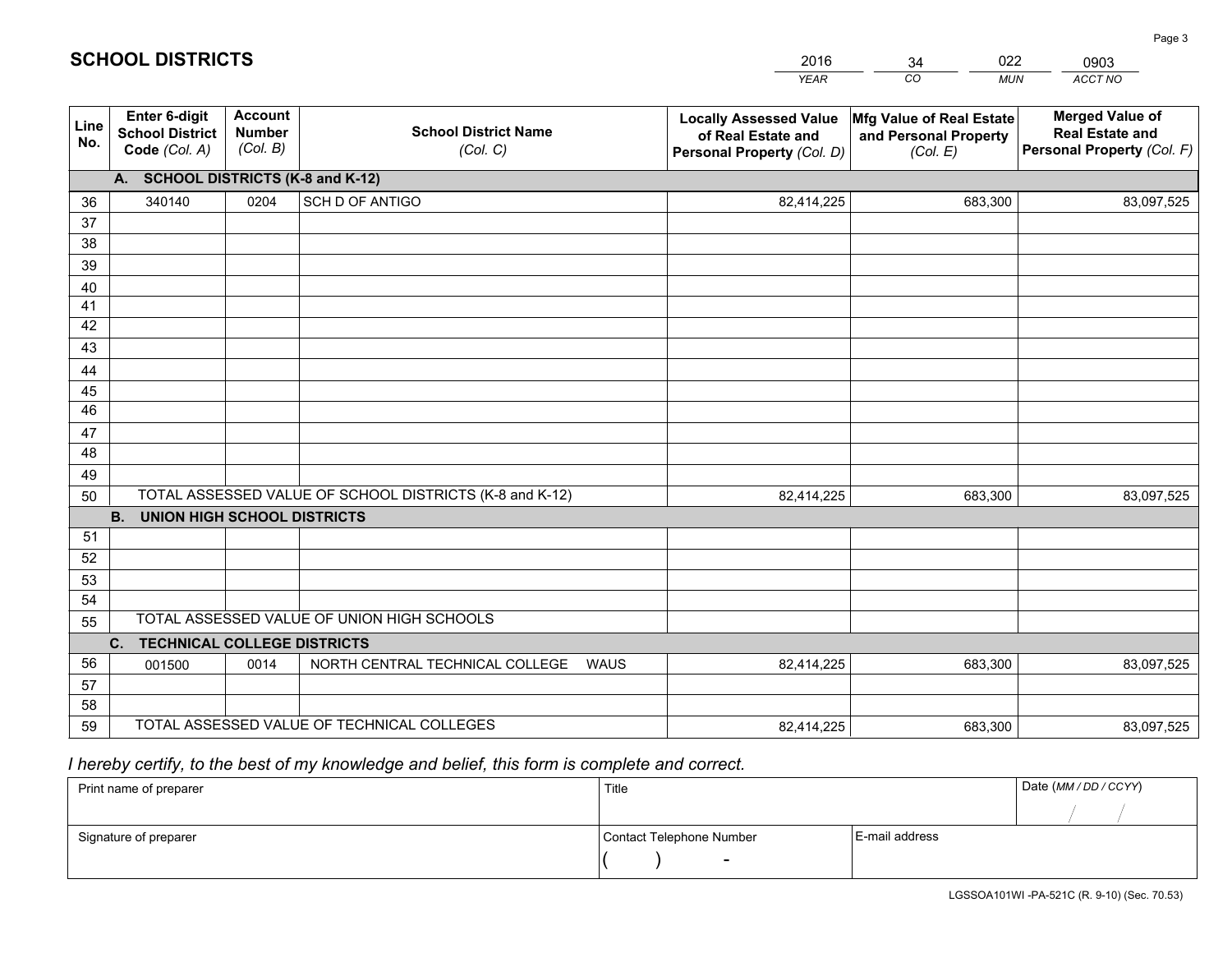#### **HIGHLIGHTS**

- 1. Complete the Statement of Assessment after the Board of Review. Reflect any changes made there.
- 2. Use black ink to complete.
- 3. Line 16 must equal Line 50, Col D.
- 4. Line 55 must equal the total of K-8 schools listed on lines 36-49. Do not include K-12 schools in this comparision.
- 5. Line 59, Col. D must equal Line 16.
- 6. Special District, School District and Technical College District values must include both real estate and personal property. Examples of Special districts are: town sanitary districts, public inland lake protection and rehabilitation districts, and metropolitan sewerage districts.
- 7. DO NOT INCLUDE Manufacturing property values.DOR will print these values on the final SOA.

JANE KOLPACK TOWN OF POLAR

TOWN OF POLAR **JANE KOLPACK** 

W6870 FIFTH AVENUE ROAD

W6870 FIFTH AVENUE ROAD

BRYANT, WI 54418

**BRYANT, WI 54418** 

 8. Accuracy of this form is very important. The values reported directly affect the equalized value DOR calculates for school and special districts.

#### **Page 1:**

 If not prefilled, enter the tax year,county and municipal code,municipal type, municipal name and county name on the top of form.

Check the Amended box, if filing an amended / corrected SOA.

 Report the parcel count, acres and assessed value of taxable general property, total parcel count, (real and personal), total acres, and values from final figures set by the Board of Review.

- A. Real Estate land and improvements (buildings, etc.) is reported on lines 1 8, total line 9.
- B. Personal Property is reported on lines 11 14, Column D, total line 15.
- C. To complete this report, use the computer produced summary of the assessment roll that shows these amounts.
- D. Use whole numbers only.
- E. Add each line across and each column down to verify entries.

#### **Page 2:**

- A. Report Special Items (not subject to general property tax).
- 1. Private Forest Croplands and Managed Forest Lands are reported on lines 18,19, 20 and 21. Be sure to report assessed values **NOT** taxes.
- 2. You should have copies of the orders of entry, orders of withdrawal, etc., to update your assessment roll.
	- 3. Show hundredths of acres (e.g. 39.75).
- 4. Tax exempt lands are reported on line 22.
- 5. Omitted property and sec. 70.43, Wis. Stats., corrections of errors by assessor are reported on line 23. Report real estate and personal property separately. These should be for **prior years**, not something found on the current assessment roll after the board of review.
- B. Special District (Lines 24-35) Include the value of both real and personal property.

 The Department of Revenue (DOR) preprints much of the information regarding names and codes for schools, special districts,etc. If a district is not listed, enter the name and value only, DOR will enter the proper code.

## **Page 3 School Districts:**

Include the value of both real and personal property.

Report School District (regular, elementary, union high school, and technical college).

- 1. Regular (K-12) and Elementary (K-8) school values are reported on lines 36-49, total on line 50.
- 2. Union High School (UHS) (use only if elementary schools are listed on lines 36-49) are reported on lines 51-54. UHS total value (line 55) must equal to the total **elementary school** values reported on lines 36-49. Do notinclude K-12 schools in this comparison.
- 3. Technical College values are reported on lines 56-58, total on line 59.
- 4. Use the computer summary that shows these amounts to complete this report.

#### **This form is due the second Monday in June. File this report only after your Board of Review is complete.**

 *If you have questions: Return forms to:*

Fax number: (608) 264-6887 PO Box 8971

 Email: lgs@revenue.wi.gov Wisconsin Department of Revenue Call: (608) 261-5341 Local Government Services Section 6-97Madison WI 53708-8971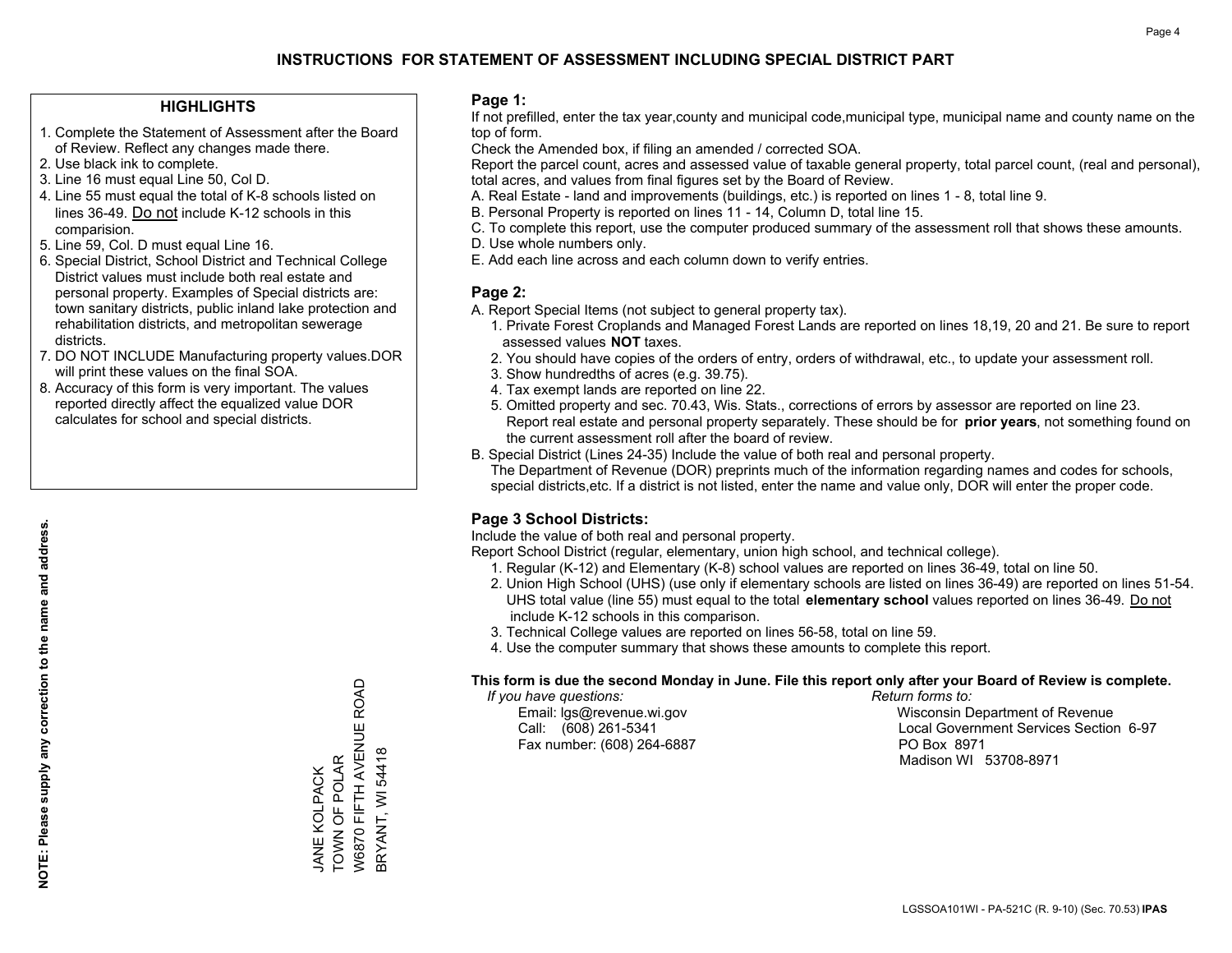**STATEMENT OF ASSESSMENT FOR 2016** 

|          |     | าจก⊿    |
|----------|-----|---------|
| $\cdots$ | MUN | ACCT NO |

|                | <b>FOR</b>                                                                                                                                                                                   | <b>TOWN OF</b><br><b>OF</b>                                  | <b>PRICE</b>             |              | <b>LANGLADE COUNTY</b>                              |                         |                      | <b>WHEN COMPLETING THIS DOCUMENT</b>     |  |
|----------------|----------------------------------------------------------------------------------------------------------------------------------------------------------------------------------------------|--------------------------------------------------------------|--------------------------|--------------|-----------------------------------------------------|-------------------------|----------------------|------------------------------------------|--|
|                |                                                                                                                                                                                              | Town - Village - City                                        | <b>Municipality Name</b> |              | <b>County Name</b>                                  |                         |                      | DO NOT WRITE OVER X's OR IN SHADED AREAS |  |
|                |                                                                                                                                                                                              | <b>REAL ESTATE</b>                                           |                          | PARCEL COUNT | NO. OF ACRES                                        | <b>VALUE OF</b>         | <b>VALUE OF</b>      | TOTAL VALUE OF LAND                      |  |
| Line<br>No.    |                                                                                                                                                                                              | (See Lines 18 - 22 for<br>other Real Estate)                 |                          |              | <b>WHOLE</b><br>TOTAL LAND MPROVEMENTS NUMBERS ONLY | <b>LAND</b>             | <b>IMPROVEMENTS</b>  | AND IMPROVEMENTS                         |  |
|                |                                                                                                                                                                                              |                                                              | Col. A                   | Col. B       | Col. C                                              | Col. D                  | Col. E               | Col. F                                   |  |
| $\mathbf 1$    | <b>RESIDENTIAL - Class 1</b>                                                                                                                                                                 |                                                              | 157                      | 130          | 319                                                 | 973,000                 | 10,034,900           | 11,007,900                               |  |
| 2              | <b>COMMERCIAL - Class 2</b>                                                                                                                                                                  |                                                              | 9                        | 5            | 23                                                  | 76,100                  | 305,700              | 381,800                                  |  |
| 3              | MANUFACTURING - Class 3                                                                                                                                                                      |                                                              | $\mathbf 0$              | 0            | $\Omega$                                            | 0                       | $\mathbf 0$          | $\Omega$                                 |  |
| 4              | <b>AGRICULTURAL - Class 4</b>                                                                                                                                                                |                                                              | 185                      |              | 5,046                                               | 836,700                 |                      | 836,700                                  |  |
| 5              | UNDEVELOPED - Class 5                                                                                                                                                                        |                                                              | 163                      |              | 383                                                 | 189,900                 |                      | 189,900                                  |  |
| 6              |                                                                                                                                                                                              | AGRICULTURAL FOREST - Class 5m                               | 34                       |              | 420                                                 | 404,900                 |                      | 404,900                                  |  |
| $\overline{7}$ | FOREST LANDS - Class 6                                                                                                                                                                       |                                                              | 95                       |              | 2,334                                               | 4,453,000               |                      | 4,453,000                                |  |
| 8              | OTHER - Class 7                                                                                                                                                                              |                                                              | 18                       | 32           | 56                                                  | 256,200                 | 1,762,900            | 2,019,100                                |  |
| 9              | TOTAL - ALL COLUMNS                                                                                                                                                                          |                                                              | 661                      | 167          | 8,581                                               | 7,189,800               | 12,103,500           | 19,293,300                               |  |
| 10             |                                                                                                                                                                                              | NUMBER OF PERSONAL PROPERTY ACCOUNTS IN ROLL                 |                          |              | 18                                                  | <b>LOCALLY ASSESSED</b> | <b>MANUFACTURING</b> | <b>MERGED</b>                            |  |
| 11             |                                                                                                                                                                                              | BOATS AND OTHER WATERCRAFT NOT EXEMPT - Code 1               |                          |              |                                                     | 0                       | 0                    | $\mathbf 0$                              |  |
| 12             |                                                                                                                                                                                              | MACHINERY, TOOLS AND PATTERNS - Code 2                       |                          |              |                                                     | 39,600                  | 0                    | 39,600                                   |  |
| 13             |                                                                                                                                                                                              | FURNITURE, FIXTURES AND EQUIPMENT - Code 3                   |                          |              |                                                     | 3,100                   | $\mathbf 0$          | 3,100                                    |  |
| 14             |                                                                                                                                                                                              | ALL OTHER PERSONAL PROPERTY NOT EXEMPT - Codes 4A, 4B, 4C    |                          |              |                                                     | 195,700                 | $\mathbf 0$          | 195,700                                  |  |
| 15             |                                                                                                                                                                                              | TOTAL OF PERSONAL PROPERTY NOT EXEMPT (Total of Lines 11-14) |                          |              |                                                     | 238,400                 | 0                    | 238,400                                  |  |
| 16             | AGGREGATE ASSESSED VALUE OF ALL PROPERTY SUBJECT TO THE GENERAL PROPERTY TAX (Total of Lines 9F and 15F)<br>MUST EQUAL TOTAL VALUE OF THE SCHOOL DISTRICTS (K-12 PLUS K-8) - Line 50, Col. F |                                                              |                          |              |                                                     |                         |                      | 19,531,700                               |  |
| 17             | <b>BOARD OF REVIEW</b>                                                                                                                                                                       |                                                              |                          |              | Name of Assessor                                    |                         | Telephone #          |                                          |  |
|                | DATE OF FINAL ADJOURNMENT<br><b>SCOTT ZILLMER</b><br>09/29/2016                                                                                                                              |                                                              |                          |              |                                                     |                         | (715) 754-2287       |                                          |  |

REMARKS

The Assessment Ratio to be used in calculating the estimated Fair Market Value on tax bills for this tax district is .982682545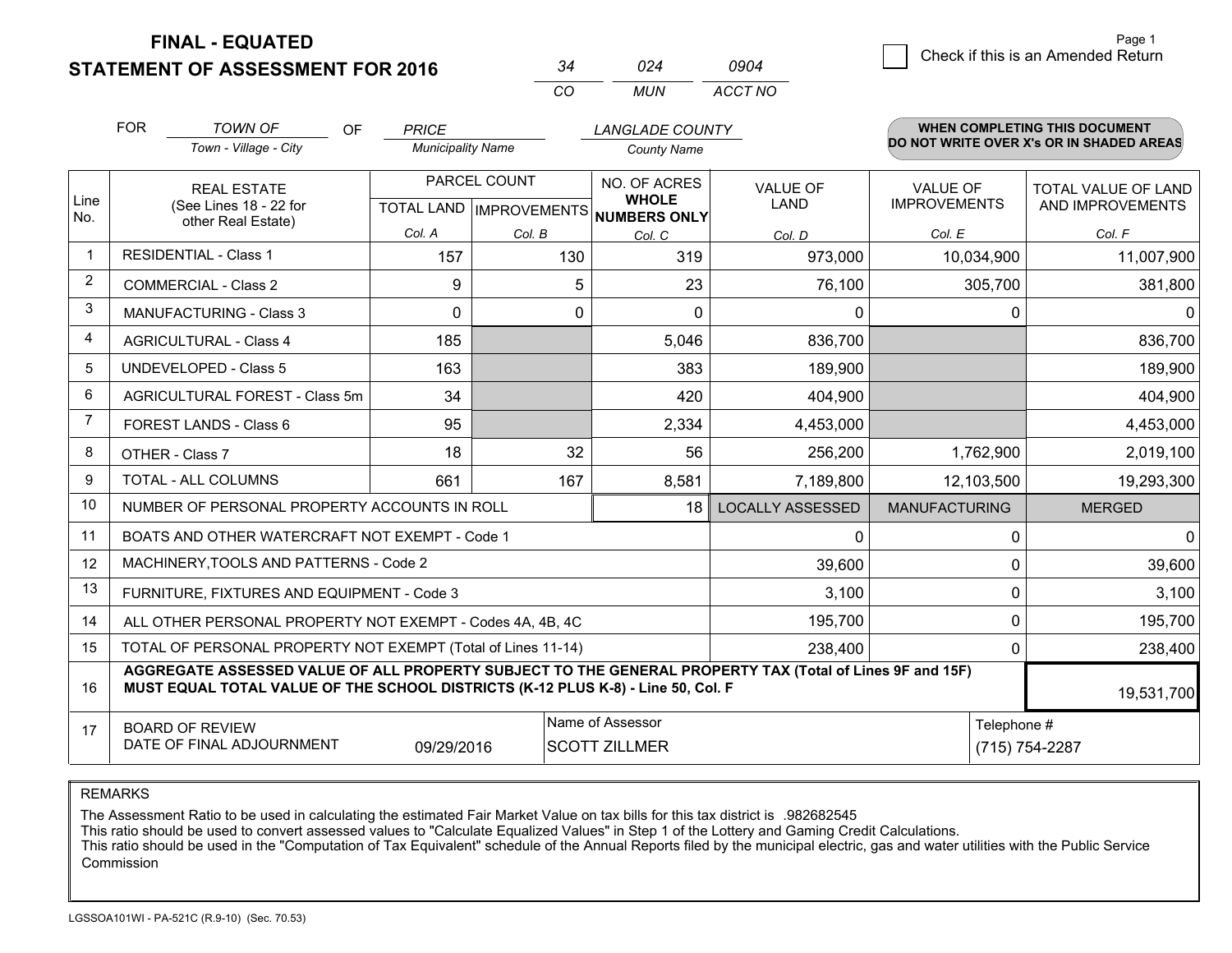*YEAR CO MUN ACCT NO* <sup>2016</sup> <sup>34</sup> <sup>024</sup> <sup>0904</sup>

Do not confuse FOREST LANDS (Line 7) with FOREST CROPS (in this section) - They are **NOT** the same

|    |                                                               |                 |  | Private Forest Crop - Reg Class @ 10¢ per acre                                 |                 |                                                               | Private Forest Crop - Reg Class @ \$2.52 per acre |                                                                              |               |                    |
|----|---------------------------------------------------------------|-----------------|--|--------------------------------------------------------------------------------|-----------------|---------------------------------------------------------------|---------------------------------------------------|------------------------------------------------------------------------------|---------------|--------------------|
| 18 | (a) PARCELS                                                   | (b) ACRES       |  | (c) ASSESSED VALUE                                                             |                 | (d) PARCELS                                                   |                                                   | (e) ACRES                                                                    |               | (f) ASSESSED VALUE |
|    |                                                               |                 |  |                                                                                |                 | 10                                                            |                                                   | 410.95                                                                       |               | 783.000            |
|    |                                                               |                 |  | Private Forest Crop - Special Class @ 20¢ per acre                             |                 |                                                               |                                                   | Entered Before 2005 Managed Forest - Ferrous Mining CLOSED @ \$8.27 per acre |               |                    |
| 19 | (a) PARCELS                                                   | (b) ACRES       |  | (c) ASSESSED VALUE                                                             |                 | (d) PARCELS                                                   |                                                   | (e) ACRES                                                                    |               | (f) ASSESSED VALUE |
|    |                                                               |                 |  |                                                                                |                 |                                                               |                                                   |                                                                              |               |                    |
|    |                                                               |                 |  | Entered Before 2005 Managed Forest - OPEN @ \$.79 per acre                     |                 |                                                               |                                                   | Entered Before 2005 Managed Forest - CLOSED @ \$1.87 per acre                |               |                    |
| 20 | (a) PARCELS                                                   | (b) ACRES       |  | (c) ASSESSED VALUE                                                             |                 | (d) PARCELS                                                   |                                                   | (e) ACRES                                                                    |               | (f) ASSESSED VALUE |
|    | 46                                                            | 1.672.5         |  | 3,133,200                                                                      |                 | 50                                                            |                                                   | 1.821.97                                                                     | 3,462,400     |                    |
|    | Entered After 2004 Managed Forest - OPEN @<br>\$2.14 per acre |                 |  |                                                                                |                 | Entered After 2004 Managed Forest - CLOSED @ \$10.68 per acre |                                                   |                                                                              |               |                    |
| 21 | (a) PARCELS                                                   | (b) ACRES       |  | (c) ASSESSED VALUE                                                             |                 | (d) PARCELS<br>(e) ACRES                                      |                                                   | (f) ASSESSED VALUE                                                           |               |                    |
|    |                                                               |                 |  |                                                                                |                 |                                                               |                                                   |                                                                              |               |                    |
|    | 27                                                            | 994.26          |  | 1,865,600                                                                      |                 | 28                                                            |                                                   | 888.65                                                                       |               | 1,678,300          |
| 22 | (a) County Forest Cropland Acres                              |                 |  | (b) Federal Acres                                                              | (c) State Acres |                                                               |                                                   | (d) County (NOT FOREST CROP) Acres                                           |               | (e) Other Acres    |
|    | 8,175.3                                                       |                 |  |                                                                                |                 | 499.99<br>240                                                 |                                                   |                                                                              |               | 86.07              |
|    |                                                               |                 |  | Assessed Value of Omitted Property From Prior Years (Sec. 70.44)               |                 |                                                               |                                                   | Assessed Value of Sec. 70.43 Corrections of Errors by Assessors              |               |                    |
|    |                                                               | (a) REAL ESTATE |  | (b) PERSONAL                                                                   |                 |                                                               |                                                   | (c1) REAL ESTATE                                                             |               | (c2) PERSONAL      |
| 23 |                                                               |                 |  |                                                                                |                 |                                                               |                                                   |                                                                              |               |                    |
|    |                                                               |                 |  | Manufacturing Equated Value of Omitted Property From Prior Years (Sec. 70.995) |                 |                                                               |                                                   | Mfg. Equated Value of Sec.70.43 Corrections of Errors by Assessors           |               |                    |
|    |                                                               | (d) REAL ESTATE |  | (e) PERSONAL                                                                   |                 | (f1) REAL ESTATE                                              |                                                   |                                                                              | (f2) PERSONAL |                    |
|    |                                                               |                 |  |                                                                                |                 |                                                               |                                                   |                                                                              |               |                    |

## **SPECIAL DISTRICTS**

| Line<br>No. | Enter 6-digit<br><b>Special District</b> | <b>Account</b><br><b>Number</b> | <b>Special District Name</b> | <b>Locally Assessed Value</b><br>of Real Estate and | Mfg Value of Real Estate<br>and Personal Property | <b>Merged Value of</b><br><b>Real Estate and</b> |
|-------------|------------------------------------------|---------------------------------|------------------------------|-----------------------------------------------------|---------------------------------------------------|--------------------------------------------------|
|             | Code (Col. A)                            | (Col. B)                        | (Col. C)                     | Personal Property (Col. D)                          | (Col. E)                                          | Personal Property (Col. F)                       |
| 24          |                                          |                                 |                              |                                                     |                                                   |                                                  |
| 25          |                                          |                                 |                              |                                                     |                                                   |                                                  |
| 26          |                                          |                                 |                              |                                                     |                                                   |                                                  |
| 27          |                                          |                                 |                              |                                                     |                                                   |                                                  |
| 28          |                                          |                                 |                              |                                                     |                                                   |                                                  |
| 29          |                                          |                                 |                              |                                                     |                                                   |                                                  |
| 30          |                                          |                                 |                              |                                                     |                                                   |                                                  |
| 31          |                                          |                                 |                              |                                                     |                                                   |                                                  |
| 32          |                                          |                                 |                              |                                                     |                                                   |                                                  |
| 33          |                                          |                                 |                              |                                                     |                                                   |                                                  |
| 34          |                                          |                                 |                              |                                                     |                                                   |                                                  |
| 35          |                                          |                                 |                              |                                                     |                                                   |                                                  |

LGSSOA101WI-PA - 521C (R. 9-10) (Sec. 70.53)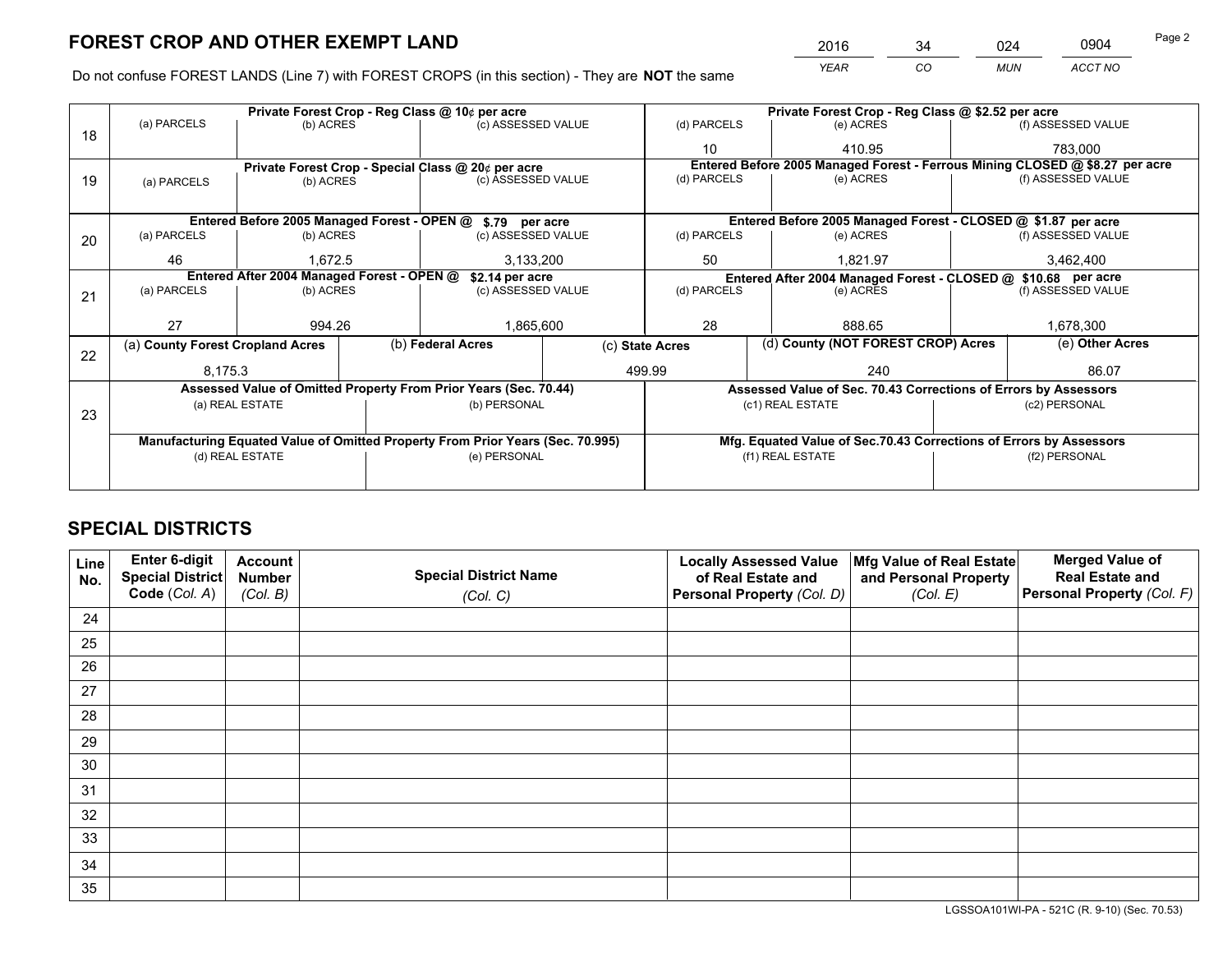|             |                                                          |                                             |                                                         | <b>YEAR</b>                                                                       | CO<br><b>MUN</b>                                              | ACCT NO                                                                        |  |  |  |  |
|-------------|----------------------------------------------------------|---------------------------------------------|---------------------------------------------------------|-----------------------------------------------------------------------------------|---------------------------------------------------------------|--------------------------------------------------------------------------------|--|--|--|--|
| Line<br>No. | Enter 6-digit<br><b>School District</b><br>Code (Col. A) | <b>Account</b><br><b>Number</b><br>(Col. B) | <b>School District Name</b><br>(Col. C)                 | <b>Locally Assessed Value</b><br>of Real Estate and<br>Personal Property (Col. D) | Mfg Value of Real Estate<br>and Personal Property<br>(Col. E) | <b>Merged Value of</b><br><b>Real Estate and</b><br>Personal Property (Col. F) |  |  |  |  |
|             | A. SCHOOL DISTRICTS (K-8 and K-12)                       |                                             |                                                         |                                                                                   |                                                               |                                                                                |  |  |  |  |
| 36          | 340140                                                   | 0204                                        | SCH D OF ANTIGO                                         | 19,531,700                                                                        |                                                               | 19,531,700                                                                     |  |  |  |  |
| 37          |                                                          |                                             |                                                         |                                                                                   |                                                               |                                                                                |  |  |  |  |
| 38          |                                                          |                                             |                                                         |                                                                                   |                                                               |                                                                                |  |  |  |  |
| 39          |                                                          |                                             |                                                         |                                                                                   |                                                               |                                                                                |  |  |  |  |
| 40          |                                                          |                                             |                                                         |                                                                                   |                                                               |                                                                                |  |  |  |  |
| 41          |                                                          |                                             |                                                         |                                                                                   |                                                               |                                                                                |  |  |  |  |
| 42<br>43    |                                                          |                                             |                                                         |                                                                                   |                                                               |                                                                                |  |  |  |  |
|             |                                                          |                                             |                                                         |                                                                                   |                                                               |                                                                                |  |  |  |  |
| 44<br>45    |                                                          |                                             |                                                         |                                                                                   |                                                               |                                                                                |  |  |  |  |
| 46          |                                                          |                                             |                                                         |                                                                                   |                                                               |                                                                                |  |  |  |  |
| 47          |                                                          |                                             |                                                         |                                                                                   |                                                               |                                                                                |  |  |  |  |
| 48          |                                                          |                                             |                                                         |                                                                                   |                                                               |                                                                                |  |  |  |  |
| 49          |                                                          |                                             |                                                         |                                                                                   |                                                               |                                                                                |  |  |  |  |
| 50          |                                                          |                                             | TOTAL ASSESSED VALUE OF SCHOOL DISTRICTS (K-8 and K-12) | 19,531,700                                                                        |                                                               | 19,531,700                                                                     |  |  |  |  |
|             | <b>B.</b><br><b>UNION HIGH SCHOOL DISTRICTS</b>          |                                             |                                                         |                                                                                   |                                                               |                                                                                |  |  |  |  |
| 51          |                                                          |                                             |                                                         |                                                                                   |                                                               |                                                                                |  |  |  |  |
| 52          |                                                          |                                             |                                                         |                                                                                   |                                                               |                                                                                |  |  |  |  |
| 53          |                                                          |                                             |                                                         |                                                                                   |                                                               |                                                                                |  |  |  |  |
| 54          |                                                          |                                             |                                                         |                                                                                   |                                                               |                                                                                |  |  |  |  |
| 55          |                                                          |                                             | TOTAL ASSESSED VALUE OF UNION HIGH SCHOOLS              |                                                                                   |                                                               |                                                                                |  |  |  |  |
|             | C.<br><b>TECHNICAL COLLEGE DISTRICTS</b>                 |                                             |                                                         |                                                                                   |                                                               |                                                                                |  |  |  |  |
| 56<br>57    | 001500                                                   | 0014                                        | NORTH CENTRAL TECHNICAL COLLEGE<br><b>WAUS</b>          | 19,531,700                                                                        |                                                               | 19,531,700                                                                     |  |  |  |  |
| 58          |                                                          |                                             |                                                         |                                                                                   |                                                               |                                                                                |  |  |  |  |
| 59          |                                                          |                                             | TOTAL ASSESSED VALUE OF TECHNICAL COLLEGES              | 19,531,700                                                                        |                                                               | 19,531,700                                                                     |  |  |  |  |
|             |                                                          |                                             |                                                         |                                                                                   |                                                               |                                                                                |  |  |  |  |

34

024

 *I hereby certify, to the best of my knowledge and belief, this form is complete and correct.*

**SCHOOL DISTRICTS**

| Print name of preparer | Title                    |                | Date (MM / DD / CCYY) |
|------------------------|--------------------------|----------------|-----------------------|
|                        |                          |                |                       |
| Signature of preparer  | Contact Telephone Number | E-mail address |                       |
|                        | $\overline{\phantom{0}}$ |                |                       |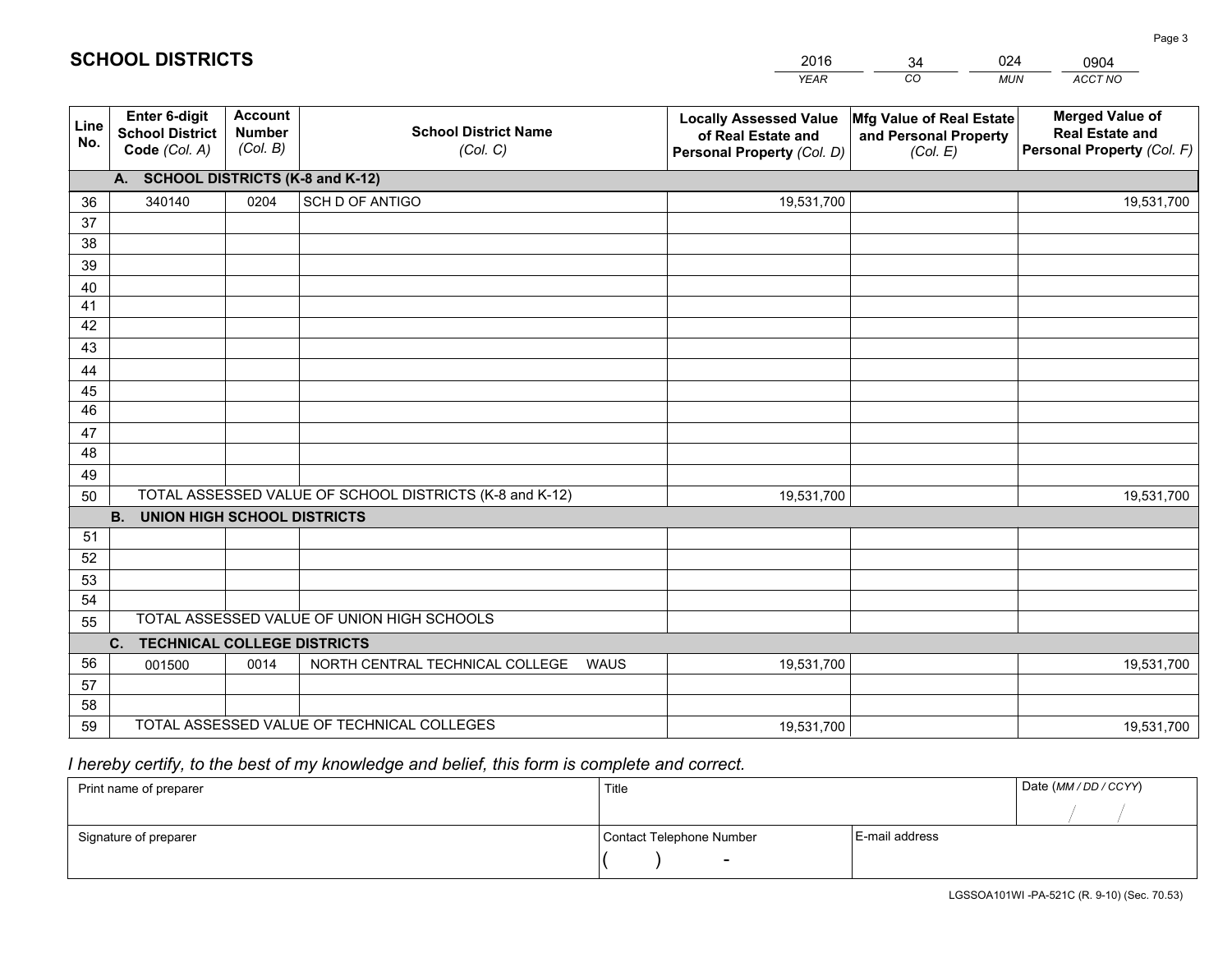#### **HIGHLIGHTS**

- 1. Complete the Statement of Assessment after the Board of Review. Reflect any changes made there.
- 2. Use black ink to complete.
- 3. Line 16 must equal Line 50, Col D.
- 4. Line 55 must equal the total of K-8 schools listed on lines 36-49. Do not include K-12 schools in this comparision.
- 5. Line 59, Col. D must equal Line 16.
- 6. Special District, School District and Technical College District values must include both real estate and personal property. Examples of Special districts are: town sanitary districts, public inland lake protection and rehabilitation districts, and metropolitan sewerage districts.
- 7. DO NOT INCLUDE Manufacturing property values.DOR will print these values on the final SOA.
- 8. Accuracy of this form is very important. The values reported directly affect the equalized value DOR calculates for school and special districts.

#### **Page 1:**

 If not prefilled, enter the tax year,county and municipal code,municipal type, municipal name and county name on the top of form.

Check the Amended box, if filing an amended / corrected SOA.

 Report the parcel count, acres and assessed value of taxable general property, total parcel count, (real and personal), total acres, and values from final figures set by the Board of Review.

- A. Real Estate land and improvements (buildings, etc.) is reported on lines 1 8, total line 9.
- B. Personal Property is reported on lines 11 14, Column D, total line 15.
- C. To complete this report, use the computer produced summary of the assessment roll that shows these amounts.
- D. Use whole numbers only.
- E. Add each line across and each column down to verify entries.

#### **Page 2:**

- A. Report Special Items (not subject to general property tax).
- 1. Private Forest Croplands and Managed Forest Lands are reported on lines 18,19, 20 and 21. Be sure to report assessed values **NOT** taxes.
- 2. You should have copies of the orders of entry, orders of withdrawal, etc., to update your assessment roll.
	- 3. Show hundredths of acres (e.g. 39.75).
- 4. Tax exempt lands are reported on line 22.
- 5. Omitted property and sec. 70.43, Wis. Stats., corrections of errors by assessor are reported on line 23. Report real estate and personal property separately. These should be for **prior years**, not something found on the current assessment roll after the board of review.
- B. Special District (Lines 24-35) Include the value of both real and personal property.
- The Department of Revenue (DOR) preprints much of the information regarding names and codes for schools, special districts,etc. If a district is not listed, enter the name and value only, DOR will enter the proper code.

## **Page 3 School Districts:**

Include the value of both real and personal property.

Report School District (regular, elementary, union high school, and technical college).

- 1. Regular (K-12) and Elementary (K-8) school values are reported on lines 36-49, total on line 50.
- 2. Union High School (UHS) (use only if elementary schools are listed on lines 36-49) are reported on lines 51-54. UHS total value (line 55) must equal to the total **elementary school** values reported on lines 36-49. Do notinclude K-12 schools in this comparison.
- 3. Technical College values are reported on lines 56-58, total on line 59.
- 4. Use the computer summary that shows these amounts to complete this report.

#### **This form is due the second Monday in June. File this report only after your Board of Review is complete.**

 *If you have questions: Return forms to:*

Fax number: (608) 264-6887 PO Box 8971

 Email: lgs@revenue.wi.gov Wisconsin Department of Revenue Call: (608) 261-5341 Local Government Services Section 6-97Madison WI 53708-8971

NANCY JONES TOWN OF PRICE N5479 KENTWOODS RD BRYANT, WI 54418

NANCY JONES<br>TOWN OF PRICE

윤

**BRYANT, WI 54418**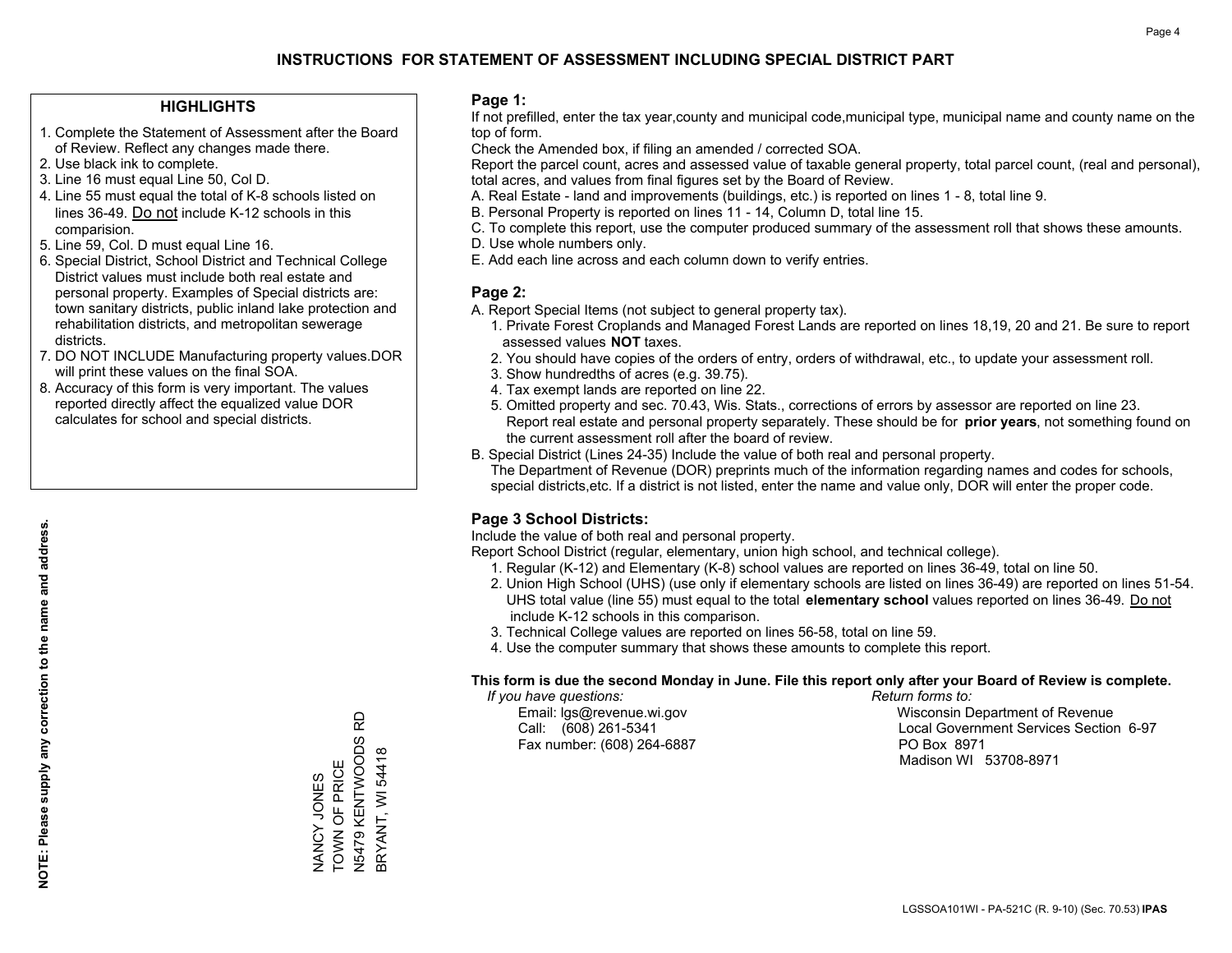**STATEMENT OF ASSESSMENT FOR 2016** 

| 34  | 026  | 0905    |
|-----|------|---------|
| CO. | MUN. | ACCT NO |

|                | <b>FOR</b><br><b>TOWN OF</b><br><b>OF</b><br><b>LANGLADE COUNTY</b><br><b>ROLLING</b><br>Town - Village - City<br><b>Municipality Name</b><br><b>County Name</b>                                            |                                                              |        |              |                                                     |                         | WHEN COMPLETING THIS DOCUMENT<br>DO NOT WRITE OVER X's OR IN SHADED AREAS |                     |  |
|----------------|-------------------------------------------------------------------------------------------------------------------------------------------------------------------------------------------------------------|--------------------------------------------------------------|--------|--------------|-----------------------------------------------------|-------------------------|---------------------------------------------------------------------------|---------------------|--|
|                |                                                                                                                                                                                                             |                                                              |        |              |                                                     |                         |                                                                           |                     |  |
|                |                                                                                                                                                                                                             | <b>REAL ESTATE</b>                                           |        | PARCEL COUNT | NO. OF ACRES                                        | <b>VALUE OF</b>         | <b>VALUE OF</b>                                                           | TOTAL VALUE OF LAND |  |
| Line<br>No.    |                                                                                                                                                                                                             | (See Lines 18 - 22 for<br>other Real Estate)                 |        |              | <b>WHOLE</b><br>TOTAL LAND MPROVEMENTS NUMBERS ONLY | <b>LAND</b>             | <b>IMPROVEMENTS</b>                                                       | AND IMPROVEMENTS    |  |
|                |                                                                                                                                                                                                             |                                                              | Col. A | Col. B       | Col. C                                              | Col. D                  | Col. E                                                                    | Col. F              |  |
| $\mathbf 1$    |                                                                                                                                                                                                             | <b>RESIDENTIAL - Class 1</b>                                 | 674    | 584          | 1,626                                               | 6,000,100               | 66,518,000                                                                | 72,518,100          |  |
| $\overline{2}$ |                                                                                                                                                                                                             | <b>COMMERCIAL - Class 2</b>                                  | 40     | 33           | 190                                                 | 800,800                 | 4,234,400                                                                 | 5,035,200           |  |
| 3              |                                                                                                                                                                                                             | <b>MANUFACTURING - Class 3</b>                               | 5      | 3            | 150                                                 | 748,500                 | 2,226,000                                                                 | 2,974,500           |  |
| 4              |                                                                                                                                                                                                             | <b>AGRICULTURAL - Class 4</b>                                | 365    |              | 7,365                                               | 1,203,400               |                                                                           | 1,203,400           |  |
| 5              |                                                                                                                                                                                                             | <b>UNDEVELOPED - Class 5</b>                                 | 400    |              | 3,195                                               | 1,849,200               |                                                                           | 1,849,200           |  |
| 6              | AGRICULTURAL FOREST - Class 5m                                                                                                                                                                              |                                                              | 142    |              | 1,594                                               | 1,807,500               |                                                                           | 1,807,500           |  |
| 7              | FOREST LANDS - Class 6                                                                                                                                                                                      |                                                              | 261    |              | 4,501                                               | 10,053,300              |                                                                           | 10,053,300          |  |
| 8              |                                                                                                                                                                                                             | OTHER - Class 7                                              | 68     | 71           | 155                                                 | 423,800                 | 8,911,200                                                                 | 9,335,000           |  |
| 9              |                                                                                                                                                                                                             | TOTAL - ALL COLUMNS                                          | 1,955  | 691          | 18,776                                              | 22,886,600              | 81,889,600                                                                | 104,776,200         |  |
| 10             |                                                                                                                                                                                                             | NUMBER OF PERSONAL PROPERTY ACCOUNTS IN ROLL                 |        |              | 34                                                  | <b>LOCALLY ASSESSED</b> | <b>MANUFACTURING</b>                                                      | <b>MERGED</b>       |  |
| 11             |                                                                                                                                                                                                             | BOATS AND OTHER WATERCRAFT NOT EXEMPT - Code 1               |        |              |                                                     | 0                       | 0                                                                         | $\overline{0}$      |  |
| 12             |                                                                                                                                                                                                             | MACHINERY, TOOLS AND PATTERNS - Code 2                       |        |              |                                                     | 369,500                 | 769,400                                                                   | 1,138,900           |  |
| 13             |                                                                                                                                                                                                             | FURNITURE, FIXTURES AND EQUIPMENT - Code 3                   |        |              |                                                     | 165,300                 | 48,500                                                                    | 213,800             |  |
| 14             |                                                                                                                                                                                                             | ALL OTHER PERSONAL PROPERTY NOT EXEMPT - Codes 4A, 4B, 4C    |        |              |                                                     | 102,700                 | 3,900                                                                     | 106,600             |  |
| 15             |                                                                                                                                                                                                             | TOTAL OF PERSONAL PROPERTY NOT EXEMPT (Total of Lines 11-14) |        |              |                                                     | 637,500                 | 821,800                                                                   | 1,459,300           |  |
| 16             | AGGREGATE ASSESSED VALUE OF ALL PROPERTY SUBJECT TO THE GENERAL PROPERTY TAX (Total of Lines 9F and 15F)<br>MUST EQUAL TOTAL VALUE OF THE SCHOOL DISTRICTS (K-12 PLUS K-8) - Line 50, Col. F<br>106,235,500 |                                                              |        |              |                                                     |                         |                                                                           |                     |  |
| 17             | Name of Assessor<br>Telephone #<br><b>BOARD OF REVIEW</b><br>DATE OF FINAL ADJOURNMENT<br><b>BAZILE ASSESSMENT SERVICE</b><br>05/25/2016                                                                    |                                                              |        |              |                                                     |                         |                                                                           | (715) 535-2692      |  |

REMARKS

The Assessment Ratio to be used in calculating the estimated Fair Market Value on tax bills for this tax district is 1.044161102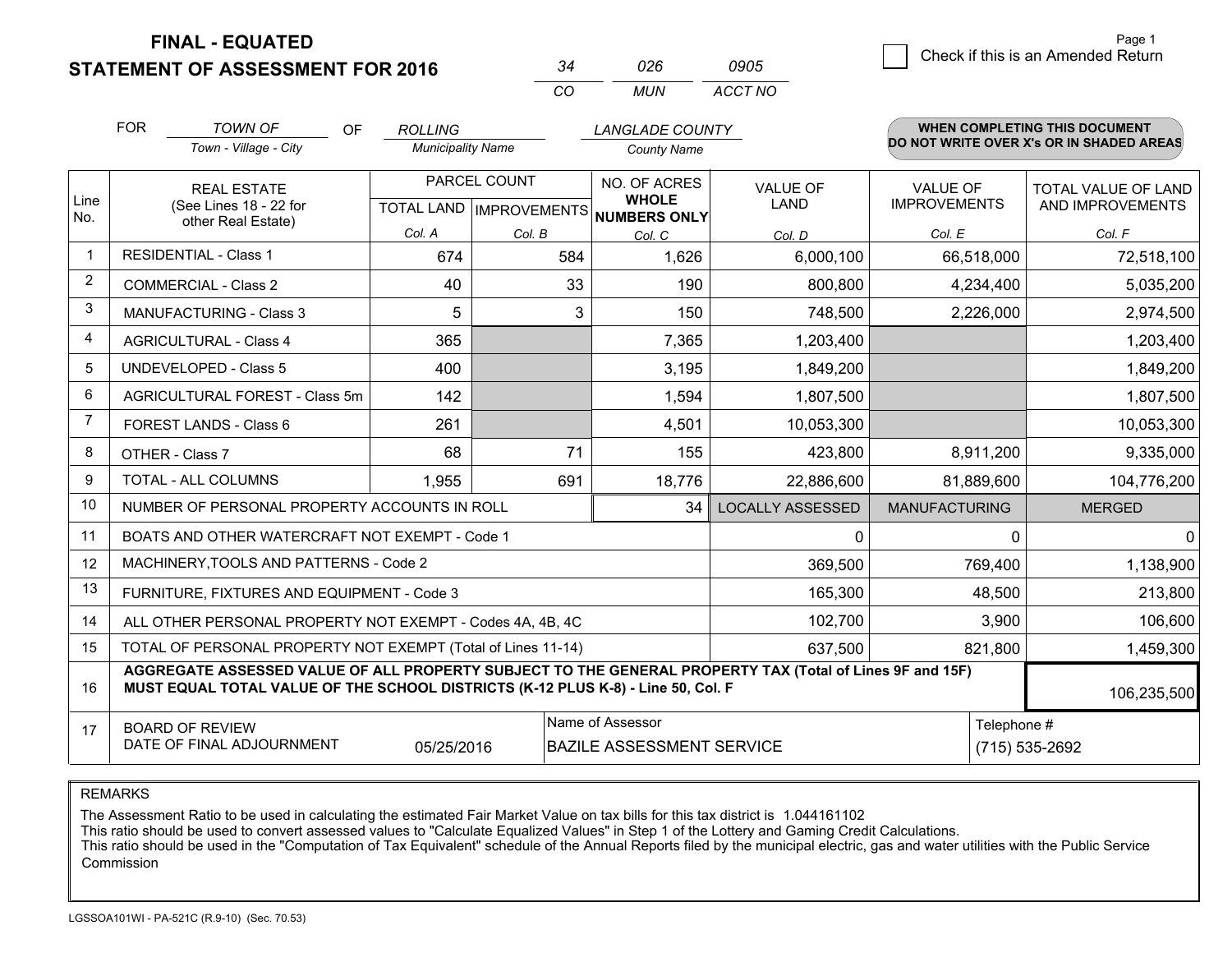*YEAR CO MUN ACCT NO* <sup>2016</sup> <sup>34</sup> <sup>026</sup> <sup>0905</sup> Page 2

Do not confuse FOREST LANDS (Line 7) with FOREST CROPS (in this section) - They are **NOT** the same

|    |                                                                                |                                             |       | Private Forest Crop - Reg Class @ 10¢ per acre                   |         | Private Forest Crop - Reg Class @ \$2.52 per acre             |  |                                                                    |               |                                                                              |
|----|--------------------------------------------------------------------------------|---------------------------------------------|-------|------------------------------------------------------------------|---------|---------------------------------------------------------------|--|--------------------------------------------------------------------|---------------|------------------------------------------------------------------------------|
| 18 | (a) PARCELS                                                                    | (b) ACRES                                   |       | (c) ASSESSED VALUE                                               |         | (d) PARCELS                                                   |  | (e) ACRES                                                          |               | (f) ASSESSED VALUE                                                           |
|    |                                                                                |                                             | 248.5 |                                                                  | 484.700 |                                                               |  | 80                                                                 |               | 156,000                                                                      |
|    |                                                                                |                                             |       | Private Forest Crop - Special Class @ 20¢ per acre               |         |                                                               |  |                                                                    |               | Entered Before 2005 Managed Forest - Ferrous Mining CLOSED @ \$8.27 per acre |
| 19 | (a) PARCELS                                                                    | (b) ACRES                                   |       | (c) ASSESSED VALUE                                               |         | (d) PARCELS                                                   |  | (e) ACRES                                                          |               | (f) ASSESSED VALUE                                                           |
|    |                                                                                |                                             |       |                                                                  |         |                                                               |  |                                                                    |               |                                                                              |
|    |                                                                                | Entered Before 2005 Managed Forest - OPEN @ |       | \$.79 per acre                                                   |         |                                                               |  | Entered Before 2005 Managed Forest - CLOSED @ \$1.87 per acre      |               |                                                                              |
| 20 | (a) PARCELS                                                                    | (b) ACRES                                   |       | (c) ASSESSED VALUE                                               |         | (d) PARCELS                                                   |  | (e) ACRES                                                          |               | (f) ASSESSED VALUE                                                           |
|    | 11                                                                             | 329.54                                      |       | 787,200<br>55                                                    |         |                                                               |  | 1,737.48                                                           | 4,055,400     |                                                                              |
|    | Entered After 2004 Managed Forest - OPEN @<br>\$2.14 per acre                  |                                             |       |                                                                  |         | Entered After 2004 Managed Forest - CLOSED @ \$10.68 per acre |  |                                                                    |               |                                                                              |
| 21 | (a) PARCELS                                                                    | (b) ACRES                                   |       | (c) ASSESSED VALUE                                               |         | (d) PARCELS<br>(e) ACRES                                      |  |                                                                    |               | (f) ASSESSED VALUE                                                           |
|    |                                                                                |                                             |       |                                                                  |         |                                                               |  |                                                                    |               |                                                                              |
|    |                                                                                | 144.38                                      |       | 329,200                                                          | 47      |                                                               |  | 1.362.57                                                           |               | 2,906,000                                                                    |
|    | (a) County Forest Cropland Acres                                               |                                             |       | (b) Federal Acres                                                |         | (c) State Acres                                               |  | (d) County (NOT FOREST CROP) Acres                                 |               | (e) Other Acres                                                              |
| 22 |                                                                                |                                             |       |                                                                  |         | 40                                                            |  | 123.16                                                             |               | 77.7                                                                         |
|    |                                                                                |                                             |       | Assessed Value of Omitted Property From Prior Years (Sec. 70.44) |         |                                                               |  |                                                                    |               |                                                                              |
|    |                                                                                |                                             |       |                                                                  |         |                                                               |  | Assessed Value of Sec. 70.43 Corrections of Errors by Assessors    |               |                                                                              |
| 23 |                                                                                | (a) REAL ESTATE                             |       | (b) PERSONAL                                                     |         |                                                               |  | (c1) REAL ESTATE                                                   |               | (c2) PERSONAL                                                                |
|    |                                                                                |                                             |       |                                                                  |         |                                                               |  |                                                                    |               |                                                                              |
|    | Manufacturing Equated Value of Omitted Property From Prior Years (Sec. 70.995) |                                             |       |                                                                  |         |                                                               |  | Mfg. Equated Value of Sec.70.43 Corrections of Errors by Assessors |               |                                                                              |
|    |                                                                                | (d) REAL ESTATE                             |       | (e) PERSONAL                                                     |         |                                                               |  | (f1) REAL ESTATE                                                   | (f2) PERSONAL |                                                                              |
|    |                                                                                |                                             |       |                                                                  |         |                                                               |  |                                                                    |               |                                                                              |

## **SPECIAL DISTRICTS**

| Line<br>No. | Enter 6-digit<br>Special District | <b>Account</b><br><b>Number</b> | <b>Special District Name</b> | <b>Locally Assessed Value</b><br>of Real Estate and | Mfg Value of Real Estate<br>and Personal Property | <b>Merged Value of</b><br><b>Real Estate and</b> |
|-------------|-----------------------------------|---------------------------------|------------------------------|-----------------------------------------------------|---------------------------------------------------|--------------------------------------------------|
|             | Code (Col. A)                     | (Col. B)                        | (Col. C)                     | Personal Property (Col. D)                          | (Col. E)                                          | Personal Property (Col. F)                       |
| 24          |                                   |                                 |                              |                                                     |                                                   |                                                  |
| 25          |                                   |                                 |                              |                                                     |                                                   |                                                  |
| 26          |                                   |                                 |                              |                                                     |                                                   |                                                  |
| 27          |                                   |                                 |                              |                                                     |                                                   |                                                  |
| 28          |                                   |                                 |                              |                                                     |                                                   |                                                  |
| 29          |                                   |                                 |                              |                                                     |                                                   |                                                  |
| 30          |                                   |                                 |                              |                                                     |                                                   |                                                  |
| 31          |                                   |                                 |                              |                                                     |                                                   |                                                  |
| 32          |                                   |                                 |                              |                                                     |                                                   |                                                  |
| 33          |                                   |                                 |                              |                                                     |                                                   |                                                  |
| 34          |                                   |                                 |                              |                                                     |                                                   |                                                  |
| 35          |                                   |                                 |                              |                                                     |                                                   |                                                  |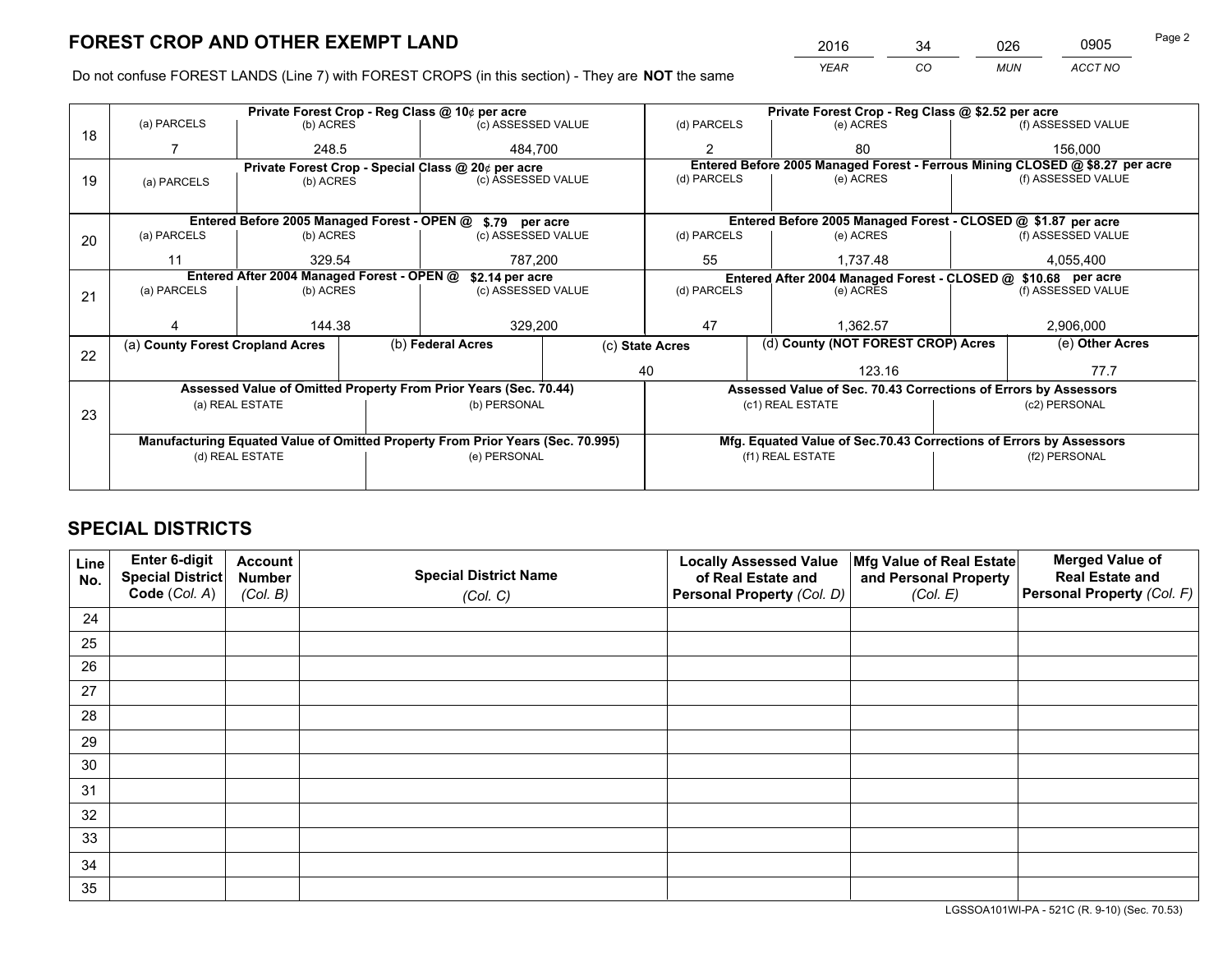|             |                                                                 |                                             |                                                         | <b>YEAR</b>                                                                       | CO<br><b>MUN</b>                                              | ACCT NO                                                                        |  |  |  |  |
|-------------|-----------------------------------------------------------------|---------------------------------------------|---------------------------------------------------------|-----------------------------------------------------------------------------------|---------------------------------------------------------------|--------------------------------------------------------------------------------|--|--|--|--|
| Line<br>No. | <b>Enter 6-digit</b><br><b>School District</b><br>Code (Col. A) | <b>Account</b><br><b>Number</b><br>(Col. B) | <b>School District Name</b><br>(Col. C)                 | <b>Locally Assessed Value</b><br>of Real Estate and<br>Personal Property (Col. D) | Mfg Value of Real Estate<br>and Personal Property<br>(Col. E) | <b>Merged Value of</b><br><b>Real Estate and</b><br>Personal Property (Col. F) |  |  |  |  |
|             | A. SCHOOL DISTRICTS (K-8 and K-12)                              |                                             |                                                         |                                                                                   |                                                               |                                                                                |  |  |  |  |
| 36          | 340140                                                          | 0204                                        | SCH D OF ANTIGO                                         | 102,439,200                                                                       | 3,796,300                                                     | 106,235,500                                                                    |  |  |  |  |
| 37          |                                                                 |                                             |                                                         |                                                                                   |                                                               |                                                                                |  |  |  |  |
| 38          |                                                                 |                                             |                                                         |                                                                                   |                                                               |                                                                                |  |  |  |  |
| 39          |                                                                 |                                             |                                                         |                                                                                   |                                                               |                                                                                |  |  |  |  |
| 40          |                                                                 |                                             |                                                         |                                                                                   |                                                               |                                                                                |  |  |  |  |
| 41<br>42    |                                                                 |                                             |                                                         |                                                                                   |                                                               |                                                                                |  |  |  |  |
| 43          |                                                                 |                                             |                                                         |                                                                                   |                                                               |                                                                                |  |  |  |  |
|             |                                                                 |                                             |                                                         |                                                                                   |                                                               |                                                                                |  |  |  |  |
| 44<br>45    |                                                                 |                                             |                                                         |                                                                                   |                                                               |                                                                                |  |  |  |  |
| 46          |                                                                 |                                             |                                                         |                                                                                   |                                                               |                                                                                |  |  |  |  |
| 47          |                                                                 |                                             |                                                         |                                                                                   |                                                               |                                                                                |  |  |  |  |
| 48          |                                                                 |                                             |                                                         |                                                                                   |                                                               |                                                                                |  |  |  |  |
| 49          |                                                                 |                                             |                                                         |                                                                                   |                                                               |                                                                                |  |  |  |  |
| 50          |                                                                 |                                             | TOTAL ASSESSED VALUE OF SCHOOL DISTRICTS (K-8 and K-12) | 102,439,200                                                                       | 3,796,300                                                     | 106,235,500                                                                    |  |  |  |  |
|             | <b>B.</b><br>UNION HIGH SCHOOL DISTRICTS                        |                                             |                                                         |                                                                                   |                                                               |                                                                                |  |  |  |  |
| 51          |                                                                 |                                             |                                                         |                                                                                   |                                                               |                                                                                |  |  |  |  |
| 52          |                                                                 |                                             |                                                         |                                                                                   |                                                               |                                                                                |  |  |  |  |
| 53          |                                                                 |                                             |                                                         |                                                                                   |                                                               |                                                                                |  |  |  |  |
| 54          |                                                                 |                                             |                                                         |                                                                                   |                                                               |                                                                                |  |  |  |  |
| 55          |                                                                 |                                             | TOTAL ASSESSED VALUE OF UNION HIGH SCHOOLS              |                                                                                   |                                                               |                                                                                |  |  |  |  |
|             | C.<br><b>TECHNICAL COLLEGE DISTRICTS</b>                        |                                             |                                                         |                                                                                   |                                                               |                                                                                |  |  |  |  |
| 56          | 001500                                                          | 0014                                        | NORTH CENTRAL TECHNICAL COLLEGE<br><b>WAUS</b>          | 102,439,200                                                                       | 3,796,300                                                     | 106,235,500                                                                    |  |  |  |  |
| 57<br>58    |                                                                 |                                             |                                                         |                                                                                   |                                                               |                                                                                |  |  |  |  |
| 59          |                                                                 |                                             | TOTAL ASSESSED VALUE OF TECHNICAL COLLEGES              | 102,439,200                                                                       | 3,796,300                                                     | 106,235,500                                                                    |  |  |  |  |
|             |                                                                 |                                             |                                                         |                                                                                   |                                                               |                                                                                |  |  |  |  |

34

026

 *I hereby certify, to the best of my knowledge and belief, this form is complete and correct.*

**SCHOOL DISTRICTS**

| Print name of preparer | Title                    |                | Date (MM / DD / CCYY) |
|------------------------|--------------------------|----------------|-----------------------|
|                        |                          |                |                       |
| Signature of preparer  | Contact Telephone Number | E-mail address |                       |
|                        | $\overline{\phantom{0}}$ |                |                       |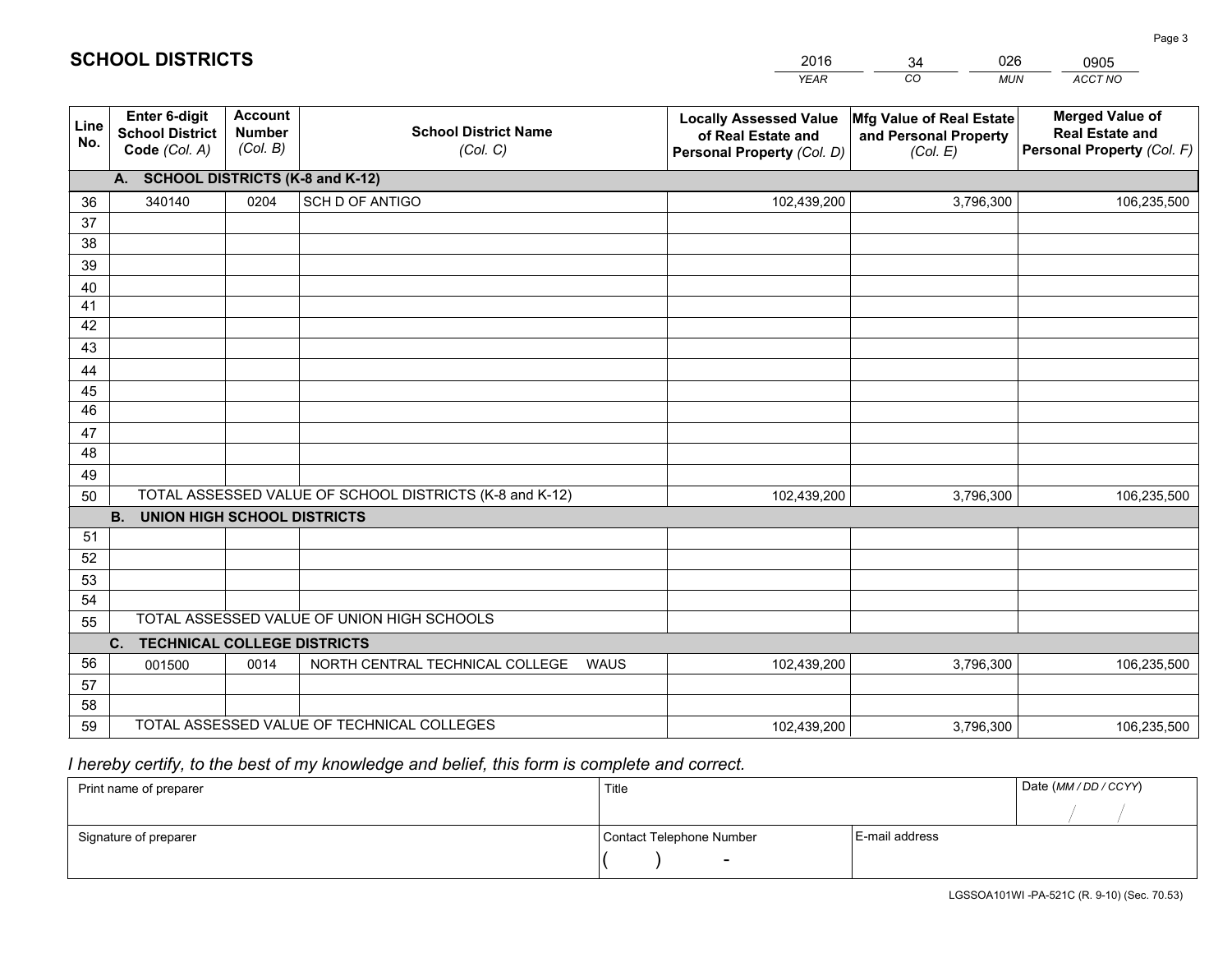#### **HIGHLIGHTS**

- 1. Complete the Statement of Assessment after the Board of Review. Reflect any changes made there.
- 2. Use black ink to complete.
- 3. Line 16 must equal Line 50, Col D.
- 4. Line 55 must equal the total of K-8 schools listed on lines 36-49. Do not include K-12 schools in this comparision.
- 5. Line 59, Col. D must equal Line 16.
- 6. Special District, School District and Technical College District values must include both real estate and personal property. Examples of Special districts are: town sanitary districts, public inland lake protection and rehabilitation districts, and metropolitan sewerage districts.
- 7. DO NOT INCLUDE Manufacturing property values.DOR will print these values on the final SOA.
- 8. Accuracy of this form is very important. The values reported directly affect the equalized value DOR calculates for school and special districts.

#### **Page 1:**

 If not prefilled, enter the tax year,county and municipal code,municipal type, municipal name and county name on the top of form.

Check the Amended box, if filing an amended / corrected SOA.

 Report the parcel count, acres and assessed value of taxable general property, total parcel count, (real and personal), total acres, and values from final figures set by the Board of Review.

- A. Real Estate land and improvements (buildings, etc.) is reported on lines 1 8, total line 9.
- B. Personal Property is reported on lines 11 14, Column D, total line 15.
- C. To complete this report, use the computer produced summary of the assessment roll that shows these amounts.
- D. Use whole numbers only.
- E. Add each line across and each column down to verify entries.

#### **Page 2:**

- A. Report Special Items (not subject to general property tax).
- 1. Private Forest Croplands and Managed Forest Lands are reported on lines 18,19, 20 and 21. Be sure to report assessed values **NOT** taxes.
- 2. You should have copies of the orders of entry, orders of withdrawal, etc., to update your assessment roll.
	- 3. Show hundredths of acres (e.g. 39.75).
- 4. Tax exempt lands are reported on line 22.
- 5. Omitted property and sec. 70.43, Wis. Stats., corrections of errors by assessor are reported on line 23. Report real estate and personal property separately. These should be for **prior years**, not something found on the current assessment roll after the board of review.
- B. Special District (Lines 24-35) Include the value of both real and personal property.
- The Department of Revenue (DOR) preprints much of the information regarding names and codes for schools, special districts,etc. If a district is not listed, enter the name and value only, DOR will enter the proper code.

## **Page 3 School Districts:**

Include the value of both real and personal property.

Report School District (regular, elementary, union high school, and technical college).

- 1. Regular (K-12) and Elementary (K-8) school values are reported on lines 36-49, total on line 50.
- 2. Union High School (UHS) (use only if elementary schools are listed on lines 36-49) are reported on lines 51-54. UHS total value (line 55) must equal to the total **elementary school** values reported on lines 36-49. Do notinclude K-12 schools in this comparison.
- 3. Technical College values are reported on lines 56-58, total on line 59.
- 4. Use the computer summary that shows these amounts to complete this report.

#### **This form is due the second Monday in June. File this report only after your Board of Review is complete.**

 *If you have questions: Return forms to:*

Fax number: (608) 264-6887 PO Box 8971

 Email: lgs@revenue.wi.gov Wisconsin Department of Revenue Call: (608) 261-5341 Local Government Services Section 6-97Madison WI 53708-8971

ANTIGO, WI 54409 - 8826 ANTIGO, WI 54409 - 8826 TOWN OF ROLLING PEG SCHROEPFER<br>TOWN OF ROLLING PEG SCHROEPFER W10166 BIRCH RD W10166 BIRCH RD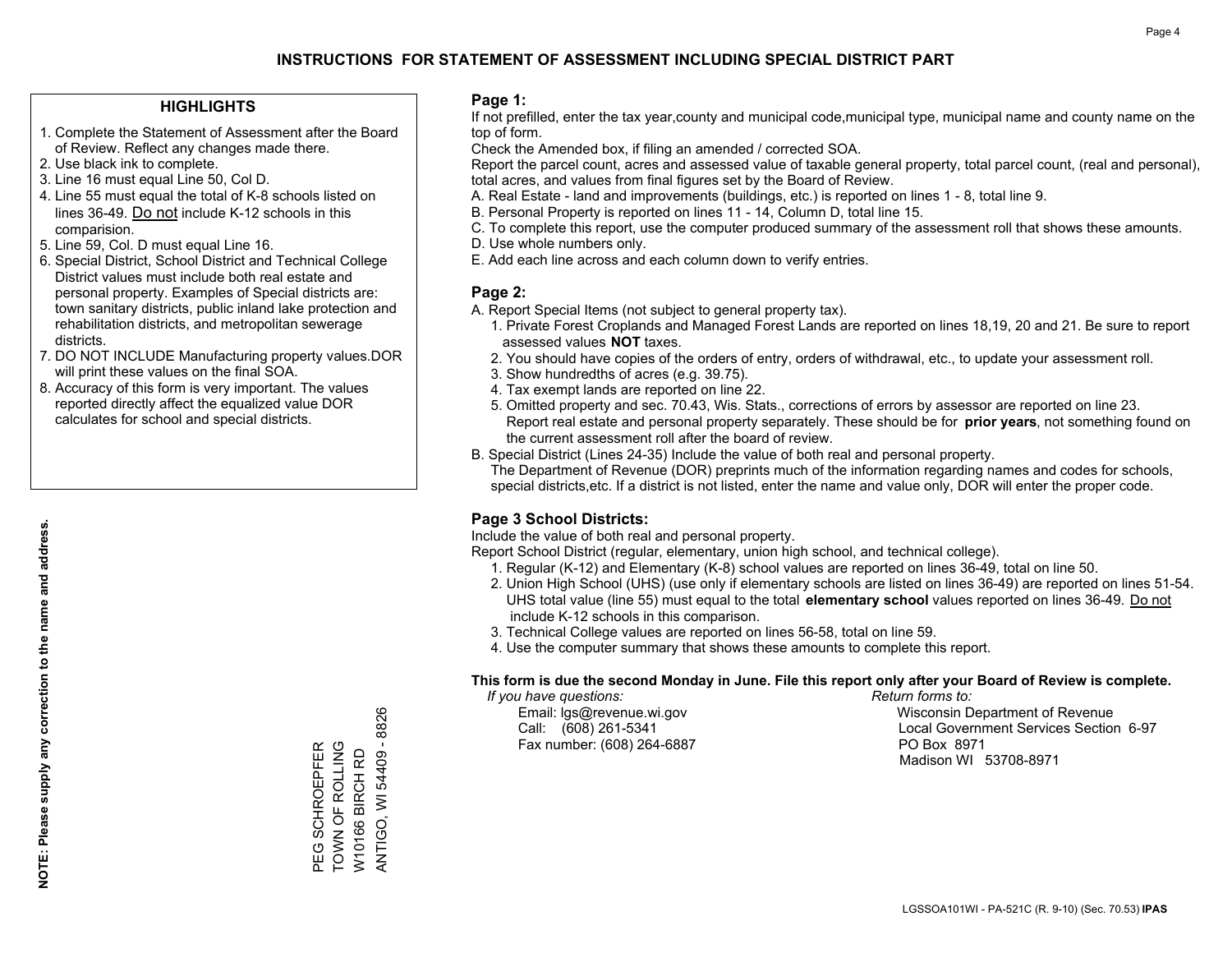**STATEMENT OF ASSESSMENT FOR 2016** 

| 34  | 028 | 0906    |
|-----|-----|---------|
| CO. | MUN | ACCT NO |

|                | <b>FOR</b><br><b>TOWN OF</b><br>Town - Village - City                                                                                                                                        | <b>OF</b> | <b>SUMMIT</b><br><b>Municipality Name</b> |                                           | <b>LANGLADE COUNTY</b><br><b>County Name</b>        |                         |                                        | <b>WHEN COMPLETING THIS DOCUMENT</b><br>DO NOT WRITE OVER X's OR IN SHADED AREAS |
|----------------|----------------------------------------------------------------------------------------------------------------------------------------------------------------------------------------------|-----------|-------------------------------------------|-------------------------------------------|-----------------------------------------------------|-------------------------|----------------------------------------|----------------------------------------------------------------------------------|
| Line<br>No.    | <b>REAL ESTATE</b><br>(See Lines 18 - 22 for<br>other Real Estate)                                                                                                                           |           |                                           | PARCEL COUNT<br>TOTAL LAND   IMPROVEMENTS | NO. OF ACRES<br><b>WHOLE</b><br><b>NUMBERS ONLY</b> | <b>VALUE OF</b><br>LAND | <b>VALUE OF</b><br><b>IMPROVEMENTS</b> | TOTAL VALUE OF LAND<br>AND IMPROVEMENTS                                          |
|                |                                                                                                                                                                                              |           | Col. A                                    | Col. B                                    | Col. C                                              | Col. D                  | Col. E                                 | Col. F                                                                           |
| $\overline{1}$ | <b>RESIDENTIAL - Class 1</b>                                                                                                                                                                 |           | 161                                       | 147                                       | 213                                                 | 769,100                 | 7,617,700                              | 8,386,800                                                                        |
| 2              | <b>COMMERCIAL - Class 2</b>                                                                                                                                                                  |           | $\Omega$                                  | $\Omega$                                  | ∩                                                   | 0                       | 0                                      | 0                                                                                |
| 3              | <b>MANUFACTURING - Class 3</b>                                                                                                                                                               |           | $\Omega$                                  | 0                                         | $\Omega$                                            | $\mathbf{0}$            | 0                                      | $\overline{0}$                                                                   |
| 4              | <b>AGRICULTURAL - Class 4</b>                                                                                                                                                                |           | 74                                        |                                           | 1,454                                               | 187,540                 |                                        | 187,540                                                                          |
| 5              | UNDEVELOPED - Class 5                                                                                                                                                                        |           | 202                                       |                                           | 1,442                                               | 864,400                 |                                        | 864,400                                                                          |
| 6              | AGRICULTURAL FOREST - Class 5m                                                                                                                                                               |           | 42                                        |                                           | 598                                                 | 501,000                 |                                        | 501,000                                                                          |
| $\overline{7}$ | FOREST LANDS - Class 6                                                                                                                                                                       |           | 249                                       |                                           | 5,857                                               | 9,596,000               |                                        | 9,596,000                                                                        |
| 8              | OTHER - Class 7                                                                                                                                                                              |           | 16                                        | 16                                        | 25                                                  | 106,700                 | 954,600                                | 1,061,300                                                                        |
| 9              | TOTAL - ALL COLUMNS                                                                                                                                                                          |           | 744                                       | 163                                       | 9,589                                               | 12,024,740              | 8,572,300                              | 20,597,040                                                                       |
| 10             | NUMBER OF PERSONAL PROPERTY ACCOUNTS IN ROLL                                                                                                                                                 |           |                                           |                                           | 24                                                  | <b>LOCALLY ASSESSED</b> | <b>MANUFACTURING</b>                   | <b>MERGED</b>                                                                    |
| 11             | BOATS AND OTHER WATERCRAFT NOT EXEMPT - Code 1                                                                                                                                               |           |                                           |                                           |                                                     | 0                       | 0                                      | $\overline{0}$                                                                   |
| 12             | MACHINERY, TOOLS AND PATTERNS - Code 2                                                                                                                                                       |           |                                           |                                           |                                                     | 714                     | 0                                      | 714                                                                              |
| 13             | FURNITURE, FIXTURES AND EQUIPMENT - Code 3                                                                                                                                                   |           |                                           |                                           |                                                     | 0                       | 0                                      | $\Omega$                                                                         |
| 14             | ALL OTHER PERSONAL PROPERTY NOT EXEMPT - Codes 4A, 4B, 4C                                                                                                                                    |           |                                           |                                           |                                                     | 535,708                 | 0                                      | 535,708                                                                          |
| 15             | TOTAL OF PERSONAL PROPERTY NOT EXEMPT (Total of Lines 11-14)                                                                                                                                 |           |                                           |                                           |                                                     | 536,422                 | 0                                      | 536,422                                                                          |
| 16             | AGGREGATE ASSESSED VALUE OF ALL PROPERTY SUBJECT TO THE GENERAL PROPERTY TAX (Total of Lines 9F and 15F)<br>MUST EQUAL TOTAL VALUE OF THE SCHOOL DISTRICTS (K-12 PLUS K-8) - Line 50, Col. F |           |                                           |                                           |                                                     |                         |                                        | 21,133,462                                                                       |
| 17             | Name of Assessor<br>Telephone #<br><b>BOARD OF REVIEW</b><br>DATE OF FINAL ADJOURNMENT<br>(715) 623-0944<br>06/09/2016<br><b>GENE MATUSZEWSKI</b>                                            |           |                                           |                                           |                                                     |                         |                                        |                                                                                  |

REMARKS

The Assessment Ratio to be used in calculating the estimated Fair Market Value on tax bills for this tax district is 1.001481457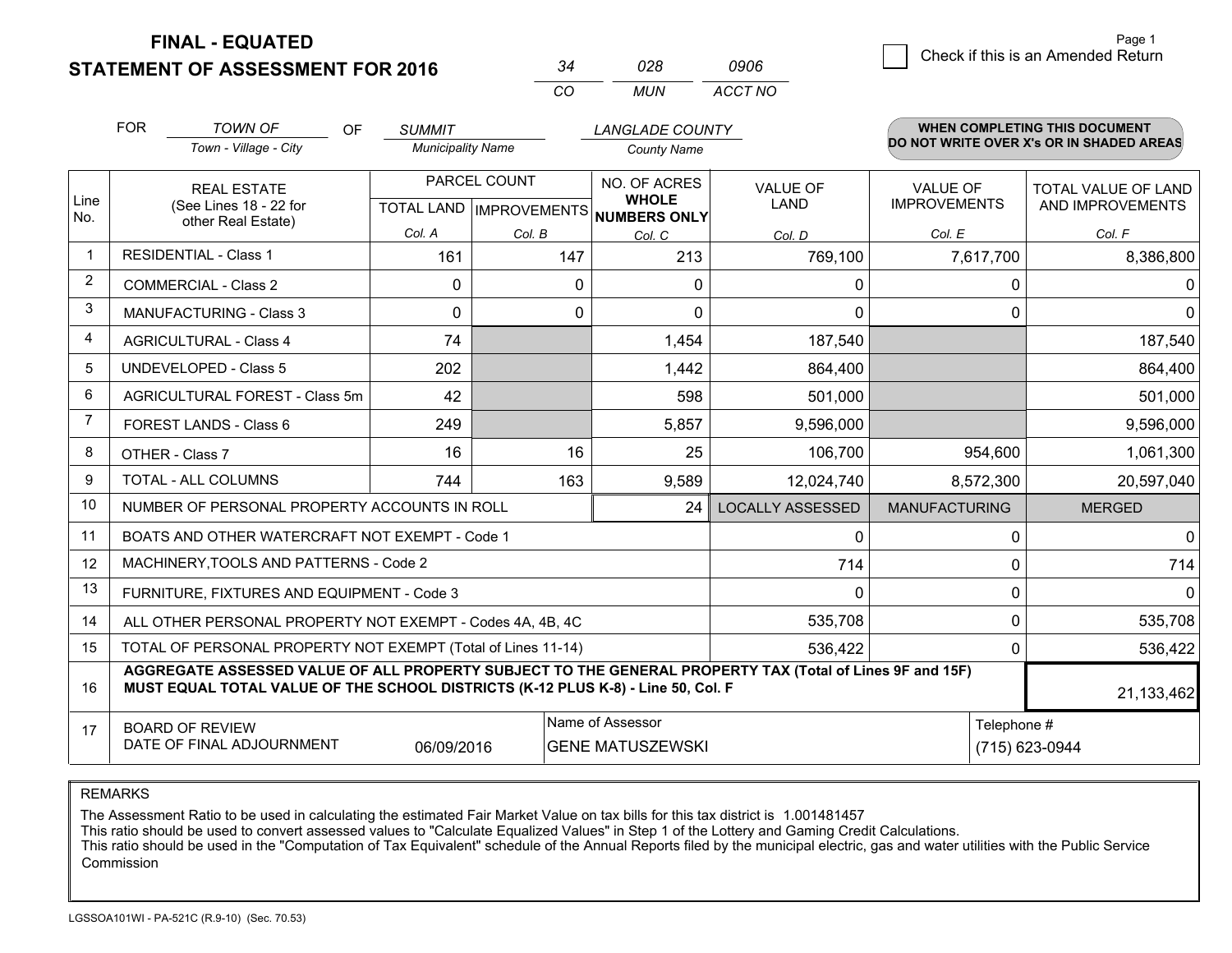*YEAR CO MUN ACCT NO* <sup>2016</sup> <sup>34</sup> <sup>028</sup> <sup>0906</sup>

Do not confuse FOREST LANDS (Line 7) with FOREST CROPS (in this section) - They are **NOT** the same

|    |                                                                                | Private Forest Crop - Reg Class @ 10¢ per acre                   |                   |                    |  |                                                                    | Private Forest Crop - Reg Class @ \$2.52 per acre |                                                               |                                                                              |                    |  |
|----|--------------------------------------------------------------------------------|------------------------------------------------------------------|-------------------|--------------------|--|--------------------------------------------------------------------|---------------------------------------------------|---------------------------------------------------------------|------------------------------------------------------------------------------|--------------------|--|
| 18 | (a) PARCELS                                                                    | (b) ACRES                                                        |                   | (c) ASSESSED VALUE |  | (d) PARCELS                                                        |                                                   | (e) ACRES                                                     |                                                                              | (f) ASSESSED VALUE |  |
|    |                                                                                |                                                                  |                   |                    |  | $\mathfrak{p}$                                                     |                                                   | 80                                                            |                                                                              | 128,000            |  |
|    | Private Forest Crop - Special Class @ 20¢ per acre                             |                                                                  |                   |                    |  |                                                                    |                                                   |                                                               | Entered Before 2005 Managed Forest - Ferrous Mining CLOSED @ \$8.27 per acre |                    |  |
| 19 | (a) PARCELS                                                                    | (b) ACRES                                                        |                   | (c) ASSESSED VALUE |  | (d) PARCELS                                                        |                                                   | (e) ACRES                                                     |                                                                              | (f) ASSESSED VALUE |  |
|    |                                                                                |                                                                  |                   |                    |  |                                                                    |                                                   |                                                               |                                                                              |                    |  |
|    |                                                                                | Entered Before 2005 Managed Forest - OPEN @ \$.79 per acre       |                   |                    |  |                                                                    |                                                   | Entered Before 2005 Managed Forest - CLOSED @ \$1.87 per acre |                                                                              |                    |  |
| 20 | (a) PARCELS                                                                    | (b) ACRES                                                        |                   | (c) ASSESSED VALUE |  | (d) PARCELS                                                        |                                                   | (e) ACRES                                                     |                                                                              | (f) ASSESSED VALUE |  |
|    | 47                                                                             | 1.846                                                            |                   | 2,926,400          |  | 101                                                                |                                                   | 3,545.39                                                      |                                                                              | 5,514,300          |  |
|    | Entered After 2004 Managed Forest - OPEN @<br>\$2.14 per acre                  |                                                                  |                   |                    |  |                                                                    |                                                   | Entered After 2004 Managed Forest - CLOSED @ \$10.68 per acre |                                                                              |                    |  |
| 21 | (a) PARCELS                                                                    | (b) ACRES                                                        |                   | (c) ASSESSED VALUE |  | (d) PARCELS                                                        |                                                   | (e) ACRES                                                     |                                                                              | (f) ASSESSED VALUE |  |
|    |                                                                                |                                                                  |                   |                    |  |                                                                    |                                                   |                                                               |                                                                              |                    |  |
|    | 20                                                                             | 804.21                                                           |                   | 1,264,600          |  | 57                                                                 |                                                   | 1,904.4                                                       |                                                                              | 2,922,400          |  |
| 22 | (a) County Forest Cropland Acres                                               |                                                                  | (b) Federal Acres | (c) State Acres    |  | (d) County (NOT FOREST CROP) Acres                                 |                                                   |                                                               |                                                                              | (e) Other Acres    |  |
|    | 5,236.16                                                                       |                                                                  | 80                |                    |  |                                                                    |                                                   |                                                               |                                                                              | 66,540             |  |
|    |                                                                                | Assessed Value of Omitted Property From Prior Years (Sec. 70.44) |                   |                    |  |                                                                    |                                                   |                                                               | Assessed Value of Sec. 70.43 Corrections of Errors by Assessors              |                    |  |
|    | (a) REAL ESTATE                                                                |                                                                  |                   | (b) PERSONAL       |  |                                                                    | (c1) REAL ESTATE                                  |                                                               |                                                                              | (c2) PERSONAL      |  |
| 23 |                                                                                |                                                                  |                   |                    |  |                                                                    |                                                   |                                                               |                                                                              |                    |  |
|    | Manufacturing Equated Value of Omitted Property From Prior Years (Sec. 70.995) |                                                                  |                   |                    |  | Mfg. Equated Value of Sec.70.43 Corrections of Errors by Assessors |                                                   |                                                               |                                                                              |                    |  |
|    | (d) REAL ESTATE                                                                |                                                                  |                   | (e) PERSONAL       |  | (f1) REAL ESTATE                                                   |                                                   |                                                               | (f2) PERSONAL                                                                |                    |  |
|    |                                                                                |                                                                  |                   |                    |  |                                                                    |                                                   |                                                               |                                                                              |                    |  |

## **SPECIAL DISTRICTS**

| Line<br>No. | Enter 6-digit<br><b>Special District</b> | <b>Account</b><br><b>Number</b> | <b>Special District Name</b> | <b>Locally Assessed Value</b><br>of Real Estate and | Mfg Value of Real Estate<br>and Personal Property | <b>Merged Value of</b><br><b>Real Estate and</b> |
|-------------|------------------------------------------|---------------------------------|------------------------------|-----------------------------------------------------|---------------------------------------------------|--------------------------------------------------|
|             | Code (Col. A)                            | (Col. B)                        | (Col. C)                     | Personal Property (Col. D)                          | (Col. E)                                          | Personal Property (Col. F)                       |
| 24          |                                          |                                 |                              |                                                     |                                                   |                                                  |
| 25          |                                          |                                 |                              |                                                     |                                                   |                                                  |
| 26          |                                          |                                 |                              |                                                     |                                                   |                                                  |
| 27          |                                          |                                 |                              |                                                     |                                                   |                                                  |
| 28          |                                          |                                 |                              |                                                     |                                                   |                                                  |
| 29          |                                          |                                 |                              |                                                     |                                                   |                                                  |
| 30          |                                          |                                 |                              |                                                     |                                                   |                                                  |
| 31          |                                          |                                 |                              |                                                     |                                                   |                                                  |
| 32          |                                          |                                 |                              |                                                     |                                                   |                                                  |
| 33          |                                          |                                 |                              |                                                     |                                                   |                                                  |
| 34          |                                          |                                 |                              |                                                     |                                                   |                                                  |
| 35          |                                          |                                 |                              |                                                     |                                                   |                                                  |

LGSSOA101WI-PA - 521C (R. 9-10) (Sec. 70.53)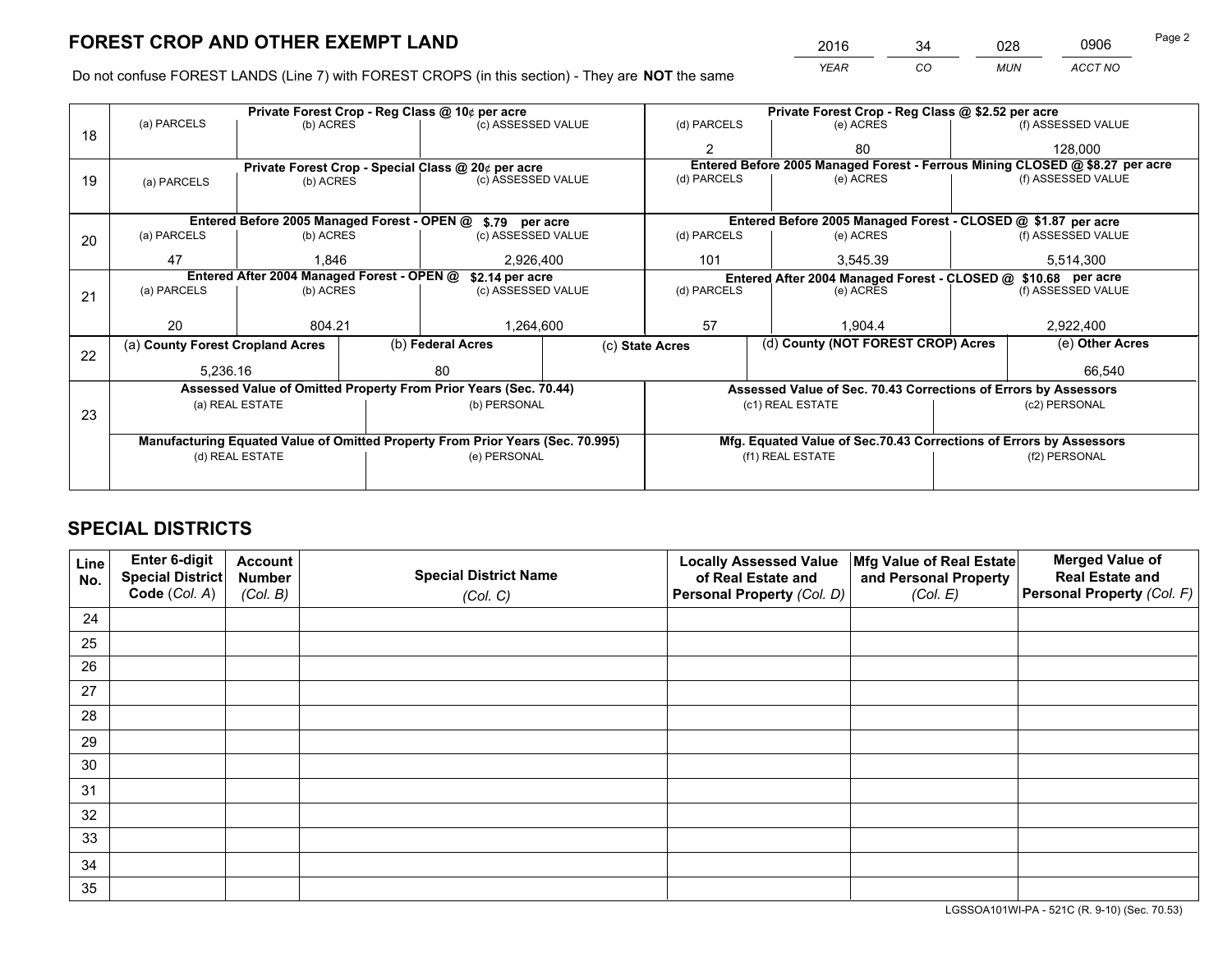|             |                                                          |                                             |                                                         | <b>YEAR</b>                                                                       | CO<br><b>MUN</b>                                              | ACCT NO                                                                        |  |  |  |  |
|-------------|----------------------------------------------------------|---------------------------------------------|---------------------------------------------------------|-----------------------------------------------------------------------------------|---------------------------------------------------------------|--------------------------------------------------------------------------------|--|--|--|--|
| Line<br>No. | Enter 6-digit<br><b>School District</b><br>Code (Col. A) | <b>Account</b><br><b>Number</b><br>(Col. B) | <b>School District Name</b><br>(Col. C)                 | <b>Locally Assessed Value</b><br>of Real Estate and<br>Personal Property (Col. D) | Mfg Value of Real Estate<br>and Personal Property<br>(Col. E) | <b>Merged Value of</b><br><b>Real Estate and</b><br>Personal Property (Col. F) |  |  |  |  |
|             | A. SCHOOL DISTRICTS (K-8 and K-12)                       |                                             |                                                         |                                                                                   |                                                               |                                                                                |  |  |  |  |
| 36          | 340140                                                   | 0204                                        | SCH D OF ANTIGO                                         | 21,133,462                                                                        |                                                               | 21,133,462                                                                     |  |  |  |  |
| 37          |                                                          |                                             |                                                         |                                                                                   |                                                               |                                                                                |  |  |  |  |
| 38          |                                                          |                                             |                                                         |                                                                                   |                                                               |                                                                                |  |  |  |  |
| 39          |                                                          |                                             |                                                         |                                                                                   |                                                               |                                                                                |  |  |  |  |
| 40          |                                                          |                                             |                                                         |                                                                                   |                                                               |                                                                                |  |  |  |  |
| 41<br>42    |                                                          |                                             |                                                         |                                                                                   |                                                               |                                                                                |  |  |  |  |
| 43          |                                                          |                                             |                                                         |                                                                                   |                                                               |                                                                                |  |  |  |  |
| 44          |                                                          |                                             |                                                         |                                                                                   |                                                               |                                                                                |  |  |  |  |
| 45          |                                                          |                                             |                                                         |                                                                                   |                                                               |                                                                                |  |  |  |  |
| 46          |                                                          |                                             |                                                         |                                                                                   |                                                               |                                                                                |  |  |  |  |
| 47          |                                                          |                                             |                                                         |                                                                                   |                                                               |                                                                                |  |  |  |  |
| 48          |                                                          |                                             |                                                         |                                                                                   |                                                               |                                                                                |  |  |  |  |
| 49          |                                                          |                                             |                                                         |                                                                                   |                                                               |                                                                                |  |  |  |  |
| 50          |                                                          |                                             | TOTAL ASSESSED VALUE OF SCHOOL DISTRICTS (K-8 and K-12) | 21,133,462                                                                        |                                                               | 21,133,462                                                                     |  |  |  |  |
|             | <b>B.</b><br><b>UNION HIGH SCHOOL DISTRICTS</b>          |                                             |                                                         |                                                                                   |                                                               |                                                                                |  |  |  |  |
| 51          |                                                          |                                             |                                                         |                                                                                   |                                                               |                                                                                |  |  |  |  |
| 52          |                                                          |                                             |                                                         |                                                                                   |                                                               |                                                                                |  |  |  |  |
| 53          |                                                          |                                             |                                                         |                                                                                   |                                                               |                                                                                |  |  |  |  |
| 54          |                                                          |                                             | TOTAL ASSESSED VALUE OF UNION HIGH SCHOOLS              |                                                                                   |                                                               |                                                                                |  |  |  |  |
| 55          |                                                          |                                             |                                                         |                                                                                   |                                                               |                                                                                |  |  |  |  |
|             | C.<br><b>TECHNICAL COLLEGE DISTRICTS</b>                 |                                             |                                                         |                                                                                   |                                                               |                                                                                |  |  |  |  |
| 56<br>57    | 001500                                                   | 0014                                        | NORTH CENTRAL TECHNICAL COLLEGE<br><b>WAUS</b>          | 21,133,462                                                                        |                                                               | 21,133,462                                                                     |  |  |  |  |
| 58          |                                                          |                                             |                                                         |                                                                                   |                                                               |                                                                                |  |  |  |  |
| 59          |                                                          |                                             | TOTAL ASSESSED VALUE OF TECHNICAL COLLEGES              | 21,133,462                                                                        |                                                               | 21,133,462                                                                     |  |  |  |  |

34

028

 *I hereby certify, to the best of my knowledge and belief, this form is complete and correct.*

**SCHOOL DISTRICTS**

| Print name of preparer | Title                    |                | Date (MM / DD / CCYY) |
|------------------------|--------------------------|----------------|-----------------------|
|                        |                          |                |                       |
| Signature of preparer  | Contact Telephone Number | E-mail address |                       |
|                        | $\overline{\phantom{a}}$ |                |                       |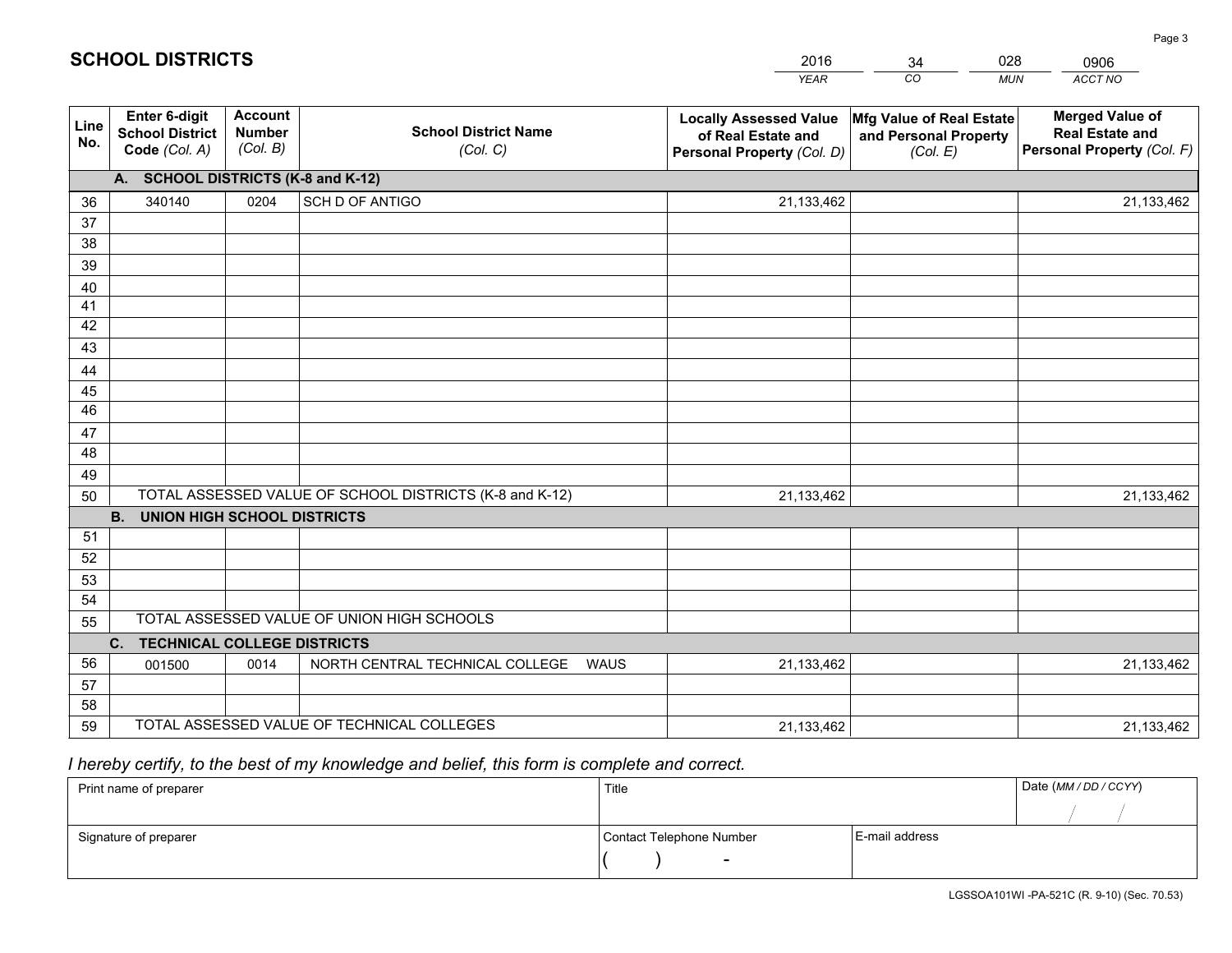#### **HIGHLIGHTS**

- 1. Complete the Statement of Assessment after the Board of Review. Reflect any changes made there.
- 2. Use black ink to complete.
- 3. Line 16 must equal Line 50, Col D.
- 4. Line 55 must equal the total of K-8 schools listed on lines 36-49. Do not include K-12 schools in this comparision.
- 5. Line 59, Col. D must equal Line 16.
- 6. Special District, School District and Technical College District values must include both real estate and personal property. Examples of Special districts are: town sanitary districts, public inland lake protection and rehabilitation districts, and metropolitan sewerage districts.
- 7. DO NOT INCLUDE Manufacturing property values.DOR will print these values on the final SOA.

DEBORAH BURKHART TOWN OF SUMMIT N7375 COUNTY RD H GLEASON, WI 54435

DEBORAH BURKHART<br>TOWN OF SUMMIT<br>N7375 COUNTY RD H<br>GLEASON, WI 54435

 8. Accuracy of this form is very important. The values reported directly affect the equalized value DOR calculates for school and special districts.

#### **Page 1:**

 If not prefilled, enter the tax year,county and municipal code,municipal type, municipal name and county name on the top of form.

Check the Amended box, if filing an amended / corrected SOA.

 Report the parcel count, acres and assessed value of taxable general property, total parcel count, (real and personal), total acres, and values from final figures set by the Board of Review.

- A. Real Estate land and improvements (buildings, etc.) is reported on lines 1 8, total line 9.
- B. Personal Property is reported on lines 11 14, Column D, total line 15.
- C. To complete this report, use the computer produced summary of the assessment roll that shows these amounts.
- D. Use whole numbers only.
- E. Add each line across and each column down to verify entries.

#### **Page 2:**

- A. Report Special Items (not subject to general property tax).
- 1. Private Forest Croplands and Managed Forest Lands are reported on lines 18,19, 20 and 21. Be sure to report assessed values **NOT** taxes.
- 2. You should have copies of the orders of entry, orders of withdrawal, etc., to update your assessment roll.
	- 3. Show hundredths of acres (e.g. 39.75).
- 4. Tax exempt lands are reported on line 22.
- 5. Omitted property and sec. 70.43, Wis. Stats., corrections of errors by assessor are reported on line 23. Report real estate and personal property separately. These should be for **prior years**, not something found on the current assessment roll after the board of review.
- B. Special District (Lines 24-35) Include the value of both real and personal property.
- The Department of Revenue (DOR) preprints much of the information regarding names and codes for schools, special districts,etc. If a district is not listed, enter the name and value only, DOR will enter the proper code.

## **Page 3 School Districts:**

Include the value of both real and personal property.

Report School District (regular, elementary, union high school, and technical college).

- 1. Regular (K-12) and Elementary (K-8) school values are reported on lines 36-49, total on line 50.
- 2. Union High School (UHS) (use only if elementary schools are listed on lines 36-49) are reported on lines 51-54. UHS total value (line 55) must equal to the total **elementary school** values reported on lines 36-49. Do notinclude K-12 schools in this comparison.
- 3. Technical College values are reported on lines 56-58, total on line 59.
- 4. Use the computer summary that shows these amounts to complete this report.

#### **This form is due the second Monday in June. File this report only after your Board of Review is complete.**

 *If you have questions: Return forms to:*

Fax number: (608) 264-6887 PO Box 8971

 Email: lgs@revenue.wi.gov Wisconsin Department of Revenue Call: (608) 261-5341 Local Government Services Section 6-97Madison WI 53708-8971

LGSSOA101WI - PA-521C (R. 9-10) (Sec. 70.53) **IPAS**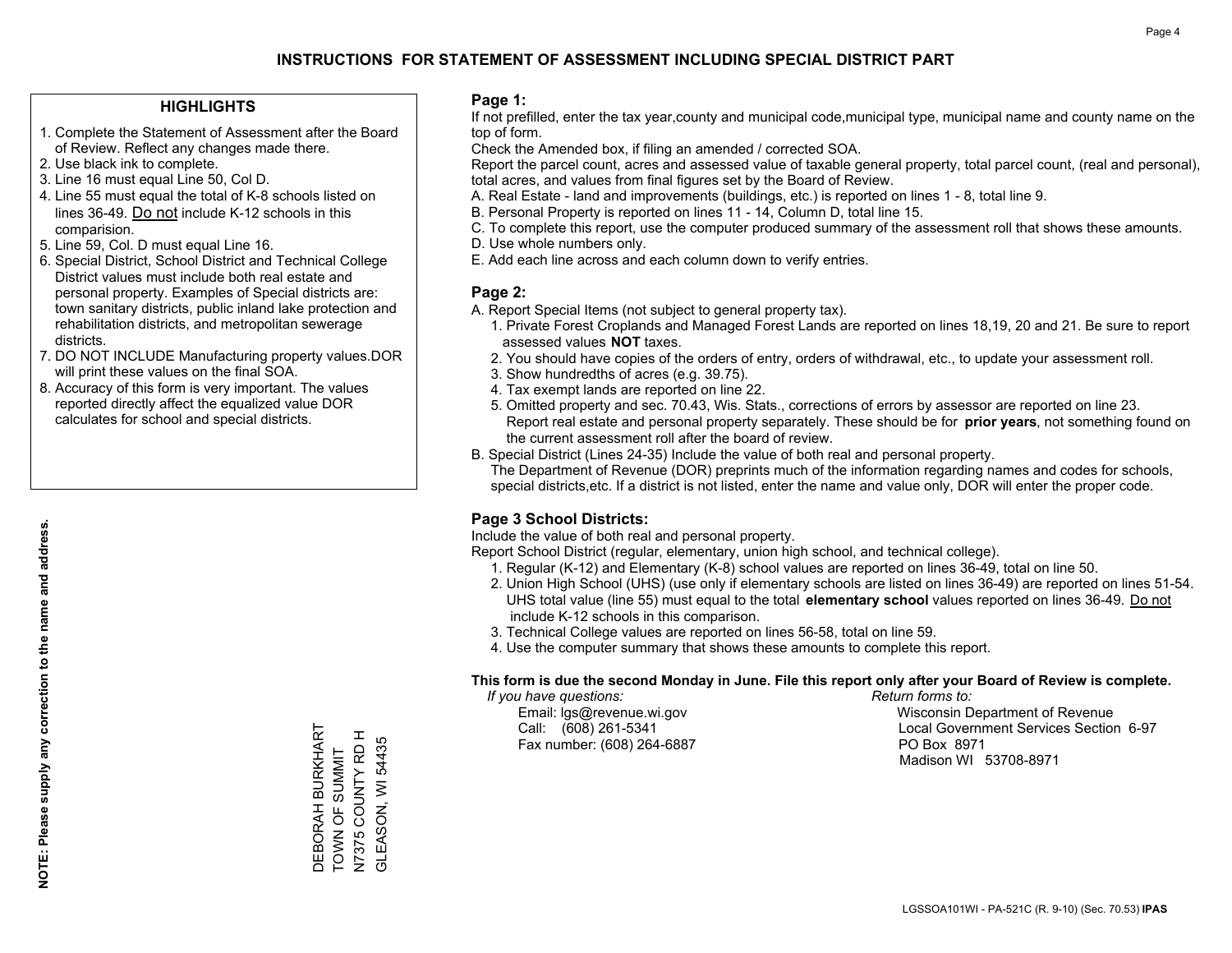**STATEMENT OF ASSESSMENT FOR 2016** 

|          | กจก   | 0907    |
|----------|-------|---------|
| $\Gamma$ | MI IN | ACCT NO |

|                | <b>FOR</b><br><b>TOWN OF</b><br>OF<br><b>UPHAM</b><br>Town - Village - City<br><b>Municipality Name</b>                                                                                      |                                      | <b>County Name</b> | <b>LANGLADE COUNTY</b>                    |                                                     | <b>WHEN COMPLETING THIS DOCUMENT</b><br>DO NOT WRITE OVER X's OR IN SHADED AREAS |                                        |                                         |
|----------------|----------------------------------------------------------------------------------------------------------------------------------------------------------------------------------------------|--------------------------------------|--------------------|-------------------------------------------|-----------------------------------------------------|----------------------------------------------------------------------------------|----------------------------------------|-----------------------------------------|
| Line<br>No.    | <b>REAL ESTATE</b><br>(See Lines 18 - 22 for<br>other Real Estate)                                                                                                                           |                                      |                    | PARCEL COUNT<br>TOTAL LAND   IMPROVEMENTS | NO. OF ACRES<br><b>WHOLE</b><br><b>NUMBERS ONLY</b> | <b>VALUE OF</b><br><b>LAND</b>                                                   | <b>VALUE OF</b><br><b>IMPROVEMENTS</b> | TOTAL VALUE OF LAND<br>AND IMPROVEMENTS |
|                |                                                                                                                                                                                              |                                      | Col. A             | Col. B                                    | Col. C                                              | Col. D                                                                           | Col. E                                 | Col. F                                  |
| $\mathbf 1$    | <b>RESIDENTIAL - Class 1</b>                                                                                                                                                                 |                                      | 1,127              | 901                                       | 2,378                                               | 72,740,400                                                                       | 94,595,200                             | 167,335,600                             |
| $\overline{2}$ | <b>COMMERCIAL - Class 2</b>                                                                                                                                                                  |                                      | 26                 | 22                                        | 276                                                 | 1,258,300                                                                        | 2,651,900                              | 3,910,200                               |
| 3              | <b>MANUFACTURING - Class 3</b>                                                                                                                                                               |                                      | $\Omega$           |                                           | 0<br>$\Omega$                                       | 0                                                                                | 0                                      | $\Omega$                                |
| 4              | <b>AGRICULTURAL - Class 4</b>                                                                                                                                                                |                                      | 43                 |                                           | 760                                                 | 115,900                                                                          |                                        | 115,900                                 |
| 5              | <b>UNDEVELOPED - Class 5</b>                                                                                                                                                                 |                                      | 222                |                                           | 2,956                                               | 1,345,600                                                                        |                                        | 1,345,600                               |
| 6              | AGRICULTURAL FOREST - Class 5m                                                                                                                                                               |                                      | 28                 |                                           | 366                                                 | 384,800                                                                          |                                        | 384,800                                 |
| 7              | FOREST LANDS - Class 6                                                                                                                                                                       |                                      | 282                |                                           | 5,362<br>10,681,300                                 |                                                                                  |                                        | 10,681,300                              |
| 8              | OTHER - Class 7                                                                                                                                                                              |                                      | $\overline{7}$     |                                           | $\overline{7}$<br>12                                | 49,500                                                                           | 319,000                                | 368,500                                 |
| 9              | TOTAL - ALL COLUMNS                                                                                                                                                                          | 930<br>1,735<br>12,110<br>86,575,800 |                    | 97,566,100                                | 184,141,900                                         |                                                                                  |                                        |                                         |
| 10             | NUMBER OF PERSONAL PROPERTY ACCOUNTS IN ROLL                                                                                                                                                 |                                      |                    |                                           | 34                                                  | <b>LOCALLY ASSESSED</b>                                                          | <b>MANUFACTURING</b>                   | <b>MERGED</b>                           |
| 11             | BOATS AND OTHER WATERCRAFT NOT EXEMPT - Code 1                                                                                                                                               |                                      |                    |                                           |                                                     | 2,100                                                                            | 0                                      | 2,100                                   |
| 12             | MACHINERY, TOOLS AND PATTERNS - Code 2                                                                                                                                                       |                                      |                    |                                           |                                                     | 216,700                                                                          | $\mathbf{0}$                           | 216,700                                 |
| 13             | FURNITURE, FIXTURES AND EQUIPMENT - Code 3                                                                                                                                                   |                                      |                    |                                           |                                                     | 118,800                                                                          | 0                                      | 118,800                                 |
| 14             | ALL OTHER PERSONAL PROPERTY NOT EXEMPT - Codes 4A, 4B, 4C                                                                                                                                    |                                      |                    |                                           |                                                     | 1,421,300                                                                        | 0                                      | 1,421,300                               |
| 15             | TOTAL OF PERSONAL PROPERTY NOT EXEMPT (Total of Lines 11-14)                                                                                                                                 |                                      |                    |                                           |                                                     | 1,758,900                                                                        | 0                                      | 1,758,900                               |
| 16             | AGGREGATE ASSESSED VALUE OF ALL PROPERTY SUBJECT TO THE GENERAL PROPERTY TAX (Total of Lines 9F and 15F)<br>MUST EQUAL TOTAL VALUE OF THE SCHOOL DISTRICTS (K-12 PLUS K-8) - Line 50, Col. F |                                      |                    |                                           |                                                     |                                                                                  |                                        | 185,900,800                             |
| 17             | Name of Assessor<br>Telephone #<br><b>BOARD OF REVIEW</b><br>DATE OF FINAL ADJOURNMENT<br>08/03/2016<br>LEE DEGROOT-ACCURATE APPRAISALS                                                      |                                      |                    |                                           |                                                     |                                                                                  | (920) 749-8098                         |                                         |

REMARKS

The Assessment Ratio to be used in calculating the estimated Fair Market Value on tax bills for this tax district is .994170305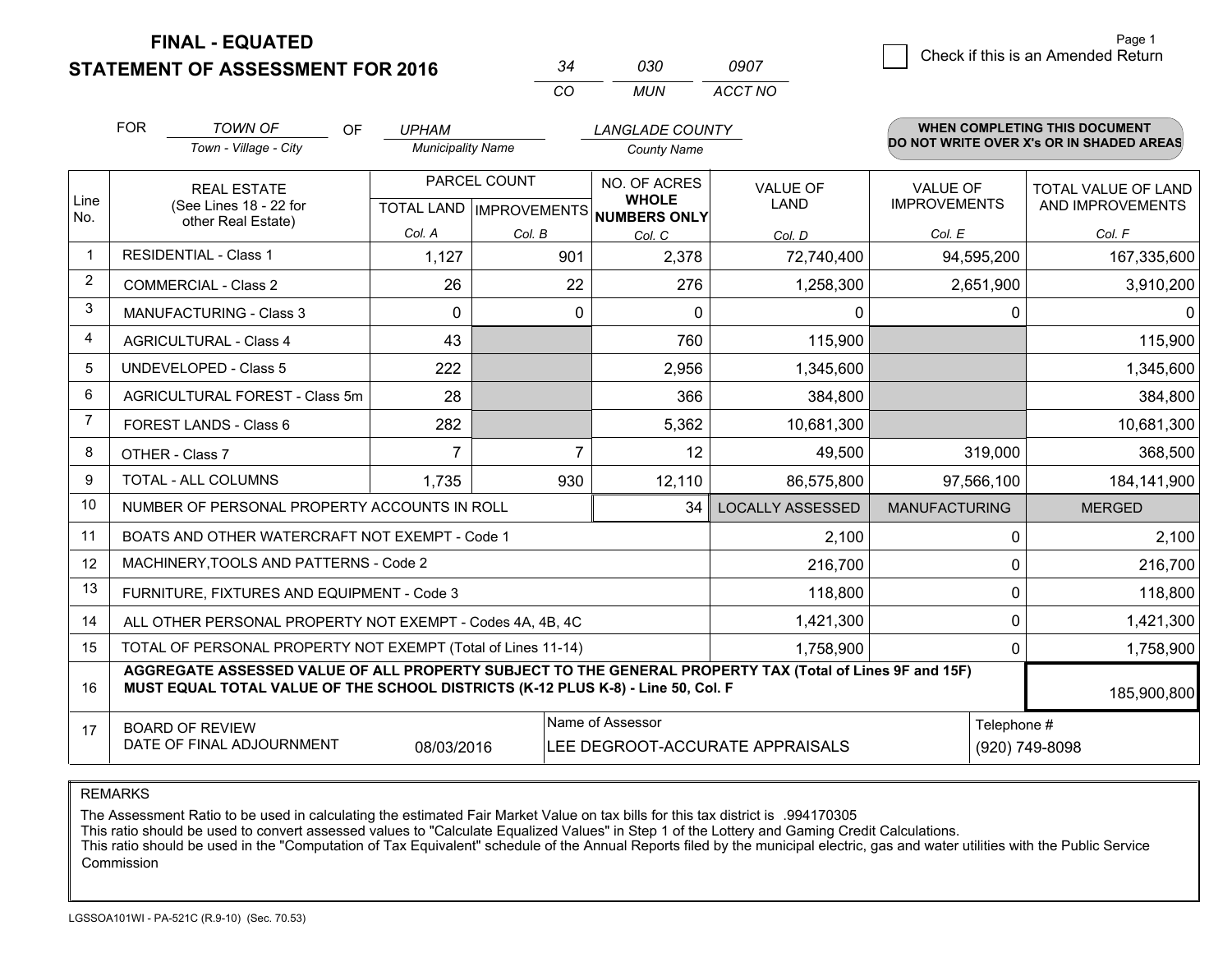*YEAR CO MUN ACCT NO* <sup>2016</sup> <sup>34</sup> <sup>030</sup> <sup>0907</sup>

Do not confuse FOREST LANDS (Line 7) with FOREST CROPS (in this section) - They are **NOT** the same

|    |                                                                                |                 |  | Private Forest Crop - Reg Class @ 10¢ per acre                   |                 |                  | Private Forest Crop - Reg Class @ \$2.52 per acre |                                                                              |               |                    |  |
|----|--------------------------------------------------------------------------------|-----------------|--|------------------------------------------------------------------|-----------------|------------------|---------------------------------------------------|------------------------------------------------------------------------------|---------------|--------------------|--|
| 18 | (a) PARCELS                                                                    | (b) ACRES       |  | (c) ASSESSED VALUE                                               |                 | (d) PARCELS      |                                                   | (e) ACRES                                                                    |               | (f) ASSESSED VALUE |  |
|    |                                                                                |                 |  |                                                                  |                 | 6                |                                                   | 240                                                                          |               | 504,000            |  |
|    |                                                                                |                 |  | Private Forest Crop - Special Class @ 20¢ per acre               |                 |                  |                                                   | Entered Before 2005 Managed Forest - Ferrous Mining CLOSED @ \$8.27 per acre |               |                    |  |
| 19 | (a) PARCELS                                                                    | (b) ACRES       |  | (c) ASSESSED VALUE                                               |                 | (d) PARCELS      |                                                   | (e) ACRES                                                                    |               | (f) ASSESSED VALUE |  |
|    |                                                                                |                 |  |                                                                  |                 |                  |                                                   |                                                                              |               |                    |  |
|    |                                                                                |                 |  | Entered Before 2005 Managed Forest - OPEN @ \$.79 per acre       |                 |                  |                                                   | Entered Before 2005 Managed Forest - CLOSED @ \$1.87 per acre                |               |                    |  |
| 20 | (a) PARCELS                                                                    | (b) ACRES       |  | (c) ASSESSED VALUE                                               |                 | (d) PARCELS      |                                                   | (e) ACRES                                                                    |               | (f) ASSESSED VALUE |  |
|    | 9                                                                              | 199.23          |  |                                                                  | 121<br>417.300  |                  |                                                   | 3.804.66                                                                     |               | 9,907,100          |  |
|    | Entered After 2004 Managed Forest - OPEN @                                     |                 |  |                                                                  | \$2.14 per acre |                  |                                                   | Entered After 2004 Managed Forest - CLOSED @ \$10.68 per acre                |               |                    |  |
| 21 | (a) PARCELS                                                                    | (b) ACRES       |  | (c) ASSESSED VALUE                                               |                 | (d) PARCELS      |                                                   | (e) ACRES                                                                    |               | (f) ASSESSED VALUE |  |
|    |                                                                                |                 |  |                                                                  |                 |                  |                                                   |                                                                              |               |                    |  |
|    | 10                                                                             | 211.58          |  | 507,800                                                          | 45              |                  |                                                   | 1.306.17                                                                     |               | 3,269,400          |  |
| 22 | (a) County Forest Cropland Acres                                               |                 |  | (b) Federal Acres                                                | (c) State Acres |                  |                                                   | (d) County (NOT FOREST CROP) Acres                                           |               | (e) Other Acres    |  |
|    | 23,190.13                                                                      |                 |  |                                                                  |                 | 511.73           |                                                   | 631.62                                                                       |               | 340.84             |  |
|    |                                                                                |                 |  | Assessed Value of Omitted Property From Prior Years (Sec. 70.44) |                 |                  |                                                   | Assessed Value of Sec. 70.43 Corrections of Errors by Assessors              |               |                    |  |
| 23 |                                                                                | (a) REAL ESTATE |  | (b) PERSONAL                                                     |                 |                  |                                                   | (c1) REAL ESTATE                                                             |               | (c2) PERSONAL      |  |
|    |                                                                                |                 |  |                                                                  |                 |                  |                                                   |                                                                              |               |                    |  |
|    | Manufacturing Equated Value of Omitted Property From Prior Years (Sec. 70.995) |                 |  |                                                                  |                 |                  |                                                   | Mfg. Equated Value of Sec.70.43 Corrections of Errors by Assessors           |               |                    |  |
|    | (d) REAL ESTATE                                                                |                 |  | (e) PERSONAL                                                     |                 | (f1) REAL ESTATE |                                                   |                                                                              | (f2) PERSONAL |                    |  |
|    |                                                                                |                 |  |                                                                  |                 |                  |                                                   |                                                                              |               |                    |  |

## **SPECIAL DISTRICTS**

| Line<br>No. | Enter 6-digit<br><b>Special District</b><br>Code (Col. A) | <b>Account</b><br><b>Number</b><br>(Col. B) | <b>Special District Name</b><br>(Col. C)          | <b>Locally Assessed Value</b><br>of Real Estate and<br>Personal Property (Col. D) | Mfg Value of Real Estate<br>and Personal Property<br>(Col. E) | <b>Merged Value of</b><br><b>Real Estate and</b><br>Personal Property (Col. F) |
|-------------|-----------------------------------------------------------|---------------------------------------------|---------------------------------------------------|-----------------------------------------------------------------------------------|---------------------------------------------------------------|--------------------------------------------------------------------------------|
| 24          | 348070                                                    | 0204                                        | <b>GREATER BASS LAKE PRO &amp; REHAB DISTRICT</b> | 60,918,600                                                                        |                                                               | 60,918,600                                                                     |
| 25          |                                                           |                                             |                                                   |                                                                                   |                                                               |                                                                                |
| 26          |                                                           |                                             |                                                   |                                                                                   |                                                               |                                                                                |
| 27          |                                                           |                                             |                                                   |                                                                                   |                                                               |                                                                                |
| 28          |                                                           |                                             |                                                   |                                                                                   |                                                               |                                                                                |
| 29          |                                                           |                                             |                                                   |                                                                                   |                                                               |                                                                                |
| 30          |                                                           |                                             |                                                   |                                                                                   |                                                               |                                                                                |
| 31          |                                                           |                                             |                                                   |                                                                                   |                                                               |                                                                                |
| 32          |                                                           |                                             |                                                   |                                                                                   |                                                               |                                                                                |
| 33          |                                                           |                                             |                                                   |                                                                                   |                                                               |                                                                                |
| 34          |                                                           |                                             |                                                   |                                                                                   |                                                               |                                                                                |
| 35          |                                                           |                                             |                                                   |                                                                                   |                                                               |                                                                                |

LGSSOA101WI-PA - 521C (R. 9-10) (Sec. 70.53)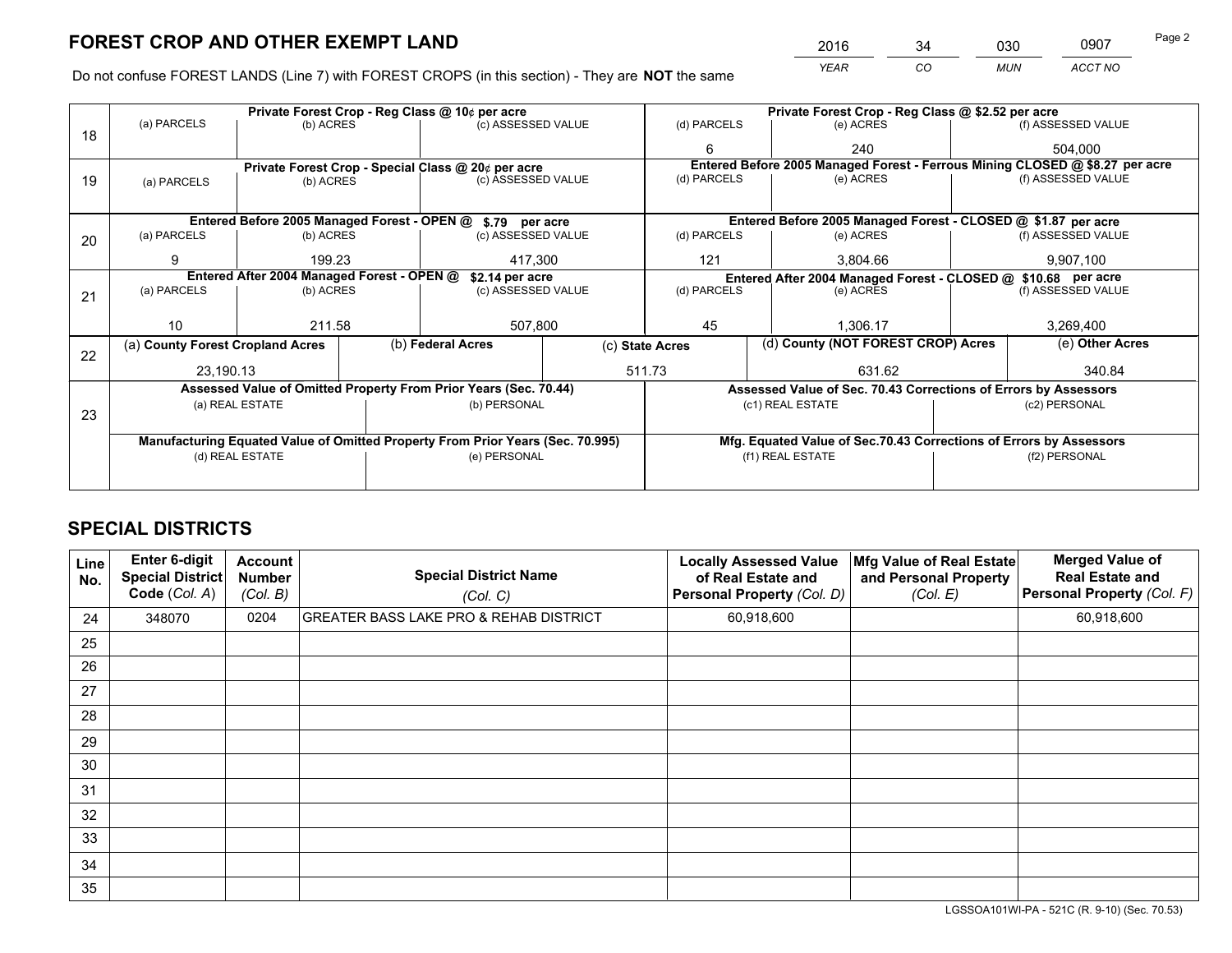|             |                                                          |                                             |                                                         | <b>YEAR</b>                                                                       | CO<br><b>MUN</b>                                              | ACCT NO                                                                        |
|-------------|----------------------------------------------------------|---------------------------------------------|---------------------------------------------------------|-----------------------------------------------------------------------------------|---------------------------------------------------------------|--------------------------------------------------------------------------------|
| Line<br>No. | Enter 6-digit<br><b>School District</b><br>Code (Col. A) | <b>Account</b><br><b>Number</b><br>(Col. B) | <b>School District Name</b><br>(Col. C)                 | <b>Locally Assessed Value</b><br>of Real Estate and<br>Personal Property (Col. D) | Mfg Value of Real Estate<br>and Personal Property<br>(Col. E) | <b>Merged Value of</b><br><b>Real Estate and</b><br>Personal Property (Col. F) |
|             | A. SCHOOL DISTRICTS (K-8 and K-12)                       |                                             |                                                         |                                                                                   |                                                               |                                                                                |
| 36          | 340140                                                   | 0204                                        | SCH D OF ANTIGO                                         | 5,365,300                                                                         |                                                               | 5,365,300                                                                      |
| 37          | 341582                                                   | 0205                                        | SCH D OF ELCHO                                          | 180,535,500                                                                       |                                                               | 180,535,500                                                                    |
| 38          |                                                          |                                             |                                                         |                                                                                   |                                                               |                                                                                |
| 39          |                                                          |                                             |                                                         |                                                                                   |                                                               |                                                                                |
| 40          |                                                          |                                             |                                                         |                                                                                   |                                                               |                                                                                |
| 41          |                                                          |                                             |                                                         |                                                                                   |                                                               |                                                                                |
| 42          |                                                          |                                             |                                                         |                                                                                   |                                                               |                                                                                |
| 43          |                                                          |                                             |                                                         |                                                                                   |                                                               |                                                                                |
| 44          |                                                          |                                             |                                                         |                                                                                   |                                                               |                                                                                |
| 45          |                                                          |                                             |                                                         |                                                                                   |                                                               |                                                                                |
| 46          |                                                          |                                             |                                                         |                                                                                   |                                                               |                                                                                |
| 47          |                                                          |                                             |                                                         |                                                                                   |                                                               |                                                                                |
| 48          |                                                          |                                             |                                                         |                                                                                   |                                                               |                                                                                |
| 49          |                                                          |                                             |                                                         |                                                                                   |                                                               |                                                                                |
| 50          |                                                          |                                             | TOTAL ASSESSED VALUE OF SCHOOL DISTRICTS (K-8 and K-12) | 185,900,800                                                                       |                                                               | 185,900,800                                                                    |
|             | <b>B.</b><br><b>UNION HIGH SCHOOL DISTRICTS</b>          |                                             |                                                         |                                                                                   |                                                               |                                                                                |
| 51          |                                                          |                                             |                                                         |                                                                                   |                                                               |                                                                                |
| 52          |                                                          |                                             |                                                         |                                                                                   |                                                               |                                                                                |
| 53          |                                                          |                                             |                                                         |                                                                                   |                                                               |                                                                                |
| 54          |                                                          |                                             |                                                         |                                                                                   |                                                               |                                                                                |
| 55          |                                                          |                                             | TOTAL ASSESSED VALUE OF UNION HIGH SCHOOLS              |                                                                                   |                                                               |                                                                                |
|             | C. TECHNICAL COLLEGE DISTRICTS                           |                                             |                                                         |                                                                                   |                                                               |                                                                                |
| 56          | 001500                                                   | 0014                                        | NORTH CENTRAL TECHNICAL COLLEGE<br><b>WAUS</b>          | 5,365,300                                                                         |                                                               | 5,365,300                                                                      |
| 57          | 001600                                                   | 0015                                        | NICOLET TECHNICAL COLLEGE<br><b>RHIN</b>                | 180,535,500                                                                       |                                                               | 180,535,500                                                                    |
| 58          |                                                          |                                             |                                                         |                                                                                   |                                                               |                                                                                |
| 59          |                                                          |                                             | TOTAL ASSESSED VALUE OF TECHNICAL COLLEGES              | 185,900,800                                                                       |                                                               | 185,900,800                                                                    |

34

030

 *I hereby certify, to the best of my knowledge and belief, this form is complete and correct.*

**SCHOOL DISTRICTS**

| Print name of preparer | Title                    |                | Date (MM / DD / CCYY) |
|------------------------|--------------------------|----------------|-----------------------|
|                        |                          |                |                       |
| Signature of preparer  | Contact Telephone Number | E-mail address |                       |
|                        | -                        |                |                       |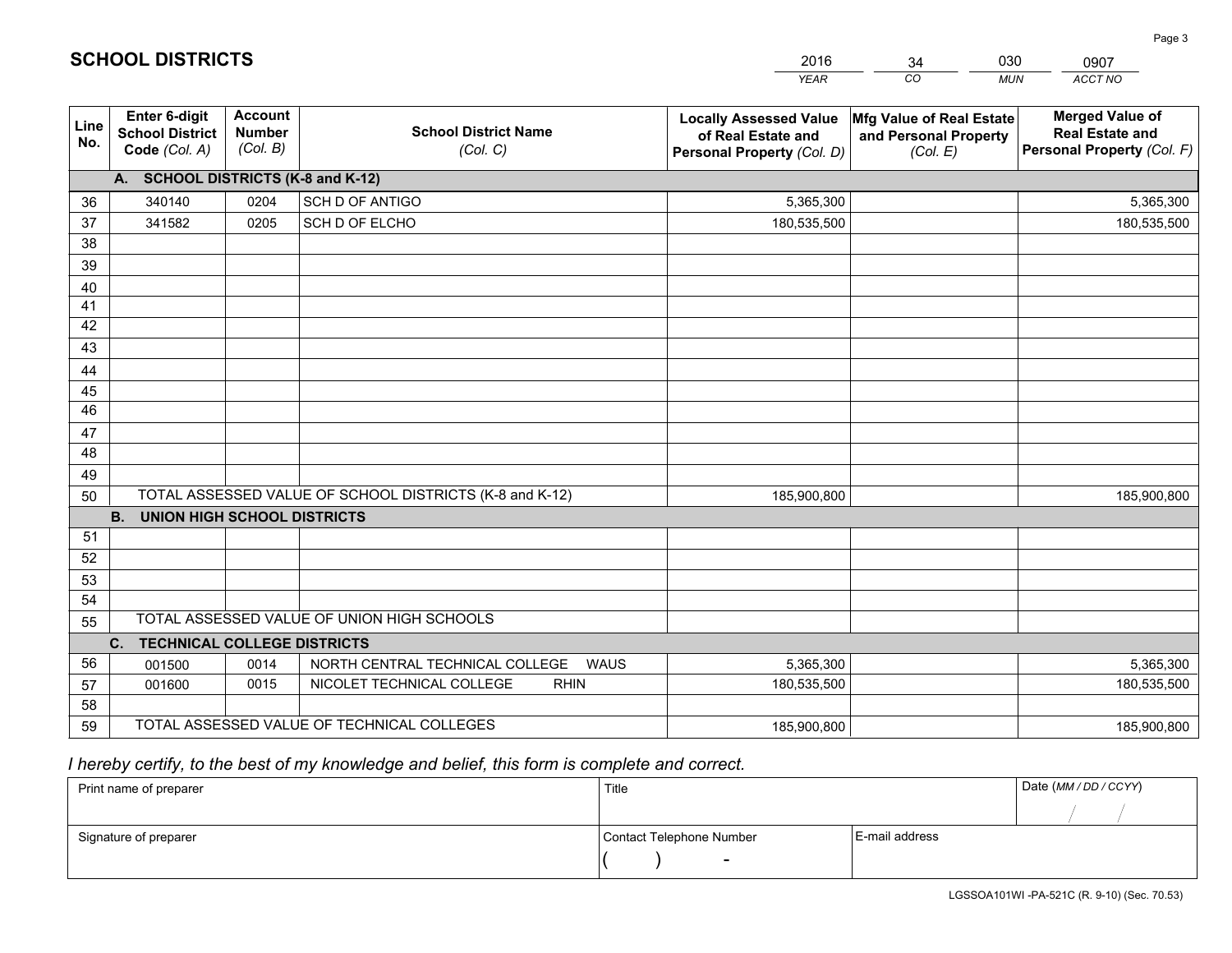#### **HIGHLIGHTS**

- 1. Complete the Statement of Assessment after the Board of Review. Reflect any changes made there.
- 2. Use black ink to complete.
- 3. Line 16 must equal Line 50, Col D.
- 4. Line 55 must equal the total of K-8 schools listed on lines 36-49. Do not include K-12 schools in this comparision.
- 5. Line 59, Col. D must equal Line 16.
- 6. Special District, School District and Technical College District values must include both real estate and personal property. Examples of Special districts are: town sanitary districts, public inland lake protection and rehabilitation districts, and metropolitan sewerage districts.
- 7. DO NOT INCLUDE Manufacturing property values.DOR will print these values on the final SOA.

LEAH ANTONIEWICZ TOWN OF UPHAM N9173 GOLF RD

LEAH ANTONIEWICZ<br>TOWN OF UPHAM

DEERBROOK, WI 54424 - 9619

DEERBROOK, WI 54424 -

N9173 GOLF RD

9619

 8. Accuracy of this form is very important. The values reported directly affect the equalized value DOR calculates for school and special districts.

#### **Page 1:**

 If not prefilled, enter the tax year,county and municipal code,municipal type, municipal name and county name on the top of form.

Check the Amended box, if filing an amended / corrected SOA.

 Report the parcel count, acres and assessed value of taxable general property, total parcel count, (real and personal), total acres, and values from final figures set by the Board of Review.

- A. Real Estate land and improvements (buildings, etc.) is reported on lines 1 8, total line 9.
- B. Personal Property is reported on lines 11 14, Column D, total line 15.
- C. To complete this report, use the computer produced summary of the assessment roll that shows these amounts.
- D. Use whole numbers only.
- E. Add each line across and each column down to verify entries.

#### **Page 2:**

- A. Report Special Items (not subject to general property tax).
- 1. Private Forest Croplands and Managed Forest Lands are reported on lines 18,19, 20 and 21. Be sure to report assessed values **NOT** taxes.
- 2. You should have copies of the orders of entry, orders of withdrawal, etc., to update your assessment roll.
	- 3. Show hundredths of acres (e.g. 39.75).
- 4. Tax exempt lands are reported on line 22.
- 5. Omitted property and sec. 70.43, Wis. Stats., corrections of errors by assessor are reported on line 23. Report real estate and personal property separately. These should be for **prior years**, not something found on the current assessment roll after the board of review.
- B. Special District (Lines 24-35) Include the value of both real and personal property.

 The Department of Revenue (DOR) preprints much of the information regarding names and codes for schools, special districts,etc. If a district is not listed, enter the name and value only, DOR will enter the proper code.

## **Page 3 School Districts:**

Include the value of both real and personal property.

Report School District (regular, elementary, union high school, and technical college).

- 1. Regular (K-12) and Elementary (K-8) school values are reported on lines 36-49, total on line 50.
- 2. Union High School (UHS) (use only if elementary schools are listed on lines 36-49) are reported on lines 51-54. UHS total value (line 55) must equal to the total **elementary school** values reported on lines 36-49. Do notinclude K-12 schools in this comparison.
- 3. Technical College values are reported on lines 56-58, total on line 59.
- 4. Use the computer summary that shows these amounts to complete this report.

#### **This form is due the second Monday in June. File this report only after your Board of Review is complete.**

 *If you have questions: Return forms to:*

Fax number: (608) 264-6887 PO Box 8971

 Email: lgs@revenue.wi.gov Wisconsin Department of Revenue Call: (608) 261-5341 Local Government Services Section 6-97Madison WI 53708-8971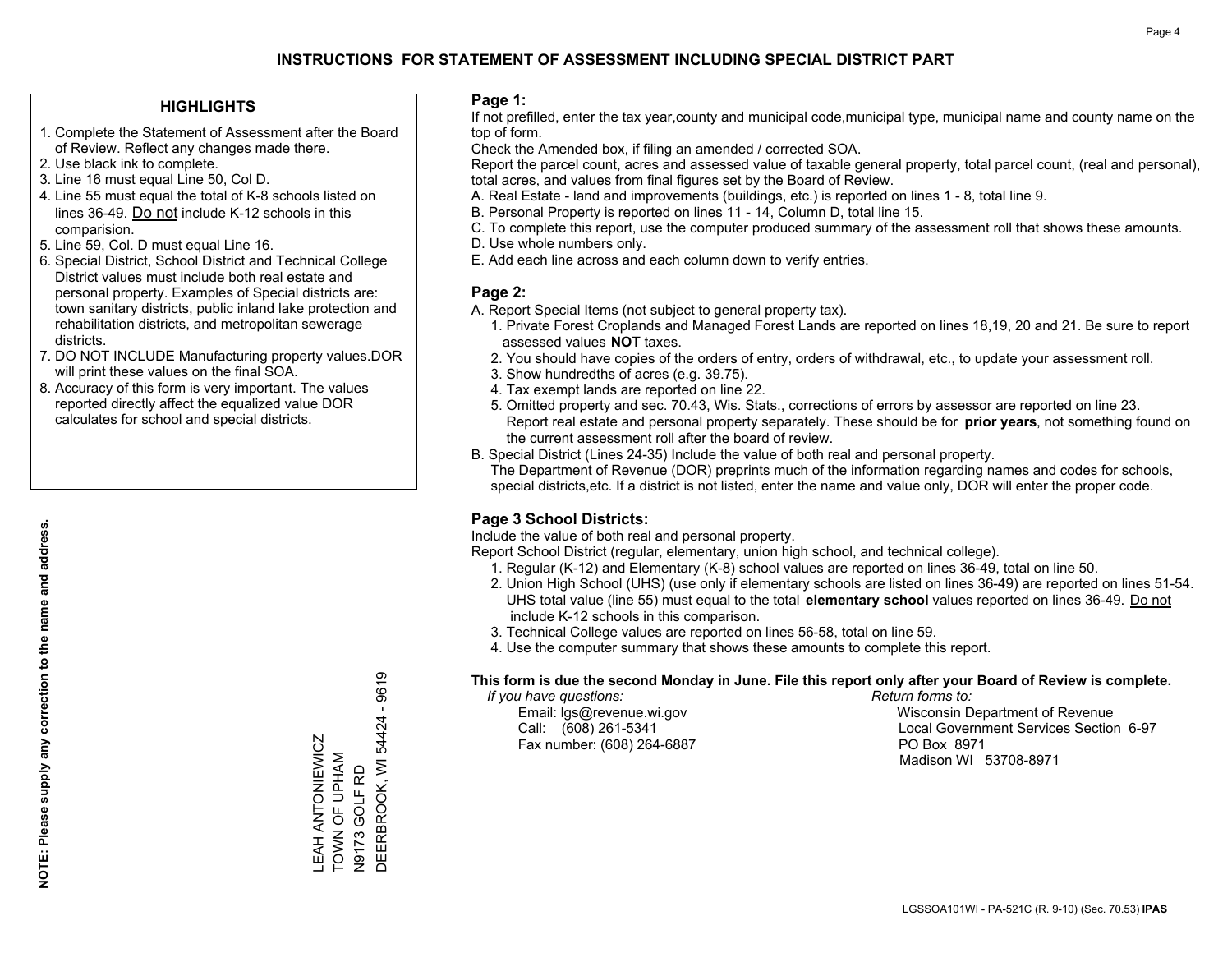**STATEMENT OF ASSESSMENT FOR 2016** 

| ي2           | กจว | ngng    |
|--------------|-----|---------|
| $\mathbf{r}$ | MUN | ACCT NO |

|             | <b>FOR</b>                                                                                                                                                                                   | <b>TOWN OF</b><br><b>OF</b>                               | <b>VILAS</b>             |                           | <b>LANGLADE COUNTY</b>       |                         |                      | <b>WHEN COMPLETING THIS DOCUMENT</b><br>DO NOT WRITE OVER X's OR IN SHADED AREAS |
|-------------|----------------------------------------------------------------------------------------------------------------------------------------------------------------------------------------------|-----------------------------------------------------------|--------------------------|---------------------------|------------------------------|-------------------------|----------------------|----------------------------------------------------------------------------------|
|             |                                                                                                                                                                                              | Town - Village - City                                     | <b>Municipality Name</b> |                           | <b>County Name</b>           |                         |                      |                                                                                  |
|             |                                                                                                                                                                                              | <b>REAL ESTATE</b>                                        | PARCEL COUNT             |                           | NO. OF ACRES                 | <b>VALUE OF</b>         | <b>VALUE OF</b>      | TOTAL VALUE OF LAND                                                              |
| Line<br>No. |                                                                                                                                                                                              | (See Lines 18 - 22 for<br>other Real Estate)              |                          | TOTAL LAND   IMPROVEMENTS | <b>WHOLE</b><br>NUMBERS ONLY | LAND                    | <b>IMPROVEMENTS</b>  | AND IMPROVEMENTS                                                                 |
|             |                                                                                                                                                                                              |                                                           | Col. A                   | Col. B                    | Col. C                       | Col. D                  | Col. E               | Col. F                                                                           |
|             |                                                                                                                                                                                              | <b>RESIDENTIAL - Class 1</b>                              | 164                      | 153                       | 262                          | 971,924                 | 11,488,120           | 12,460,044                                                                       |
| 2           |                                                                                                                                                                                              | <b>COMMERCIAL - Class 2</b>                               | 5                        | 4                         | 47                           | 103,800                 | 331,080              | 434,880                                                                          |
| 3           |                                                                                                                                                                                              | <b>MANUFACTURING - Class 3</b>                            | $\Omega$                 | 0                         | $\Omega$                     | 0                       |                      | 0<br>$\Omega$                                                                    |
| 4           |                                                                                                                                                                                              | <b>AGRICULTURAL - Class 4</b>                             | 162                      |                           | 2,782                        | 402,149                 |                      | 402,149                                                                          |
| 5           |                                                                                                                                                                                              | <b>UNDEVELOPED - Class 5</b>                              | 185                      |                           | 1,177                        | 540,720                 |                      | 540,720                                                                          |
| 6           |                                                                                                                                                                                              | AGRICULTURAL FOREST - Class 5m                            | 94                       |                           | 1,667                        | 1,489,070               |                      | 1,489,070                                                                        |
| 7           |                                                                                                                                                                                              | FOREST LANDS - Class 6                                    | 232                      |                           | 6,174                        | 10,332,954              |                      | 10,332,954                                                                       |
| 8           |                                                                                                                                                                                              | OTHER - Class 7                                           | 22                       | 22                        | 46                           | 191,000                 | 1,931,130            | 2,122,130                                                                        |
| 9           |                                                                                                                                                                                              | TOTAL - ALL COLUMNS                                       | 864                      | 179                       | 12,155                       | 14,031,617              | 13,750,330           | 27,781,947                                                                       |
| 10          |                                                                                                                                                                                              | NUMBER OF PERSONAL PROPERTY ACCOUNTS IN ROLL              |                          |                           | 24                           | <b>LOCALLY ASSESSED</b> | <b>MANUFACTURING</b> | <b>MERGED</b>                                                                    |
| 11          |                                                                                                                                                                                              | BOATS AND OTHER WATERCRAFT NOT EXEMPT - Code 1            |                          |                           |                              | 0                       |                      | $\overline{0}$<br>0                                                              |
| 12          |                                                                                                                                                                                              | MACHINERY, TOOLS AND PATTERNS - Code 2                    |                          |                           |                              | 13,934                  |                      | 13,934<br>$\Omega$                                                               |
| 13          |                                                                                                                                                                                              | FURNITURE, FIXTURES AND EQUIPMENT - Code 3                |                          |                           |                              | 2,794                   |                      | 0<br>2,794                                                                       |
| 14          |                                                                                                                                                                                              | ALL OTHER PERSONAL PROPERTY NOT EXEMPT - Codes 4A, 4B, 4C |                          |                           |                              | 442,902                 |                      | 0<br>442,902                                                                     |
| 15          | TOTAL OF PERSONAL PROPERTY NOT EXEMPT (Total of Lines 11-14)                                                                                                                                 |                                                           |                          |                           |                              |                         |                      | $\Omega$<br>459,630                                                              |
| 16          | AGGREGATE ASSESSED VALUE OF ALL PROPERTY SUBJECT TO THE GENERAL PROPERTY TAX (Total of Lines 9F and 15F)<br>MUST EQUAL TOTAL VALUE OF THE SCHOOL DISTRICTS (K-12 PLUS K-8) - Line 50, Col. F |                                                           |                          |                           |                              |                         | 28,241,577           |                                                                                  |
| 17          |                                                                                                                                                                                              | <b>BOARD OF REVIEW</b>                                    |                          |                           | Name of Assessor             |                         |                      | Telephone #                                                                      |
|             |                                                                                                                                                                                              | DATE OF FINAL ADJOURNMENT                                 | 06/04/2016               |                           | <b>EUGENE MATUSZEWSKI</b>    |                         |                      | (715) 623-6774                                                                   |

REMARKS

The Assessment Ratio to be used in calculating the estimated Fair Market Value on tax bills for this tax district is 1.038663678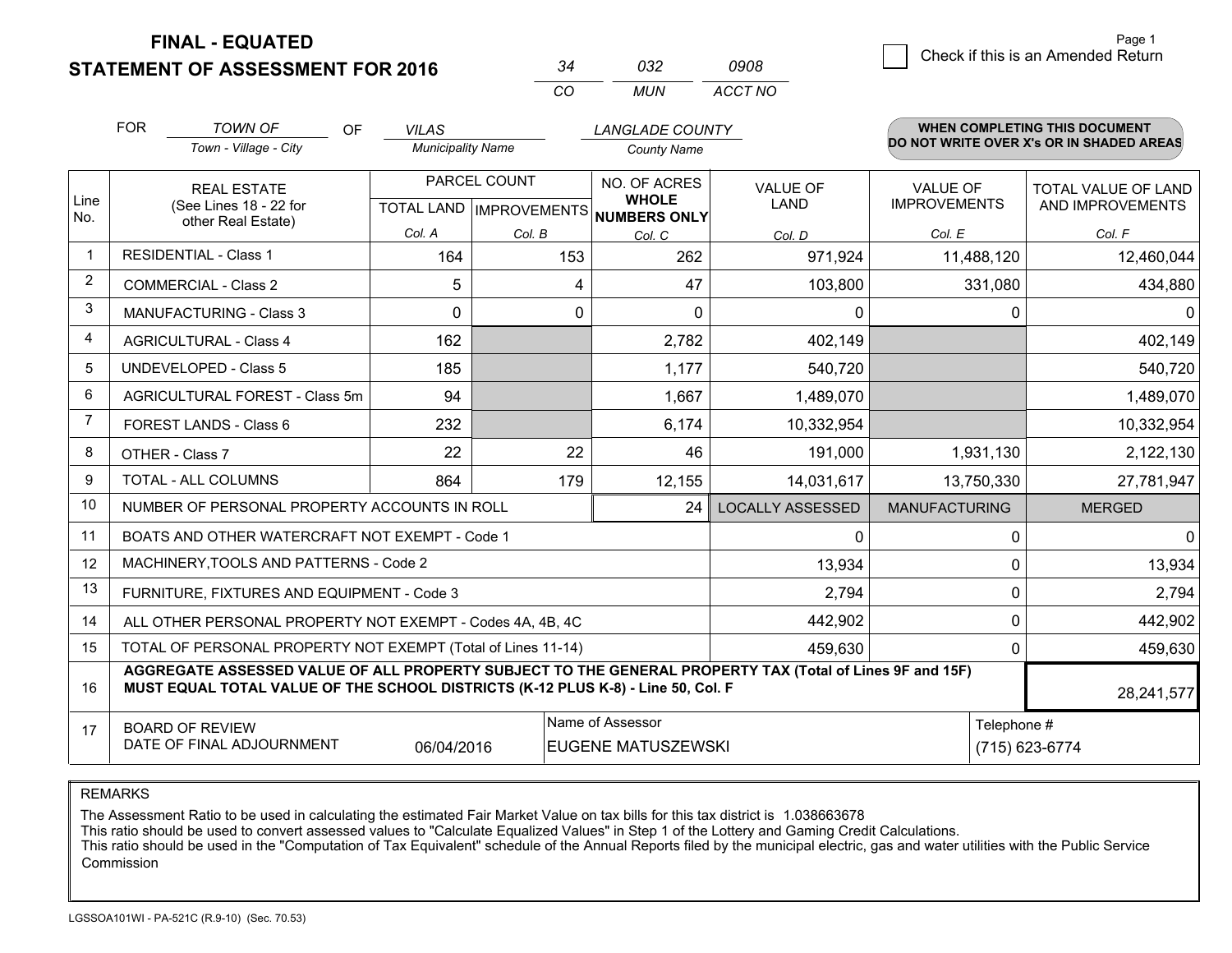*YEAR CO MUN ACCT NO* <sup>2016</sup> <sup>34</sup> <sup>032</sup> <sup>0908</sup>

Do not confuse FOREST LANDS (Line 7) with FOREST CROPS (in this section) - They are **NOT** the same

|    |                                                    |                                             |                                                                                | Private Forest Crop - Reg Class @ 10¢ per acre                   |                          | Private Forest Crop - Reg Class @ \$2.52 per acre                            |                                                                 |                    |                    |  |
|----|----------------------------------------------------|---------------------------------------------|--------------------------------------------------------------------------------|------------------------------------------------------------------|--------------------------|------------------------------------------------------------------------------|-----------------------------------------------------------------|--------------------|--------------------|--|
| 18 | (a) PARCELS                                        | (b) ACRES                                   |                                                                                | (c) ASSESSED VALUE                                               |                          | (d) PARCELS                                                                  | (e) ACRES                                                       |                    | (f) ASSESSED VALUE |  |
|    |                                                    | 40                                          |                                                                                | 66.000                                                           |                          |                                                                              |                                                                 |                    |                    |  |
|    | Private Forest Crop - Special Class @ 20¢ per acre |                                             |                                                                                |                                                                  |                          | Entered Before 2005 Managed Forest - Ferrous Mining CLOSED @ \$8.27 per acre |                                                                 |                    |                    |  |
| 19 | (a) PARCELS                                        | (b) ACRES                                   |                                                                                | (c) ASSESSED VALUE                                               |                          | (d) PARCELS                                                                  | (e) ACRES                                                       |                    | (f) ASSESSED VALUE |  |
|    |                                                    |                                             |                                                                                |                                                                  |                          |                                                                              |                                                                 |                    |                    |  |
|    |                                                    | Entered Before 2005 Managed Forest - OPEN @ |                                                                                | \$.79 per acre                                                   |                          |                                                                              | Entered Before 2005 Managed Forest - CLOSED @ \$1.87 per acre   |                    |                    |  |
| 20 | (a) PARCELS                                        | (b) ACRES                                   |                                                                                | (c) ASSESSED VALUE                                               |                          | (d) PARCELS                                                                  | (e) ACRES                                                       |                    | (f) ASSESSED VALUE |  |
|    | 46                                                 | 1.814.09                                    |                                                                                | 3,017,920                                                        | 146                      |                                                                              | 5,353.53                                                        |                    | 8,987,269          |  |
|    | Entered After 2004 Managed Forest - OPEN @         |                                             |                                                                                |                                                                  | \$2.14 per acre          |                                                                              | Entered After 2004 Managed Forest - CLOSED @ \$10.68 per acre   |                    |                    |  |
| 21 | (a) PARCELS                                        | (b) ACRES                                   |                                                                                | (c) ASSESSED VALUE                                               | (d) PARCELS<br>(e) ACRES |                                                                              |                                                                 | (f) ASSESSED VALUE |                    |  |
|    |                                                    |                                             |                                                                                |                                                                  |                          |                                                                              |                                                                 |                    |                    |  |
|    | 10                                                 | 360                                         |                                                                                | 596,000                                                          |                          | 46<br>1,718.37                                                               |                                                                 |                    | 2,864,866          |  |
| 22 | (a) County Forest Cropland Acres                   |                                             |                                                                                | (b) Federal Acres                                                |                          | (d) County (NOT FOREST CROP) Acres<br>(c) State Acres                        |                                                                 |                    | (e) Other Acres    |  |
|    | 1,440                                              |                                             |                                                                                |                                                                  |                          |                                                                              |                                                                 |                    | 121.67             |  |
|    |                                                    |                                             |                                                                                | Assessed Value of Omitted Property From Prior Years (Sec. 70.44) |                          |                                                                              | Assessed Value of Sec. 70.43 Corrections of Errors by Assessors |                    |                    |  |
|    |                                                    | (a) REAL ESTATE                             |                                                                                | (b) PERSONAL                                                     |                          |                                                                              | (c1) REAL ESTATE                                                |                    | (c2) PERSONAL      |  |
| 23 |                                                    |                                             |                                                                                |                                                                  |                          |                                                                              |                                                                 |                    |                    |  |
|    |                                                    |                                             | Manufacturing Equated Value of Omitted Property From Prior Years (Sec. 70.995) |                                                                  |                          | Mfg. Equated Value of Sec.70.43 Corrections of Errors by Assessors           |                                                                 |                    |                    |  |
|    |                                                    | (d) REAL ESTATE                             |                                                                                | (e) PERSONAL                                                     |                          | (f1) REAL ESTATE                                                             |                                                                 |                    | (f2) PERSONAL      |  |
|    |                                                    |                                             |                                                                                |                                                                  |                          |                                                                              |                                                                 |                    |                    |  |

## **SPECIAL DISTRICTS**

| Line<br>No. | Enter 6-digit<br>Special District<br>Code (Col. A) | <b>Account</b><br><b>Number</b> | <b>Special District Name</b> | <b>Locally Assessed Value</b><br>of Real Estate and | Mfg Value of Real Estate<br>and Personal Property | <b>Merged Value of</b><br><b>Real Estate and</b><br>Personal Property (Col. F) |
|-------------|----------------------------------------------------|---------------------------------|------------------------------|-----------------------------------------------------|---------------------------------------------------|--------------------------------------------------------------------------------|
|             |                                                    | (Col. B)                        | (Col. C)                     | Personal Property (Col. D)                          | (Col. E)                                          |                                                                                |
| 24          |                                                    |                                 |                              |                                                     |                                                   |                                                                                |
| 25          |                                                    |                                 |                              |                                                     |                                                   |                                                                                |
| 26          |                                                    |                                 |                              |                                                     |                                                   |                                                                                |
| 27          |                                                    |                                 |                              |                                                     |                                                   |                                                                                |
| 28          |                                                    |                                 |                              |                                                     |                                                   |                                                                                |
| 29          |                                                    |                                 |                              |                                                     |                                                   |                                                                                |
| 30          |                                                    |                                 |                              |                                                     |                                                   |                                                                                |
| 31          |                                                    |                                 |                              |                                                     |                                                   |                                                                                |
| 32          |                                                    |                                 |                              |                                                     |                                                   |                                                                                |
| 33          |                                                    |                                 |                              |                                                     |                                                   |                                                                                |
| 34          |                                                    |                                 |                              |                                                     |                                                   |                                                                                |
| 35          |                                                    |                                 |                              |                                                     |                                                   |                                                                                |

LGSSOA101WI-PA - 521C (R. 9-10) (Sec. 70.53)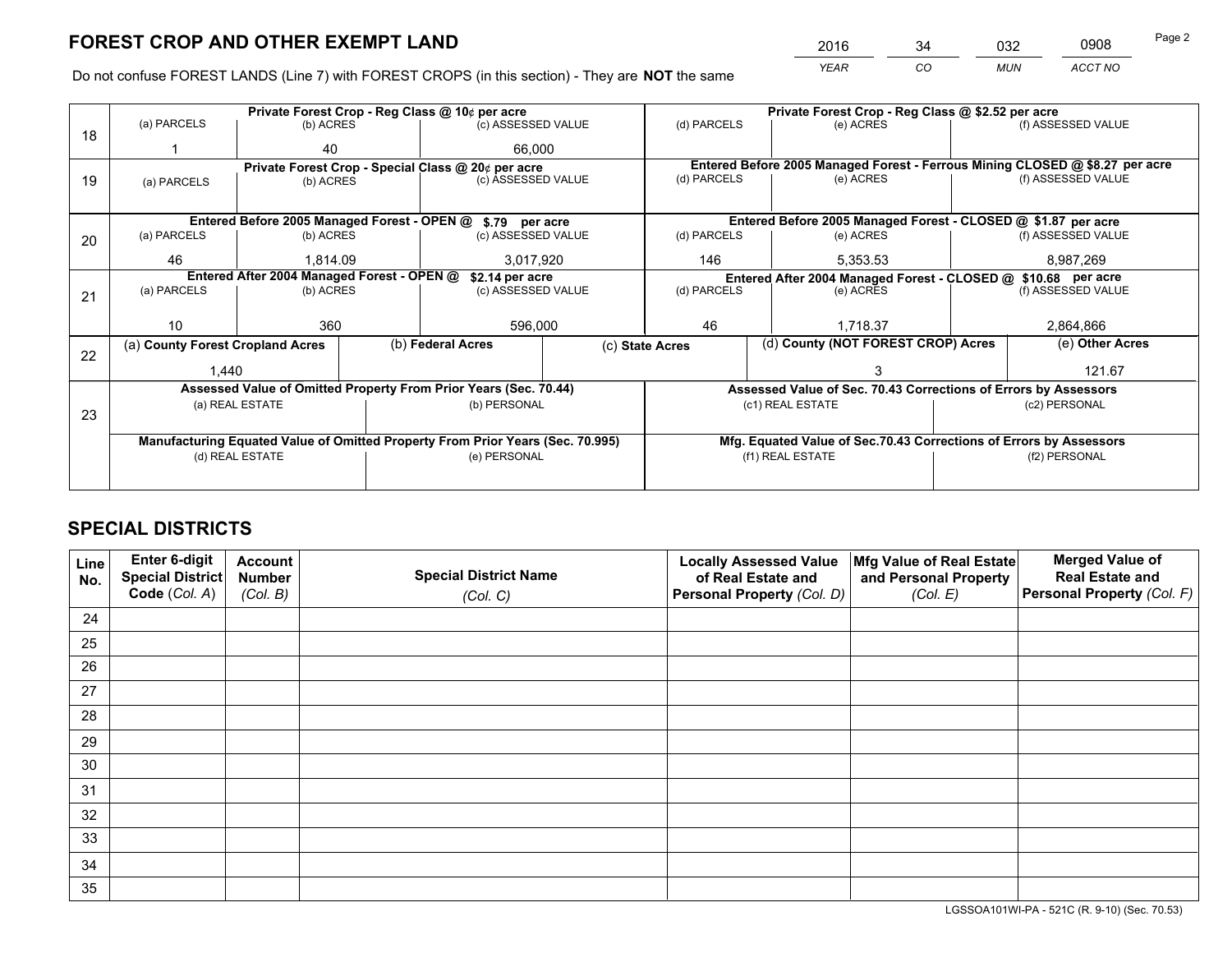|             |                                                          |                                             |                                                         | <b>YEAR</b>                                                                       | CO<br><b>MUN</b>                                              | ACCT NO                                                                        |
|-------------|----------------------------------------------------------|---------------------------------------------|---------------------------------------------------------|-----------------------------------------------------------------------------------|---------------------------------------------------------------|--------------------------------------------------------------------------------|
| Line<br>No. | Enter 6-digit<br><b>School District</b><br>Code (Col. A) | <b>Account</b><br><b>Number</b><br>(Col. B) | <b>School District Name</b><br>(Col. C)                 | <b>Locally Assessed Value</b><br>of Real Estate and<br>Personal Property (Col. D) | Mfg Value of Real Estate<br>and Personal Property<br>(Col. E) | <b>Merged Value of</b><br><b>Real Estate and</b><br>Personal Property (Col. F) |
|             | A. SCHOOL DISTRICTS (K-8 and K-12)                       |                                             |                                                         |                                                                                   |                                                               |                                                                                |
| 36          | 340140                                                   | 0204                                        | SCH D OF ANTIGO                                         | 27,867,817                                                                        |                                                               | 27,867,817                                                                     |
| 37          | 353500                                                   | 0207                                        | SCH D OF MERRILL AREA                                   | 373,760                                                                           |                                                               | 373,760                                                                        |
| 38          |                                                          |                                             |                                                         |                                                                                   |                                                               |                                                                                |
| 39          |                                                          |                                             |                                                         |                                                                                   |                                                               |                                                                                |
| 40          |                                                          |                                             |                                                         |                                                                                   |                                                               |                                                                                |
| 41          |                                                          |                                             |                                                         |                                                                                   |                                                               |                                                                                |
| 42          |                                                          |                                             |                                                         |                                                                                   |                                                               |                                                                                |
| 43          |                                                          |                                             |                                                         |                                                                                   |                                                               |                                                                                |
| 44          |                                                          |                                             |                                                         |                                                                                   |                                                               |                                                                                |
| 45<br>46    |                                                          |                                             |                                                         |                                                                                   |                                                               |                                                                                |
|             |                                                          |                                             |                                                         |                                                                                   |                                                               |                                                                                |
| 47<br>48    |                                                          |                                             |                                                         |                                                                                   |                                                               |                                                                                |
| 49          |                                                          |                                             |                                                         |                                                                                   |                                                               |                                                                                |
| 50          |                                                          |                                             | TOTAL ASSESSED VALUE OF SCHOOL DISTRICTS (K-8 and K-12) | 28,241,577                                                                        |                                                               | 28,241,577                                                                     |
|             | <b>B.</b><br><b>UNION HIGH SCHOOL DISTRICTS</b>          |                                             |                                                         |                                                                                   |                                                               |                                                                                |
| 51          |                                                          |                                             |                                                         |                                                                                   |                                                               |                                                                                |
| 52          |                                                          |                                             |                                                         |                                                                                   |                                                               |                                                                                |
| 53          |                                                          |                                             |                                                         |                                                                                   |                                                               |                                                                                |
| 54          |                                                          |                                             |                                                         |                                                                                   |                                                               |                                                                                |
| 55          |                                                          |                                             | TOTAL ASSESSED VALUE OF UNION HIGH SCHOOLS              |                                                                                   |                                                               |                                                                                |
|             | C. TECHNICAL COLLEGE DISTRICTS                           |                                             |                                                         |                                                                                   |                                                               |                                                                                |
| 56          | 001500                                                   | 0014                                        | NORTH CENTRAL TECHNICAL COLLEGE<br><b>WAUS</b>          | 28,241,577                                                                        |                                                               | 28,241,577                                                                     |
| 57          |                                                          |                                             |                                                         |                                                                                   |                                                               |                                                                                |
| 58          |                                                          |                                             |                                                         |                                                                                   |                                                               |                                                                                |
| 59          |                                                          |                                             | TOTAL ASSESSED VALUE OF TECHNICAL COLLEGES              | 28,241,577                                                                        |                                                               | 28,241,577                                                                     |

34

032

 *I hereby certify, to the best of my knowledge and belief, this form is complete and correct.*

**SCHOOL DISTRICTS**

| Print name of preparer | Title                    |                | Date (MM / DD / CCYY) |
|------------------------|--------------------------|----------------|-----------------------|
|                        |                          |                |                       |
| Signature of preparer  | Contact Telephone Number | E-mail address |                       |
|                        | $\overline{\phantom{0}}$ |                |                       |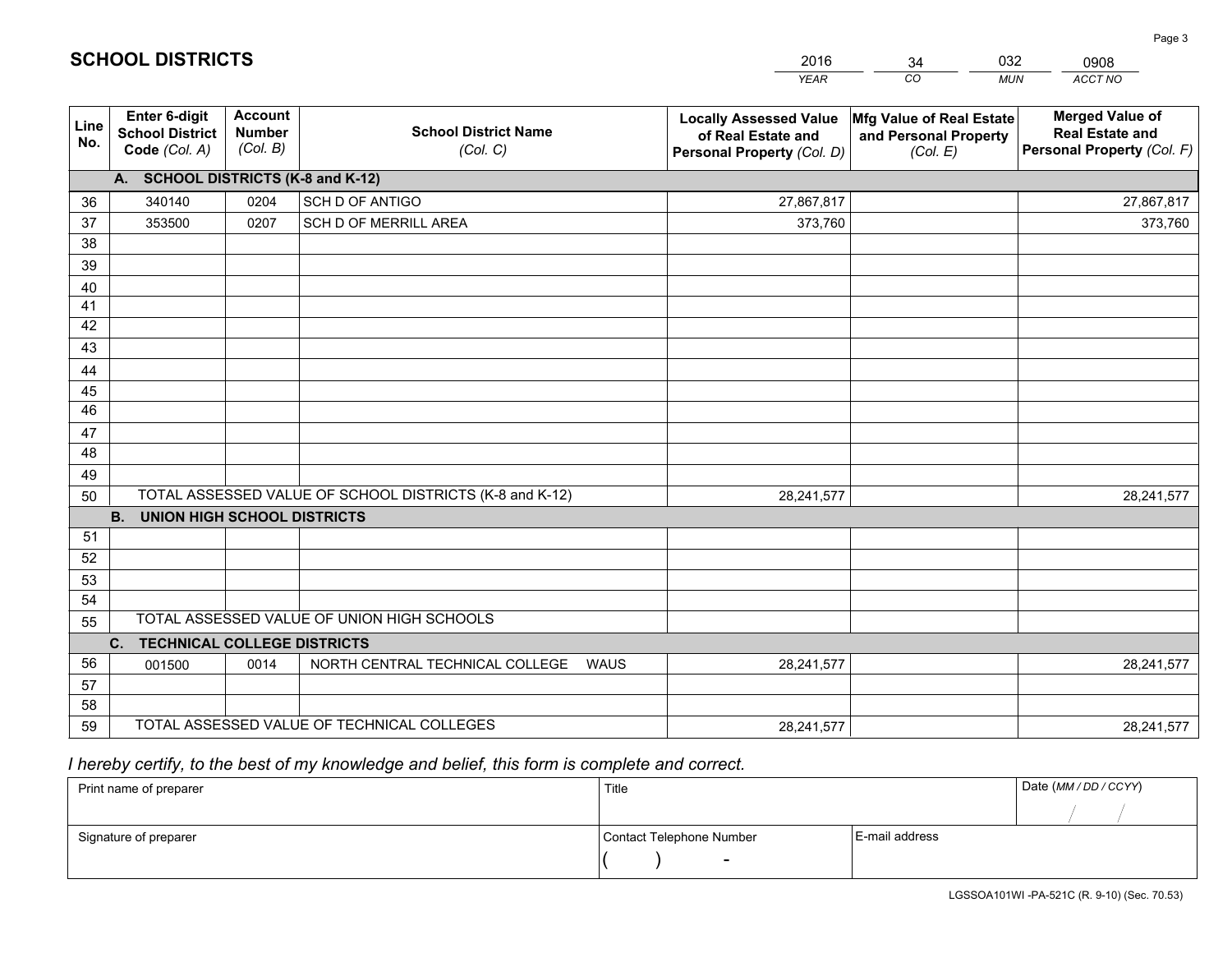#### **HIGHLIGHTS**

- 1. Complete the Statement of Assessment after the Board of Review. Reflect any changes made there.
- 2. Use black ink to complete.
- 3. Line 16 must equal Line 50, Col D.
- 4. Line 55 must equal the total of K-8 schools listed on lines 36-49. Do not include K-12 schools in this comparision.
- 5. Line 59, Col. D must equal Line 16.
- 6. Special District, School District and Technical College District values must include both real estate and personal property. Examples of Special districts are: town sanitary districts, public inland lake protection and rehabilitation districts, and metropolitan sewerage districts.
- 7. DO NOT INCLUDE Manufacturing property values.DOR will print these values on the final SOA.
- 8. Accuracy of this form is very important. The values reported directly affect the equalized value DOR calculates for school and special districts.

#### **Page 1:**

 If not prefilled, enter the tax year,county and municipal code,municipal type, municipal name and county name on the top of form.

Check the Amended box, if filing an amended / corrected SOA.

 Report the parcel count, acres and assessed value of taxable general property, total parcel count, (real and personal), total acres, and values from final figures set by the Board of Review.

- A. Real Estate land and improvements (buildings, etc.) is reported on lines 1 8, total line 9.
- B. Personal Property is reported on lines 11 14, Column D, total line 15.
- C. To complete this report, use the computer produced summary of the assessment roll that shows these amounts.
- D. Use whole numbers only.
- E. Add each line across and each column down to verify entries.

### **Page 2:**

- A. Report Special Items (not subject to general property tax).
- 1. Private Forest Croplands and Managed Forest Lands are reported on lines 18,19, 20 and 21. Be sure to report assessed values **NOT** taxes.
- 2. You should have copies of the orders of entry, orders of withdrawal, etc., to update your assessment roll.
	- 3. Show hundredths of acres (e.g. 39.75).
- 4. Tax exempt lands are reported on line 22.
- 5. Omitted property and sec. 70.43, Wis. Stats., corrections of errors by assessor are reported on line 23. Report real estate and personal property separately. These should be for **prior years**, not something found on the current assessment roll after the board of review.
- B. Special District (Lines 24-35) Include the value of both real and personal property.

 The Department of Revenue (DOR) preprints much of the information regarding names and codes for schools, special districts,etc. If a district is not listed, enter the name and value only, DOR will enter the proper code.

## **Page 3 School Districts:**

Include the value of both real and personal property.

Report School District (regular, elementary, union high school, and technical college).

- 1. Regular (K-12) and Elementary (K-8) school values are reported on lines 36-49, total on line 50.
- 2. Union High School (UHS) (use only if elementary schools are listed on lines 36-49) are reported on lines 51-54. UHS total value (line 55) must equal to the total **elementary school** values reported on lines 36-49. Do notinclude K-12 schools in this comparison.
- 3. Technical College values are reported on lines 56-58, total on line 59.
- 4. Use the computer summary that shows these amounts to complete this report.

#### **This form is due the second Monday in June. File this report only after your Board of Review is complete.**

 *If you have questions: Return forms to:*

Fax number: (608) 264-6887 PO Box 8971

 Email: lgs@revenue.wi.gov Wisconsin Department of Revenue Call: (608) 261-5341 Local Government Services Section 6-97Madison WI 53708-8971

W14359 LLOYD CREEK RD<br>GLEASON, WI 54435 W14359 LLOYD CREEK RD GLEASON, WI 54435 DAWN MOLLER<br>TOWN OF VILAS TOWN OF VILAS DAWN MOLLER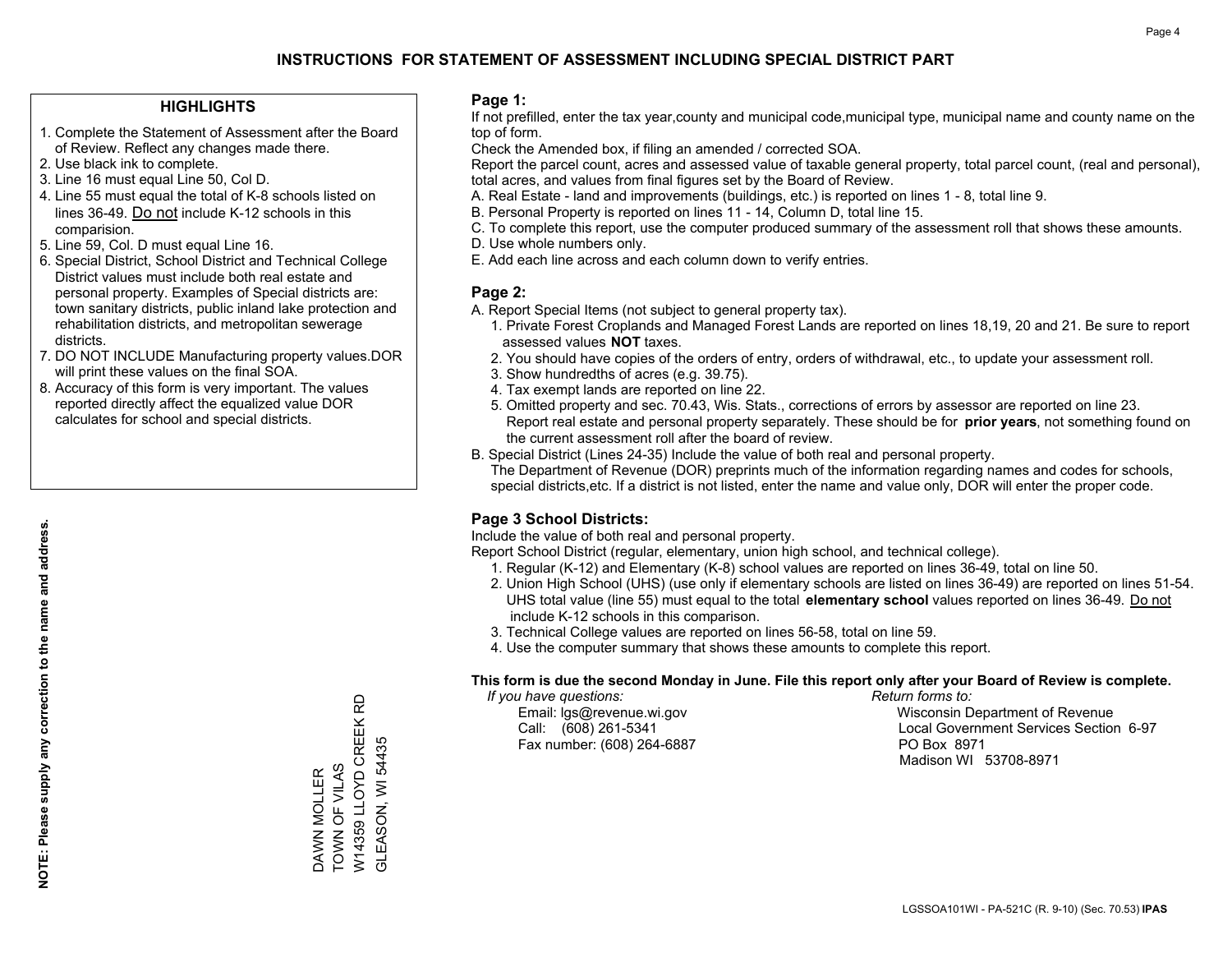**STATEMENT OF ASSESSMENT FOR 2016** 

| 34  | 034   | 0909    |
|-----|-------|---------|
| CO. | MI IN | ACCT NO |

|                | <b>FOR</b><br><b>TOWN OF</b><br>OF<br><b>WOLF RIVER</b><br>Town - Village - City<br><b>Municipality Name</b>                                                                                 |  |                                                      | <b>LANGLADE COUNTY</b><br><b>County Name</b> |                              | WHEN COMPLETING THIS DOCUMENT<br>DO NOT WRITE OVER X's OR IN SHADED AREAS |                                        |                                         |
|----------------|----------------------------------------------------------------------------------------------------------------------------------------------------------------------------------------------|--|------------------------------------------------------|----------------------------------------------|------------------------------|---------------------------------------------------------------------------|----------------------------------------|-----------------------------------------|
| Line<br>No.    | <b>REAL ESTATE</b><br>(See Lines 18 - 22 for<br>other Real Estate)                                                                                                                           |  | PARCEL COUNT<br>TOTAL LAND IMPROVEMENTS NUMBERS ONLY |                                              | NO. OF ACRES<br><b>WHOLE</b> | <b>VALUE OF</b><br><b>LAND</b>                                            | <b>VALUE OF</b><br><b>IMPROVEMENTS</b> | TOTAL VALUE OF LAND<br>AND IMPROVEMENTS |
|                |                                                                                                                                                                                              |  | Col. A                                               | Col. B                                       | Col. C                       | Col. D                                                                    | Col. E                                 | Col. F                                  |
| -1             | <b>RESIDENTIAL - Class 1</b>                                                                                                                                                                 |  | 1,366                                                | 973                                          | 3,247                        | 29,997,500                                                                | 68,540,200                             | 98,537,700                              |
| 2              | <b>COMMERCIAL - Class 2</b>                                                                                                                                                                  |  | 34                                                   | 30                                           | 222                          | 778,000                                                                   | 3,296,700                              | 4,074,700                               |
| 3              | <b>MANUFACTURING - Class 3</b>                                                                                                                                                               |  | $\Omega$                                             | 0                                            | $\Omega$                     | 0                                                                         | 0                                      | $\mathbf{0}$                            |
| 4              | <b>AGRICULTURAL - Class 4</b>                                                                                                                                                                |  | 215                                                  |                                              | 4,297                        | 651,500                                                                   |                                        | 651,500                                 |
| 5              | UNDEVELOPED - Class 5                                                                                                                                                                        |  | 144                                                  |                                              | 765                          | 414,000                                                                   |                                        | 414,000                                 |
| 6              | AGRICULTURAL FOREST - Class 5m                                                                                                                                                               |  | 136                                                  |                                              | 1,707                        | 1,791,800                                                                 |                                        | 1,791,800                               |
| $\overline{7}$ | FOREST LANDS - Class 6                                                                                                                                                                       |  | 368                                                  |                                              | 7,667                        | 16,299,800                                                                |                                        | 16,299,800                              |
| 8              | OTHER - Class 7                                                                                                                                                                              |  | 14                                                   | 14                                           | 37                           | 110,200                                                                   | 1,085,200                              | 1,195,400                               |
| 9              | TOTAL - ALL COLUMNS                                                                                                                                                                          |  | 2,277                                                | 1,017                                        | 17,942                       | 50,042,800                                                                | 72,922,100                             | 122,964,900                             |
| 10             | NUMBER OF PERSONAL PROPERTY ACCOUNTS IN ROLL                                                                                                                                                 |  |                                                      |                                              | 27                           | <b>LOCALLY ASSESSED</b>                                                   | <b>MANUFACTURING</b>                   | <b>MERGED</b>                           |
| 11             | BOATS AND OTHER WATERCRAFT NOT EXEMPT - Code 1                                                                                                                                               |  |                                                      |                                              |                              | 11,600                                                                    | $\Omega$                               | 11,600                                  |
| 12             | MACHINERY, TOOLS AND PATTERNS - Code 2                                                                                                                                                       |  |                                                      |                                              |                              | 60,200                                                                    | 1,900                                  | 62,100                                  |
| 13             | FURNITURE, FIXTURES AND EQUIPMENT - Code 3                                                                                                                                                   |  |                                                      |                                              |                              | 120,300                                                                   | $\Omega$                               | 120,300                                 |
| 14             | ALL OTHER PERSONAL PROPERTY NOT EXEMPT - Codes 4A, 4B, 4C                                                                                                                                    |  |                                                      |                                              |                              | 76,800                                                                    | 100                                    | 76,900                                  |
| 15             | TOTAL OF PERSONAL PROPERTY NOT EXEMPT (Total of Lines 11-14)                                                                                                                                 |  | 268,900                                              | 2,000                                        | 270,900                      |                                                                           |                                        |                                         |
| 16             | AGGREGATE ASSESSED VALUE OF ALL PROPERTY SUBJECT TO THE GENERAL PROPERTY TAX (Total of Lines 9F and 15F)<br>MUST EQUAL TOTAL VALUE OF THE SCHOOL DISTRICTS (K-12 PLUS K-8) - Line 50, Col. F |  |                                                      |                                              |                              |                                                                           | 123,235,800                            |                                         |
| 17             | Name of Assessor<br><b>BOARD OF REVIEW</b><br>DATE OF FINAL ADJOURNMENT<br><b>KELLY ZILLMER</b><br>05/23/2016                                                                                |  |                                                      |                                              |                              |                                                                           | Telephone #                            | (715) 754-2861                          |

REMARKS

The Assessment Ratio to be used in calculating the estimated Fair Market Value on tax bills for this tax district is 1.070366874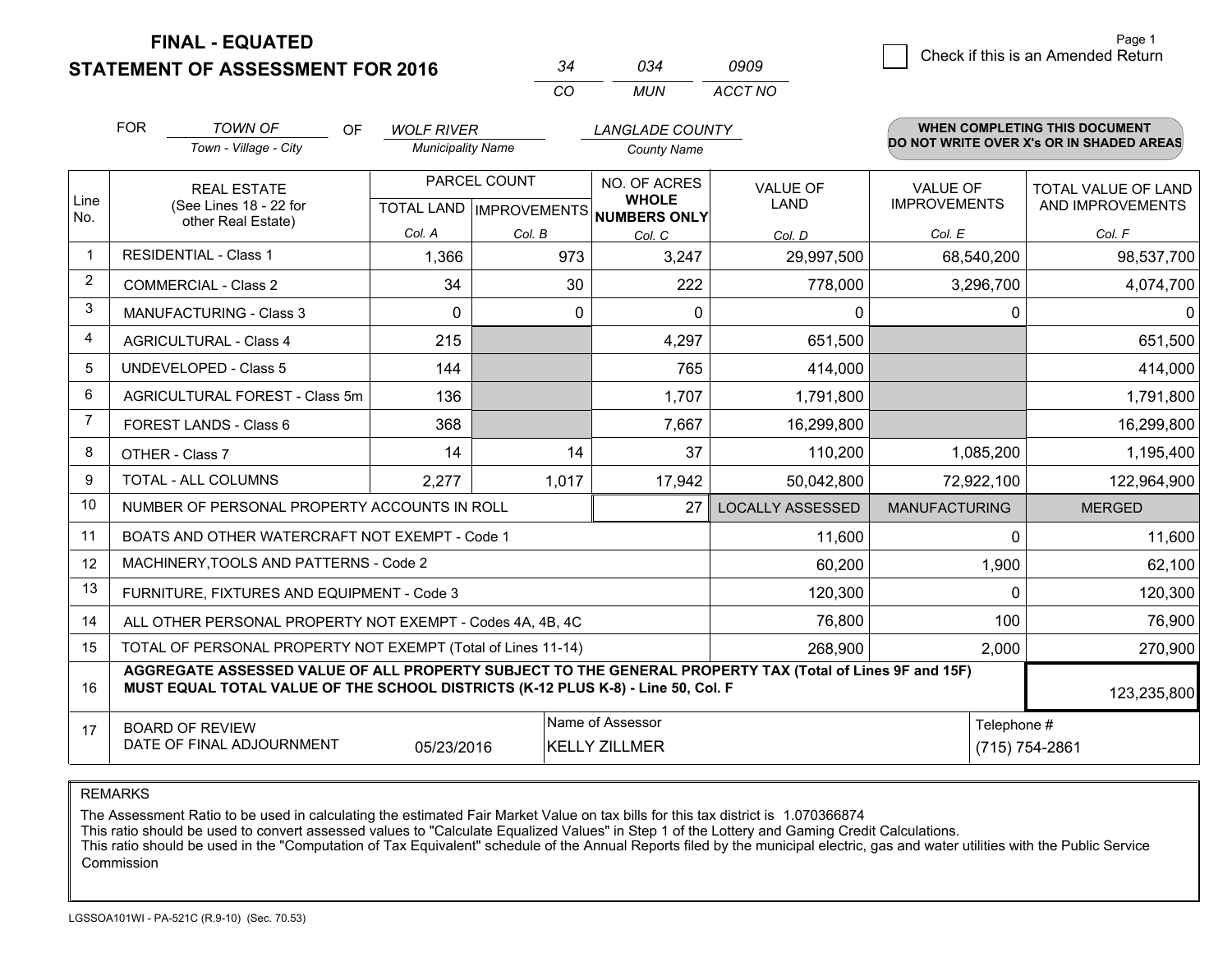*YEAR CO MUN ACCT NO* <sup>2016</sup> <sup>34</sup> <sup>034</sup> <sup>0909</sup> Page 2

Do not confuse FOREST LANDS (Line 7) with FOREST CROPS (in this section) - They are **NOT** the same

|    |                                                                                |                                            |                   | Private Forest Crop - Reg Class @ 10¢ per acre                   |                                                                              |                                                                                           | Private Forest Crop - Reg Class @ \$2.52 per acre                  |  |                    |  |
|----|--------------------------------------------------------------------------------|--------------------------------------------|-------------------|------------------------------------------------------------------|------------------------------------------------------------------------------|-------------------------------------------------------------------------------------------|--------------------------------------------------------------------|--|--------------------|--|
| 18 | (a) PARCELS                                                                    | (b) ACRES                                  |                   | (c) ASSESSED VALUE                                               |                                                                              | (d) PARCELS                                                                               | (e) ACRES                                                          |  | (f) ASSESSED VALUE |  |
|    | 12                                                                             | 468.28                                     |                   | 852,100                                                          |                                                                              | 4                                                                                         | 160                                                                |  | 327,600            |  |
|    | Private Forest Crop - Special Class @ 20¢ per acre                             |                                            |                   |                                                                  | Entered Before 2005 Managed Forest - Ferrous Mining CLOSED @ \$8.27 per acre |                                                                                           |                                                                    |  |                    |  |
| 19 | (a) PARCELS                                                                    | (b) ACRES                                  |                   | (c) ASSESSED VALUE                                               |                                                                              | (d) PARCELS                                                                               | (e) ACRES                                                          |  | (f) ASSESSED VALUE |  |
|    |                                                                                |                                            |                   |                                                                  |                                                                              |                                                                                           |                                                                    |  |                    |  |
|    |                                                                                |                                            |                   | Entered Before 2005 Managed Forest - OPEN @ \$.79 per acre       |                                                                              |                                                                                           | Entered Before 2005 Managed Forest - CLOSED @ \$1.87 per acre      |  |                    |  |
| 20 | (a) PARCELS                                                                    | (b) ACRES                                  |                   | (c) ASSESSED VALUE                                               |                                                                              | (d) PARCELS                                                                               | (e) ACRES                                                          |  | (f) ASSESSED VALUE |  |
|    | 197                                                                            | 7,817.95                                   |                   |                                                                  |                                                                              | 109                                                                                       | 3,654.7                                                            |  | 7,750,000          |  |
|    |                                                                                | Entered After 2004 Managed Forest - OPEN @ | 16,121,700        |                                                                  |                                                                              |                                                                                           |                                                                    |  |                    |  |
|    |                                                                                |                                            |                   | \$2.14 per acre<br>(c) ASSESSED VALUE                            |                                                                              | Entered After 2004 Managed Forest - CLOSED @ \$10.68 per acre<br>(d) PARCELS<br>(e) ACRES |                                                                    |  | (f) ASSESSED VALUE |  |
| 21 | (a) PARCELS                                                                    | (b) ACRES                                  |                   |                                                                  |                                                                              |                                                                                           |                                                                    |  |                    |  |
|    |                                                                                |                                            |                   |                                                                  |                                                                              |                                                                                           |                                                                    |  |                    |  |
|    | 84                                                                             | 2,429.83                                   |                   | 4,990,000                                                        |                                                                              | 121<br>3.883.54                                                                           |                                                                    |  | 7,811,200          |  |
|    | (a) County Forest Cropland Acres                                               |                                            | (b) Federal Acres |                                                                  |                                                                              | (c) State Acres                                                                           | (d) County (NOT FOREST CROP) Acres                                 |  | (e) Other Acres    |  |
| 22 |                                                                                |                                            |                   |                                                                  |                                                                              |                                                                                           |                                                                    |  |                    |  |
|    |                                                                                |                                            |                   | 32.665.24                                                        |                                                                              | 4.857.27                                                                                  | 132.27                                                             |  | 690.95             |  |
|    |                                                                                |                                            |                   | Assessed Value of Omitted Property From Prior Years (Sec. 70.44) |                                                                              |                                                                                           | Assessed Value of Sec. 70.43 Corrections of Errors by Assessors    |  |                    |  |
| 23 |                                                                                | (a) REAL ESTATE                            |                   | (b) PERSONAL                                                     |                                                                              |                                                                                           | (c1) REAL ESTATE                                                   |  | (c2) PERSONAL      |  |
|    |                                                                                |                                            |                   |                                                                  |                                                                              |                                                                                           |                                                                    |  |                    |  |
|    | Manufacturing Equated Value of Omitted Property From Prior Years (Sec. 70.995) |                                            |                   |                                                                  |                                                                              |                                                                                           | Mfg. Equated Value of Sec.70.43 Corrections of Errors by Assessors |  |                    |  |
|    |                                                                                | (d) REAL ESTATE                            |                   | (e) PERSONAL                                                     |                                                                              | (f1) REAL ESTATE                                                                          |                                                                    |  | (f2) PERSONAL      |  |
|    |                                                                                |                                            |                   |                                                                  |                                                                              |                                                                                           |                                                                    |  |                    |  |
|    |                                                                                |                                            |                   |                                                                  |                                                                              |                                                                                           |                                                                    |  |                    |  |

## **SPECIAL DISTRICTS**

| Line<br>No. | Enter 6-digit<br>Special District<br>Code (Col. A) | <b>Account</b><br><b>Number</b><br>(Col. B) | <b>Special District Name</b><br>(Col. C)       | <b>Locally Assessed Value</b><br>of Real Estate and<br>Personal Property (Col. D) | Mfg Value of Real Estate<br>and Personal Property<br>(Col. E) | <b>Merged Value of</b><br><b>Real Estate and</b><br>Personal Property (Col. F) |
|-------------|----------------------------------------------------|---------------------------------------------|------------------------------------------------|-----------------------------------------------------------------------------------|---------------------------------------------------------------|--------------------------------------------------------------------------------|
| 24          | 348090                                             | 0206                                        | MARY LAKE PROTECTION & REHABILITATION DISTRICT | 4,576,500                                                                         |                                                               | 4,576,500                                                                      |
| 25          |                                                    |                                             |                                                |                                                                                   |                                                               |                                                                                |
| 26          |                                                    |                                             |                                                |                                                                                   |                                                               |                                                                                |
| 27          |                                                    |                                             |                                                |                                                                                   |                                                               |                                                                                |
| 28          |                                                    |                                             |                                                |                                                                                   |                                                               |                                                                                |
| 29          |                                                    |                                             |                                                |                                                                                   |                                                               |                                                                                |
| 30          |                                                    |                                             |                                                |                                                                                   |                                                               |                                                                                |
| 31          |                                                    |                                             |                                                |                                                                                   |                                                               |                                                                                |
| 32          |                                                    |                                             |                                                |                                                                                   |                                                               |                                                                                |
| 33          |                                                    |                                             |                                                |                                                                                   |                                                               |                                                                                |
| 34          |                                                    |                                             |                                                |                                                                                   |                                                               |                                                                                |
| 35          |                                                    |                                             |                                                |                                                                                   |                                                               |                                                                                |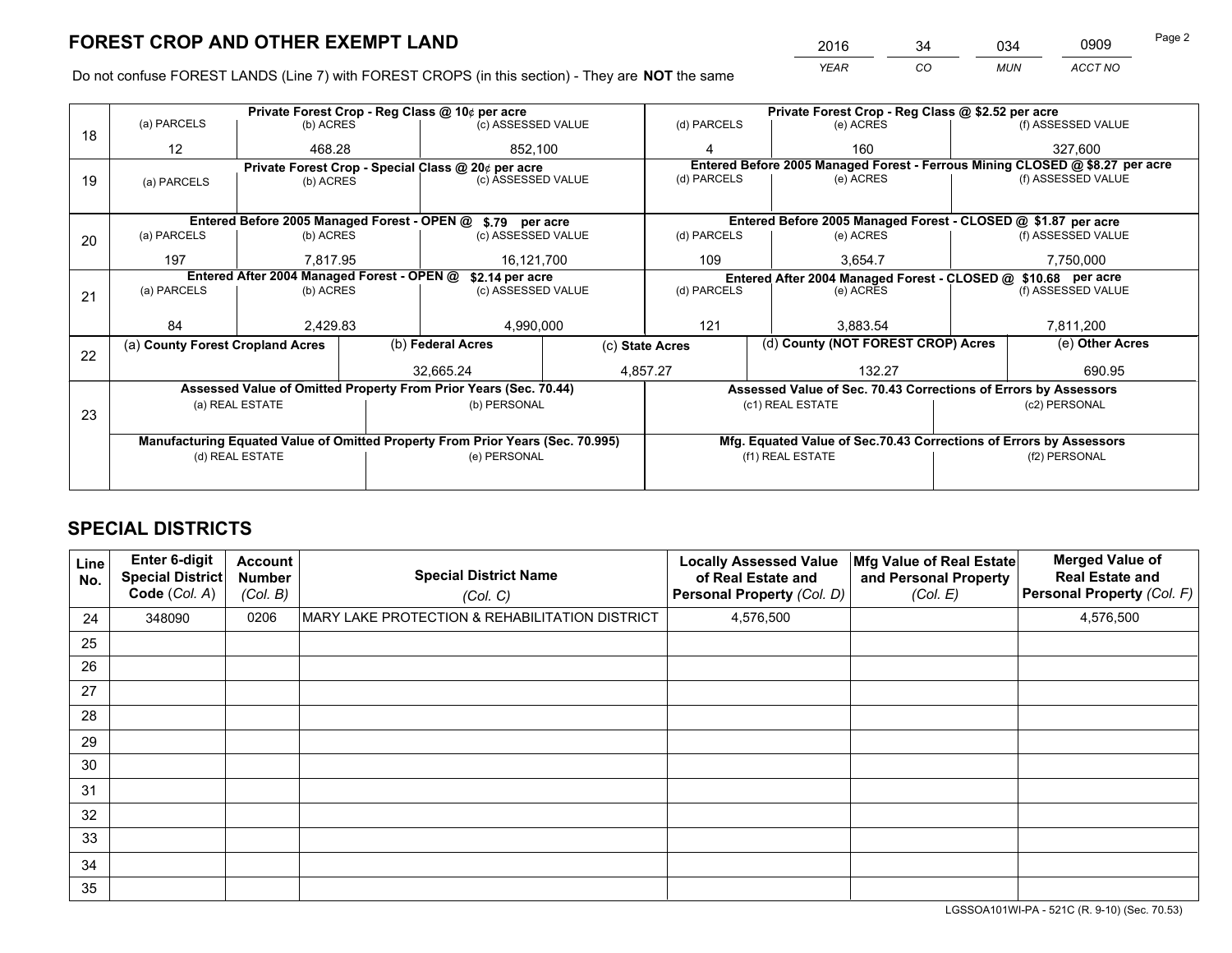|             |                                                                 |                                             |                                                         | <b>YEAR</b>                                                                       | CO<br><b>MUN</b>                                              | <b>ACCT NO</b>                                                                 |
|-------------|-----------------------------------------------------------------|---------------------------------------------|---------------------------------------------------------|-----------------------------------------------------------------------------------|---------------------------------------------------------------|--------------------------------------------------------------------------------|
| Line<br>No. | <b>Enter 6-digit</b><br><b>School District</b><br>Code (Col. A) | <b>Account</b><br><b>Number</b><br>(Col. B) | <b>School District Name</b><br>(Col. C)                 | <b>Locally Assessed Value</b><br>of Real Estate and<br>Personal Property (Col. D) | Mfg Value of Real Estate<br>and Personal Property<br>(Col. E) | <b>Merged Value of</b><br><b>Real Estate and</b><br>Personal Property (Col. F) |
|             | A. SCHOOL DISTRICTS (K-8 and K-12)                              |                                             |                                                         |                                                                                   |                                                               |                                                                                |
| 36          | 215992                                                          | 0132                                        | SCH D OF WABENO AREA                                    | 6,060,400                                                                         |                                                               | 6,060,400                                                                      |
| 37          | 346440                                                          | 0206                                        | SCH D OF WHITE LAKE                                     | 117,173,400                                                                       | 2,000                                                         | 117,175,400                                                                    |
| 38          |                                                                 |                                             |                                                         |                                                                                   |                                                               |                                                                                |
| 39          |                                                                 |                                             |                                                         |                                                                                   |                                                               |                                                                                |
| 40          |                                                                 |                                             |                                                         |                                                                                   |                                                               |                                                                                |
| 41          |                                                                 |                                             |                                                         |                                                                                   |                                                               |                                                                                |
| 42          |                                                                 |                                             |                                                         |                                                                                   |                                                               |                                                                                |
| 43          |                                                                 |                                             |                                                         |                                                                                   |                                                               |                                                                                |
| 44          |                                                                 |                                             |                                                         |                                                                                   |                                                               |                                                                                |
| 45<br>46    |                                                                 |                                             |                                                         |                                                                                   |                                                               |                                                                                |
| 47          |                                                                 |                                             |                                                         |                                                                                   |                                                               |                                                                                |
| 48          |                                                                 |                                             |                                                         |                                                                                   |                                                               |                                                                                |
| 49          |                                                                 |                                             |                                                         |                                                                                   |                                                               |                                                                                |
| 50          |                                                                 |                                             | TOTAL ASSESSED VALUE OF SCHOOL DISTRICTS (K-8 and K-12) | 123,233,800                                                                       | 2,000                                                         | 123,235,800                                                                    |
|             | <b>B.</b><br><b>UNION HIGH SCHOOL DISTRICTS</b>                 |                                             |                                                         |                                                                                   |                                                               |                                                                                |
| 51          |                                                                 |                                             |                                                         |                                                                                   |                                                               |                                                                                |
| 52          |                                                                 |                                             |                                                         |                                                                                   |                                                               |                                                                                |
| 53          |                                                                 |                                             |                                                         |                                                                                   |                                                               |                                                                                |
| 54          |                                                                 |                                             |                                                         |                                                                                   |                                                               |                                                                                |
| 55          |                                                                 |                                             | TOTAL ASSESSED VALUE OF UNION HIGH SCHOOLS              |                                                                                   |                                                               |                                                                                |
|             | C.<br><b>TECHNICAL COLLEGE DISTRICTS</b>                        |                                             |                                                         |                                                                                   |                                                               |                                                                                |
| 56          | 001500                                                          | 0014                                        | NORTH CENTRAL TECHNICAL COLLEGE<br><b>WAUS</b>          | 123,233,800                                                                       | 2,000                                                         | 123,235,800                                                                    |
| 57          |                                                                 |                                             |                                                         |                                                                                   |                                                               |                                                                                |
| 58          |                                                                 |                                             |                                                         |                                                                                   |                                                               |                                                                                |
| 59          |                                                                 |                                             | TOTAL ASSESSED VALUE OF TECHNICAL COLLEGES              | 123,233,800                                                                       | 2,000                                                         | 123,235,800                                                                    |

34

034

 *I hereby certify, to the best of my knowledge and belief, this form is complete and correct.*

**SCHOOL DISTRICTS**

| Print name of preparer | Title                    |                | Date (MM / DD / CCYY) |
|------------------------|--------------------------|----------------|-----------------------|
|                        |                          |                |                       |
| Signature of preparer  | Contact Telephone Number | E-mail address |                       |
|                        | $\sim$                   |                |                       |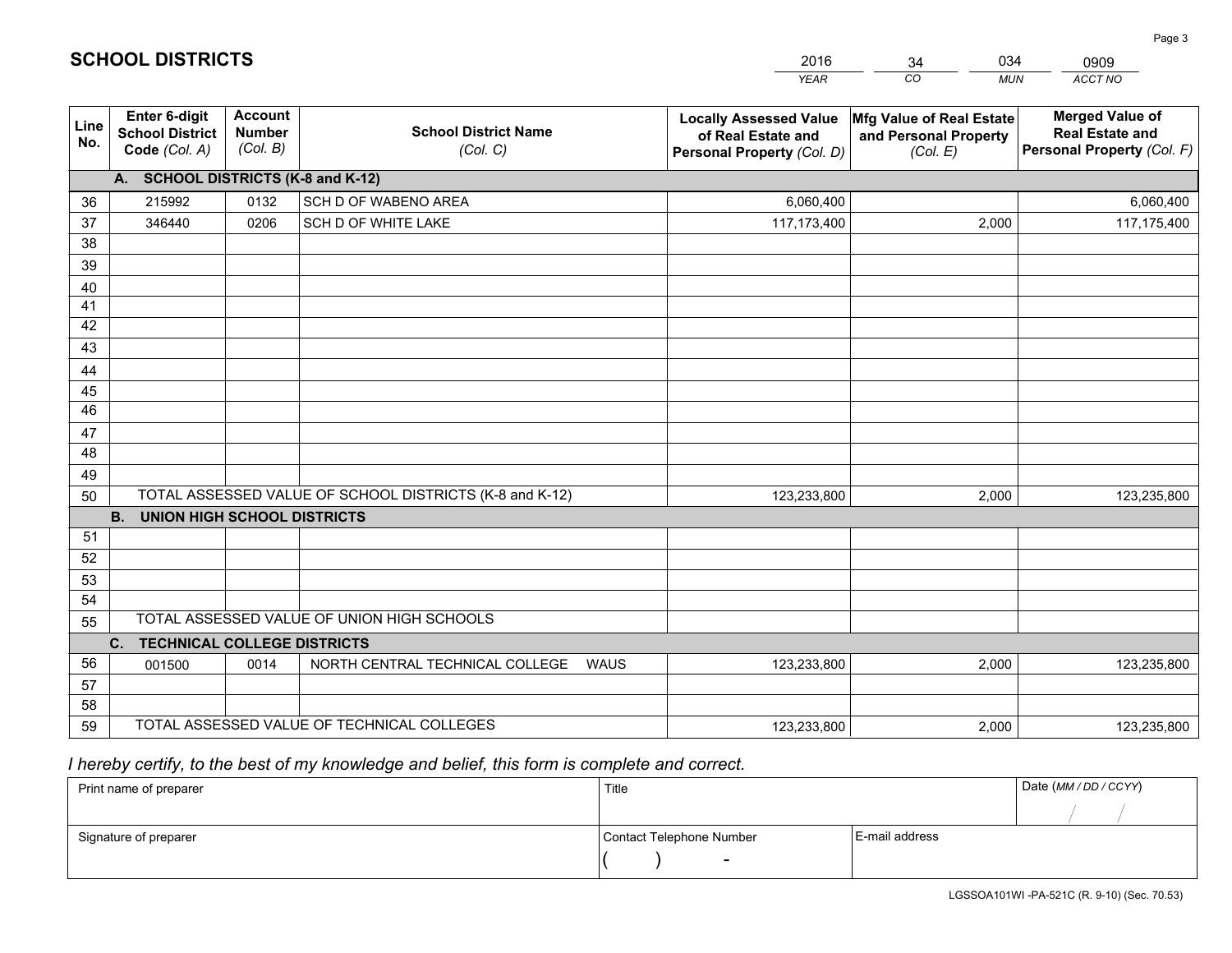#### **HIGHLIGHTS**

- 1. Complete the Statement of Assessment after the Board of Review. Reflect any changes made there.
- 2. Use black ink to complete.
- 3. Line 16 must equal Line 50, Col D.
- 4. Line 55 must equal the total of K-8 schools listed on lines 36-49. Do not include K-12 schools in this comparision.
- 5. Line 59, Col. D must equal Line 16.
- 6. Special District, School District and Technical College District values must include both real estate and personal property. Examples of Special districts are: town sanitary districts, public inland lake protection and rehabilitation districts, and metropolitan sewerage districts.
- 7. DO NOT INCLUDE Manufacturing property values.DOR will print these values on the final SOA.

MARY LEE HEISE TOWN OF WOLF RIVER W2367 BIRCH POINT RD WHITE LAKE, WI 54491 - 9777

WARY LEE HEISE<br>TOWN OF WOLF RIVER

**NHITE LAKE, WI 54491 - 9777** BIRCH POINT RD

W2367

 8. Accuracy of this form is very important. The values reported directly affect the equalized value DOR calculates for school and special districts.

#### **Page 1:**

 If not prefilled, enter the tax year,county and municipal code,municipal type, municipal name and county name on the top of form.

Check the Amended box, if filing an amended / corrected SOA.

 Report the parcel count, acres and assessed value of taxable general property, total parcel count, (real and personal), total acres, and values from final figures set by the Board of Review.

- A. Real Estate land and improvements (buildings, etc.) is reported on lines 1 8, total line 9.
- B. Personal Property is reported on lines 11 14, Column D, total line 15.
- C. To complete this report, use the computer produced summary of the assessment roll that shows these amounts.
- D. Use whole numbers only.
- E. Add each line across and each column down to verify entries.

#### **Page 2:**

- A. Report Special Items (not subject to general property tax).
- 1. Private Forest Croplands and Managed Forest Lands are reported on lines 18,19, 20 and 21. Be sure to report assessed values **NOT** taxes.
- 2. You should have copies of the orders of entry, orders of withdrawal, etc., to update your assessment roll.
	- 3. Show hundredths of acres (e.g. 39.75).
- 4. Tax exempt lands are reported on line 22.
- 5. Omitted property and sec. 70.43, Wis. Stats., corrections of errors by assessor are reported on line 23. Report real estate and personal property separately. These should be for **prior years**, not something found on the current assessment roll after the board of review.
- B. Special District (Lines 24-35) Include the value of both real and personal property.

 The Department of Revenue (DOR) preprints much of the information regarding names and codes for schools, special districts,etc. If a district is not listed, enter the name and value only, DOR will enter the proper code.

## **Page 3 School Districts:**

Include the value of both real and personal property.

Report School District (regular, elementary, union high school, and technical college).

- 1. Regular (K-12) and Elementary (K-8) school values are reported on lines 36-49, total on line 50.
- 2. Union High School (UHS) (use only if elementary schools are listed on lines 36-49) are reported on lines 51-54. UHS total value (line 55) must equal to the total **elementary school** values reported on lines 36-49. Do notinclude K-12 schools in this comparison.
- 3. Technical College values are reported on lines 56-58, total on line 59.
- 4. Use the computer summary that shows these amounts to complete this report.

#### **This form is due the second Monday in June. File this report only after your Board of Review is complete.**

 *If you have questions: Return forms to:*

Fax number: (608) 264-6887 PO Box 8971

 Email: lgs@revenue.wi.gov Wisconsin Department of Revenue Call: (608) 261-5341 Local Government Services Section 6-97Madison WI 53708-8971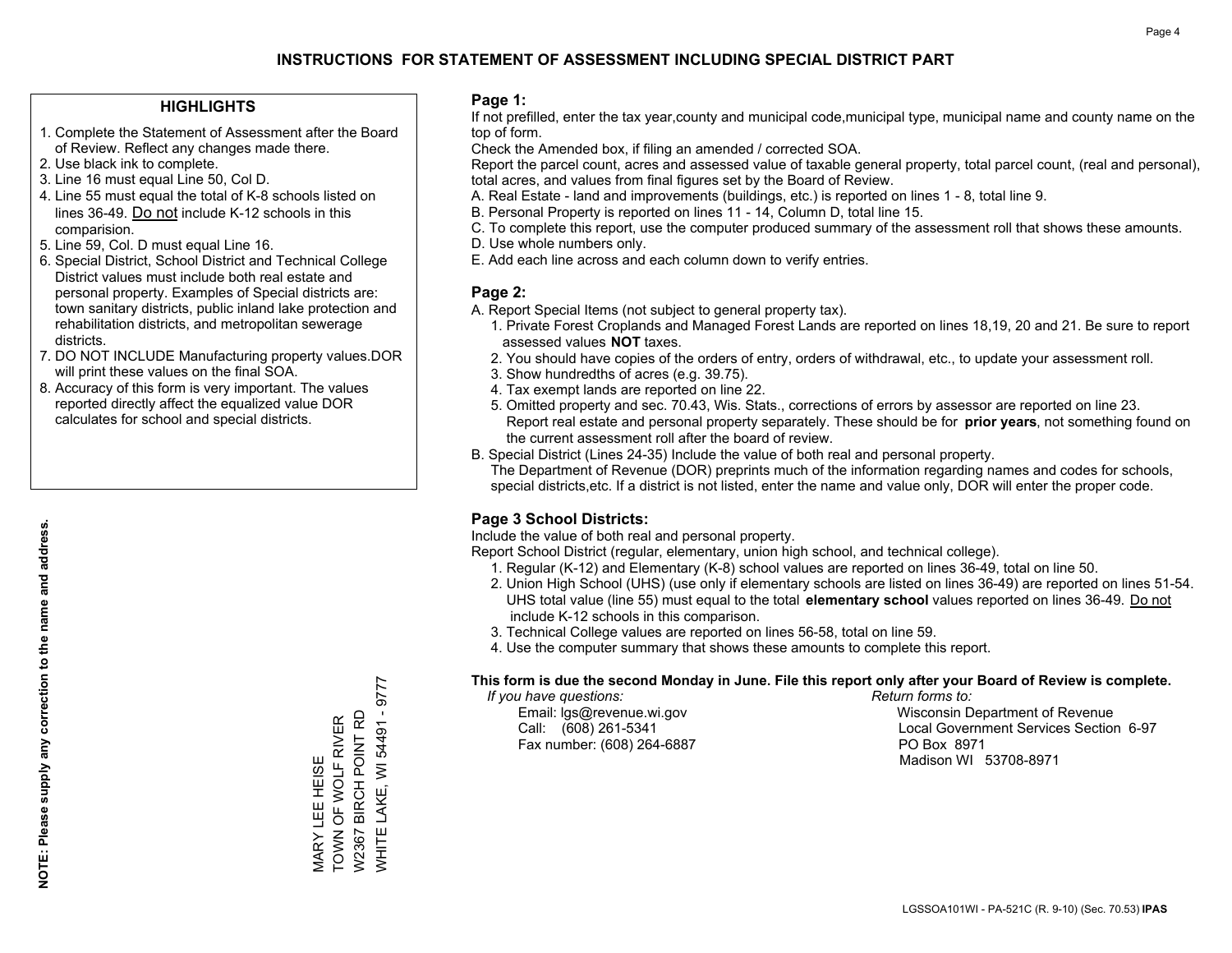**STATEMENT OF ASSESSMENT FOR 2016** 

*CO MUN <sup>34</sup> <sup>191</sup> ACCT NO0910*

|                | <b>FOR</b>                                                                                                                                                                                                 | <b>VILLAGE OF</b><br><b>OF</b>                                     | <b>WHITE LAKE</b>                         |        | <b>LANGLADE COUNTY</b>                              |                         |                                 | <b>WHEN COMPLETING THIS DOCUMENT</b>           |
|----------------|------------------------------------------------------------------------------------------------------------------------------------------------------------------------------------------------------------|--------------------------------------------------------------------|-------------------------------------------|--------|-----------------------------------------------------|-------------------------|---------------------------------|------------------------------------------------|
|                |                                                                                                                                                                                                            | Town - Village - City                                              | <b>Municipality Name</b>                  |        | <b>County Name</b>                                  |                         |                                 | DO NOT WRITE OVER X's OR IN SHADED AREAS       |
| Line<br>No.    |                                                                                                                                                                                                            | <b>REAL ESTATE</b><br>(See Lines 18 - 22 for<br>other Real Estate) | PARCEL COUNT<br>TOTAL LAND   IMPROVEMENTS |        | NO. OF ACRES<br><b>WHOLE</b><br><b>NUMBERS ONLY</b> | VALUE OF<br>LAND        | VALUE OF<br><b>IMPROVEMENTS</b> | <b>TOTAL VALUE OF LAND</b><br>AND IMPROVEMENTS |
|                |                                                                                                                                                                                                            |                                                                    | Col. A                                    | Col. B | Col. C                                              | Col. D                  | Col. E                          | Col. F                                         |
| $\mathbf{1}$   |                                                                                                                                                                                                            | <b>RESIDENTIAL - Class 1</b>                                       | 248                                       | 171    | 210                                                 | 3,302,500               | 9,069,100                       | 12,371,600                                     |
| 2              |                                                                                                                                                                                                            | <b>COMMERCIAL - Class 2</b>                                        | 11                                        | 8      | 11                                                  | 72,700                  | 1,296,100                       | 1,368,800                                      |
| 3              |                                                                                                                                                                                                            | <b>MANUFACTURING - Class 3</b>                                     | 4                                         | 4      | 52                                                  | 93,800                  | 2,050,300                       | 2,144,100                                      |
| 4              |                                                                                                                                                                                                            | <b>AGRICULTURAL - Class 4</b>                                      | 4                                         |        | 56                                                  | 7,900                   |                                 | 7,900                                          |
| 5              |                                                                                                                                                                                                            | <b>UNDEVELOPED - Class 5</b>                                       | 9                                         |        | 75                                                  | 36,400                  |                                 | 36,400                                         |
| 6              |                                                                                                                                                                                                            | AGRICULTURAL FOREST - Class 5m                                     |                                           |        |                                                     | 1,000                   |                                 | 1,000                                          |
| $\overline{7}$ |                                                                                                                                                                                                            | FOREST LANDS - Class 6                                             | 24                                        |        | 263                                                 | 564,800                 |                                 | 564,800                                        |
| 8              |                                                                                                                                                                                                            | OTHER - Class 7                                                    | $\Omega$                                  | 0      | $\mathbf 0$                                         | 0                       | $\Omega$                        | $\Omega$                                       |
| 9              |                                                                                                                                                                                                            | TOTAL - ALL COLUMNS                                                | 301                                       | 183    | 668                                                 | 4,079,100               | 12,415,500                      | 16,494,600                                     |
| 10             | NUMBER OF PERSONAL PROPERTY ACCOUNTS IN ROLL<br>14                                                                                                                                                         |                                                                    |                                           |        |                                                     | <b>LOCALLY ASSESSED</b> | <b>MANUFACTURING</b>            | <b>MERGED</b>                                  |
| 11             |                                                                                                                                                                                                            | BOATS AND OTHER WATERCRAFT NOT EXEMPT - Code 1                     |                                           |        | 0                                                   | $\Omega$                | $\Omega$                        |                                                |
| 12             |                                                                                                                                                                                                            | MACHINERY, TOOLS AND PATTERNS - Code 2                             |                                           |        | 15,100                                              | 444,500                 | 459,600                         |                                                |
| 13             |                                                                                                                                                                                                            | FURNITURE, FIXTURES AND EQUIPMENT - Code 3                         |                                           |        | 23,400                                              | 15,400                  | 38,800                          |                                                |
| 14             |                                                                                                                                                                                                            | ALL OTHER PERSONAL PROPERTY NOT EXEMPT - Codes 4A, 4B, 4C          |                                           |        | 7,500                                               | 85,000                  | 92,500                          |                                                |
| 15             |                                                                                                                                                                                                            | TOTAL OF PERSONAL PROPERTY NOT EXEMPT (Total of Lines 11-14)       |                                           |        | 46,000                                              | 544,900                 | 590,900                         |                                                |
| 16             | AGGREGATE ASSESSED VALUE OF ALL PROPERTY SUBJECT TO THE GENERAL PROPERTY TAX (Total of Lines 9F and 15F)<br>MUST EQUAL TOTAL VALUE OF THE SCHOOL DISTRICTS (K-12 PLUS K-8) - Line 50, Col. F<br>17,085,500 |                                                                    |                                           |        |                                                     |                         |                                 |                                                |
| 17             | Name of Assessor<br><b>BOARD OF REVIEW</b><br>DATE OF FINAL ADJOURNMENT<br>05/23/2016<br><b>ASSOCIATED APPRAISAL</b>                                                                                       |                                                                    |                                           |        |                                                     | Telephone #             | (888) 457-4720                  |                                                |

REMARKS

The Assessment Ratio to be used in calculating the estimated Fair Market Value on tax bills for this tax district is .987096066<br>This ratio should be used to convert assessed values to "Calculate Equalized Values" in Step 1 Commission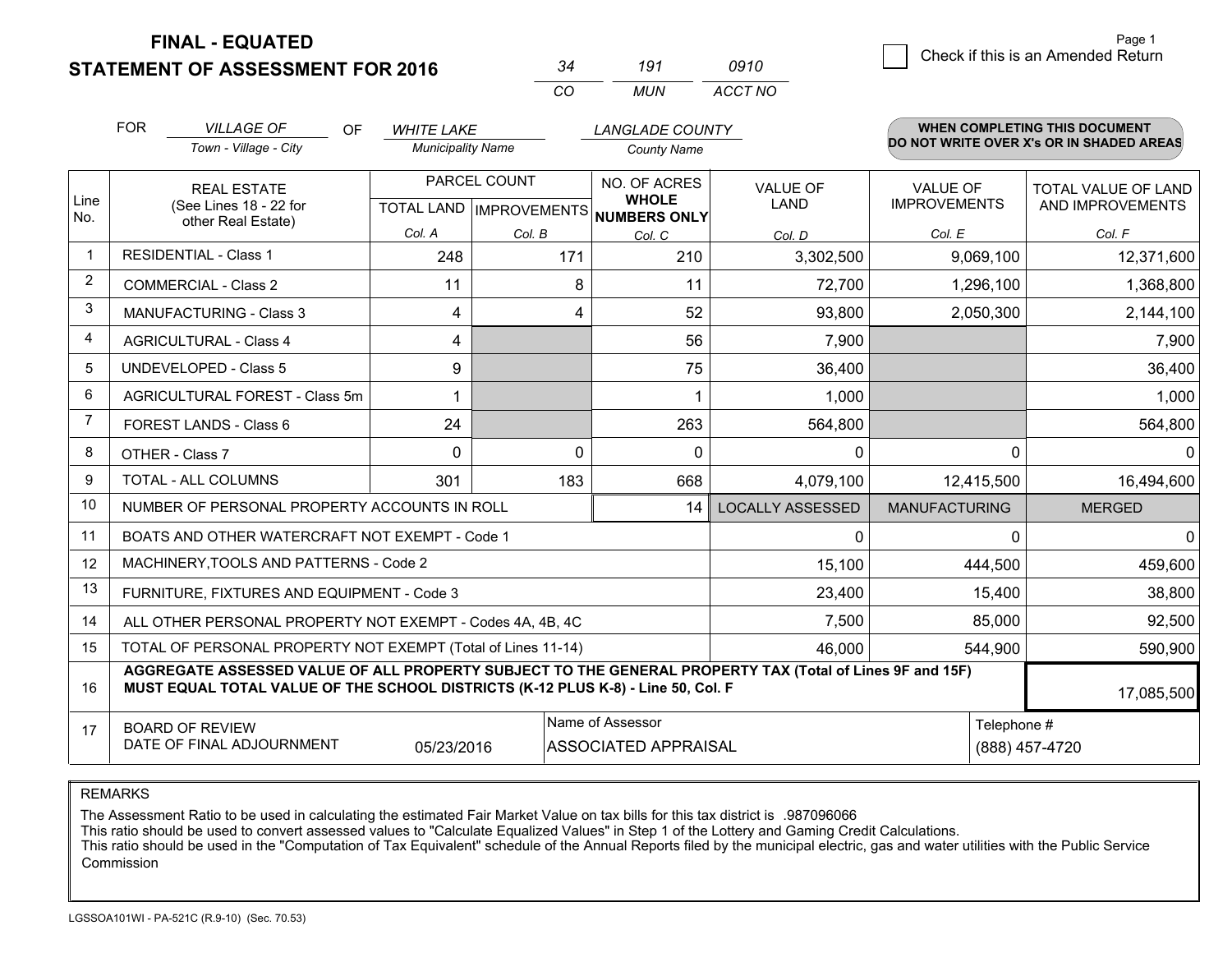*YEAR CO MUN ACCT NO* <sup>2016</sup> <sup>34</sup> <sup>191</sup> <sup>0910</sup>

Do not confuse FOREST LANDS (Line 7) with FOREST CROPS (in this section) - They are **NOT** the same

|    | Private Forest Crop - Reg Class @ 10¢ per acre                                 |                                                    |  |                                                                  |                | Private Forest Crop - Reg Class @ \$2.52 per acre                            |                                                               |               |                    |  |
|----|--------------------------------------------------------------------------------|----------------------------------------------------|--|------------------------------------------------------------------|----------------|------------------------------------------------------------------------------|---------------------------------------------------------------|---------------|--------------------|--|
| 18 | (a) PARCELS                                                                    | (b) ACRES                                          |  | (c) ASSESSED VALUE                                               |                | (d) PARCELS                                                                  | (e) ACRES                                                     |               | (f) ASSESSED VALUE |  |
|    | 6                                                                              | 225                                                |  | 450,000                                                          |                |                                                                              |                                                               |               |                    |  |
|    |                                                                                | Private Forest Crop - Special Class @ 20¢ per acre |  |                                                                  |                | Entered Before 2005 Managed Forest - Ferrous Mining CLOSED @ \$8.27 per acre |                                                               |               |                    |  |
| 19 | (a) PARCELS                                                                    | (b) ACRES                                          |  | (c) ASSESSED VALUE                                               |                | (d) PARCELS                                                                  | (e) ACRES                                                     |               | (f) ASSESSED VALUE |  |
|    |                                                                                |                                                    |  |                                                                  |                |                                                                              |                                                               |               |                    |  |
|    |                                                                                | Entered Before 2005 Managed Forest - OPEN @        |  |                                                                  | \$.79 per acre |                                                                              | Entered Before 2005 Managed Forest - CLOSED @ \$1.87 per acre |               |                    |  |
| 20 | (a) PARCELS<br>(b) ACRES                                                       |                                                    |  | (c) ASSESSED VALUE                                               |                | (d) PARCELS                                                                  | (e) ACRES                                                     |               |                    |  |
|    |                                                                                |                                                    |  |                                                                  | 2              | 45.78                                                                        | 91.600                                                        |               |                    |  |
|    |                                                                                | Entered After 2004 Managed Forest - OPEN @         |  | \$2.14 per acre                                                  |                | Entered After 2004 Managed Forest - CLOSED @ \$10.68 per acre                |                                                               |               |                    |  |
| 21 | (a) PARCELS                                                                    | (b) ACRES                                          |  | (c) ASSESSED VALUE                                               |                | (d) PARCELS                                                                  | (e) ACRES                                                     |               |                    |  |
|    |                                                                                |                                                    |  |                                                                  |                |                                                                              |                                                               |               |                    |  |
|    |                                                                                |                                                    |  |                                                                  |                |                                                                              | 196.2                                                         |               |                    |  |
|    | (a) County Forest Cropland Acres                                               |                                                    |  | (b) Federal Acres<br>(c) State Acres                             |                |                                                                              | (d) County (NOT FOREST CROP) Acres                            |               | (e) Other Acres    |  |
| 22 |                                                                                |                                                    |  |                                                                  |                |                                                                              |                                                               |               |                    |  |
|    |                                                                                |                                                    |  |                                                                  |                | 4.06                                                                         |                                                               |               | 132.39             |  |
|    |                                                                                |                                                    |  | Assessed Value of Omitted Property From Prior Years (Sec. 70.44) |                | Assessed Value of Sec. 70.43 Corrections of Errors by Assessors              |                                                               |               |                    |  |
| 23 | (a) REAL ESTATE                                                                |                                                    |  | (b) PERSONAL                                                     |                | (c1) REAL ESTATE                                                             |                                                               | (c2) PERSONAL |                    |  |
|    |                                                                                |                                                    |  |                                                                  |                |                                                                              |                                                               |               |                    |  |
|    | Manufacturing Equated Value of Omitted Property From Prior Years (Sec. 70.995) |                                                    |  |                                                                  |                | Mfg. Equated Value of Sec.70.43 Corrections of Errors by Assessors           |                                                               |               |                    |  |
|    | (d) REAL ESTATE                                                                |                                                    |  | (e) PERSONAL                                                     |                | (f1) REAL ESTATE                                                             |                                                               | (f2) PERSONAL |                    |  |
|    |                                                                                |                                                    |  |                                                                  |                |                                                                              |                                                               |               |                    |  |

## **SPECIAL DISTRICTS**

| Line<br>No. | Enter 6-digit<br><b>Special District</b> | <b>Account</b><br><b>Number</b> | <b>Special District Name</b> | <b>Locally Assessed Value</b><br>of Real Estate and | Mfg Value of Real Estate<br>and Personal Property | <b>Merged Value of</b><br><b>Real Estate and</b> |
|-------------|------------------------------------------|---------------------------------|------------------------------|-----------------------------------------------------|---------------------------------------------------|--------------------------------------------------|
|             | Code (Col. A)                            | (Col. B)                        | (Col. C)                     | Personal Property (Col. D)                          | (Col. E)                                          | Personal Property (Col. F)                       |
| 24          |                                          |                                 |                              |                                                     |                                                   |                                                  |
| 25          |                                          |                                 |                              |                                                     |                                                   |                                                  |
| 26          |                                          |                                 |                              |                                                     |                                                   |                                                  |
| 27          |                                          |                                 |                              |                                                     |                                                   |                                                  |
| 28          |                                          |                                 |                              |                                                     |                                                   |                                                  |
| 29          |                                          |                                 |                              |                                                     |                                                   |                                                  |
| 30          |                                          |                                 |                              |                                                     |                                                   |                                                  |
| 31          |                                          |                                 |                              |                                                     |                                                   |                                                  |
| 32          |                                          |                                 |                              |                                                     |                                                   |                                                  |
| 33          |                                          |                                 |                              |                                                     |                                                   |                                                  |
| 34          |                                          |                                 |                              |                                                     |                                                   |                                                  |
| 35          |                                          |                                 |                              |                                                     |                                                   |                                                  |

LGSSOA101WI-PA - 521C (R. 9-10) (Sec. 70.53)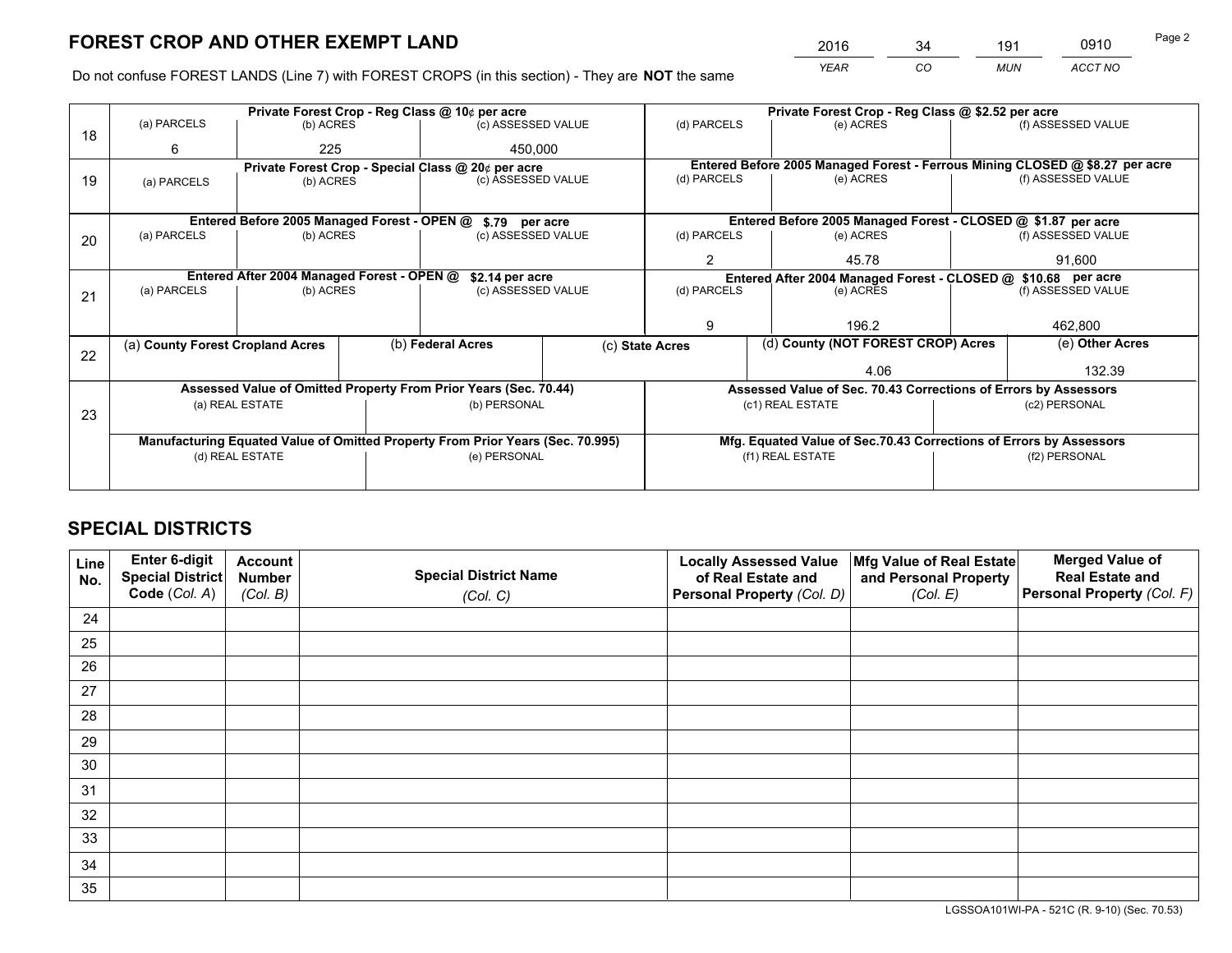|             |                                                                                                  |                                             |                                                | <b>YEAR</b>                                                                       | CO<br><b>MUN</b>                                              | ACCT NO                                                                        |  |  |  |
|-------------|--------------------------------------------------------------------------------------------------|---------------------------------------------|------------------------------------------------|-----------------------------------------------------------------------------------|---------------------------------------------------------------|--------------------------------------------------------------------------------|--|--|--|
| Line<br>No. | <b>Enter 6-digit</b><br><b>School District</b><br>Code (Col. A)                                  | <b>Account</b><br><b>Number</b><br>(Col. B) | <b>School District Name</b><br>(Col. C)        | <b>Locally Assessed Value</b><br>of Real Estate and<br>Personal Property (Col. D) | Mfg Value of Real Estate<br>and Personal Property<br>(Col. E) | <b>Merged Value of</b><br><b>Real Estate and</b><br>Personal Property (Col. F) |  |  |  |
|             | A. SCHOOL DISTRICTS (K-8 and K-12)                                                               |                                             |                                                |                                                                                   |                                                               |                                                                                |  |  |  |
| 36          | 346440                                                                                           | 0206                                        | SCH D OF WHITE LAKE                            | 14,396,500                                                                        | 2,689,000                                                     | 17,085,500                                                                     |  |  |  |
| 37          |                                                                                                  |                                             |                                                |                                                                                   |                                                               |                                                                                |  |  |  |
| 38          |                                                                                                  |                                             |                                                |                                                                                   |                                                               |                                                                                |  |  |  |
| 39          |                                                                                                  |                                             |                                                |                                                                                   |                                                               |                                                                                |  |  |  |
| 40          |                                                                                                  |                                             |                                                |                                                                                   |                                                               |                                                                                |  |  |  |
| 41<br>42    |                                                                                                  |                                             |                                                |                                                                                   |                                                               |                                                                                |  |  |  |
| 43          |                                                                                                  |                                             |                                                |                                                                                   |                                                               |                                                                                |  |  |  |
| 44          |                                                                                                  |                                             |                                                |                                                                                   |                                                               |                                                                                |  |  |  |
| 45          |                                                                                                  |                                             |                                                |                                                                                   |                                                               |                                                                                |  |  |  |
| 46          |                                                                                                  |                                             |                                                |                                                                                   |                                                               |                                                                                |  |  |  |
| 47          |                                                                                                  |                                             |                                                |                                                                                   |                                                               |                                                                                |  |  |  |
| 48          |                                                                                                  |                                             |                                                |                                                                                   |                                                               |                                                                                |  |  |  |
| 49          |                                                                                                  |                                             |                                                |                                                                                   |                                                               |                                                                                |  |  |  |
| 50          | TOTAL ASSESSED VALUE OF SCHOOL DISTRICTS (K-8 and K-12)<br>14,396,500<br>17,085,500<br>2,689,000 |                                             |                                                |                                                                                   |                                                               |                                                                                |  |  |  |
|             | <b>B.</b><br><b>UNION HIGH SCHOOL DISTRICTS</b>                                                  |                                             |                                                |                                                                                   |                                                               |                                                                                |  |  |  |
| 51<br>52    |                                                                                                  |                                             |                                                |                                                                                   |                                                               |                                                                                |  |  |  |
| 53          |                                                                                                  |                                             |                                                |                                                                                   |                                                               |                                                                                |  |  |  |
| 54          |                                                                                                  |                                             |                                                |                                                                                   |                                                               |                                                                                |  |  |  |
| 55          |                                                                                                  |                                             | TOTAL ASSESSED VALUE OF UNION HIGH SCHOOLS     |                                                                                   |                                                               |                                                                                |  |  |  |
|             | C.<br><b>TECHNICAL COLLEGE DISTRICTS</b>                                                         |                                             |                                                |                                                                                   |                                                               |                                                                                |  |  |  |
| 56          | 001500                                                                                           | 0014                                        | NORTH CENTRAL TECHNICAL COLLEGE<br><b>WAUS</b> | 14,396,500                                                                        | 2,689,000                                                     | 17,085,500                                                                     |  |  |  |
| 57          |                                                                                                  |                                             |                                                |                                                                                   |                                                               |                                                                                |  |  |  |
| 58          |                                                                                                  |                                             |                                                |                                                                                   |                                                               |                                                                                |  |  |  |
| 59          |                                                                                                  |                                             | TOTAL ASSESSED VALUE OF TECHNICAL COLLEGES     | 14,396,500                                                                        | 2,689,000                                                     | 17,085,500                                                                     |  |  |  |

34

191

 *I hereby certify, to the best of my knowledge and belief, this form is complete and correct.*

**SCHOOL DISTRICTS**

| Print name of preparer | Title                    | Date (MM / DD / CCYY) |  |
|------------------------|--------------------------|-----------------------|--|
|                        |                          |                       |  |
| Signature of preparer  | Contact Telephone Number | E-mail address        |  |
|                        | $\overline{\phantom{a}}$ |                       |  |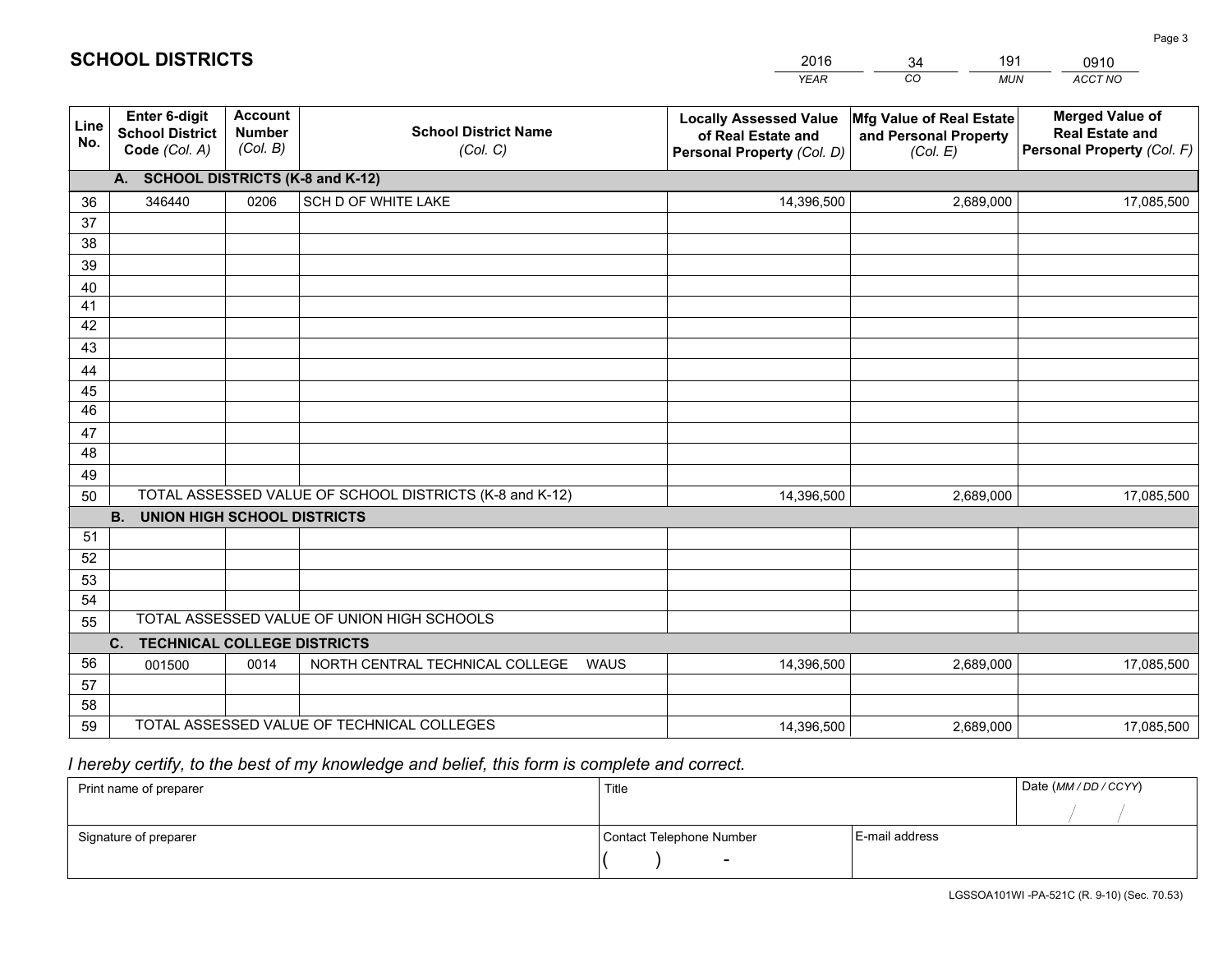#### **HIGHLIGHTS**

- 1. Complete the Statement of Assessment after the Board of Review. Reflect any changes made there.
- 2. Use black ink to complete.
- 3. Line 16 must equal Line 50, Col D.
- 4. Line 55 must equal the total of K-8 schools listed on lines 36-49. Do not include K-12 schools in this comparision.
- 5. Line 59, Col. D must equal Line 16.
- 6. Special District, School District and Technical College District values must include both real estate and personal property. Examples of Special districts are: town sanitary districts, public inland lake protection and rehabilitation districts, and metropolitan sewerage districts.
- 7. DO NOT INCLUDE Manufacturing property values.DOR will print these values on the final SOA.

CAROL BLAWAT

VILLAGE OF WHITE LAKE PO BOX 8,615 SCHOOL ST WHITE LAKE, WI 54491 - 0008

**WHITE LAKE, WI 54491 - 0008** PO BOX 8,615 SCHOOL ST CAROL BLAWAT<br>VILLAGE OF WHITE LAKE

 8. Accuracy of this form is very important. The values reported directly affect the equalized value DOR calculates for school and special districts.

#### **Page 1:**

 If not prefilled, enter the tax year,county and municipal code,municipal type, municipal name and county name on the top of form.

Check the Amended box, if filing an amended / corrected SOA.

 Report the parcel count, acres and assessed value of taxable general property, total parcel count, (real and personal), total acres, and values from final figures set by the Board of Review.

- A. Real Estate land and improvements (buildings, etc.) is reported on lines 1 8, total line 9.
- B. Personal Property is reported on lines 11 14, Column D, total line 15.
- C. To complete this report, use the computer produced summary of the assessment roll that shows these amounts.
- D. Use whole numbers only.
- E. Add each line across and each column down to verify entries.

#### **Page 2:**

- A. Report Special Items (not subject to general property tax).
- 1. Private Forest Croplands and Managed Forest Lands are reported on lines 18,19, 20 and 21. Be sure to report assessed values **NOT** taxes.
- 2. You should have copies of the orders of entry, orders of withdrawal, etc., to update your assessment roll.
	- 3. Show hundredths of acres (e.g. 39.75).
- 4. Tax exempt lands are reported on line 22.
- 5. Omitted property and sec. 70.43, Wis. Stats., corrections of errors by assessor are reported on line 23. Report real estate and personal property separately. These should be for **prior years**, not something found on the current assessment roll after the board of review.
- B. Special District (Lines 24-35) Include the value of both real and personal property.
- The Department of Revenue (DOR) preprints much of the information regarding names and codes for schools, special districts,etc. If a district is not listed, enter the name and value only, DOR will enter the proper code.

## **Page 3 School Districts:**

Include the value of both real and personal property.

Report School District (regular, elementary, union high school, and technical college).

- 1. Regular (K-12) and Elementary (K-8) school values are reported on lines 36-49, total on line 50.
- 2. Union High School (UHS) (use only if elementary schools are listed on lines 36-49) are reported on lines 51-54. UHS total value (line 55) must equal to the total **elementary school** values reported on lines 36-49. Do notinclude K-12 schools in this comparison.
- 3. Technical College values are reported on lines 56-58, total on line 59.
- 4. Use the computer summary that shows these amounts to complete this report.

#### **This form is due the second Monday in June. File this report only after your Board of Review is complete.**

 *If you have questions: Return forms to:*

Fax number: (608) 264-6887 PO Box 8971

 Email: lgs@revenue.wi.gov Wisconsin Department of Revenue Call: (608) 261-5341 Local Government Services Section 6-97Madison WI 53708-8971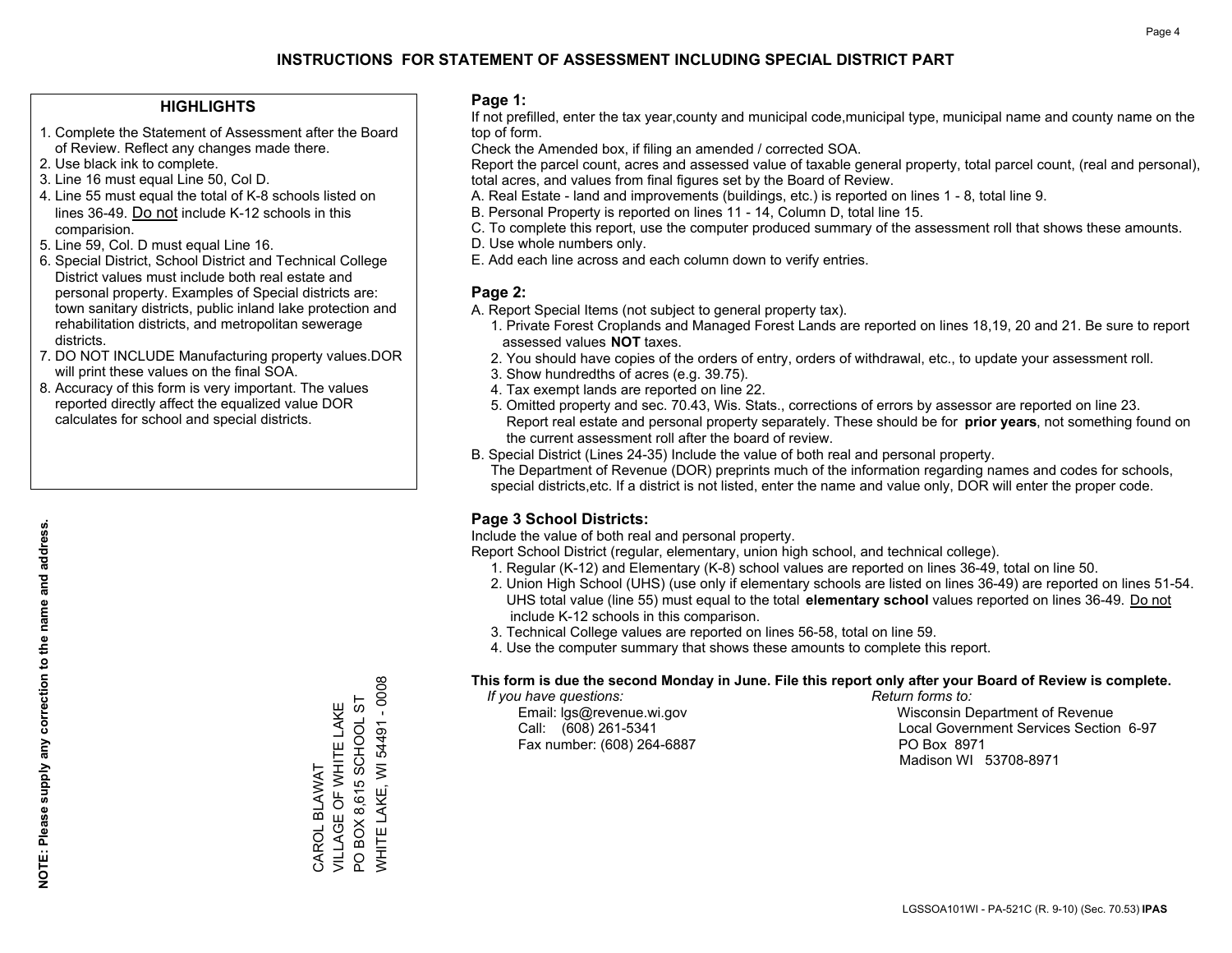**FINAL - EQUATED**

**STATEMENT OF ASSESSMENT FOR 2016** 

|          | 201   | 0911    |  |  |
|----------|-------|---------|--|--|
| $\cdots$ | MI IN | ACCT NO |  |  |

|                | <b>FOR</b>                                                                                                                                                                                   | CITY OF<br>OF                                                | <b>ANTIGO</b>                                        |              | <b>LANGLADE COUNTY</b>       |                                |                                        | <b>WHEN COMPLETING THIS DOCUMENT</b>           |
|----------------|----------------------------------------------------------------------------------------------------------------------------------------------------------------------------------------------|--------------------------------------------------------------|------------------------------------------------------|--------------|------------------------------|--------------------------------|----------------------------------------|------------------------------------------------|
|                |                                                                                                                                                                                              | Town - Village - City                                        | <b>Municipality Name</b>                             |              | <b>County Name</b>           |                                |                                        | DO NOT WRITE OVER X's OR IN SHADED AREAS       |
| Line           | <b>REAL ESTATE</b><br>(See Lines 18 - 22 for                                                                                                                                                 |                                                              | PARCEL COUNT<br>TOTAL LAND IMPROVEMENTS NUMBERS ONLY |              | NO. OF ACRES<br><b>WHOLE</b> | <b>VALUE OF</b><br><b>LAND</b> | <b>VALUE OF</b><br><b>IMPROVEMENTS</b> | <b>TOTAL VALUE OF LAND</b><br>AND IMPROVEMENTS |
| No.            |                                                                                                                                                                                              | other Real Estate)                                           | Col. A                                               | Col. B       | Col. C                       | Col. D                         | Col. E                                 | Col. F                                         |
| $\mathbf 1$    |                                                                                                                                                                                              | <b>RESIDENTIAL - Class 1</b>                                 | 3,194                                                | 2,890        | 1,081                        | 26,359,500                     | 175,385,400                            | 201,744,900                                    |
| 2              |                                                                                                                                                                                              | <b>COMMERCIAL - Class 2</b>                                  | 471                                                  | 385          | 570                          | 20,217,900                     | 105,031,000                            | 125,248,900                                    |
| 3              |                                                                                                                                                                                              | <b>MANUFACTURING - Class 3</b>                               | 27                                                   | 24           | 127                          | 793,300                        | 17,556,000                             | 18,349,300                                     |
| 4              |                                                                                                                                                                                              | <b>AGRICULTURAL - Class 4</b>                                | 49                                                   |              | 483                          | 68,500                         |                                        | 68,500                                         |
| 5              |                                                                                                                                                                                              | <b>UNDEVELOPED - Class 5</b>                                 |                                                      |              |                              | 400                            |                                        | 400                                            |
| 6              |                                                                                                                                                                                              | AGRICULTURAL FOREST - Class 5m                               | $\Omega$                                             |              | 0                            | 0                              |                                        | 0                                              |
| $\overline{7}$ |                                                                                                                                                                                              | FOREST LANDS - Class 6                                       | 0                                                    |              | 0                            | $\Omega$                       |                                        | $\Omega$                                       |
| 8              |                                                                                                                                                                                              | OTHER - Class 7                                              |                                                      |              | $\overline{2}$               | 8,000                          | 57,300                                 | 65,300                                         |
| 9              | TOTAL - ALL COLUMNS                                                                                                                                                                          |                                                              | 3,743                                                | 3,300        | 2,264                        | 47,447,600                     | 298,029,700                            | 345,477,300                                    |
| 10             | NUMBER OF PERSONAL PROPERTY ACCOUNTS IN ROLL<br>396                                                                                                                                          |                                                              |                                                      |              |                              | <b>LOCALLY ASSESSED</b>        | <b>MANUFACTURING</b>                   | <b>MERGED</b>                                  |
| 11             |                                                                                                                                                                                              | BOATS AND OTHER WATERCRAFT NOT EXEMPT - Code 1               |                                                      | $\mathbf{0}$ |                              | $\Omega$<br>0                  |                                        |                                                |
| 12             | MACHINERY, TOOLS AND PATTERNS - Code 2                                                                                                                                                       |                                                              |                                                      |              |                              | 3,612,800                      | 2,013,200                              | 5,626,000                                      |
| 13             | FURNITURE, FIXTURES AND EQUIPMENT - Code 3                                                                                                                                                   |                                                              |                                                      |              |                              | 7,975,800                      | 1,479,400                              | 9,455,200                                      |
| 14             | 1,034,700<br>ALL OTHER PERSONAL PROPERTY NOT EXEMPT - Codes 4A, 4B, 4C                                                                                                                       |                                                              |                                                      |              |                              |                                | 294,300                                | 1,329,000                                      |
| 15             |                                                                                                                                                                                              | TOTAL OF PERSONAL PROPERTY NOT EXEMPT (Total of Lines 11-14) |                                                      | 12,623,300   | 3,786,900                    | 16,410,200                     |                                        |                                                |
| 16             | AGGREGATE ASSESSED VALUE OF ALL PROPERTY SUBJECT TO THE GENERAL PROPERTY TAX (Total of Lines 9F and 15F)<br>MUST EQUAL TOTAL VALUE OF THE SCHOOL DISTRICTS (K-12 PLUS K-8) - Line 50, Col. F |                                                              |                                                      |              |                              |                                | 361,887,500                            |                                                |
| 17             | Name of Assessor<br>Telephone #<br><b>BOARD OF REVIEW</b><br>DATE OF FINAL ADJOURNMENT<br>07/12/2016<br><b>MARK G. HAFFERMAN</b><br>(800) 721-4157                                           |                                                              |                                                      |              |                              |                                |                                        |                                                |

REMARKS

The Assessment Ratio to be used in calculating the estimated Fair Market Value on tax bills for this tax district is .98876983<br>This ratio should be used to convert assessed values to "Calculate Equalized Values" in Step 1 Commission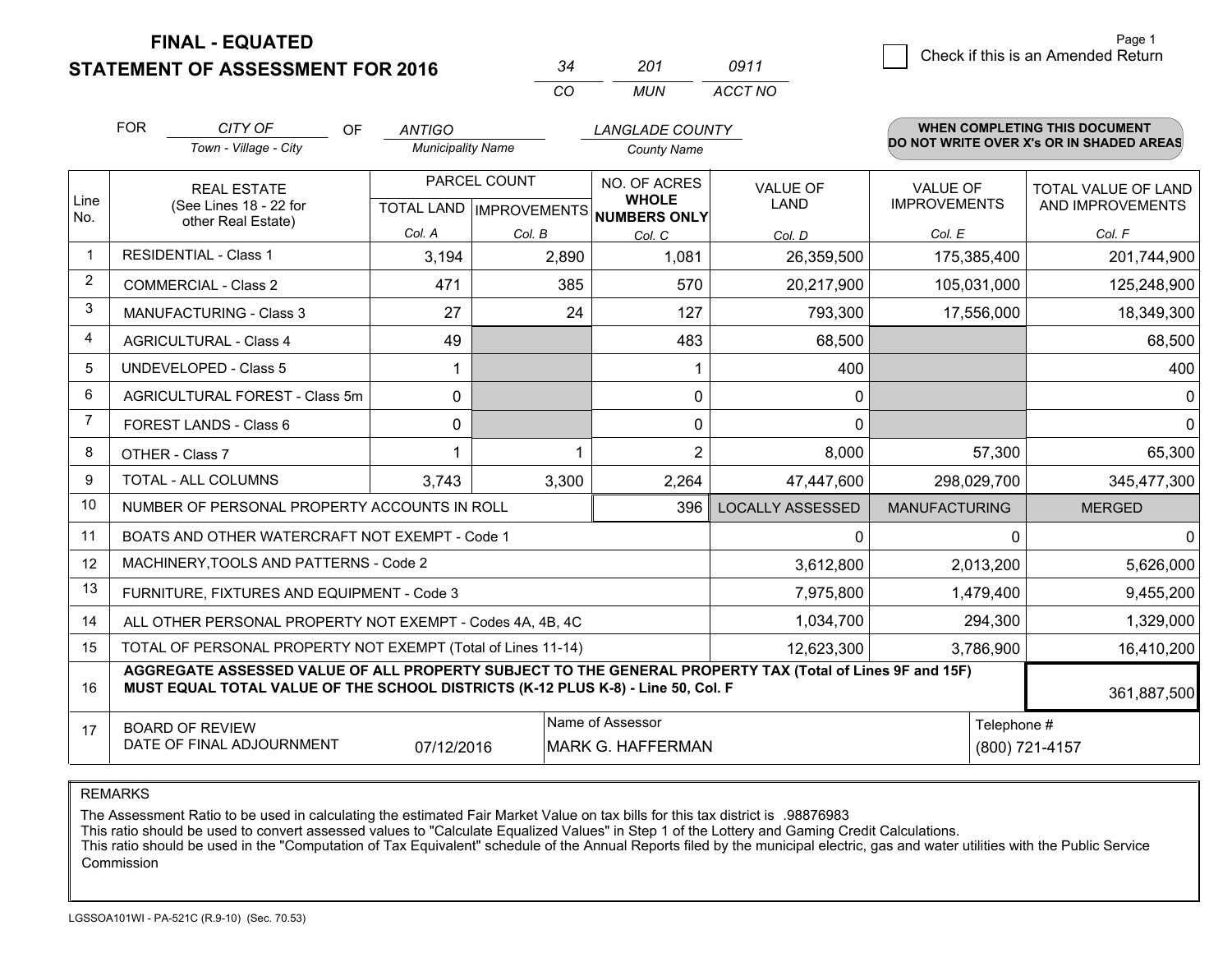# **FOREST CROP AND OTHER EXEMPT LAND**

 *YEAR CO MUN ACCT NO* <sup>2016</sup> <sup>34</sup> <sup>201</sup> <sup>0911</sup>

Do not confuse FOREST LANDS (Line 7) with FOREST CROPS (in this section) - They are **NOT** the same

|    |                                                                                                                                                      |                                             | Private Forest Crop - Reg Class @ 10¢ per acre | Private Forest Crop - Reg Class @ \$2.52 per acre  |      |                                                               |                  |                                                                 |                    |                                                                              |  |
|----|------------------------------------------------------------------------------------------------------------------------------------------------------|---------------------------------------------|------------------------------------------------|----------------------------------------------------|------|---------------------------------------------------------------|------------------|-----------------------------------------------------------------|--------------------|------------------------------------------------------------------------------|--|
| 18 | (a) PARCELS                                                                                                                                          | (b) ACRES                                   |                                                | (c) ASSESSED VALUE                                 |      | (d) PARCELS                                                   |                  | (e) ACRES                                                       |                    | (f) ASSESSED VALUE                                                           |  |
|    |                                                                                                                                                      |                                             |                                                | Private Forest Crop - Special Class @ 20¢ per acre |      |                                                               |                  |                                                                 |                    | Entered Before 2005 Managed Forest - Ferrous Mining CLOSED @ \$8.27 per acre |  |
| 19 | (b) ACRES<br>(a) PARCELS                                                                                                                             |                                             |                                                | (c) ASSESSED VALUE                                 |      | (d) PARCELS                                                   |                  | (e) ACRES                                                       |                    | (f) ASSESSED VALUE                                                           |  |
|    |                                                                                                                                                      | Entered Before 2005 Managed Forest - OPEN @ |                                                | \$.79 per acre                                     |      |                                                               |                  | Entered Before 2005 Managed Forest - CLOSED @ \$1.87 per acre   |                    |                                                                              |  |
|    | (a) PARCELS                                                                                                                                          | (b) ACRES                                   |                                                | (c) ASSESSED VALUE                                 |      | (d) PARCELS                                                   |                  | (e) ACRES                                                       |                    | (f) ASSESSED VALUE                                                           |  |
| 20 |                                                                                                                                                      |                                             |                                                |                                                    |      |                                                               |                  |                                                                 |                    |                                                                              |  |
|    |                                                                                                                                                      | Entered After 2004 Managed Forest - OPEN @  |                                                | \$2.14 per acre                                    |      | Entered After 2004 Managed Forest - CLOSED @ \$10.68 per acre |                  |                                                                 |                    |                                                                              |  |
| 21 | (a) PARCELS                                                                                                                                          | (b) ACRES                                   |                                                | (c) ASSESSED VALUE                                 |      | (d) PARCELS<br>(e) ACRES                                      |                  |                                                                 | (f) ASSESSED VALUE |                                                                              |  |
|    |                                                                                                                                                      |                                             |                                                |                                                    |      |                                                               |                  |                                                                 |                    |                                                                              |  |
| 22 | (a) County Forest Cropland Acres                                                                                                                     |                                             |                                                | (b) Federal Acres                                  |      | (c) State Acres                                               |                  | (d) County (NOT FOREST CROP) Acres                              |                    | (e) Other Acres                                                              |  |
|    |                                                                                                                                                      |                                             |                                                | .67                                                | 8.14 |                                                               |                  | 80.71                                                           |                    | 1,081.41                                                                     |  |
|    | Assessed Value of Omitted Property From Prior Years (Sec. 70.44)                                                                                     |                                             |                                                |                                                    |      |                                                               |                  | Assessed Value of Sec. 70.43 Corrections of Errors by Assessors |                    |                                                                              |  |
| 23 | (a) REAL ESTATE                                                                                                                                      |                                             |                                                | (b) PERSONAL                                       |      | (c1) REAL ESTATE                                              |                  |                                                                 | (c2) PERSONAL      |                                                                              |  |
|    |                                                                                                                                                      |                                             |                                                |                                                    |      |                                                               |                  |                                                                 |                    |                                                                              |  |
|    | Manufacturing Equated Value of Omitted Property From Prior Years (Sec. 70.995)<br>Mfg. Equated Value of Sec.70.43 Corrections of Errors by Assessors |                                             |                                                |                                                    |      |                                                               |                  |                                                                 |                    |                                                                              |  |
|    |                                                                                                                                                      | (d) REAL ESTATE                             |                                                | (e) PERSONAL                                       |      |                                                               | (f1) REAL ESTATE |                                                                 |                    | (f2) PERSONAL                                                                |  |
|    |                                                                                                                                                      |                                             |                                                |                                                    |      |                                                               |                  |                                                                 |                    |                                                                              |  |

## **SPECIAL DISTRICTS**

| Line<br>No. | Enter 6-digit<br><b>Special District</b><br>Code (Col. A) | <b>Account</b><br><b>Number</b><br>(Col. B) | <b>Special District Name</b><br>(Col. C) | <b>Locally Assessed Value</b><br>of Real Estate and<br>Personal Property (Col. D) | Mfg Value of Real Estate<br>and Personal Property<br>(Col. E) | <b>Merged Value of</b><br><b>Real Estate and</b><br>Personal Property (Col. F) |
|-------------|-----------------------------------------------------------|---------------------------------------------|------------------------------------------|-----------------------------------------------------------------------------------|---------------------------------------------------------------|--------------------------------------------------------------------------------|
| 24          | 348030                                                    | 0201                                        | ANTIGO LAKE PRO & REHAB DISTRICT         | 339,751,300                                                                       | 22,136,200                                                    | 361,887,500                                                                    |
| 25          |                                                           |                                             |                                          |                                                                                   |                                                               |                                                                                |
| 26          |                                                           |                                             |                                          |                                                                                   |                                                               |                                                                                |
| 27          |                                                           |                                             |                                          |                                                                                   |                                                               |                                                                                |
| 28          |                                                           |                                             |                                          |                                                                                   |                                                               |                                                                                |
| 29          |                                                           |                                             |                                          |                                                                                   |                                                               |                                                                                |
| 30          |                                                           |                                             |                                          |                                                                                   |                                                               |                                                                                |
| 31          |                                                           |                                             |                                          |                                                                                   |                                                               |                                                                                |
| 32          |                                                           |                                             |                                          |                                                                                   |                                                               |                                                                                |
| 33          |                                                           |                                             |                                          |                                                                                   |                                                               |                                                                                |
| 34          |                                                           |                                             |                                          |                                                                                   |                                                               |                                                                                |
| 35          |                                                           |                                             |                                          |                                                                                   |                                                               |                                                                                |

LGSSOA101WI-PA - 521C (R. 9-10) (Sec. 70.53)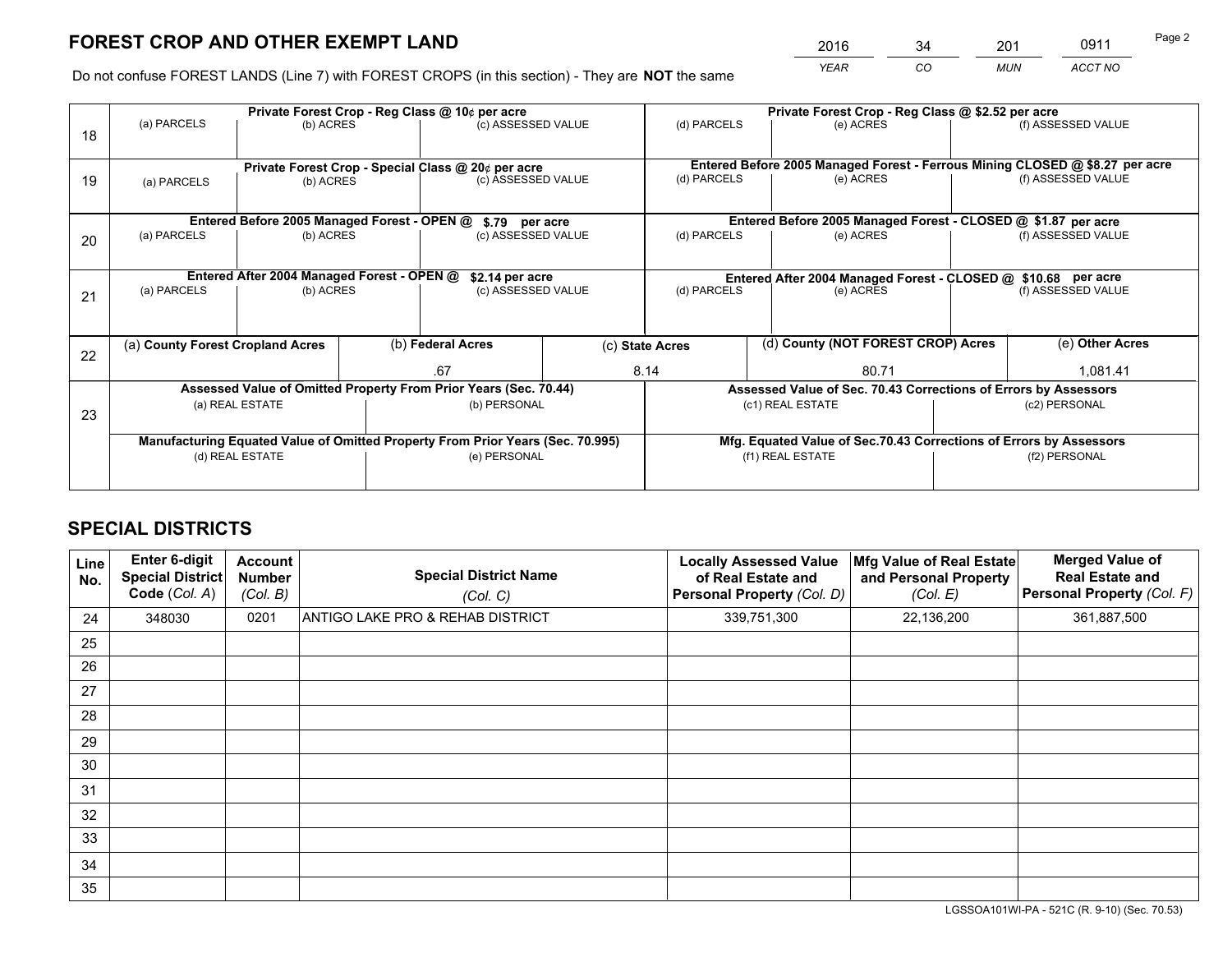|             |                                                          |                                             |                                                         | YEAR                                                                              | CO.<br><b>MUN</b>                                             | ACCT NO                                                                        |  |  |  |  |  |
|-------------|----------------------------------------------------------|---------------------------------------------|---------------------------------------------------------|-----------------------------------------------------------------------------------|---------------------------------------------------------------|--------------------------------------------------------------------------------|--|--|--|--|--|
| Line<br>No. | Enter 6-digit<br><b>School District</b><br>Code (Col. A) | <b>Account</b><br><b>Number</b><br>(Col. B) | <b>School District Name</b><br>(Col. C)                 | <b>Locally Assessed Value</b><br>of Real Estate and<br>Personal Property (Col. D) | Mfg Value of Real Estate<br>and Personal Property<br>(Col. E) | <b>Merged Value of</b><br><b>Real Estate and</b><br>Personal Property (Col. F) |  |  |  |  |  |
|             | A. SCHOOL DISTRICTS (K-8 and K-12)                       |                                             |                                                         |                                                                                   |                                                               |                                                                                |  |  |  |  |  |
| 36          | 340140                                                   | 0204                                        | SCH D OF ANTIGO                                         | 339,751,300                                                                       | 22,136,200                                                    | 361,887,500                                                                    |  |  |  |  |  |
| 37          |                                                          |                                             |                                                         |                                                                                   |                                                               |                                                                                |  |  |  |  |  |
| 38          |                                                          |                                             |                                                         |                                                                                   |                                                               |                                                                                |  |  |  |  |  |
| 39          |                                                          |                                             |                                                         |                                                                                   |                                                               |                                                                                |  |  |  |  |  |
| 40<br>41    |                                                          |                                             |                                                         |                                                                                   |                                                               |                                                                                |  |  |  |  |  |
| 42          |                                                          |                                             |                                                         |                                                                                   |                                                               |                                                                                |  |  |  |  |  |
| 43          |                                                          |                                             |                                                         |                                                                                   |                                                               |                                                                                |  |  |  |  |  |
| 44          |                                                          |                                             |                                                         |                                                                                   |                                                               |                                                                                |  |  |  |  |  |
| 45          |                                                          |                                             |                                                         |                                                                                   |                                                               |                                                                                |  |  |  |  |  |
| 46          |                                                          |                                             |                                                         |                                                                                   |                                                               |                                                                                |  |  |  |  |  |
| 47          |                                                          |                                             |                                                         |                                                                                   |                                                               |                                                                                |  |  |  |  |  |
| 48          |                                                          |                                             |                                                         |                                                                                   |                                                               |                                                                                |  |  |  |  |  |
| 49          |                                                          |                                             |                                                         |                                                                                   |                                                               |                                                                                |  |  |  |  |  |
| 50          |                                                          |                                             | TOTAL ASSESSED VALUE OF SCHOOL DISTRICTS (K-8 and K-12) | 339,751,300                                                                       | 22,136,200                                                    | 361,887,500                                                                    |  |  |  |  |  |
|             | <b>B.</b><br><b>UNION HIGH SCHOOL DISTRICTS</b>          |                                             |                                                         |                                                                                   |                                                               |                                                                                |  |  |  |  |  |
| 51<br>52    |                                                          |                                             |                                                         |                                                                                   |                                                               |                                                                                |  |  |  |  |  |
| 53          |                                                          |                                             |                                                         |                                                                                   |                                                               |                                                                                |  |  |  |  |  |
| 54          |                                                          |                                             |                                                         |                                                                                   |                                                               |                                                                                |  |  |  |  |  |
| 55          |                                                          |                                             | TOTAL ASSESSED VALUE OF UNION HIGH SCHOOLS              |                                                                                   |                                                               |                                                                                |  |  |  |  |  |
|             | C.<br><b>TECHNICAL COLLEGE DISTRICTS</b>                 |                                             |                                                         |                                                                                   |                                                               |                                                                                |  |  |  |  |  |
| 56          | 001500                                                   | 0014                                        | NORTH CENTRAL TECHNICAL COLLEGE<br><b>WAUS</b>          | 339,751,300                                                                       | 22,136,200                                                    | 361,887,500                                                                    |  |  |  |  |  |
| 57          |                                                          |                                             |                                                         |                                                                                   |                                                               |                                                                                |  |  |  |  |  |
| 58          |                                                          |                                             |                                                         |                                                                                   |                                                               |                                                                                |  |  |  |  |  |
| 59          |                                                          |                                             | TOTAL ASSESSED VALUE OF TECHNICAL COLLEGES              | 339,751,300                                                                       | 22,136,200                                                    | 361,887,500                                                                    |  |  |  |  |  |

2016

34

201

 *I hereby certify, to the best of my knowledge and belief, this form is complete and correct.*

**SCHOOL DISTRICTS**

| Print name of preparer | Title                    | Date (MM / DD / CCYY) |  |
|------------------------|--------------------------|-----------------------|--|
|                        |                          |                       |  |
| Signature of preparer  | Contact Telephone Number | E-mail address        |  |
|                        | $\overline{\phantom{0}}$ |                       |  |

0911